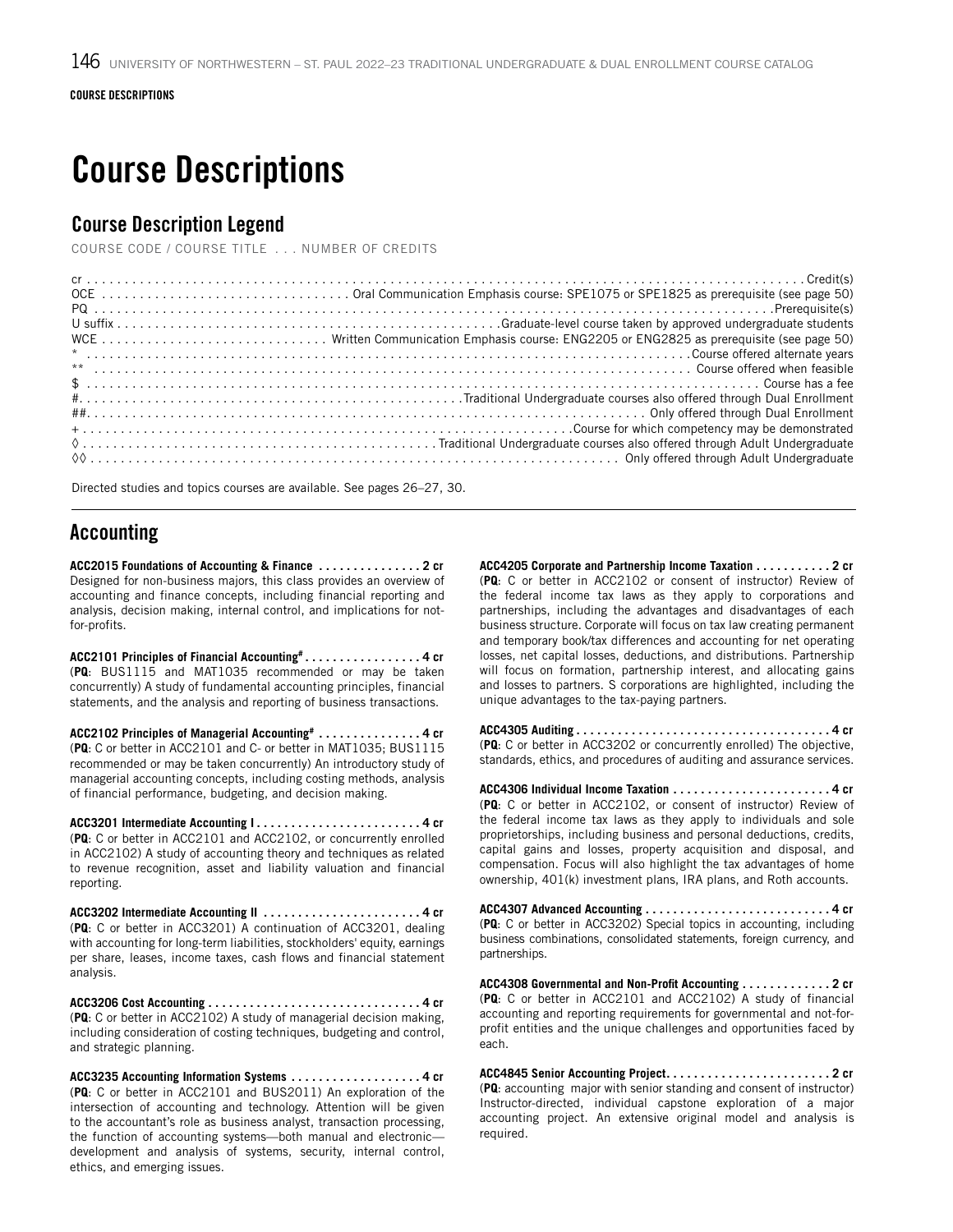ACC4995 Accounting Internship.................................1 cr (**PQ**: BUS3835, consent of faculty supervisor, and internship registration form) Supervised work experience related to student's major. Students may enroll for this course at various times as their schedules permit. **Note:** This course is designated as repeatable and may be repeated three times after the original taking of the course. See page 25 for note regarding internships.

# Ancient & Classical Languages

**ACL2001 Elementary Greek I# \*. . 4 cr** (**PQ**: BIA1015 or BIA1827 or concurrently enrolled) The first course in a year-long sequence introducing elements of Classical and Koine Greek morphology, syntax and vocabulary. Emphasis is on reading classical and New Testament Greek.

**ACL2002 Elementary Greek II# \*. . 4 cr** (**PQ**: ACL2001; BIA1015 or BIA1827 or concurrently enrolled, or consent of instructor) The second course in a year-long sequence introducing elements of Classical and Koine Greek morphology, syntax and vocabulary. Continued emphasis on reading classical and New Testament Greek.

**ACL2011 Classical Hebrew I\*. . 4 cr** (**PQ**: BIA1015 or BIA1827 or concurrently enrolled) The first course in a year-long sequence introducing elements of Classical (biblical) Hebrew morphology, syntax and vocabulary. Elements of conversational Modern Hebrew are also included.

**ACL2012 Classical Hebrew II\*...............................4 cr** (**PQ**: ACL2011; BIA1015 or BIA1827 or concurrently enrolled, or consent of instructor) The second course in a year-long sequence introducing elements of Classical (biblical) Hebrew morphology, syntax and vocabulary. Elements of conversational Modern Hebrew are also included.

**ACL2021 Classical Latin I# \*\*. . 4 cr** The first course in a year-long sequence introducing the elements of Classical Latin morphology, syntax and vocabulary. Students read portions of Cicero, Horace and other Latin authors.

**ACL2022 Classical Latin II# \*\*. . 4 cr** (**PQ**: ACL2021 or consent of instructor) The second course in a yearlong sequence introducing the elements of Classical Latin morphology, syntax and vocabulary. Students read portions of Cicero, Horace and other Latin authors.

**ACL3201 Intermediate Greek I# \*. . 4 cr** (**PQ**: ACL2002; BIA1015 or BIA1827 or concurrently enrolled, or consent of instructor) The first course in a year-long sequence to improve students' abilities in Greek grammar and syntax and their application to reading and exegesis.

**ACL3202 Intermediate Greek II<sup>#\*\*</sup>..........................4 cr** (**PQ**: ACL3201; BIA1015 or BIA1827 or concurrently enrolled, or consent of instructor**)** The second course in a year-long sequence to improve students' abilities in Greek grammar and syntax and their application to reading and exegesis.

**ACL4301 Advanced Greek I\*\*. . . 1–4 cr** (**PQ**: ACL3202 or consent of instructor**)** The first course in a year-long sequence devoted to extended reading of Classical and Koine Greek authors and/or detailed exegesis of biblical texts, according to student needs**.** This course can be taken as a directed study.

**ACL4302 Advanced Greek II\*\*. . . 1–4 cr** (**PQ**: ACL4301 or consent of instructor) The second course in a yearlong sequence devoted to extended reading of Classical and Koine Greek authors and/or detailed exegesis of biblical texts, according to student needs. May be taken without having completed ACL4301. This course can be taken as a directed study.

**ACL5201U Greek for Biblical Exegesis\$ \*. . 4 cr** (**PQ**: ACL2002 or one year of introductory Greek or consent of the instructor) This course includes a study of intermediate Greek grammar and syntax with the goal of applying this knowledge to reading and exegesis of the New Testament text. Students also apply original language skills to exegetical research. A \$95 graduate course fee required.

### Animation & Illustration

**ANI1005 Animation Principles and Trends\$ . 2 cr** This course is designed to introduce students to the world of animation through lecture and laboratory sessions. Lectures will survey the history of animation and introduce the conceptual framework, as well as the implications of techniques. The laboratory sessions will provide hands-on training on specific software and discuss new developments and future trends in the industry. A \$75 course fee required.

**ANI1105 Animation I\$. . 4 cr** This course is designed to introduce the techniques, strategies and conceptual approaches to animation that utilize the direct animation techniques. Weekly workshops with different techniques will guide students towards a deeper understanding of the various methods of animation and their processes. A \$75 course fee required.

**ANI2201 Animation II\$. . 4 cr** (**PQ**: ANI1105 or consent of instructor) Exploration of the basic principles of movement for the animator, working with the very basic movements to the complex. A \$75 course fee required.

**ANI3015 Illustration\$ . 2 cr** This is an intermediate course that allows the student to examine and create illustrations focused on character development for animation. Students are encouraged to experiment with a wide variety of software, media, and techniques through concept-driven coursework. A \$75 course fee required.

**ANI3105 Figure Drawing\$ . 2 cr** (**PQ**: ART1011) Course content explores human and animal anatomy through gesture studies and finished renderings. Topics include proportion, exaggeration and perspective. A \$75 course fee required.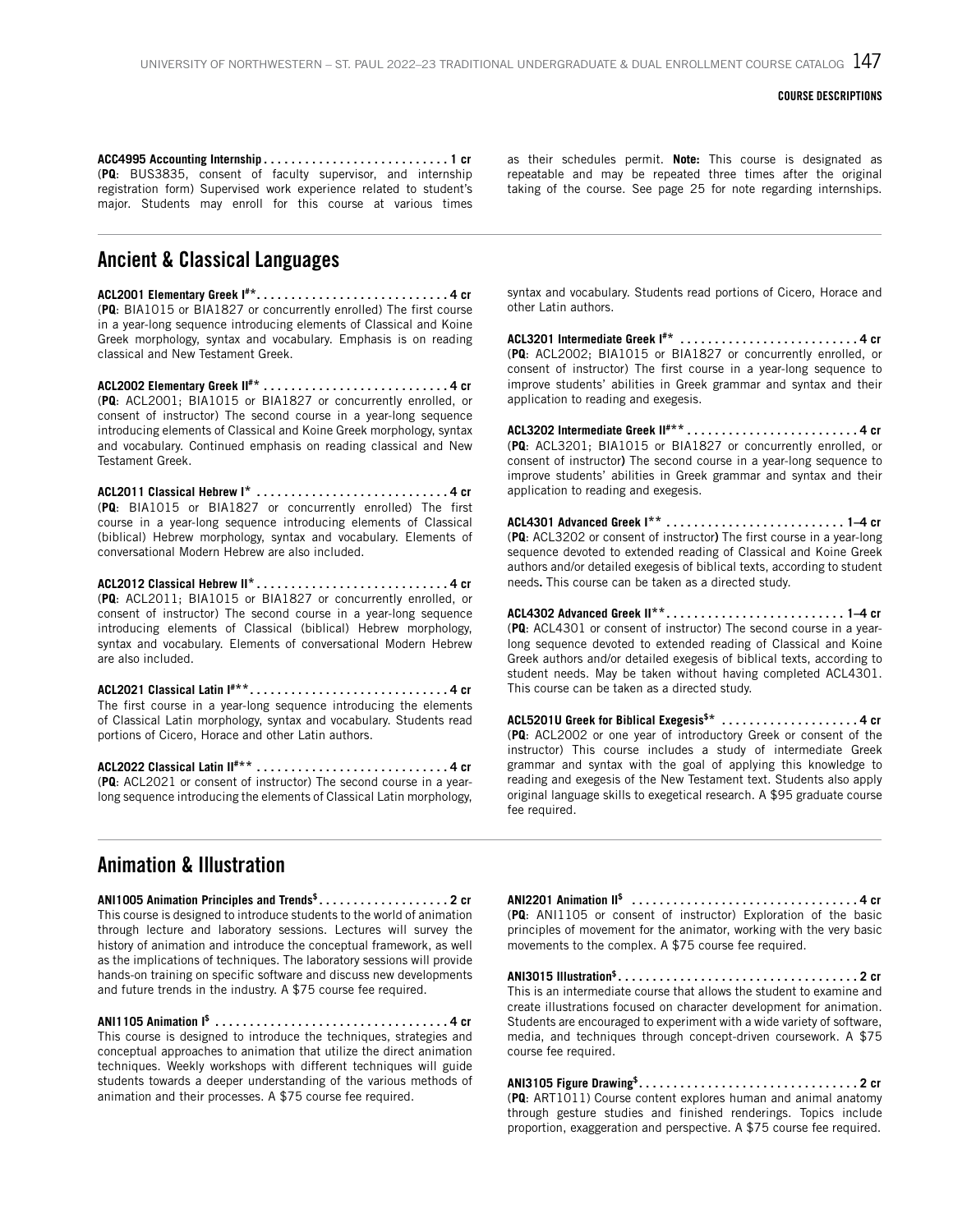**ANI3106 Motion Design\$. . 4 cr** (**PQ**: ANI1105) Course also listed as DES3106. A course designed to explore the principles and processes of motion design through the use of digital compositing tools. Special attention is given to the design processes used to create and manipulate visual and typographic sequences. Emphasis is placed on the relationship between the production methods and software supporting traditional and digital animation pipelines. A \$75 course fee required.

**ANI3205 CG Production\$. . 4 cr** (**PQ**: ANI1105 and ANI2201) This course is designed to assist students in creating an animated short. Students will study all aspects of production from conceptualizing, scripting, storyboarding, production and post-production. Assignments will emphasize shooting style, character development, research and developing a production. A \$75 course fee required.

**ANI3303 3D Modeling\$. . 4 cr** The objective of this course is to expand the knowledge of hard- and soft-bodied surfaces. Students will learn good edgeflow and topology for animation and will improve the rendering skills needed to showcase their models. Students will learn best practices for 3D modeling as used in animation, films and print. A \$75 course fee required.

**ANI3305 Character Design\$. . 2 cr** (**PQ**: ANI3105) This course continues material introduced in Figure Drawing (ANI3105) while concentrating on developing aesthetically appealing characters. Complex designs are developed in conjunction with story, animation and cinematic concepts. A \$75 course fee required.

**ANI4303 Advanced Animation\$ . 4 cr** (**PQ**: ANI1105 and ANI2201) This course expands the continued study of the principles of motion through the use of computer generated animation. Projects focus on developing sophisticated skills in model building, animation, color and lighting. A \$75 course fee required.

**ANI4835 Portfolio Seminar\$ . 2 cr** (**PQ**: senior standing) This course continues the study of animation principles with a focus on development of projects suitable for a professional portfolio. Students will develop sophisticated skills in model building, animation, color and design. A \$75 course fee required.

**ANI4855 Senior Capstone\$ OCE.. . 2 cr** (**PQ**: SPE1075 or SPE1825, and senior standing) A seminar-based production course to prepare for the realities of the professional world. This capstone experience is designed to employ all aspects of preparation for a career in digital media animation. The student will create an original animated sequence using the fundamentals of digital media and work within a collaborative team to finalize their demonstration "reel." A \$75 course fee required.

**ANI4995 Animation & Illustration Internship. . . 1–2 cr** (**PQ**: junior or senior standing, consent of faculty supervisor, and internship registration form) Supervised off-campus work experience in digital media. **Note:** See page 25 for note regarding internships.

### Art

**ART1005 Principles of Art. . 2 cr** An introductory study of art appreciation. The course covers the elements and principles of design as an entry into discussion surrounding the meaning and purpose of visual imagery. Concepts emerge from the content areas of aesthetics, art history and critical inquiry. Equivalent to ART1009 (see College of Graduate, Online & Adult Learning catalog).

ART1006 Creative Explorations of Art................................2 cr An introductory study of art concepts and appreciation. The course covers the elements and principles of design as an entry into discussion surrounding the meaning and purpose of visual imagery. Concepts emerge from the content areas of aesthetics, art history, and critical inquiry.

**ART1007 Art Appreciation**##..................................3 cr An introductory study of art appreciation. The course covers art-related vocabulary, focused observation, historical context and the elements and principles of design as an entry into discussion surrounding the meaning and purpose of visual imagery. Concepts emerge from the content areas of aesthetics, art history and critical inquiry. May be taken to count toward the Creative Expression requirement in the core curriculum. Equivalent to ART1005. Only offered through Dual Enrollment.

**ART1011 Drawing I\$. . 4 cr** A foundational-level drawing class focusing on landscape, still life and the figure, using traditional materials and techniques. Emphasis is placed on visual sensitivity and basic technique, with specific studies in anatomy. A \$75 course fee required.

**ART1035 Design Concepts\$. . 4 cr** An introductory course in understanding and application of principles and elements of two-dimensional and three-dimensional art. A \$75 course fee required.

ART1825 Honors Topics: Art Appreciation . . . . . . . . . . . . . . . . . 2 cr (**PQ**: ACT Composite score of 27 or above [SAT score of 1280 or above, or CLT score of 85 or above], or high school GPA of 3.8 or higher, or consent of instructor) An in-depth study of a particular historical period or geographic location of visual art. Focus of the course is on descriptive, interpretive and evaluative analysis of art. ART1825 is a repeat of ART1005 and ART1007.

**ART2021 Print I\$ . 3 cr** This course focuses on contemporary and traditional techniques as they relate to traditional printmaking processes. Students will learn two distinct mediums over the duration of the class. Screen-printing and Relief Printing (aka woodcuts and linoleum) will be the main focus however color theory and ink mixing will be introduced as well. A \$75 course fee required.

**ART2031 Painting I\$. . 3 cr** An introductory studio course in acrylic painting that focuses on the visual qualities unique to painting. Basic concepts include designing two-dimensional work, exploring color and creating texture. The history of painting is integrated with an examination of painting styles. A \$75 course fee required.

**ART2048 Ceramics I\$ . 3 cr** This course will explore the fundamental methods of making ceramic forms as well as glazing and firing. This course is specially designed to meet the requirements necessary for Visual Art Education students but is open to all students. This course will explore functional ceramics and sculptural forms. A \$75 course fee required.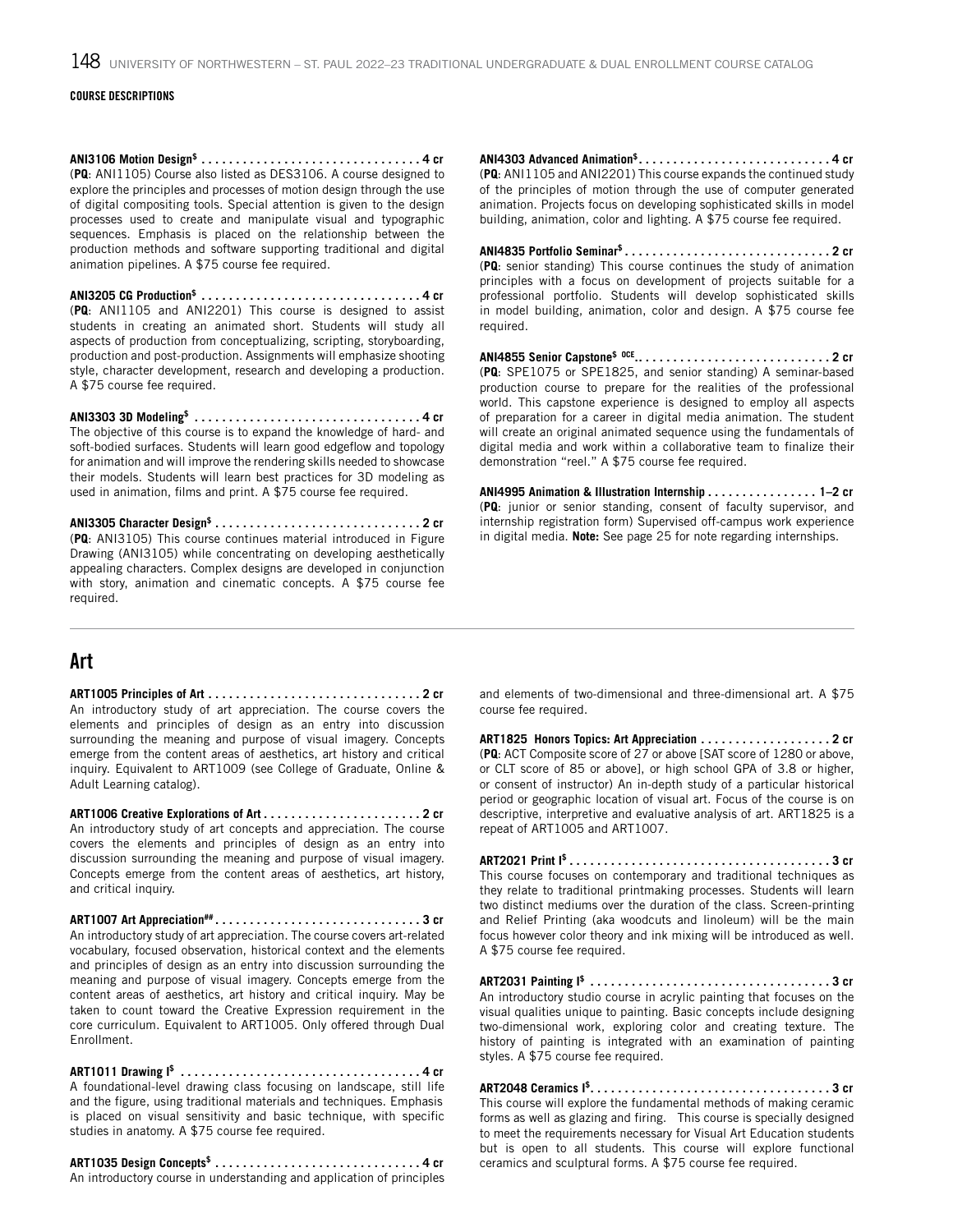**ART2081 Photography I\$. . 3 cr** Introduction to basic digital camera body, lens functions, exposure and foundational workflow for digital photography, including image editing, file archiving and printing. A \$75 course fee required.

**ART2251 Sculpture I\$. . 3 cr** An introductory-level sculpture course exploring the use of sculptural techniques, materials and strategies. Emphasis is placed on understanding the history of and current trends within contemporary sculpture, as well as applying that knowledge in the creation of a variety of sculptural forms. A \$75 course fee required.

**ART3112 Drawing II\$ . 2 cr** (**PQ**: ART1011) A higher-level, studio-intensive drawing course which explores alternative drawing techniques and materials with the still life and the figure. Specific studies with media include chalk and conte, metalpoint and transfer drawings. Advanced work in gesture and anatomy studies of the human figure are included. **Note:** This course is designated as repeatable and may be repeated two times for credit after the original taking of the course. A \$75 course fee required.

**ART3162 19th and 20th Century Art History .................... 2 cr** A course focusing on the development of art during the 19th and 20th centuries.

**ART3223 Print II, III, IV\$ . 3 cr** (**PQ**: ART2021) A continuation of printmaking that explores advanced techniques to provide deeper understanding of artistic processes and possibilities of expression. **Note**: This course is designated as repeatable and may be repeated three times after the original taking of the course. A \$75 course fee required.

**ART3233 Painting II, III, IV\$ . 3 cr** (**PQ**: ART2031) An advanced painting course in oil and water-based media. Emphasis is placed on exploring ideas and concepts integrated with personal expression and critical judgments about art. **Note**: This course is designated as repeatable and may be repeated three times after the original taking of the course. A \$75 course fee required.

**ART3243 Ceramics II, III, IV\$. . 3 cr** (**PQ**: ART2048) A continuation of ceramics exploring wheel thrown functional objects, clay forming, handbuilding, and firing techniques. The history of ceramics, glaze formulation, and firing processes also receive attention. **Note**: This course is designated as repeatable and may be repeated three times after the original taking of the course. A \$75 course fee required.

#### **ART3253 Sculpture II, III, IV\$ . 3 cr** (**PQ**: ART2251) A higher-level, studio-intensive course exploring sculptural expression through a variety of techniques and ideas. The course includes instruction in plaster building and casting, stone and wood carving and metal casting. The history of sculpture and its current trends is also incorporated into the making process. **Note**: This course is designated as repeatable and may be repeated three times after the original taking of the course. A \$75 course fee required.

**ART3265 Art Since 1945. . 2 cr** A survey of contemporary fine art since WWII. Emphasis is placed on learning key artists and art movements, as well as understanding their impact on the history of art and the broader culture. A variety of images and films will be discussed.

ART3267 Themes in Art History<sup>WCE</sup>..........................4 cr (**PQ**: ENG2205 or ENG2825, and sophomore standing) A course focusing on the themes and developments of art and culture with a primary focus on western art traditions but will include themes from Asia, India, Africa and South America.

**ART3322 Photography II\$ . 3 cr** (**PQ**: ART2081) An advanced photography experience with an emphasis placed on exploring ideas and concepts integrated with personal expression as well as an understanding of the historical and critical context of photography. A \$75 course fee required.

**ART3365 Aesthetics. . 2 cr** (**PQ**: junior standing or consent of instructor) A survey of the history of Aesthetics and the philosophy of art. A variety of current and historical topics in the theory and philosophy of art will be explored through studying the works of important artists and philosophers.

ART4855 Senior Seminar in Art<sup>\$ OCE</sup> ..........................3 cr (**PQ**: SPE1075 or SPE1825, and senior standing in art major**)** This capstone course is a directed study with a member of the Art & Design faculty. It is designed to address production and content issues particular to each student. The primary focus of this seminar is to build professional practices related to portfolio creation, thesis exhibition, artist statement, and artist talks—skills that are necessary to apply for grants, graduate school, professional exhibitions, and academic jobs. A \$75 course fee required.

**ART4995 Art InternshipOCE. . . 1–4 cr** (**PQ**: SPE1075 or SPE1825, consent of faculty supervisor, and internship registration form) Supervised work experience in a real-world setting requiring organizational, administrative, technical, and/or artistic skills in an arts or arts management setting. Forty hours of on-site work is required per credit. **Note:** See page 25 for note regarding internships.

### Athletics – Intercollegiate

**Note: Courses in this section are designated as repeatable.**

| ATH2000 Intercollegiate Cross-Country-Men0-1 cr     |  |
|-----------------------------------------------------|--|
| ATH2005 Intercollegiate Cross-Country-Women. 0-1 cr |  |
|                                                     |  |
| ATH2020 Intercollegiate Golf-Men0-1 cr              |  |
| ATH2025 Intercollegiate Golf-Women 0-1 cr           |  |
| ATH2030 Intercollegiate Soccer-Men 0-1 cr           |  |
| ATH2035 Intercollegiate Soccer-Women 0–1 cr         |  |
| ATH2045 Intercollegiate Volleyball-Women0-1 cr      |  |
| ATH2050 Intercollegiate Basketball-Men0-1 cr        |  |
|                                                     |  |

|  | ATH2055 Intercollegiate Basketball-Women 0-1 cr |  |
|--|-------------------------------------------------|--|
|  |                                                 |  |
|  | ATH2065 Intercollegiate Softball–Women. 0–1 cr  |  |
|  | ATH2070 Intercollegiate Tennis-Men0-1 cr        |  |
|  | ATH2075 Intercollegiate Tennis-Women 0-1 cr     |  |
|  | ATH2080 Intercollegiate Track–Men 0–1 cr        |  |
|  | ATH2085 Intercollegiate Track-Women 0-1 cr      |  |
|  | ATH2090 Intercollegiate Lacrosse-Men0-1 cr      |  |
|  | ATH2095 Intercollegiate Lacrosse-Women0–1 cr    |  |
|  |                                                 |  |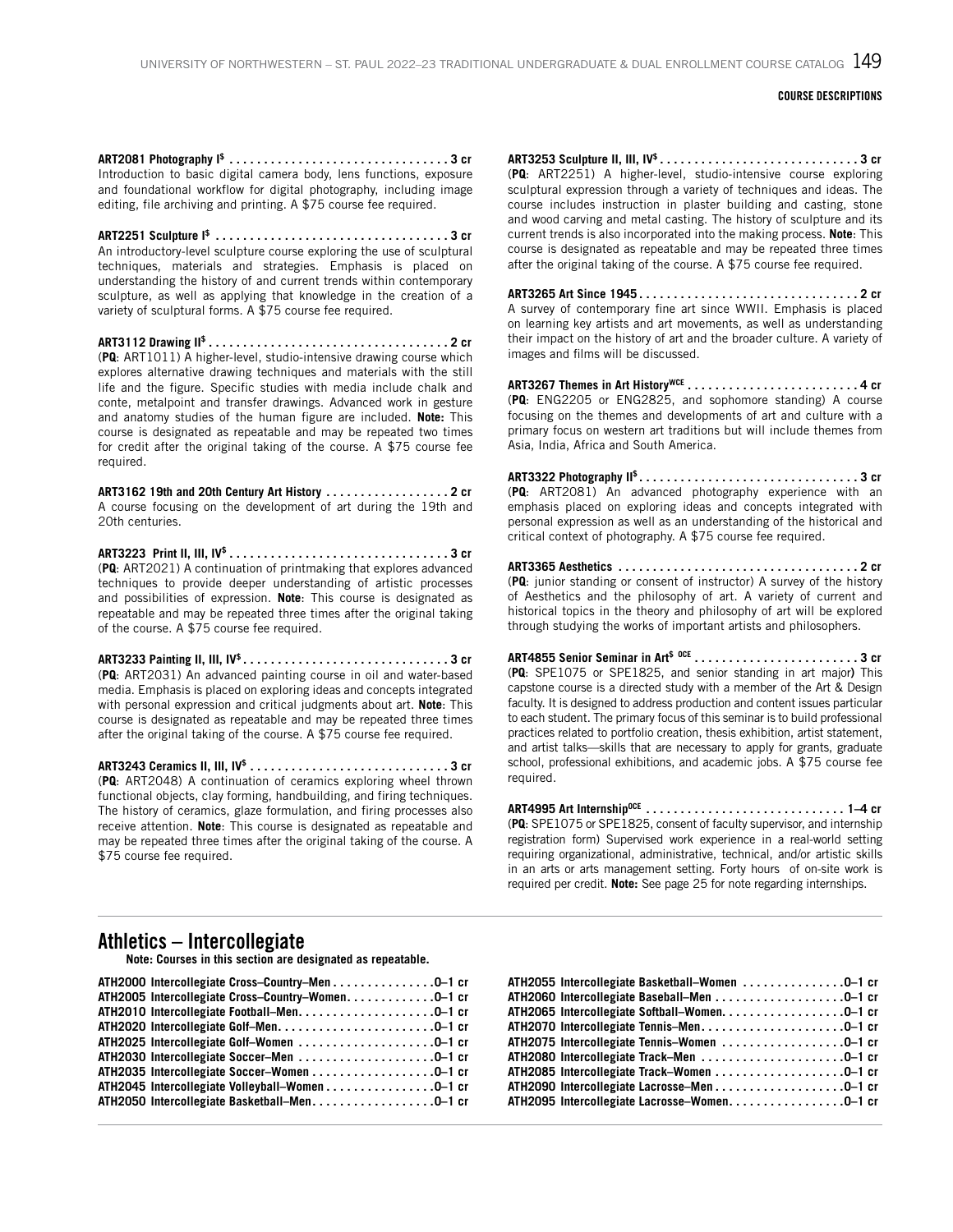### Bible

**BIB2005 Survey of the Old Testament# + ......................4 cr** A survey of the 39 books of the Old Testament with emphasis on historical setting and literary features. Equivalent to BIB1009 (see College of Graduate, Online & Adult Learning catalog). Credit for the course may be achieved through a locally prepared examination.

**BIB2008 Survey of the New Testament# + ...................... 2 cr** A survey of the 27-books of the New Testament with emphasis on historical setting and literary features.

**BIB2826 Honors Survey of the New Testament ................. 2 cr** (**PQ**: ACT Composite score of 27 or above [SAT score of 1280 or above, or CLT score of 85 or above], or high school GPA of 3.8 or higher or consent of instructor) A study of the socio-historical setting, literary genres and theological message of the New Testament. Students study the process by which the New Testament was established, the relationship of the Old Testament to the New Testament and critical methods of New Testament scholarship. BIB2826 is a repeat of BIB2008.

BIB2827 Honors Survey of the Old Testament . . . . . . . . . . . . . . . 4 cr (**PQ**: ACT Composite score of 27 or above [SAT score of 1280 or above, or CLT score of 85 or above], or high school GPA of 3.8 or higher or consent of instructor) A survey of the 39 books of the Old Testament with emphasis on historical setting and literary features. BIB2827 is a repeat of BIB2005.

**BIB3015 Matthew\*\*. . 4 cr** (**PQ**: BIA1015 or BIA1827, or concurrently enrolled) An exposition of the Gospel of Matthew, examining the authorship, date, setting, argument and theology of the book.

**BIB3016 Mark#. . 2 cr** (**PQ**: BIA1015 or BIA1827, or concurrently enrolled) An exposition of the Gospel of Mark, examining the authorship, date, setting, argument and theology of the book.

**BIB3017 Luke# \*\*. . 4 cr** (**PQ**: BIA1015 or BIA1827, or concurrently enrolled) An exposition of the Gospel of Luke, examining the authorship, date, setting, argument and theology of the book.

**BIB3018 John\*\*. . 4 cr** (**PQ**: BIA1015 or BIA1827, or concurrently enrolled) An exposition of the Gospel of John, examining the authorship, date, setting, argument and theology of the book.

**BIB3020 Life of Christ#. . 2 cr** (**PQ**: BIA1015 or BIA1827, or concurrently enrolled) A study of the life and teachings of Jesus as found in the four gospels within their historical context. Credit from BIB2229 (see College of Graduate, Online & Adult Learning catalog) may count toward/for BIB3020.

**BIB3045 Theology for Social Engagement. . 2 cr** The course will explore how the Scripture informs a Christian understanding of critical social issues. The course will study various systems of theology and their ability to speak effectively into the social issues related to race, economics, and gender. The course will also explore the church's relationship to the state in these areas.

**BIB3115 Romans#. . 2 cr** (**PQ**: BIA1015 or BIA1827, or concurrently enrolled) An exposition of Romans with an emphasis on Paul's theological message.

**BIB3117 Galatians# . 2 cr** (**PQ**: BIA1015 or BIA1827, or concurrently enrolled) An exposition of Galatians with an emphasis on Paul's theological message.

**BIB3155 The Holy Spirit in the Christian Life. . . . . . . . . . . . . . . . . 2 cr** (**PQ**: BIA1015 or BIA1827, or concurrently enrolled) This course will examine what the Bible teaches us about the Holy Spirit and his work in our lives. It will pursue understanding of how he functioned in the life and earthly ministry of Jesus; of the fundamental relation between our minds and the work of the Holy Spirit within and among us; and of what it means to "walk in the Spirit."

**BIB3216 1–2 Corinthians\*\*. . 4 cr** (**PQ**: BIA1015 or BIA1827, or concurrently enrolled) An expositional study of 1–2 Corinthians, examining the authorship, setting, message and theology of the books.

BIB3217 Hebrews and General Letters<sup>\*\*</sup> .....................4 cr (**PQ**: BIA1015 or BIA1827, or concurrently enrolled) A rapid exposition of Hebrews, James, 1–2 Peter and Jude, studying their purposes, unifying principles, theological distinctives and uses of the Old Testament.

**BIB3218 Revelation. . 4 cr** (**PQ**: BIA1015 or BIA1827, or concurrently enrolled) An exposition of the book of Revelation, studying its authorship, date, setting, literary structure, use of the Old Testament, themes, theology and contribution to biblical prophecy and the plan of God.

**BIB3219 Prison Letters. . 2 cr** (**PQ**: BIA1015 or BIA1827, or concurrently enrolled) An exposition of four New Testament letters written from prison – Ephesians, Philippians, Colossians and Philemon – with attention to their individual messages, themes, theology and unity.

**BIB3221 Gospels. . 2 cr** (**PQ**: BIA1015 or BIA1827, or concurrently enrolled) An exposition of the four gospels which emphasizes the theological message as discovered in the unfolding of the narrative within its historical context.

**BIB3223 Pauline Epistles\*\*. . 2 cr** (**PQ**: BIA1015 or BIA1827, or concurrently enrolled) An exposition of Paul's letters which emphasizes the historical setting and theological message.

**BIB3225 Acts of the Apostles\*\*. . 2 cr** (**PQ**: BIA1015 or BIA1827, or concurrently enrolled) An expositional study of the book of Acts, emphasizing the birth and growth of the Church as the gospel message spread through Asia and Europe. Particular attention is devoted to applying principles gleaned from biblical, historical narrative to contemporary Christianity.

**BIB3227 1–2 Thessalonians\*\*. . . . . . . . . . . . . . . . . . . . . . . . . . . . 2 cr** (**PQ**: BIA1015 or BIA1827, or concurrently enrolled) An exposition of 1–2 Thessalonians, studying their purposes, unifying principles and theological distinctives.

**BIB3228 Pastoral Letters\*\*. . 2 cr** (**PQ**: BIA1015 or BIA1827, or concurrently enrolled) An exposition of 1–2 Timothy and Titus, addressing both doctrinal and practical elements. Special attention is directed to pastoral and church problems and challenges.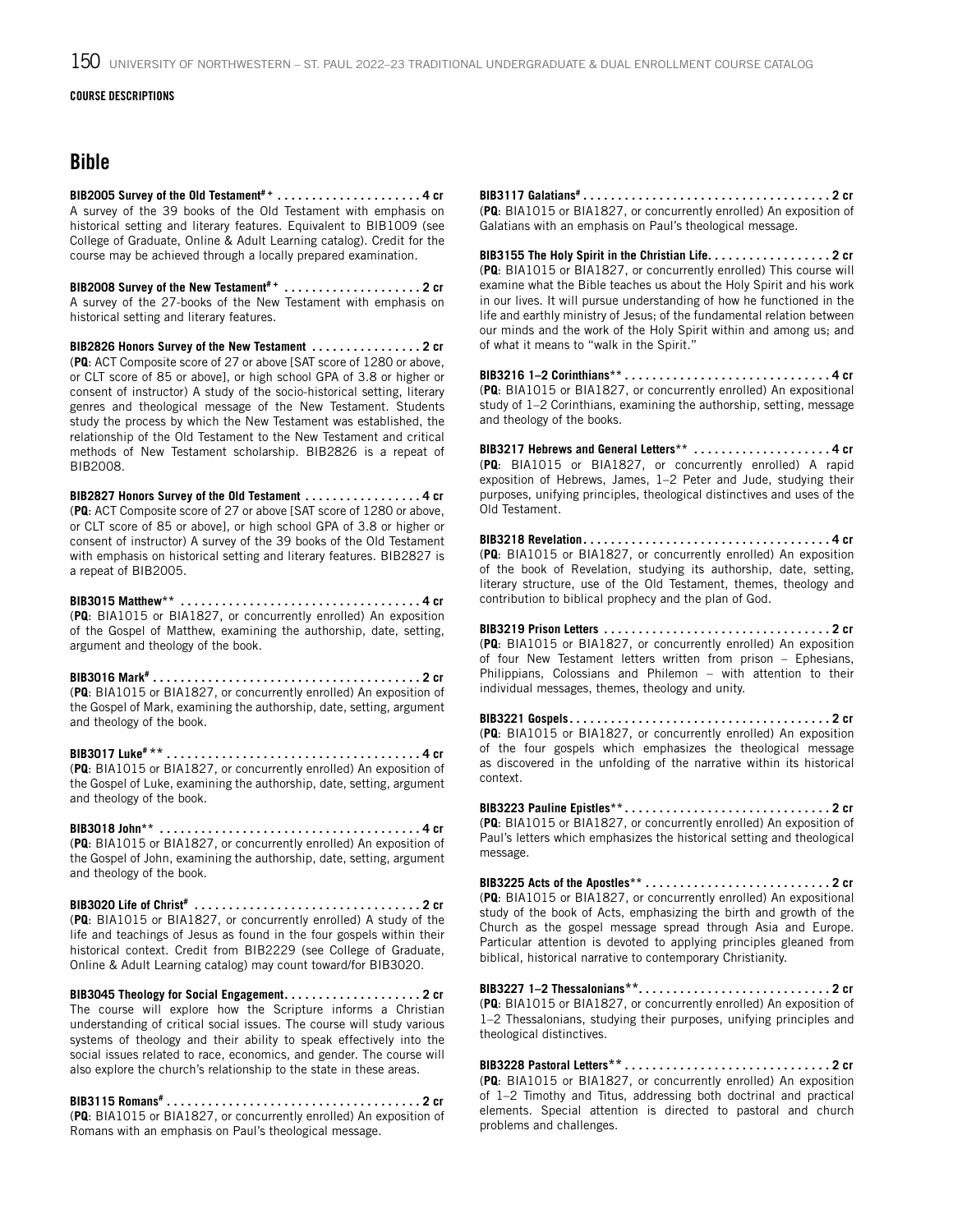**BIB3231 Pentateuch\*. . 4 cr** (**PQ**: BIA1015 or BIA1827, or concurrently enrolled) A rapid exposition of Genesis, Exodus, Leviticus, Numbers and Deuteronomy, examining the authorship, composition, historical setting, theology and unity of the Pentateuch. Later understanding of the Pentateuch by Old and New Testament writers is addressed.

**BIB3234 Minor Prophets. . 2 cr** (**PQ**: BIA1015 or BIA1827, or concurrently enrolled) A rapid exposition of the twelve Minor Prophets, Hosea through Malachi. Attention is directed to each book's authorship, date, historical setting, message and theology.

**BIB3235 Genesis#. . 4 cr** (**PQ**: BIA1015 or BIA1827, or concurrently enrolled) An expositional examination of Genesis: its structure, historical background, message and themes. Study of the book's argument and theology addresses topics such as creation, sin, humanity, law and covenant.

**BIB3236 Selected Psalms. . 2 cr** (**PQ**: BIA1015 or BIA1827, or concurrently enrolled) An expositional study of selected types of psalms, with consideration to their poetic forms, figures of speech, theology, interpretive difficulties and messianic significance.

**BIB3237 Isaiah\*\*. . 4 cr** (**PQ**: BIA1015 or BIA1827, or concurrently enrolled) An expositional study of Isaiah: its authorship, historical background, structure, message and theology. The study draws out Isaiah's prophetic significance, its use by New Testament authors and its importance for messianic understanding of Jesus.

**BIB3238 Daniel#. . 2 cr** (**PQ**: BIA1015 or BIA1827, or concurrently enrolled) An exposition of the book of Daniel, including its authorship, date, historical setting, literary genre, prophetic message and authenticity.

BIB3245 Proverbs and Song of Solomon............................2 cr (**PQ**: BIA1015 or BIA1827, or concurrently enrolled) An expositional study of Proverbs and Song of Solomon. Focus is directed to poetic forms, genres, theology and the practical application of these books.

BIB3246 Old Testament Historical Writings<sup>\*\*</sup>..................4 cr (**PQ**: BIA1015 or BIA1827, or concurrently enrolled) A rapid exposition of Joshua, Judges, 1–2 Samuel and 1–2 Kings: their authorship, dates, historical setting, message and theology. The contribution of Ruth to the period is also studied.

**BIB3825 Honors Topics in Old Testament Exposition\*\*. . . 2–4 cr**  (**PQ**: BIA1015 or BIA1827, or concurrently enrolled; ACT Composite score of 27 or above [SAT score of 1280 or above or CLT score of 85 or above], or 3.6 cum GPA or higher, or consent of instructor) Each of the offerings of this course focuses on an Old Testament book or grouping of books; specifically addresses its more specialized, technical and problematic issues; and interacts with the work of scholars who have made special contributions to the field of study.

**BIB3826 Honors Topics in New Testament Exposition\*\*. . . 2–4 cr** (**PQ**: BIA1015 or BIA1827, or concurrently enrolled; ACT Composite score of 27 or above [SAT score of 1280 or above or CLT score of 85 or above], or 3.6 cum GPA or higher, or consent of instructor) Each of the offerings of this course focuses on a New Testament book or grouping of books; specifically addresses its more specialized, technical and problematic issues; and interacts with the work of scholars who have made special contributions to the field of study.

**BIB3827 Honors Topics in Old/New Testament Exposition\*\*. . . 2–4 cr** (**PQ**: BIA1015 or BIA1827, or concurrently enrolled; ACT Composite score of 27 or above [SAT score of 1280 or above or CLT score of 85 or above], or 3.6 cum GPA or higher, or consent of instructor**)** Each of the offerings of this course focuses on Old and New Testament books or grouping of books as specified in the class schedule. Each course offering moves quickly through the basic content of the biblical book(s) to focus on more specialized, technical, and problematic issues. Some of the issues that are examined critically include introductory matters (authorship, date, provenance, purpose, and literary background), structure, theology, and use in the Old or New Testament. Emphasis is given to interaction with the work of Old or New Testament scholars who have made special contributions to the book(s) studied.

**BIB4360 Systematic Theology# . 4 cr** (**PQ**: junior standing or consent of instructor) The study of Evangelical Christian beliefs and their relationship to other belief systems as well as their relevance to contemporary discussions both inside and outside of the church.

**BIB4365 Historical Theology#. . 4 cr** (**PQ**: junior standing or consent of instructor) The study of theology that examines the development of key doctrines throughout the history of the church.

**BIB4460 Biblical Theology# . 4 cr** (**PQ**: junior standing or consent of instructor) The study of theology that identifies the themes emerging from the various books of the Bible and explains their contribution to the progress of divine revelation.

**BIB4825 Honors Systematic Theology\*. . 4 cr** (**PQ**: ACT Composite score of 27 or above [SAT score of 1280 or above or CLT score of 85 or above], 3.6 cum GPA or higher, or consent of instructor) The study of Evangelical Christian beliefs and their relationship to other belief systems as well as their relevance to contemporary discussions both inside and outside of the church. BIB4825 is a repeat of BIB4360.

BIB4835 Seminar in Theological Method<sup>\* # OCE</sup> . . . . . . . . . . . . . . . 4 cr (**PQ**: BIB4360 or BIB4825 or BIB4365 or BIB4460 and SPE1075 or SPE1825; or consent of instructor) An integration of the historical, methodological and hermeneutical aspects of theology as well as a survey of its various methods and trends, enabling the student to begin constructing his/her own theological methods for doing systematic theology within the life and mission of the Church.

BIB6211U Interpreting the Pentateuch<sup>\$\*</sup>......................4 cr (**PQ**: BIA1015 or BIA1827, or concurrently enrolled; acceptance into an accelerated graduate program) An exposition of the first five books of the Old Testament, emphasizing the historical setting and theological message. A \$95 graduate course fee required.

**BIB6214U Interpreting the Gospels\$. . 2 cr** (**PQ**: BIA1015 or BIA1827, or concurrently enrolled; acceptance into an accelerated graduate program) A study of the historical, theological, and exegetical issues in the four gospels. The application and assessment of critical methods are emphasized. A \$95 graduate course fee required.

**BIB6215U Interpreting Acts\$ \*\*. . 2 cr** (**PQ**: BIA1015 or BIA1827, or concurrently enrolled; acceptance into an accelerated graduate program) An exposition of Acts that emphasizes the historical setting and theological message. A \$95 graduate course fee required.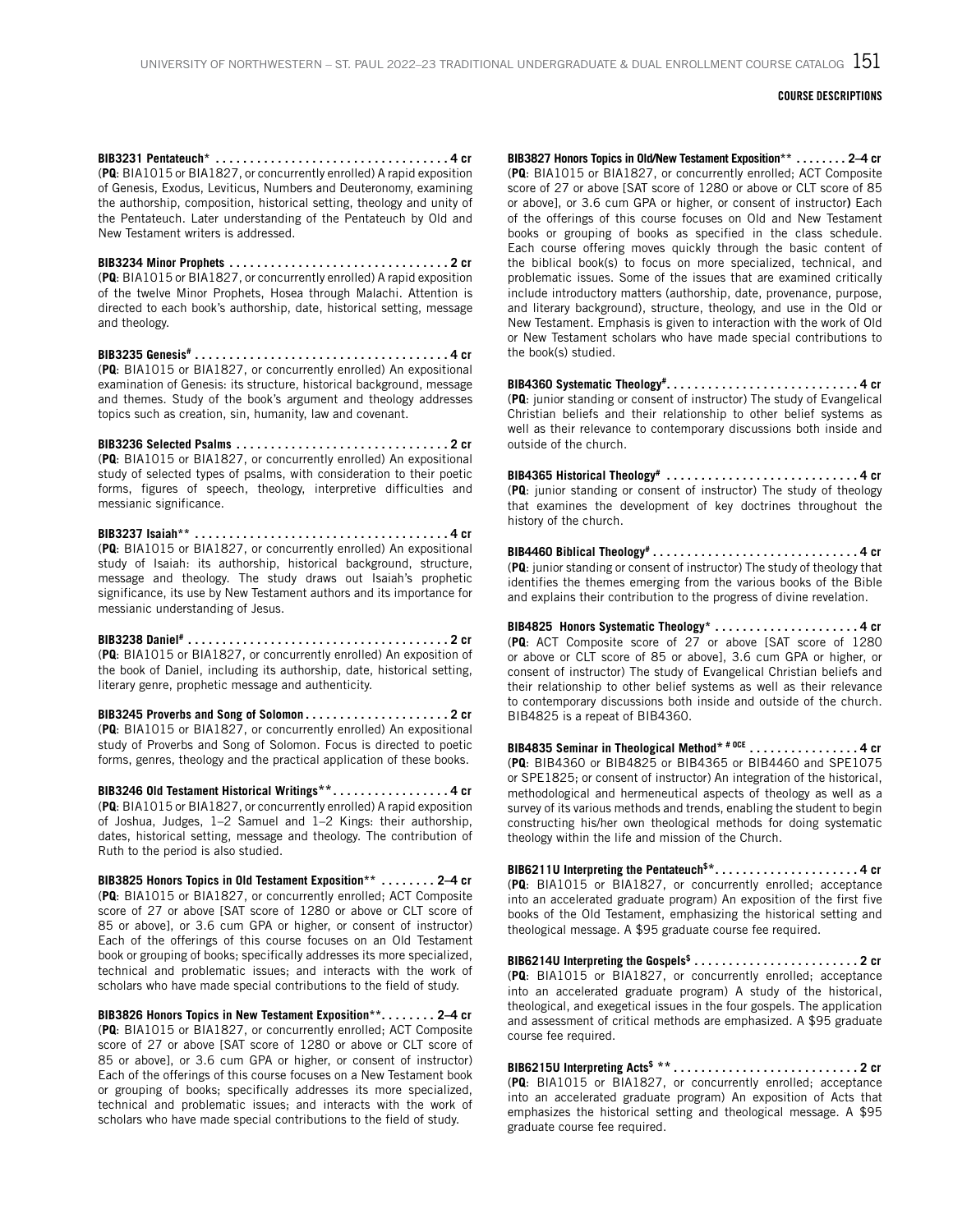**BIB6216U Interpreting the Pauline Epistles<sup>\$</sup> \*\*................2 cr** (**PQ**: BIA1015 or BIA1827, or concurrently enrolled; acceptance into an accelerated graduate program) A study of the historical, theological, and exegetical issues in each of Paul's letters. Special attention is given to interpretive problems and contemporary discussions related to the study of Pauline literature. A \$95 graduate course fee required.

**BIB6312U Biblical Theology of the Old and New Testaments<sup>\$</sup>......4 cr** (**PQ**: acceptance into an accelerated graduate program) A study of current methods and issues in the field of biblical theology, with emphasis on application to Old and New Testament books. Students will develop theological categories from the text and identify the variety and unity of theological themes. A \$95 graduate course fee required.

### Biblical Arts

**BIA1007 Christian Thinking & Living# . 2 cr** A study of basic Christian teachings to cultivate of a distinctively Christian mindset and godly character including biblical principles of Christian discipleship and moral decision-making.

**BIA1015 Interpreting Scripture# . 2 cr** A study of the Bible as the Word of God and of the proper methods of interpretation for spiritual transformation.

**BIA1826 Honors Christian Thinking & Living...................... 2 cr** (**PQ**: ACT Composite score of 27 or above [SAT score of 1280 or above or CLT score of 85 or above], or high school GPA of 3.8 or higher, or consent of instructor) A study of basic Christian beliefs and values in the cultivation of a Christian mindset and character. This includes principles for spiritual growth and moral decision-making. BIA1826 is a repeat of BIA1007.

**BIA1827 Honors Interpreting Scripture........................... 2 cr** (**PQ**: ACT Composite score of 27 or above [SAT score of 1280 or above or CLT score of 85 or above], or high school GPA of 3.8 or higher, or consent of instructor) A study of the Bible as the Word of God and of the proper methods of interpretation for spiritual transformation. BIA1827 is a repeat of BIA1015.

**BIA3235 Second Temple Judaism\* # . 4 cr** A study of Jewish civilization from 538 B.C. to A.D. 135 as an aid to understanding both the formation of the Old Testament and the rise of Christianity. Primary emphasis is on political and social history, with considerable attention to the literary materials of the period.

BIA3236 Biblical Customs and Geography<sup>#</sup>\*...................4 cr A study of the geography of the Fertile Crescent with special emphasis on Israel and Judah. Selected customs of the ancient Hebrews and surrounding peoples are studied for the light that they shed on Scripture.

**BIA4837 Seminar in Exegetical Method**# \* WCE . . . . . . . . . . . . . . 4 cr (**PQ**: ENG2205 or ENG2825; ACL2002; 4-credit Bible exposition course) A senior-level course in exegetical method for Biblical & Theological Studies majors helping them refine their exegetical skills by having them apply those skills to the study of passages from several genre of biblical literature. Students work through the process of exegesis on the assigned passages of Scripture and present the results of their exegesis in exegetical papers.

BIA5015U Biblical Hermeneutics<sup>\$ \* WCE</sup> ......................4 cr (**PQ**: ENG2205 or ENG2825, and acceptance into an accelerated graduate program) An advanced course in hermeneutics in which students will learn about the formation of the Bible, the history of biblical interpretation, modern critical methods, and current challenges to biblical interpretation. A \$95 graduate course fee required.

**BIA5021U Apologetics\$. . 2 cr** (**PQ**: acceptance into an accelerated graduate program) A rational defense of the Christian faith, with emphasis on critical thinking, theistic arguments, the problem of evil, and other challenges to Christian belief. A \$95 graduate course fee required.

### Biology Directed studies are available. See pages 26-27.

**BIO1007 DNA: The Language of Life\*............................. 2 cr** A survey of the field of genetics for non-biology majors. Students will learn about the structure and function of DNA, how it is passed on from parents to offspring and how it is studied and manipulated for human good. Discussion of the social, legal and ethical implications of the genetics will be included. Lab activities may be included.

**BIO1008 Microbes and Society\*. . 2 cr** A survey of the field of microbiology for non-science majors. Students learn about microorganisms and viruses and their importance in human health, medicine, industry, food production and the environment. Discussion of societal challenges surrounding the topics is emphasized. Course activities include lecture, discussion, group work, hands-on activities and laboratory experiments.

**BIO1009/1009L Concepts of Biology\$ . 4 cr** (NOT available to students who have received a grade of C- or better in any college-level BIO course. Not intended for biology majors.) A survey of the field of biology intended to promote an understanding of basic biological principles and how these principles can be applied in everyday life. Topics covered in the course may include cell structure and function, human anatomy and physiology, genetics, biotechnology, microbiology, ecology, bioethics, evolution and creation. Three lectures and one two-hour lab per week. A \$200 laboratory fee required. Concurrent registration required in lecture and lab.

**BIO1011/1011L Principles of Biology I<sup>\$</sup> ......................4 cr** (**PQ**: high school biology or C- or better in BIO1009; high school chemistry is strongly recommended) A foundational course for science and preprofessional majors that includes introductory molecular and cellular structure and function, cellular and species continuity and introductory physiology. Intended for biochemistry, biology, engineering, health sciences, kinesiology, mathematics education, nursing or physical education majors or coaching minors. Three lectures and one two-hour lab per week. A \$200 laboratory fee required. Concurrent registration required in lecture and lab.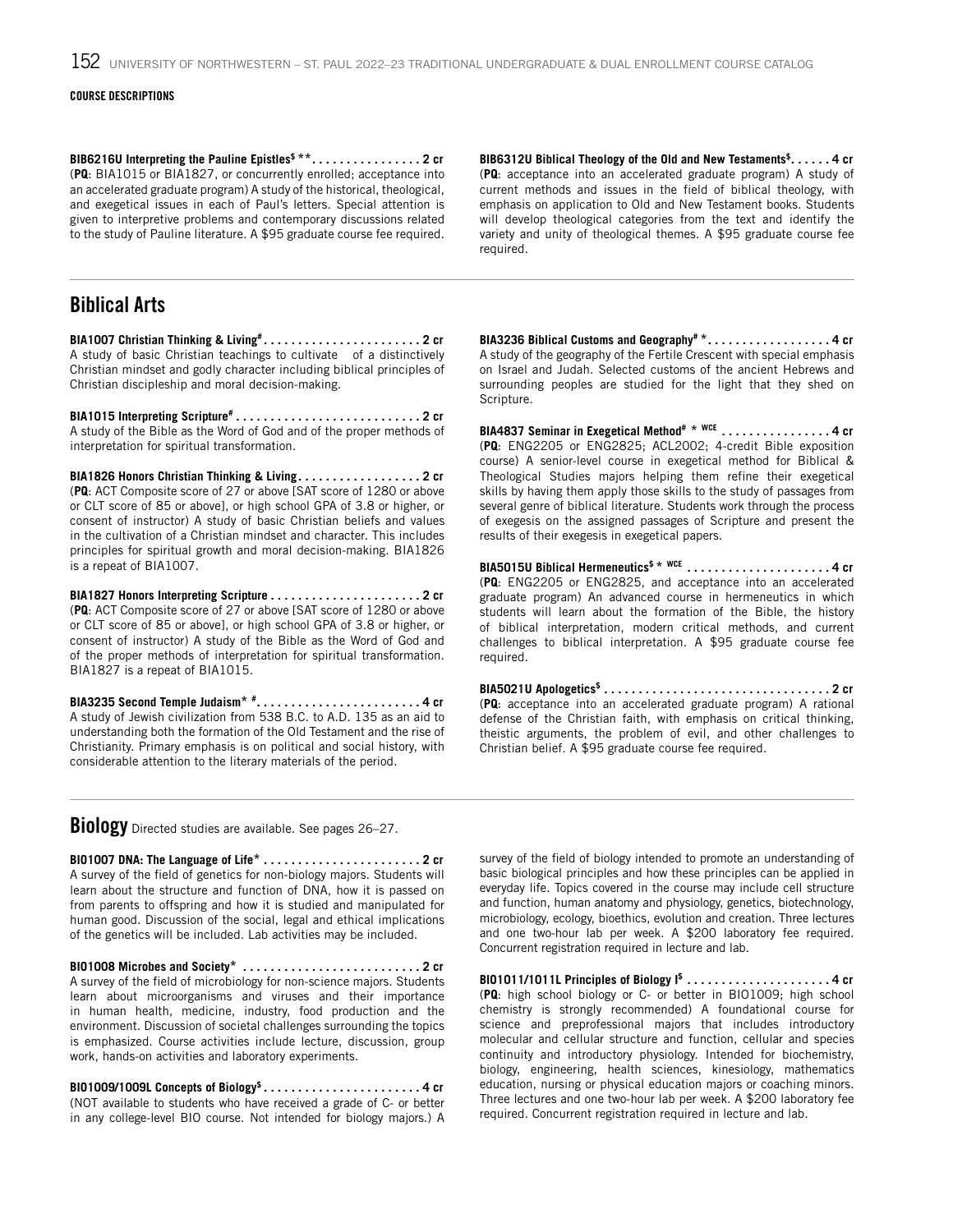**BIO1012 Principles of Biology II. . 4 cr** (**PQ**: C- or better in BIO1011) A continuation of BIO1011 with an emphasis on organismal biology. This course includes a survey of eukaryotic metazoan animals with a study of anatomical structure and function, taxonomy, reproductive biology and development. Three lectures per week (no laboratory).

**BIO1025 Medical Terminology##. . 2 cr** A concise course that provides practice in the definition and use of medical terms. The course includes the analysis of words based on combining forms, prefixes and suffixes. Intended to fulfill the admission requirement for many health profession graduate programs; also benefits pre-medicine and pre-dentistry students. Only offered through Dual Enrollment. This course does not fulfill the core curriculum Natural Science requirement within the Scientific & Quantitative Literacy section.

**BIO2015 Sustainable Urban Agriculture. . 2 cr** This course will introduce students to small scale food systems. Students will encounter the interactions between social and biological systems involved in food production. Emphasis will be placed on small scale sustainable agriculture.

**BIO2113/2113L Principles of Biology III<sup>\$</sup> .....................4 cr** (**PQ**: C- or better in BIO1011) This course is designed to introduce the student to major concepts of the life sciences with an emphasis in botany, environmental science and ecology. The course includes discussion of basic ecological principle such as the role of natural and sexual selection, discussion on the different theories on the origins of species in the context of a Christian worldview, species interactions, population dynamics and landscape and community processes. Introduction of plant structure and function, human impact on biodiversity and Christian environmental stewardship will also be discussed. Three hours of lecture, one two-hour lab per week. A \$200 laboratory fee required. Concurrent registration required in lecture and lab.

**BIO2116/2116L Animal Biology\* \$ . 4 cr** (**PQ**: C- or better in BIO1012) Comparative study of structure and function of key animal phyla with an overview of the medical, ecological and economic impact of animals. Three lectures and one two-hour lab per week. A \$200 laboratory fee required. Concurrent registration required in lecture and lab.

**BIO2825/2825L Honors Topics in Biology\* \$ . .2 or 4 cr** (**PQ**: ACT Composite score of 27 or above [SAT score of 1280 or above, or CLT score of 85 or above, or high school GPA of 3.8 or higher] or consent of instructor) A study of a specialized aspect of biology curriculum that includes contemplation of the natural world. The laboratory component may consist of an intensive field trip to a specialized ecosystem or habitat. For 4 credit course only: \$200 laboratory fee required; concurrent registration required in lecture and lab.

**BIO3015/3015L Field Ornithology\$. . 4 cr** This summer course will use time in the field (outdoors) to study the biology, ecology, diversity, behavior and field identification of birds. Laboratory will be integrated into class time. Special attention will be paid to local species of the upper Midwest. Additionally, this course will explore how birds reveal lessons on Christianity and the nature of God. A \$200 laboratory fee required. Concurrent registration required in lecture and lab.

**BIO3145/3145L Microbiology\$ . 4 cr** (**PQ**: C- or better in BIO1011) A survey of microorganisms and viruses and their importance to humans in agriculture, medicine, industry and the environment. Lab work emphasizes culture techniques and the characteristics of microorganisms. Three lectures and one two-hour lab per week. A \$200 laboratory fee required. Concurrent registration required in lecture and lab.

**BIO3157/3157L Human Anatomy\$ . 4 cr** (**PQ**: C- or better in BIO1011 or C- or better in HPE2175) A study of the structure of the cells, tissues and organs of the various organ systems of the human body. Included are the integumentary, skeletal, muscular, respiratory, digestive, circulator, nervous, endocrine, excretory and reproductive systems. Three lectures and one two-hour lab per week. A \$200 laboratory fee required. Concurrent registration required in lecture and lab.

**BIO3158/3158L Human Physiology\$ . 4 cr** (**PQ**: C- or better in BIO1011) A study of the mechanisms and interrelationships of the following body systems: nervous, endocrine, muscle, circulatory, respiratory, renal, digestive, metabolic, immune and reproductive. Special emphasis is given to those interactions contributing most to homeostasis. Three lectures and one two-hour lab per week. A \$200 laboratory fee required. Concurrent registration required in lecture and lab.

**BIO3159 Pathophysiology. . 4 cr** (**PQ**: C- or better in BIO3158) A focused course that introduces students to the physiology of disease in the human body. The course explores the patterns of disease in the body's major organ systems. Intended to fulfill the admission requirement for Nursing, Physician Assistant, Occupational Therapy and other health care professionals such as Medicine, Dentistry, Pharmacy, Chiropractic, etc.

**BIO3175/3175L Ecology\* \$. . 4 cr** (**PQ**: C- or better in BIO2113) Basic concepts of ecology of population, communities and ecosystems, Analysis and synthesis of the interrelatedness of the living and non-living factors in the environment. Three lectures and one two-hour lab per week. A \$200 laboratory fee required. Concurrent registration required in lecture and lab.

**BIO3215/3215L Plant Biology\*\* \$. . 4 cr** (**PQ**: C- or better in BIO2113) Overview of plant structure, function, growth and development and an introduction to plant genetics and biotechnology. Plant ecology and distribution are integrated into a survey of the plant taxa. Three lectures and one two-hour lab per week. A \$200 laboratory fee required. Concurrent registration required in lecture and lab.

**BIO3231/3231L Biochemistry I\$ . 5 cr** (**PQ**: C- or better in BIO1011 and C- or better in CHE3101) Structural and integrated functions of carbohydrates, proteins, lipids and nucleic acids; biosynthesis, biodegradations, metabolic pathways and bioenergetics; quantitation of chemical equilibria. Three lectures and one three-hour lab per week. A \$200 laboratory fee required. Concurrent registration required in lecture and lab.

**BIO3232 Biochemistry II\*. . 4 cr** (**PQ**: C- or better in BIO3231) Builds upon Biochemistry I to describe biological regulatory processes at a greater breadth and depth; mechanisms by which cells store, replicate, repair and express genetic information; recombinant DNA technology. Three lectures per week.

**BIO3236 Immunology\*. . 4 cr** (**PQ**: C- or better in BIO1011 and C- or better in CHE3101; BIO3145 is recommended) Molecular and cellular bases for humoral immune responses: diversity of antibodies, their interactions with antigens and their measurement. Study includes cell-mediated immune responses, including histocompatibility systems, natural immunological tolerance and immune suppression. Three lectures per week.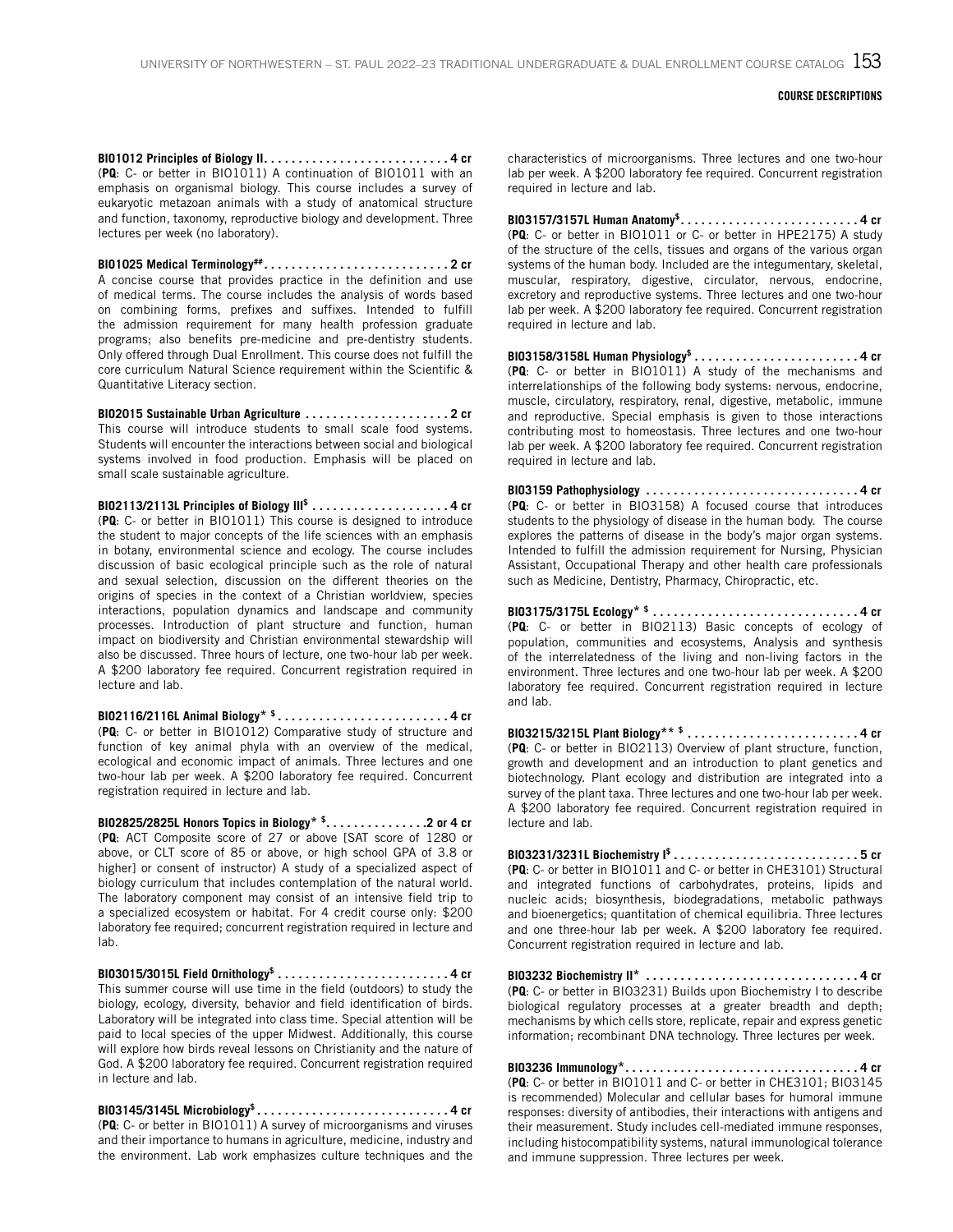**BIO3246/3246L Genetics\$. . 5 cr** (**PQ**: C- or better in BIO1011 and C- or better in CHE3101) A detailed study of molecular genetics and classical Mendelian inheritance. Molecular topics include DNA structure, prokaryotic and eukaryotic gene expression, mutation, recombinant DNA technology and genomics. Three lectures and one three-hour lab per week. A \$200 laboratory fee required. Concurrent registration required in lecture and lab.

**BIO3276/3276L Field Biology\$ . 4 cr** Exploration of techniques and procedures to design field experiments to further study plant biology, animal biology and ecological concepts. Two lectures and two two-hour labs per week. A \$200 laboratory fee required. Concurrent registration required in lecture and lab.

**BIO3277/3277L Conservation Biology**\* \$ ......................4 cr (**PQ**: C- or better in BIO2113) A survey of the distribution and management of natural resources with special emphasis on developing critical thinking skills and developing new solutions to problems of resource scarcity. Topics include: energy, water, air, food and biodiversity and other selected components of the lithosphere and hydrosphere. Economics, demographic, religious and political issues are considered as they affect resources. Three lectures and one two-hour lab per week. A \$200 laboratory fee required. Concurrent registration required in lecture and lab.

**BIO3347 Cell Physiology. . 4 cr** (**PQ**: C- or better in BIO1011 and C- or better in CHE3101) Cell physiology is an in-depth study of the fundamentals of cell biology. This course will investigate the molecules involved in cell structure and function. Each organelle in the cell will be investigated on a physiological and ultrastructural level. Various types of plant and animal cells will be explored for unique functions based on the physiological needs of the organism. An emphasis on the different types of optics used in microscopy will be investigated as well as the primary techniques used in cell biology experiments. In addition, cellular metabolic pathways such as protein synthesis, cell signaling, protein folding, the cell cycle and membrane transport will be studied. This course intends to provide a comprehensive study of the physiological workings of cell and its structures.

**BIO3348/3348L Cell Biology\* \$. . 5 cr** (**PQ**: C- or better in BIO1011 and C- or better in CHE3101) Cell and organelle organization and function; cellular transport and communication; specialized cell formation. Three lectures and one three-hour lab per week. A \$200 laboratory fee required. Concurrent registration required in lecture and lab.

**BIO3835 Career Competencies Seminar. . 1 cr** (**PQ:** minimum of sophomore standing) Orientation and preparation for an academic internship. To be completed the semester immediately prior to enrolling in the internship course offered by the academic department.

BI04355 Developmental Biology\*............................4 cr (**PQ:** C- or better in the following: BIO1012 and BIO3145, BIO3231, BIO3246, or BIO3348) Vertebrate embryology including morphogenesis, differentiation and interactive biochemical control mechanisms. Three lectures per week.

**BIO4359 Biotechnology Lab\* \$ . 2 cr** (**PQ**: C- or better in the following: BIO3145 or BIO3231 or BIO3246 or BIO3348) Practical experiences in molecular biology including DNA isolation and analysis, gene cloning, Southern Blotting, PCR amplification, agarose gels and PAGE, DNA fingerprinting as well as practical medical laboratory diagnostic techniques. Two two-hour labs per week. A \$200 laboratory fee required. Concurrent registration required in lecture and lab.

**BIO4835 Senior SeminarOCE WCE. . 2 cr** (**PQ**: ENG2205 or ENG2825; SPE1075 or SPE1825; and at least junior standing as a biochemistry or biology major) A capstone course designed to provide an integration of concepts in the biological sciences, biochemistry and the health professions with a discussion of the ethics of applied biology and the health sciences as they pertain to a global and culturally diverse society.

**BIO4841 Research\$ . . 0–2 cr** (**PQ**: completion of at least 24 credits in the biology major) Students work closely with research mentor to learn literature search, proposal preparation for a research project, experimental protocols, data acquisition, statistics, manuscript preparation. Students will sign a document including the University of Northwestern Policy on Original Research Data in order to register for all research courses. Note: This course is designated as repeatable and may be repeated for up to 8 total credits. Only 4 credits may be used toward completion of Biology Major credits. A \$200 research fee required.

**BIO4995 Biology Internship. . . 1–4 cr** (**PQ**: completion of at least 24 credits in the biology major; consent of faculty supervisor, and internship registration form) Supervised work experience in a biology lab or area related to career choice. **Note:** See page 25 for note regarding internships.

### **Business**

**BUS1115 Introduction to Spreadsheets# . 2 cr** Students are introduced to spreadsheets through a hands-on experience. Students will learn to create and manipulate spreadsheets, enter formulas, copy and edit cell entries, create graphs, sort data, and print. The spreadsheet skills learned in this course are applicable in other business courses as well as being essential to employment opportunities.

**BUS2011 Introduction to Business Analysis# . 2 cr** This course provides an introduction to frequently used data analysis techniques that can aid business decision making. Data capture, processing, analysis, and presentation techniques will be introduced. Excel and other relevant software tools will be used to perform basic data analysis.

**BUS2131 Business Japanese I\*\*.............................4 cr** Intensive study of the Japanese language, specifically pertaining to business operations.

**BUS2132 Business Japanese II\*\*. . . . . . . . . . . . . . . . . . . . . . . . . . 4 cr** Continued study of the Japanese language, specifically pertaining to business operations.

BUS3005 Principles and Practices of Leadership<sup>\$</sup>. . . . . . . . . . . . . 4 cr An introduction to the best practices, key competencies, strategies, and techniques of exceptional leadership. Students will explore various models and frameworks related to leading both themselves and others, in conjunction with exploration of personal identity and purpose presented through the Christ-centered model of servant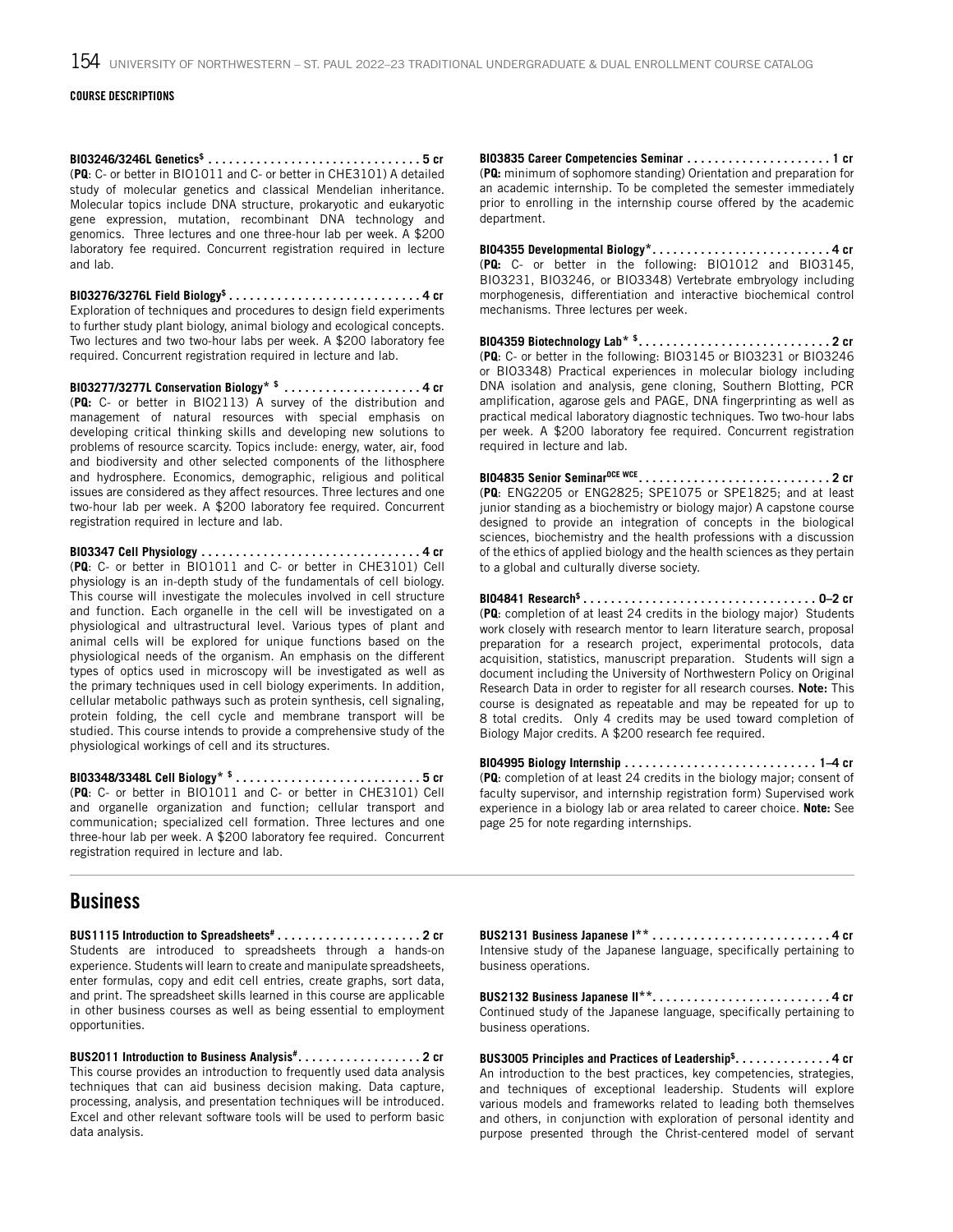leadership. Students will apply learnings in this course to define their unique Personal Leadership Blueprint, through reflection of their values, beliefs, passions, and calling. A \$30 assessment fee required.

**BUS3235 Global Business. . 4 cr** (**PQ**: MKT1085 and MGT2271 [C or better required in both]) A survey of the complexities, challenges and opportunities of engaging in international business, including consideration of entry strategies and MNC operations.

BUS3331 Business Law - Contract and Agency . . . . . . . . . . . . . . . 3 cr A study of contracts and sales as the basic laws affecting business transactions. Also, law of principal and agency relationships**.**

**BUS3835 Professional Skills Seminar\$ . 2 cr** Students study and practice the professional skills necessary to be successful in business, with strong emphasis on written and oral communication. Additionally, a particular focus is on the skills essential to search for and secure an internship and full time employment. Students will develop and enhance their job acquisition skills, including networking, searching and targeting prospective employers, résumé development, professional communication and interview skills. Proficiency in these activities are key for both the internship process and career development. This course should be completed in the semester immediately prior to taking ACC4995, BUS4995, BUS4996, FIN4995, or MKT4995. A \$50 course fee required.

**BUS4332 Business Law - Partnerships and Corporations . . . . . . . . . 2 cr** (**PQ**: C or better in BUS3331 and MGT2271**)** A study of the legal aspects of business relationships pertaining to partnerships and corporations. Law pertaining to negotiable instruments, property and secured transactions.

BUS4435 Business Ethics<sup>oce WCE</sup>............................4 cr (**PQ**: junior standing; ENG2205 or ENG2825; SPE1075 or SPE1825; or consent of instructor**)** An understanding of personal and corporate integrity from a biblical perspective and resolving ethical dilemmas is emphasized. A comprehensive case analysis is required.

**BUS4615 Practicum and Seminar in Leadership ............... 4 cr** This course provides students the opportunity to apply key concepts, models, and frameworks of leadership. In this application-focused course, students will interact with and study leadership in practice through leader interviews, guest speakers, case studies, and leading an initiative.

**BUS4995 Business Administration Internship .................. 1 cr** (**PQ**: BUS3835, consent of faculty supervisor, and internship registration form) Supervised work experience related to student's major. Students may enroll for this course at various times as their schedules permit. **Note:** This course is designated as repeatable and may be repeated three times after the original taking of the course. See page 25 for note regarding internships.

**BUS4996 Global Business Internship. . 1 cr** (**PQ**: BUS3835, consent of faculty supervisor, and internship registration form) Supervised experience of three to six months' duration in China or another foreign country. **Note:** This course is designated as repeatable and may be repeated three times after the original taking of the course. See page 25 for note regarding internships.

BUS4998 Professional Experience Assessment.................1 cr (**PQ**: consent of instructor) Students with clear career trajectory and substantial experience, either in an entrepreneurial endeavor or in succession opportunity in the same company, may be eligible to complete a Professional Experience Assessment in lieu of the traditional internship.

### Business Administration

**BUA5220U Human Resource Leadership<sup>\$</sup>............................2 cr** (**PQ**: admission to the B.S./graduate degree program) This course examines the role of the human resource management as a strategic component in managing and developing today's organizations. This course provides a strategic overview of the key concepts and principles of each human resource function, along with their practical implications for organizational development to various types of firms including entrepreneurial and global firms. Key functions such as recruitment, selection, development, appraisal, retention, compensation, and labor relations are examined. Implications of legal and global environments are appraised and current issues such as diversity training, sexual harassment policies, and rising benefit costs are analyzed. A \$95 graduate course fee required.

BUA5420U Business Leadership Ethics<sup>\$ OCE WCE</sup> . . . . . . . . . . . . . . . 4 cr (**PQ**: ENG2205 or ENG2825; SPE1075 or SPE1825; or consent of instructor; and admission to the B.S./graduate degree program) This course provides a well-rounded comprehensive study of industry and personal ethical dilemmas, integrating biblical principles and perspectives. Using industry case studies, students will engage in background research, alternative analyses comparisons, consequence evaluation, faith integration, and decision justifications. Additional topics include business and personal ethics integration, personal and business ethical leadership, biblical short/long-term consequences evaluations, profit/loss implications, and senior management implementation considerations. A \$95 graduate course fee required.

**BUA5720U Managerial Finance\$. . 2 cr** (**PQ**: C or better in FIN2221; or C or better in ACC2101, ACC2102, and ACC3201; and admission to the B.S./graduate degree program) This course is a study of the economic and financial structures of firms and their impact on the financial and operational requirements of firms. Topics include financial environment, stock and bond valuation, time value of money, capital budgeting, risk and rate of return, analysis of financial statements, project cash flows, cost of capital, financial planning, working capital policy, and managing short-term assets and liabilities. A \$95 graduate course fee required.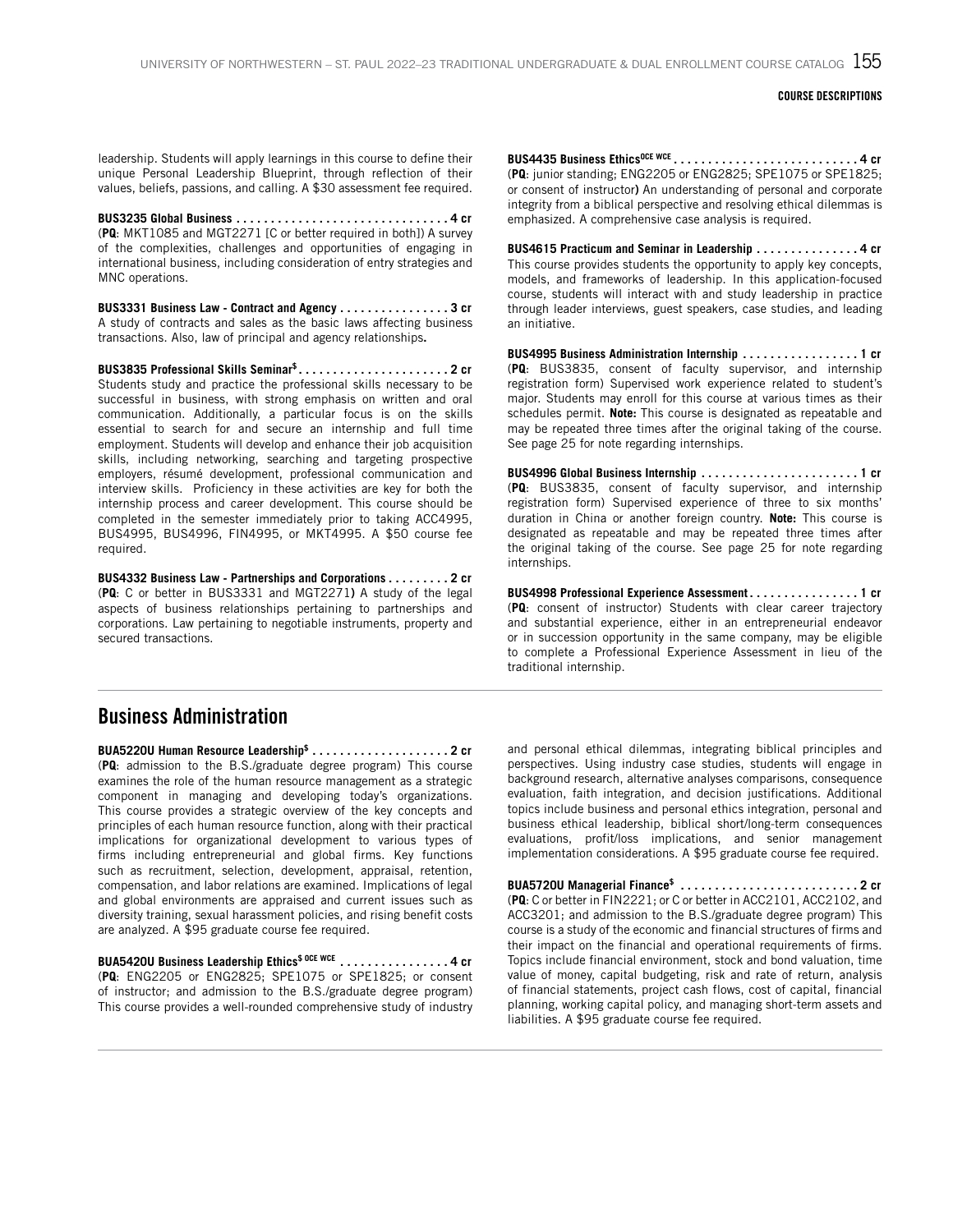### **Chemistry**

Note: For all natural science courses, the student must earn a "C-" or better in all prerequisite courses.

**CHE1006/1006L Concepts of Chemistry##. . 5 cr** (**PQ**: One year of high school algebra or two years recommended. NOT available to students who have received a grade of C or better in any CHE course) A survey of chemistry and its applications, intended to promote understanding and literacy in the sciences in general and especially in the field of chemistry. Topics studied include the scientific method and its relationship to faith and reason; matter and energy; atomic and molecular structure; chemical bonding and intermolecular forces; chemical formulas and equations; water, acids and bases; oxidation-reduction reactions; and chemistry around the house. Students carry out the experiments at home using a small kit supplied by the campus store and readily available equipment, supplies and chemicals. This course fulfills the core curriculum Natural Science requirement within the Scientific & Quantitative Literacy section. Only offered through Dual Enrollment. Concurrent registration required in CHE1006 and CHE1006L.

**CHE1021/1021L Principles of Chemistry I\$ . 4 cr** (**PQ**: One year of high school chemistry [or C- or better in CHE1006] and two years of high school algebra; course is intended for biochemistry, biology [major or minor], engineering, health sciences, kinesiology, mathematics, mathematics education and nursing majors only, or by consent of instructor) Fundamentals of measurement, the scientific method and its relationship to faith and reason, nuclear and electronic structure of the atom, chemical bonding, shapes and polarities of molecules, thermochemistry, stoichiometry and types of chemical reactions. The laboratory is integrated with the classroom sessions. Three lectures and one two-hour lab per week. Equivalent to CHE1121. A \$200 laboratory fee required. Concurrent registration required in lecture and lab. A TBD CHE1021 course fee required.

**CHE1022/1022L Principles of Chemistry II<sup>\$</sup> ...................4 cr** (**PQ**: C- or better in CHE1021 or CHE1121)A continuation of CHE1021. Gases, liquids, solids, solutions, solubility, acid-base chemistry, equilibrium, kinetics, thermodynamics and electrochemistry. The laboratory is integrated with the classroom sessions. Three lectures and one two-hour lab per week. A \$200 laboratory fee required. Concurrent registration required in lecture and lab. A TBD CHE1022 course fee required.

**CHE1121/1121L General Chemistry I##. . 5 cr** (**PQ**: One year of high school chemistry [or C- or better in CHE1006] and two years of high school algebra, or consent of instructor.) Fundamentals of measurement, the scientific method and its relationship to faith and reason, nuclear and electronic structure of

### Chinese

**CHN1001 Beginning Chinese I\* # +.............................4 cr** The first of a two-course sequence. An introduction to the Chinese language and culture. Practice in listening, speaking, reading and writing. Emphasis on the development of communicative skills; individual expression within structured groups. No previous study of Chinese required.

**CHN1002 Beginning Chinese II\* # +. . 4 cr** (**PQ**: CHN1001) The second of a two-course sequence. A continuation of the study of Chinese language and culture. Practice in listening, speaking, reading and writing. Continued emphasis on the development of communicative skills; individual expression within structured groups.

the atom, chemical bonding, thermochemistry, stoichiometry, types of chemical reactions, states of matter intermolecular forces. The hands-on exercises are integrated with the class topics. Equivalent to CHE1021. This course fulfills the core curriculum Natural Science requirement within the Scientific & Quantitative Literacy section. Only offered through Dual Enrollment. Concurrent registration required in CHE1121 and CHE1121L.

**CHE3101/3101L Organic Chemistry I\$ . 5 cr** (**PQ**: C- or better in CHE1021) The focus of CHE3101, in one word, is structure. The structures and geometries of carbon-containing molecules, including the topics of isomerism and stereochemistry, are examined in great detail using models and spectroscopic techniques. It is the structure of molecules which enables one to understand chemical reactivity. Types of reactions and mechanisms studied include simple substitution, addition and elimination. Three lectures and one three-hour lab per week. A \$200 laboratory fee required. Concurrent registration required in lecture and lab.

**CHE3102/3102L Organic Chemistry II<sup>\$</sup> .........................5 cr** (**PQ**: C- or better in CHE3101) This course is a continuation of the fundamentals of organic chemistry theory and practice introduced in CHE3101. Topics include structure, representation, and reactivity of aromatics, Diels-Alder adducts, carbonyl derivatives, biomolecules, radicals, and others along with corresponding laboratory techniques for preparation, purification, and characterization of the aforementioned, concluding with an introduction to medicinal chemistry and the drug discovery process.

**CHE3321 Physical Chemistry I\*..............................4 cr** (**PQ**: C- or better in CHE1022 and C- or better in MAT2121) Principles of thermodynamics, physical and chemical equilibria, and kinetics and the applications of these principles to chemical and biochemical systems.

**CHE4841 Chemistry Research\$ . . 0–2 cr** (**PQ**: completion of at least 24 credits in the biology or biochemistry major) Students work closely with research mentor to learn literature search, proposal preparation for a research project, experimental protocols, data acquisition, statistics, manuscript preparation. Students will sign a document including the University of Northwestern Policy on Original Research Data in order to register for all research courses. **Note**: This course is designated as repeatable and may be repeated for up to 8 total credits. Only 4 credits may be used toward completion of Biology Major or Biochemistry Major credits. A \$200 research fee required.

**CHN2101 Intermediate Chinese I\*. . 4 cr** (**PQ**: CHN1002) The first of a two-course sequence. This course reviews material and expands skills developed at the introductory level. An emphasis on the development of communicative skills. Class discussions in Chinese on contemporary cultural topics. Three 65-minute periods of lecture and one hour of lab per week.

CHN2102 Intermediate Chinese II\*...............................4 cr (**PQ**: CHN2101) The second of a two-course sequence. This course continues the development of speaking, listening, reading and writing skills through the study of advanced grammatical topics and the further acquisition of vocabulary. Class discussions in Chinese on contemporary cultural issues. Three 65-minute periods of lecture and one hour of lab per week.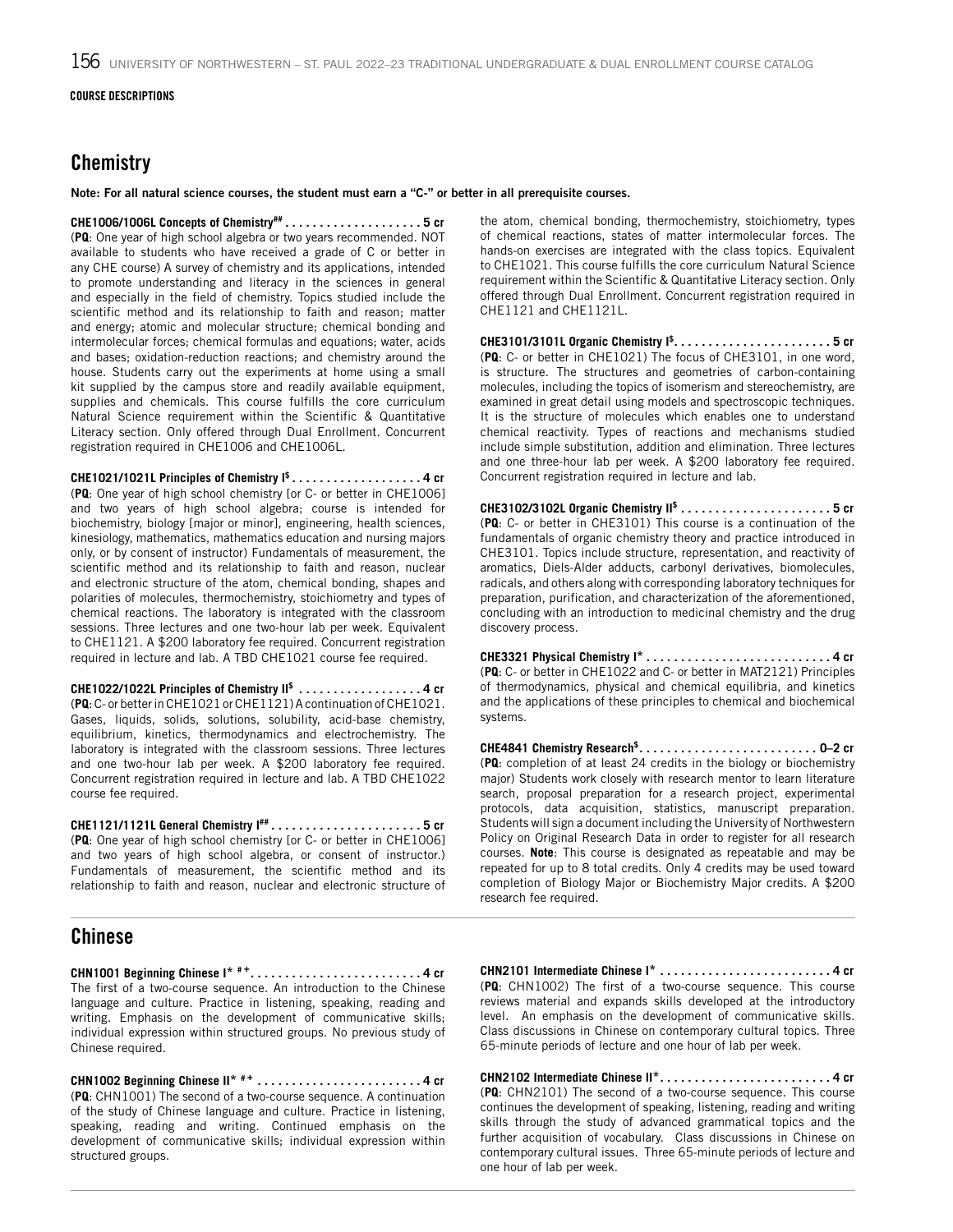### Communication Directed studies are available. See pages 26-27.

**COM2007 Introduction to Film. . 2 cr** An introduction to the history, theory and aesthetics of motion pictures. Emphasis is on the materials and methods of filmmaking and the criteria for analysis and evaluation of films. The relationships of film to art, literature, historical context, culture and industry are explored.

**COM2008 Film Appreciation##. . 3 cr** Film Appreciation is designed to give an awareness and understanding of motion pictures as a cultural art form. Students will develop a framework from which to analyze films critically, according to specific criteria and understand how film form and film content are interconnected. Students will also be introduced to different genres of movies and movements in film history. May be taken to count toward the Creative Expression requirement in the core curriculum. Equivalent to COM2007. Only offered through Dual Enrollment.

**COM2107 Communication Theory...............................4 cr** A comprehensive examination of the theories of human communication, beginning with a review of the metatheoretical traditions informing communication research and progressing through the wide variety of communication theories developed from the 20th century to today. Students write papers, participate in online discussions and produce videos to demonstrate knowledge of theories and to demonstrate the ability to apply the theories to everyday communication and human interactions.

COM3105 Gender and Family Communication<sup>\*</sup> . . . . . . . . . . . . . . 4 cr Analysis of marriage and family relationships and how effective communication helps those relationships. The role of gender in relation to communication within families and among family members is also explored. Self-concept, sending and receiving messages, nonverbal messages, decision making, setting and achieving goals, handling conflict and roles in society are some of the matters to be studied.

COM3106 Organizational Communication<sup>\*\*</sup>..................4 cr A study of how communication organizes human actions and relationships in organizations. Attention is given to leadership, decision making, collaboration processes, and discussion techniques involving small task-oriented groups. The student studies different organizational structures and management philosophies, considering the role of communication in each. Projects are required to apply concepts studied.

**COM3107 Intercultural Communication. . 4 cr** An introduction to the practice of intercultural communication. The course is designed to help students develop competence in their interaction with persons from differing cultures. Topics include understanding and explaining diversity, perception, verbal and nonverbal codes, culture shock and ethical standards across cultures.

COM3108 Interpersonal Communication<sup>\*\*</sup>..................2 cr Understanding and improving interpersonal communication. Theories of interpersonal communication will be explored and areas of competence in communication behavior will be developed.

**COM3135 Business Communication. . 2 cr** (**PQ**: SPE1075 or SPE1825) Development of skills for writing effective business letters, memos and reports, presenting business reports orally, and writing letters of application and résumés.

COM4105 Mass Media and Society<sup>oce WCE</sup> .....................4 cr (**PQ**: SPE1075 or SPE1825; and ENG2205 or ENG2825) Mass communication and the new media technologies of cyberspace have become central to the psychological, social and political realities of the human experience. This course examines the processes and cultural factors which shape the form, content and consequences of communication through the major media, including books, newspapers, magazines, audio recordings, radio, television, film and new digital technologies.

**COM4308 Communication Research Methods . . . . . . . . . . . . . . . . 4 cr** (**PQ**: COM2107 and MAT2055 or PSY3208) Course also listed as PRL4308. A survey and analysis of the most commonly used methods of social science inquiry relating to the communication discipline. Both qualitative and quantitative methods are examined. Students produce and present original research projects.

**COM4841 Research. . . 1–2 cr** (**PQ**: COM4308 or PRL4308 or consent of instructor) With the goal of presenting findings at a conference or publishing in an academic journal, students work closely with a research mentor faculty member to learn literature search, proposal preparation for a research project, experimental protocols, Institutional Review Board process (as needed), data acquisition, statistics and/or manuscript preparation. **Note:** This course is designated as repeatable and may be repeated for up to 4 total credits.

**COM4995 Communication Internship. . . 1–4 cr** (**PQ**: junior or senior standing, consent of faculty supervisor, and internship registration form) Supervised work experience in communication. **Note:** See page 25 for note regarding internships.

### Computer Science

**COS1011 Principles of Computing I. . 2 cr** This course provides the student with an introduction to computer hardware, development of computer programs for problem solving through the use of algorithms and pseudocode, data communications, fundamentals of computer security, and use of computer hardware.

**COS2005 Python Programming#. . 4 cr** This course uses a popular computer language for the development of many types of computer applications. Topics include program design, program structure, debugging programs, computer language syntax, computer commands, assignments and expressions, system inputs and outputs, variables, data types, loops and structured

control. The course continues with additional topics such as object types, numerical types, strings, lists, using files, data analysis, functions, scope of variables, arguments, modules, object-oriented programming, exceptions, and developing larger applications for data analysis.

**COS2071 Programming I – Java#. . 4 cr** (**PQ**: COS2005) This course introduces event-driven computer programming using a graphical user interface and object-oriented language. Topics include classes/controls, objects, events, methods, properties, syntax, program structure, data types, functions, loops, conditional statements and connecting to a database.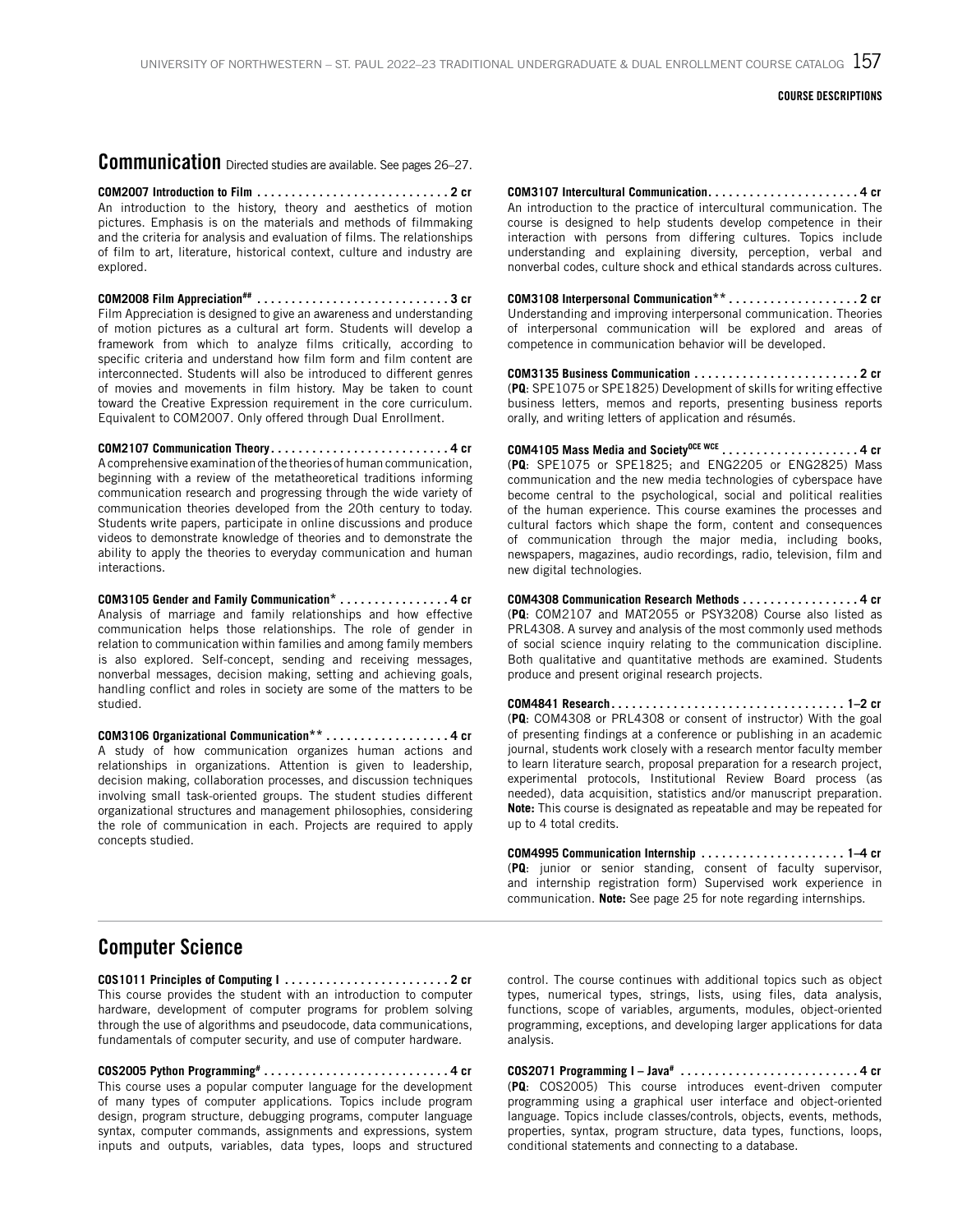**COS2081 Data Communications I\*.............................4 cr** This course provides the student with a comprehensive overview of the broad topic of data communications. The ISO OSI model for data communications is used as a framework. The ideas of LANs, WANs and the World Wide Web are discussed, as are the concepts of security, network architectures and network management and administration. Examples from modern computer networks are utilized.

**COS2112 Principles of Computing II. . 2 cr** (**PQ**: COS1011) This course is a continuation of Principles of Computing I and provides the student with an introduction to data and databases, operating systems (Linux and Windows), and data analytics and data mining.

**COS2201 C Programming Language. . 2 cr** (**PQ**: MAT2005 or MAT2121) Fundamental principles of programming in the "C" programming language. Programming techniques, language and vocabulary.

**COS2202 C++ Programming Language. . 2 cr** (**PQ**: COS2201 or concurrently enrolled) Fundamental principles of programming in the "C++" programming language. Objective-oriented programming, variables, data types, arrays, pointers, functions and classes.

**COS2269 Computer Security Fundamentals....................4 cr** (**PQ**: COS2081) This course covers an introduction to the concepts of security. These concepts are applied to areas such as programming, databases, networks, systems and applications. The course covers general concepts and specific instances of security related threats. In addition, compliance issues are discussed such as Sarbanes-Oxley reporting and the Health Insurance Portability and Accountability Act (HIPAA).

**COS3222 Digital Systems Design II. . 2 cr** (**PQ**: MAT3226) This is the second half of an introduction to digital logic and digital systems design. It is recommended for computer and electrical engineering students and some computer science majors. Topics include sequential logic, design of synchronous sequential logic, VHDL modeling, design of logic circuits. The course includes both lecture and lab components.

**COS3265 Tools and Techniques in Computer Science and Cybersecurity. . 4 cr** (**PQ**: COS2269) This course will examine tools and techniques used in computer science for software development. The course includes an emphasis on applicability to cybersecurity. Topics include: DevOps (for example CI/CD pipelines and Jenkins), Containerization (for example Openshift, Kubernetes and Docker), and Cloud-deployment. Discussion of the use of the above methods to deploy in cloud environments, considerations unique to commercial clouds such as resiliency and scaling. We may also look at virtualization and orchestration tools (for example VMware, Chef, SaltStack, Puppet, and Ansible), and the differences between imperative and declarative approaches. The course includes a substantial lab and hands-on component, which investigates the use of course tools.

COS3267 Operating Systems Concepts<sup>\*</sup>....................4 cr (**PQ**: MIS3265 or consent of instructor) This course provides the student with an overview of the principles upon which all operating systems are built. The concepts of file, processor, input/output and memory management are explored. In addition, higher-level concepts such as security, multiple processors, multitasking, concurrency and transaction processing are covered. Specific instances of popular operating systems are examined and put into context in light of the principles learned.

**COS3272 Programming II - Mobile Application Development...... 4 cr** (**PQ**: COS2071) This course focuses on the development of applications on mobile platforms. Emphasis is placed on the development of applications for current and emerging mobile computing devices. Students include the following factors into their development projects: platform capabilities, user characteristics and networking infrastructure. The course concludes with development of a major application for an off-campus organization.

**COS4855 Senior Capstone\* OCE WCE. . 2 cr**  (**PQ**: C- or better in MIS3265; ENG2205 or ENG2825; and SPE1075 or SPE1825) The presence of information systems has changed the manner in which business is conducted and affects the dayto-day activities of a majority of employees in the workplace. The management of those systems requires an understanding of issues that fall outside the standard realm of management. This course provides the student with an understanding of the key issues related to the management of information systems and those who design and implement them.

**COS4995 Computer Science Internship. . . 0–4 cr**  (**PQ**: consent of faculty supervisor and internship registration form) Supervised work experience in computer science. Note: See page 25 for note regarding internships.

### Criminal Justice

**CRJ2125 Criminology# . 4 cr** An examination of the extent and nature of crime in the United States. Attention is given to theories of crime causation and an analysis of the social processes leading to criminal behavior.

**CRJ3225 Criminal Justice. . 4 cr** An examination of the philosophies, principles and social dynamics which have led to the current system of law and justice administration in the United States. Special attention is given to law enforcement, the court system, penal institutions and community corrections such as probation and parole.

**CRJ3226 Corrections. . 4 cr** (**PQ**: CRJ2125 or CRJ3225 [one required but both recommended]**)** An examination of the historical development, theories and institutions of punishment, rehabilitation and social control. Special attention is given to jails and prisons, probation and parole and institutional and community corrections in the United States.

**CRJ3228 DevianceOCE WCE. . 4 cr**  (**PQ**: CRJ2125 or CRJ3225 [one required but both recommended]; ENG2205 or ENG2825; and SPE1075 or SPE1825) An examination of the etiology of criminal behavior, with an emphasis on addictions and chemical abuse and how these relate to rehabilitation versus social control. Attention is also given to ways in which social inequality contributes to criminal behavior and its impact on the criminal justice system.

**CRJ4325 Juvenile Delinquency. . 2 cr** (**PQ**: CRJ2125 or CRJ3225 [one required but both recommended]) This course examines the extent and nature of juvenile crime in the United States. It includes an overview of the juvenile justice system, the social and institutional contributors to delinquency, the historical foundations of juvenile justice and criminal law as it applies to juveniles. Emphasis is given to crime causation, to the family and to the community in both prevention and treatment of juvenile delinquency.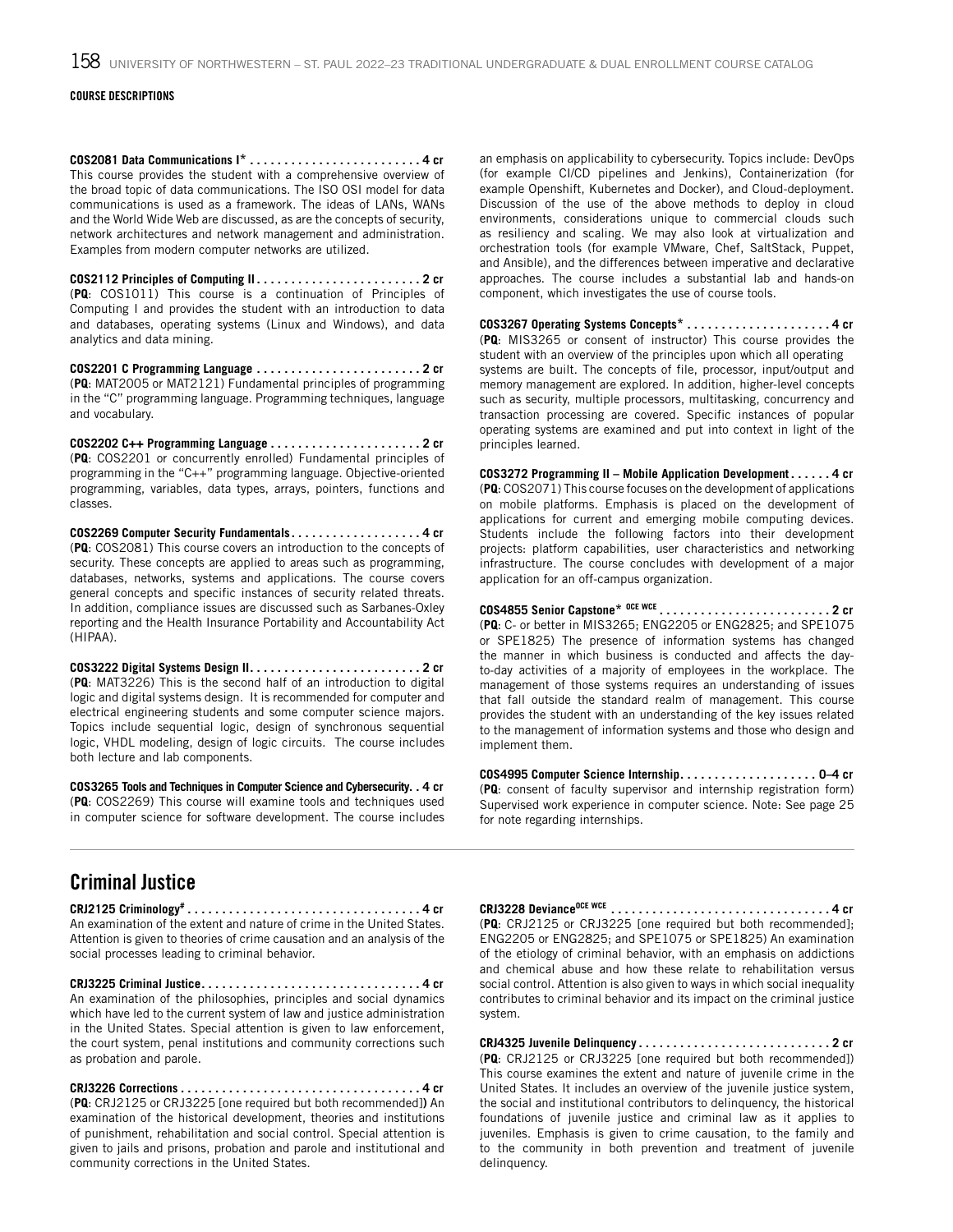**CRJ4327 Criminal Law. . 4 cr** (**PQ**: CRJ2125 or CRJ3225 [one required but both recommended]) An examination of the sociology of law, definitions of criminal behavior and defenses to criminal prosecution. Special attention is given to substantive law and to procedural law, such as constitutional issues surrounding arrest through incarceration.

**CRJ4335 Police and Community. . 2 cr**

(**PQ**: CRJ2125 or CRJ3225 [one required but both recommended]) This course addresses the historical, traditional and new order. Community policing, cultural and gender diversity, police ethics, mental illness issues and collaboration with community resources are all stressed as necessary for effective and efficient understanding of the role of law enforcement.

**CRJ4425 Juvenile Procedures. . 2 cr** (**PQ**: CRJ4325) This course examines the process and the law of the juvenile justice system in the United States. It includes a brief overview of the causation theories and societal institutions that contribute to the dysfunction of the juvenile delinquent. The main focus is on the legal chronological sequencing of the process and differentiating the juvenile justice system from the adult justice system. It examines the history of juvenile law to the most recent U.S. Supreme Court Ruling on the death penalty for juveniles (March 1, 2005). This course also focuses on school violence and the rights of students. It provides an in depth study of the various phases and complex nuances of juvenile law.

**CRJ4426 Minnesota Criminal and Traffic Code\*................4 cr** (**PQ**: CRJ4327) This course is designed to give the student an understanding of the Minnesota Criminal and Traffic Codes. Emphasis is on the criteria established in the MNPOST learning objectives. Constitutional law, case law, state statutes and agency regulations will be integrated into lectures. Case studies, situational crises and legal situational dilemmas will be used in small group discussion and other problem solving exercises. The class is structured to help students interpret the law in both general and specific situations and to translate legal concepts into practical applications.

**CRJ4435 Issues in Policing\*. . 2 cr** (**PQ**: CRJ4335) This course is designed to bring a critical thinking approach to the current issues in law enforcement. Topics will be added and/or dropped at the discretion of the instructor. Because modern policing issues change rapidly and are often controversial, the focus will be on the "hot issues and trends." The class is an interactive experience with small group activities, role play, student presentations and guest speakers.

**CRJ4995 Criminal Justice Internship. . . 1–8 cr** (**PQ**: consent of faculty supervisor and internship registration form) Supervised work experience in criminal justice. **Note:** See page 25 for note regarding internships.

### Data Analytics

**DAL2012 Introduction to Data Analysis. . 2 cr** (**PQ**: BUS2011 or MAT2055) This course provides an introduction to simulation and optimization techniques that are foundational to data analysis and real-world decision making. Topics include time series analysis, linear and non-linear optimization, decision analysis and Monte Carlo simulation. Applications in business, sports, medical and other contexts will be included.

**DAL2025 Data Visualization. . 2 cr** This course uses a popular data visualization system for developing data presentation skills. Topics include web-based data acquisition, text mining, using data dashboards, writing data stories, applying statistics in discussions, and giving formal and written disclosures.

**DAL2235 Principles of Data Analytics\$. . 4 cr** (**PQ**: MAT2055) This course provides an introduction to the field of data analytics, and the development and use of data warehouses and data marts to support business analytics. The use of key performance indicators, dashboards and scorecards for performance management and opportunity assessment are addressed. Text and web mining are discussed, and the application of selected data mining techniques to business decision making situations is illustrated. A \$200 course fee required.

**DAL3255 Data Mining\$ . 4 cr** (**PQ**: DAL2235) The data mining course presents methods and systems for mining varied data and discovering knowledge from data. After detailing a data mining system architecture and tasks, the course examines and compares specific methods in data mining, such as data preparation, classification, clustering, and text mining. Several applications are detailed, and tools to build new applications are provided. The task of knowledge discovery is then outlined as a higher-level goal of data mining. Familiarity with statistics, and

database systems, in particular database design, is expected. A \$200 course fee required.

**DAL4235 Big Data Analytics and Applications<sup>\$</sup> ................4 cr** (**PQ**: DAL2235) This course is designed to expose participants to the core concepts and topics of Big Data, to teach the trends and evolution in the field, expose learners to visualization tools, and to give recommendations to software, relevant articles, and research material. A \$200 course fee required.

**DAL4275 Business and Economic Forecasting<sup>\$</sup> . . . . . . . . . . . . . . . 4 cr** (**PQ**: DAL2235) This course is designed to expose participants to the development and utilization of forecasts. Emphasis on statistical methods (time series, regression, Monte Carlo simulation etc.) and software applied to quantitative forecasting. Specific applications include forecasting sales, market prices, inventory, and macroeconomic factors. A \$200 course fee required.

**DAL4855 Senior Capstone\* OCE WCE. . 2 cr** (**PQ**: C- or better in MGT2271, MIS3265 or DAL2235; ENG2205 or ENG2825; and SPE1075 or SPE1825) The presence of information systems has changed the manner in which business is conducted and affects the day-to-day activities of a majority of employees in the workplace. The management of those systems requires an understanding of issues that fall outside the standard realm of management. This course provides the student with an understanding of the key issues related to the management of information systems and those who design and implement them.

**DAL4995 Data Analytics Internship. . . 0–4 cr** (**PQ**: consent of faculty supervisor, and internship registration form) Supervised work experience in data analytics. **Note**: See page 25 for note regarding internships.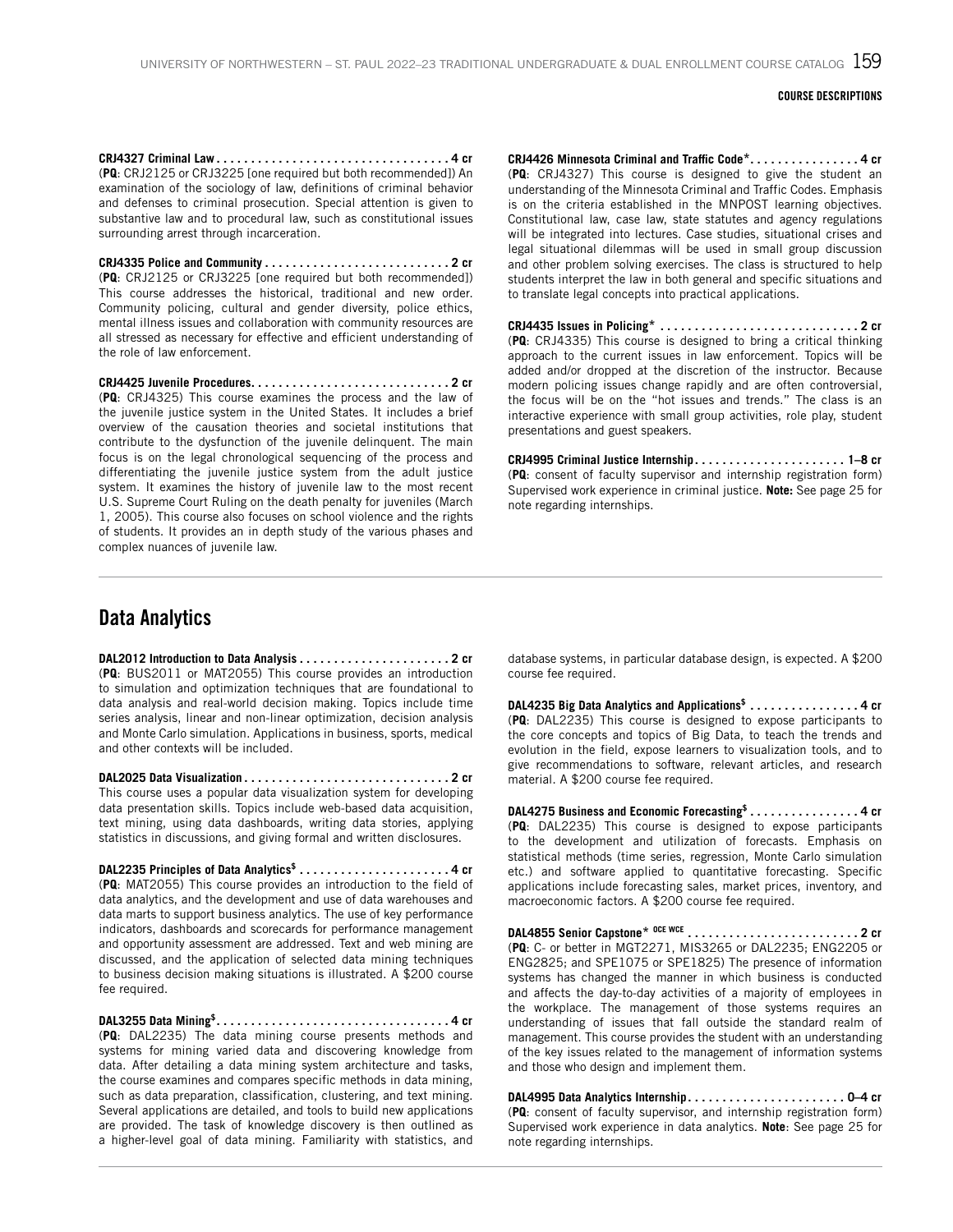### **Design**

**DES1031 Introduction to Layout<sup>\$</sup> ..................................2 cr** A course introducing and refining skills in design software. Practical applications are explored in the areas of page layout, design and typography. Through a series of structured projects, students gain depth in understanding and using InDesign. Emphasis is placed upon technical proficiency. A \$75 course fee required.

**DES2111 Introduction to Graphic Design\$ . 2 cr** (**PQ**: DES1031 or consent of instructor) An introductory overview of the design field with an emphasis on conceptual thinking and problem solving. Students gain experience in understanding the principles, theories and skills of design. This course employs the computer as a link between design and technology. A \$75 course fee required.

**DES2235 Digital Illustration\$. . 2 cr** (**PQ**: DES1031 and DES2111) Digital illustration focuses on the use of digital tools to produce images under the direct manipulation of the artist, usually through a pointing device such as a tablet or a mouse. It is distinguished from computer-generated art, which is produced by a computer using mathematical models created by the artist. It is also distinct from digital manipulation of photographs, in that it is an original construction "from scratch." (Photographic elements may be incorporated into such works, but they are not the primary basis or source for them.) A \$75 course fee required.

**DES2236 Digital Imaging\$. . 2 cr** (**PQ**: ART1011 or ART1035; DES1031 and DES2111) Digital imaging focuses on the creation of digital images, typically using a camera, scanner or other physical input device to capture from the analog world. Course focuses on workflow, software and hardware, include the processing, compression, storage, printing and display of such images. A \$75 course fee required.

**DES3069 Design History. . 2 cr** This course provides a survey of the development of graphic and interface design, with particular attention focused on the relationship of design to other major art and cultural movements of the 19th through 21st centuries. These are viewed in the context of political, technological, scientific and cultural developments that occurred throughout modern history. Architecture, graphic design, industrial design, interior design, interface design, photography, painting, television, film, urban planning, web design and new technologies all affect each other in fluid and often unpredictable ways. We will observe and compare these relationships with respect to the growth of these disciplines and their roles in society and popular culture.

**DES3106 Motion Design\$ . 4 cr** Course also listed as ANI3106. A course designed to explore the principles and processes of motion design through the use of digital

**Economics** Directed studies are available. See pages 26–27.

**ECO2201 Principles of Economics I##. . 4 cr** An introduction to macroeconomic concepts including demand, supply, full employment, money, fiscal policy and monetary policy. Economic history from Adam Smith through communism, socialism and the expansion of capitalism is also studied. The role of public policy is investigated. Equivalent to ECO2211 and ECO2212. Only offered through Dual Enrollment.

**EC02202 Principles of Economics II<sup>##</sup> .......................4 cr** An introduction to microeconomic concepts emphasizing marginal analysis, the role of the firm, pure competition, monopolies and the role of government. Also included are income distribution, investment,

compositing tools. Special attention is given to the design processes used to create and manipulate visual and typographic sequences. Emphasis is placed on the relationship between the production methods and software supporting traditional and digital animation pipelines. A \$75 course fee required.

**DES3212 Graphic Design II\$ . 4 cr** (**PQ**: DES2111, DES2235 and DES2236) An advanced course exploring new ways of combining words and images for effective communication. Students develop design solutions for specific projects by integrating images and text while exploring design history, the dynamics of typography and print production which are directly applicable to professional practice. A \$75 course fee required.

**DES3215 Interactive Design<sup>\$</sup> .................................4 cr** (**PQ**: DES2235 and DES2236 or concurrently enrolled) A study of the process and principles driving web- and time-based projects using Adobe Dreamweaver and Flash applications. A \$75 course fee required.

**DES3271 Typography\$. . 2 cr** (**PQ**: DES2235) This course will explore both the history and contemporary practice of typography and type design from a designer's point of view. Emphasis will be placed on investigating the processes followed by noted designers in order to inform and illuminate student's personal work. A \$75 course fee required.

DES4313 Graphic Design III<sup>\$ OCE</sup> .............................4 cr (**PQ**: DES3212, and DES3215 or concurrently enrolled; and SPE1075 or SPE1825) An advanced course designed to provide several research-based professional level projects. Emphasis is placed upon personal portfolio development, refinement and career preparation. A \$75 course fee required.

**DES4845 Senior Project in Graphic Design<sup>\$</sup> ...................4 cr** (**PQ**: DES4313) As the second semester of a year-long capstone experience, this advanced course provides students with extended studio investigation in faculty-guided research in an area of the student's choosing. This course may be used in substitution of an internship. A \$75 course fee required.

**DES4995 Graphic Design Internship ..........................4 cr** (**PQ**: DES4313 and senior standing, consent of faculty supervisor, and internship registration form) A field-based learning opportunity for professional work experience outside the classroom. Students choose part- or full-time work in an area of specific interest as a link to the professional world of design. Required 160 hours. **Note:** See page 25 for note regarding internships.

labor economics and a large section of international economics. This course will also include a section of "Personal Financial Responsibility" (PFR). Equivalent to ECO2213. Only offered through Dual Enrollment.

**ECO2211 Introduction to Economics............................ 2 cr** This is an introductory course highlighting economic thinking. This course includes learning about scarcity and tradeoffs, economization, incentives, marginal decision making, uncertainty, secondary effects, subjective value, and basic economic theory. Differentiating between positive and normative thinking is emphasized. The basic supplydemand model is introduced and evaluated. The economics of political action is also introduced.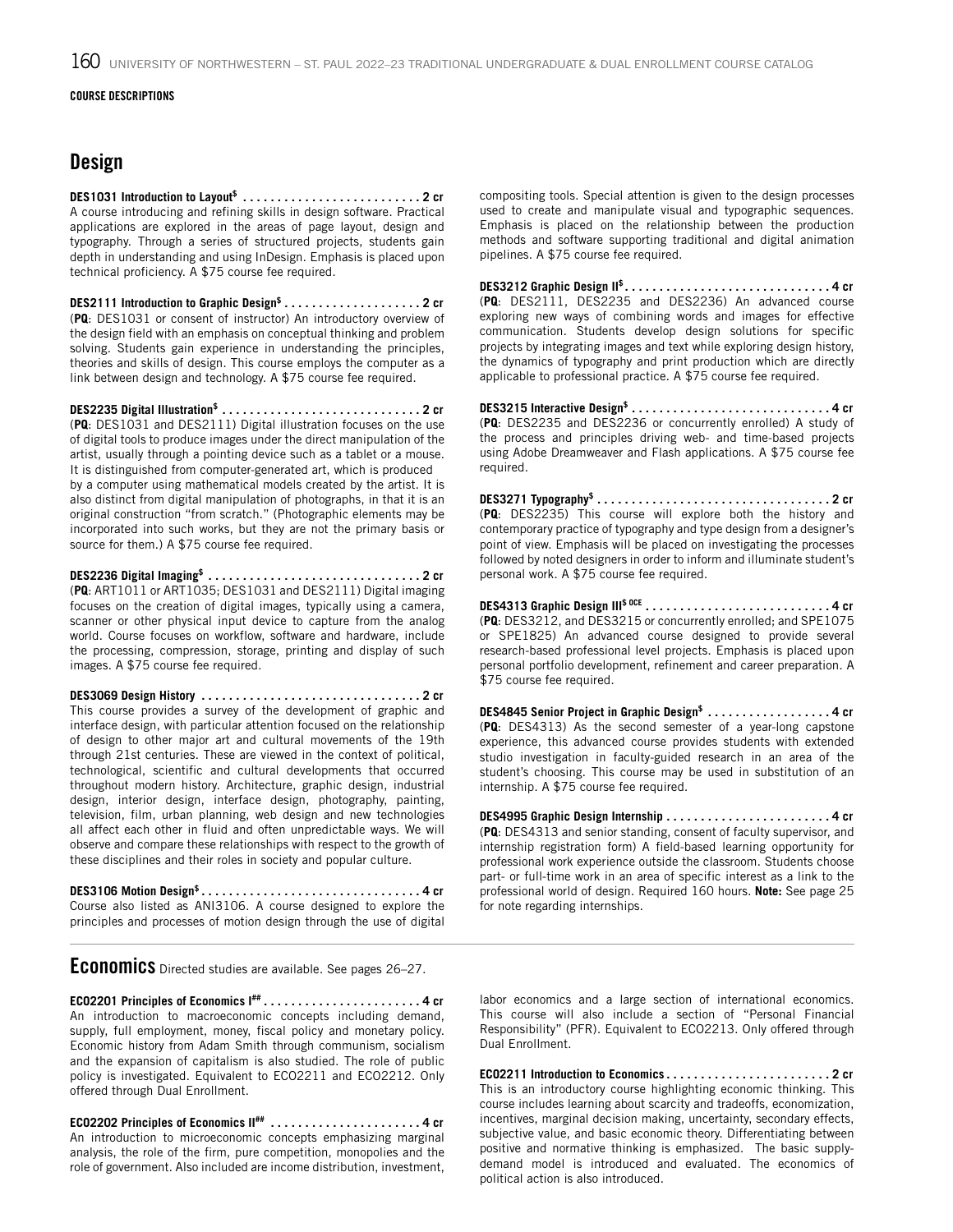**ECO2212 Principles of Macroeconomics. . 2 cr** (**PQ**: ECO2211) This is an introductory course in Macroeconomics. This course includes learning about national income accounts, the business cycle, the aggregate supply-demand model, employment theory, economic growth, fiscal and monetary policy, money and banking, inflation and international trade. Policy issues are also discussed.

Education Directed studies are available. See pages 26-27.

**EDU2215 Educational Foundations. . 2 cr** (**PQ**: sophomore standing and must be taken concurrently with EDU2215L) Study of the history, philosophy and sociology of American education; administration and organization of schools; teachers' organizations; teacher roles; rewards and frustrations of teaching; influences on instructional decisions; rights and responsibilities of students and teachers; research on teaching and resources for professional growth. Course is taught with a decision-making perspective which encourages self-reflection about the professional fit with teaching. Pre-student teaching required.

**EDU2215L Educational Foundations Lab.. . 0 cr** (**PQ**: Must be taken concurrently with EDU2215) Pre-student teaching field experience consisting of 20 hours in a public school classroom.

**EDU3209 Human Relations in a Cross-Culturally Diverse World . . . . 2 cr** (**PQ**: admission to a teacher education program and must be taken concurrently with EDU3209L.) The course is structured with the assumption that pre-service teachers enter the course with a basic understanding of the concepts associated with a solid biblical worldview and prior assumptions based on personal cultural experiences. The course design supports the process of advancing the personal, professional, cultural, historical, spiritual and experiential journey of pre-service teachers as they move from cultural awareness to cultural competence. The course design further supports preservice teachers in gaining an understanding of how faith applies to embracing cultural diversity and building an inclusive learning environment for all students. The structure of the course is to support deep personal understanding of how faith formation influences the application of best practices in the field of teaching. The goal of the course is to provide pre-service teachers with methods for approaching educational topics from a biblical worldview in ways that are culturally relevant and that contribute to self-esteem and relationship-building of all students, thereby, promoting and building positive interpersonal experiences while avoiding dehumanizing biases, discrimination, marginalization and systemic prejudices sometimes found in the American educational system. Concurrent registration with EDU3285 and EDU3285L is recommended. Prestudent teaching field experience required (20 hours classroom and 30 hours community-based).

**EDU3209L Human Relations Lab. . 0 cr** (**PQ**: admission to a teacher education program or consent of the School of Education. Must be taken concurrently with EDU3209.) This lab experience consists of two field experience components that support the learning in EDU3209. Students complete a 20 hour field experience in a diverse school setting. In addition, students complete a 30-hour field experience that includes direct involvement with an ethnic or cultural group other than the student's own within the continental United States. The service opportunities allow students to develop an understanding and respect for cultural differences. Concurrent registration with EDU3285 and EDU3285L is recommended.

**ECO2213 Principles of Microeconomics........................... 2 cr** (**PQ**: ECO2212) This is an introductory course in Microeconomics. This course includes learning about price and income elasticity, short run versus long run cost and revenues, economies of scale, price takers, price searchers, and profit maximization. The use of resources by households, firms, and industries is also discussed.

EDU3215 Educational Psychology ..................................2 cr (**PQ**: admission to a teacher education program or consent of the School of Education, EDU2215 and PSY2108) This course is designed primarily for teacher education students to introduce them to research and theory from psychology that bears on the teaching discipline, including individual differences, intelligence, human growth and development, learning, cognition, motivation, and evaluation.

**EDU3217 School Health and Drug Problems .................... 2 cr** (**PQ**: sophomore standing) A study of the basic principles of health with an emphasis upon safety, personal hygiene and the use and misuse of chemicals. The approach is from the standpoint of personal prevention, need and responsibility in transferring these principles and biblical values to the school and community health programs. Mandatory reporting laws related to child abuse and neglect and other health issues are addressed.

**EDU3225 Educating Multilingual Learners ..................... 2 cr** (**PQ**: admission to a teacher education program) This course supports the process of advancing the personal, professional, cultural, linguistic, spiritual and experiential journey of pre-service teachers as they move from linguistically proficient communicators to being able to support the development of multilingual student competencies. The course design further supports pre-service teachers in gaining an understanding of how faith applies to embracing language and building an inclusive language learning environment for all students. The structure of the course is to support deep personal understanding of how faith-based dispositions influence the application of best practices in the field of teaching. The goal of the course is to provide pre-service teachers with methods and resources for approaching educational topics with understandings of cognitive and metacognitive language required for strategic support of academic language success for all students, regardless of language proficiency level and prior academic experiences.

EDU3235 Instructional Foundations<sup>WCE</sup>.....................3 cr (**PQ**: admission to a teacher education program or consent of the School of Education; EDU2215; ENG2205 or ENG2825; and must be taken concurrently with EDU3301.) A study of the foundations and trends in curriculum development in grades PK–12 including: organizational patterns; planning, implementing and evaluating of daily lessons and integrated units; foundations of instructional methodology; classroom management and conflict resolution; and use of technology as an instructional tool.

**EDU3255 Content Area Reading. . 2 cr** (**PQ**: admission to a teacher education program or consent of the School of Education) This course is designed to provide secondary education and K–12 education majors with an understanding of how to teach reading with and through content texts. The course introduces candidates to reading processes and instructional strategies that promote fluency, vocabulary development, comprehension of text and application of critical thinking skills. Candidates will apply course content by planning learning experiences that establish a purpose for reading, utilize appropriate reading strategies and extend and/or apply knowledge gained from reading.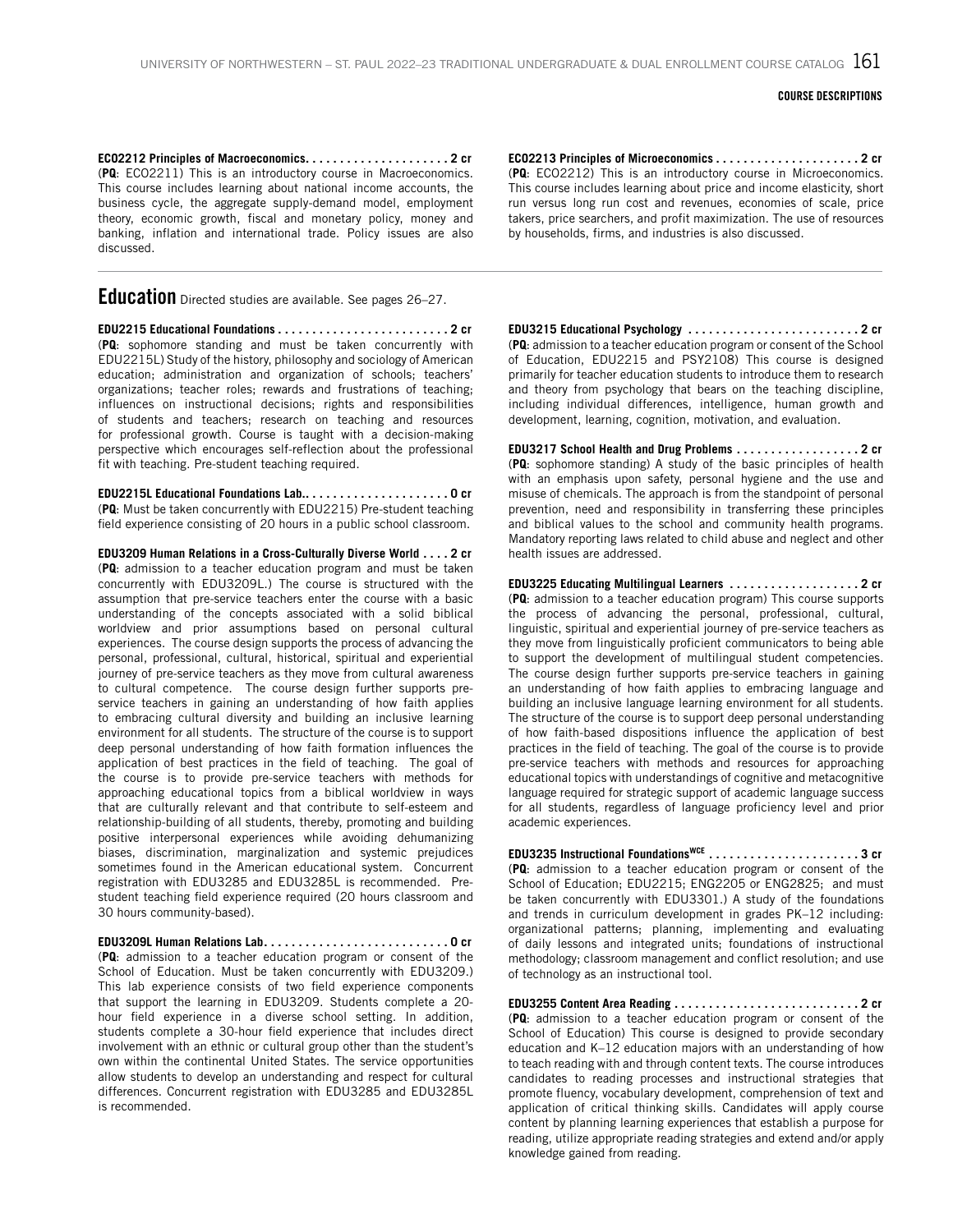EDU3285 Educating Diverse Learners...........................2 cr (**PQ**: EDU2215 and admission to a teacher education program or consent of the School of Education. Must be taken concurrently with EDU3285L.) A foundational course for understanding the complex and diverse learning styles found within the PK–12 system of education with a focus on the PK–12 levels. Topics for the course include the nature of learning, the influence of culture on learning and teaching strategies identified as "best practices." An introduction to populations labeled at-risk, under-achiever and exceptional comprises a core segment of the course. Historical and contemporary perspectives on special populations within the PK–12 system are included, with an introduction to various types of formal and informal classroom assessments that can aid the classroom teacher in the intervention process. Ten hour field experience required.

**EDU3285L Educating Diverse Learners. . 0 cr** (**PQ**: Must be taken concurrently with EDU3285) This lab experience consists of 10 hours of observation and supervised assistance in a PK–12 setting that is designated to meet the needs of students receiving services under IDEA.

#### **EDU3301 Instructional Technology I: Foundations of**

**Instructional Technology. . . . . . . . . . 1 cr** (**PQ**: admission to a teacher education program or consent of the School of Education. Must be taken concurrently with EDU3235.) In this course, students will develop knowledge and understanding of concepts related to technology and learning, technology applications of education, the role of continuous development of technology, knowledge and skills and the social, ethical, legal and human issues surrounding the use of information and technology in schools. This course will also provide students with skills and experiences of identifying technology resources for diverse learners, applying instructional media and technology and using technology resources of assessment to maximize student learning.

#### **EDU3302 Instructional Technology II: Applications of**

**Instructional Technology. . 1 cr** (**PQ**: EDU3301; concurrent registration in a methods course strongly recommended) This course provides students with skills

# Education – Child and Family Development

**CFD3205 Child Development. . . 3–4 cr** (**PQ**: PSY2108 or concurrently enrolled. Must be taken concurrently with CFD3205L) An overview of the growth and development of children from birth through age twelve years. Topics covered include: current research and major theories of child development, personality and temperament. Special attention is given to physical, social, emotional, cognitive and spiritual development. Field experience in conducting observations of children from infancy through twelve years is an integral part of the course. Observations at approved sites are required.

**CFD3205L Child Development Lab. . 0 cr** (**PQ**: PSY2108 or concurrently enrolled. Must be taken concurrently with CFD3205) Observation in early childhood settings.

**CFD3207 Adolescent Development and the Middle Level Learner. . 2 cr** (**PQ**: sophomore standing) A study of the growth and development of adolescents (ages 11–18 years). Attention is given to physical, social, and experiences for identifying and applying technology resources to meet the needs of diverse learners, using a variety of media and educational technology to enrich learning opportunities; managing technology resources and student learning in technology integrated environments, using appropriate assessment strategies; instruments and technologies to improve instruction and maximize student learning, continuing professional development in technology knowledge and skills; and applying their understanding of the social ethical, legal and human issues regarding technology use in PK–12 classrooms. Students have opportunities to apply and evaluate their understanding of concepts related to technology and learning and reflect on their practices of using technology to enhance teaching and learning.

EDU4415 Education Ethics<sup>oce</sup>...................................2 cr (**PQ**: admission to a teacher education program and SPE1075 or SPE1825) A study of legal and ethical issues confronted by teachers within public and private school settings. Emphasis is on the development of decision-making skills which are biblically based and consistent with ethical codes recognized within the profession. A case study approach is used throughout the course.

**EDU4835 Seminar in Professional Issues. . 1 cr** (**PQ**: admission to student teaching. To be taken concurrently with student teaching.) A study of PK–12 teachers as professionals with an emphasis on the relationship between theory and practice. Topics include the development of effective home-school-community relationships, behavior management, conflict resolution, professional development and job search skills. Students meet weekly to discuss accomplishments, progress and challenges arising within the student teaching experience.

**EDU4995 Education Internship\*\*. . . 1–8 cr** (**PQ**: admission to educational studies major and consent of the School of Education and faculty supervisor, and internship registration form) Supervised work experience in an education-related field outside of the traditional classroom. **Note:** See page 25 for note regarding internships (professional experiences).

emotional, cognitive, and spiritual development. Topics covered include current issues faced by adolescents: social networks, peer relations, sexuality, identity formation, and cultural contexts. The course examines the varying models of middle level education and developmentally appropriate practice for fostering the growth and development of adolescents.

**CFD3309 Facilitating Learning and Development in Young Children. . . . 4 cr** (**PQ**: CFD3205, CFD3205L, PSY2108, and sophomore standing. Must be taken concurrently with ECE3306 or ECE4316, or consent of School of Education.) This course is an in-depth study of the growth and development of children 0–8 years with a focus on the following domains: physical, social and emotional, cognitive and literacy and language. With a focus on research and effective practice, students learn to identify milestones of development, conduct assessments and select strategies to facilitate development and learning for infants and toddlers, preprimary children, children in Kindergarten and children in the primary grades (Grades 1–3).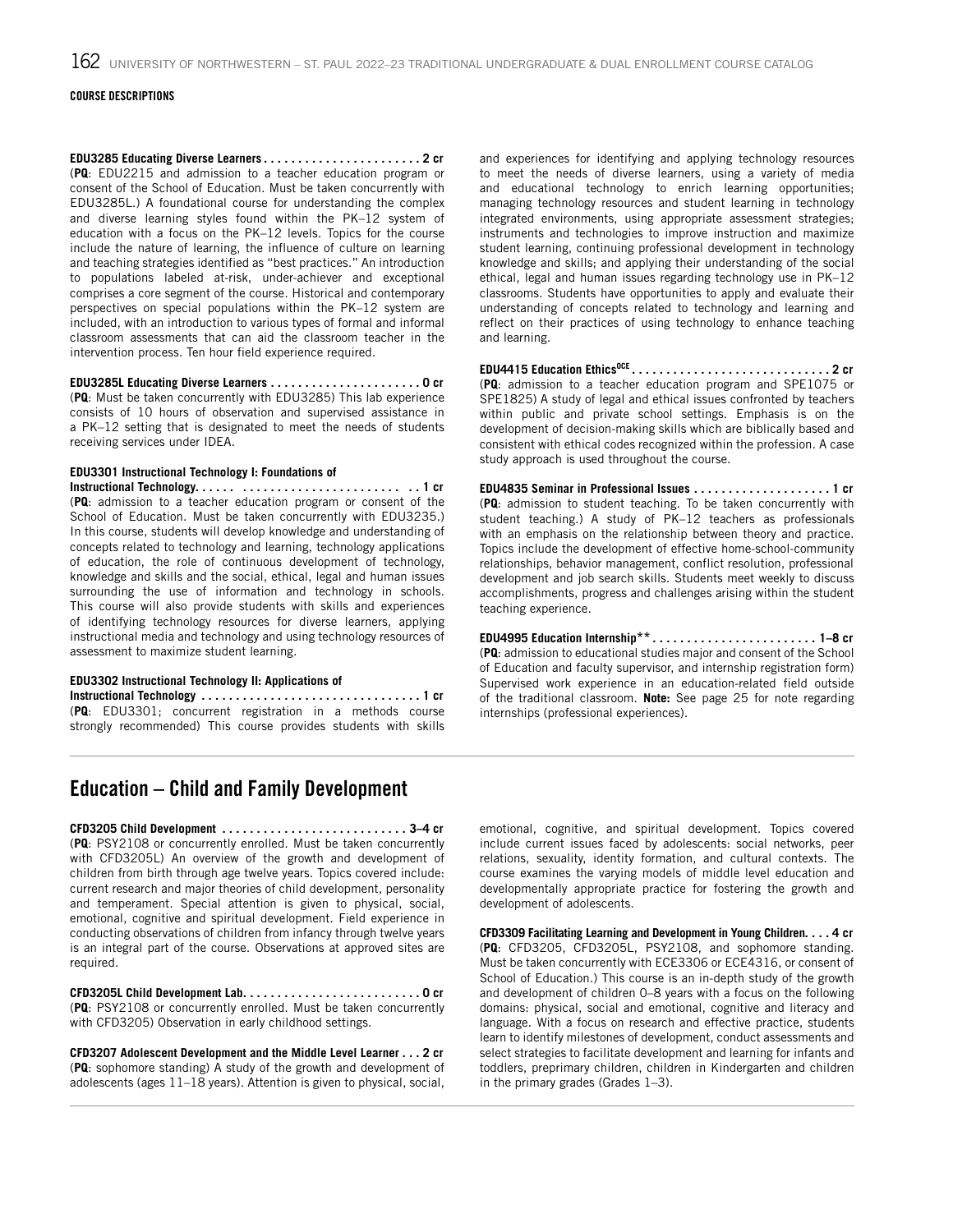### **EDU49XX Student Teaching in Elementary Education (see specific numbers below)**

(**PQ**: admission to student teaching; to be taken concurrently with EDU4835**)** Student teaching as a concentrated teaching experience in preparation for full-time employment.

# Communication Arts & Literature Education (CALE)

| <b>Course Number</b> | <b>Title</b>                                                                      | <b>Credits</b> | <b>Major or Endorsement Field</b>                                              |
|----------------------|-----------------------------------------------------------------------------------|----------------|--------------------------------------------------------------------------------|
| EDU4915E             | Student Teaching in Communication Arts<br>& Literature Education - Endorsement    | 5              | Communication Arts & Literature Education (CALE)<br>Endorsement for Grades 5-8 |
| EDU4916M             | Student Teaching in Communication Arts<br>& Literature Education - Middle School  | 14             | Communication Arts & Literature Major                                          |
| <b>FDU4916H</b>      | Student Teaching in Communication Arts<br>& Literature Education - High School    | 14             | Communication Arts & Literature Major                                          |
| EDU4916D             | Student Teaching in Communication Arts<br>& Literature Education - Dual Licensure | 6              | Dual Licensure ESL Education/Communication Arts &<br>Literature Education      |

# Early Childhood Education

| EDU4976         | Student Teaching in Early Childhood<br><b>Education: Preprimary</b>             |   | Early Childhood Major                            |
|-----------------|---------------------------------------------------------------------------------|---|--------------------------------------------------|
| <b>EDU4976E</b> | Student Teaching in Early Childhood<br><b>Education: Preprimary Endorsement</b> |   | Early Childhood Education Preprimary Endorsement |
| EDU4977         | Student Teaching in Early Childhood<br><b>Education: Primary</b>                | 8 | Early Childhood Major                            |

# Elementary Education

| EDU4906  | Student Teaching in Elementary<br>Education                  | 14      | Elementary Education Major with Emphasis                                         |
|----------|--------------------------------------------------------------|---------|----------------------------------------------------------------------------------|
| EDU4907  | Student Teaching in Kindergarten<br>Education                | $5 - 7$ | Kindergarten Education<br>Post-Baccalaureate Licensure - Only Program            |
| EDU4908  | Student Teaching in Elementary<br>Education                  | 12      | Elementary Education Major with Endorsement                                      |
| EDU4908D | Student Teaching in Elementary<br>Education - Dual Licensure | 12      | Dual Licensure Programs Elementary/Spanish Education<br>Elementary/ESL Education |

# English as a Second Language Education

| EDU4917  | Student Teaching in ESL - Elementary                     |    | English as a Second Language Major                                                    |
|----------|----------------------------------------------------------|----|---------------------------------------------------------------------------------------|
| EDU4917D | Student Teaching in ESL - Elementary -<br>Dual Licensure | 12 | Dual Licensure ESL/Communication Arts & Literature<br>Education ESL/Spanish Education |
| EDU4918  | Student Teaching in ESL - Secondary                      |    | English as a Second Language Major                                                    |
| EDU4918D | Student Teaching in ESL - Secondary -<br>Dual Licensure  | 6  | Dual Licensure Elementary/ESL Education                                               |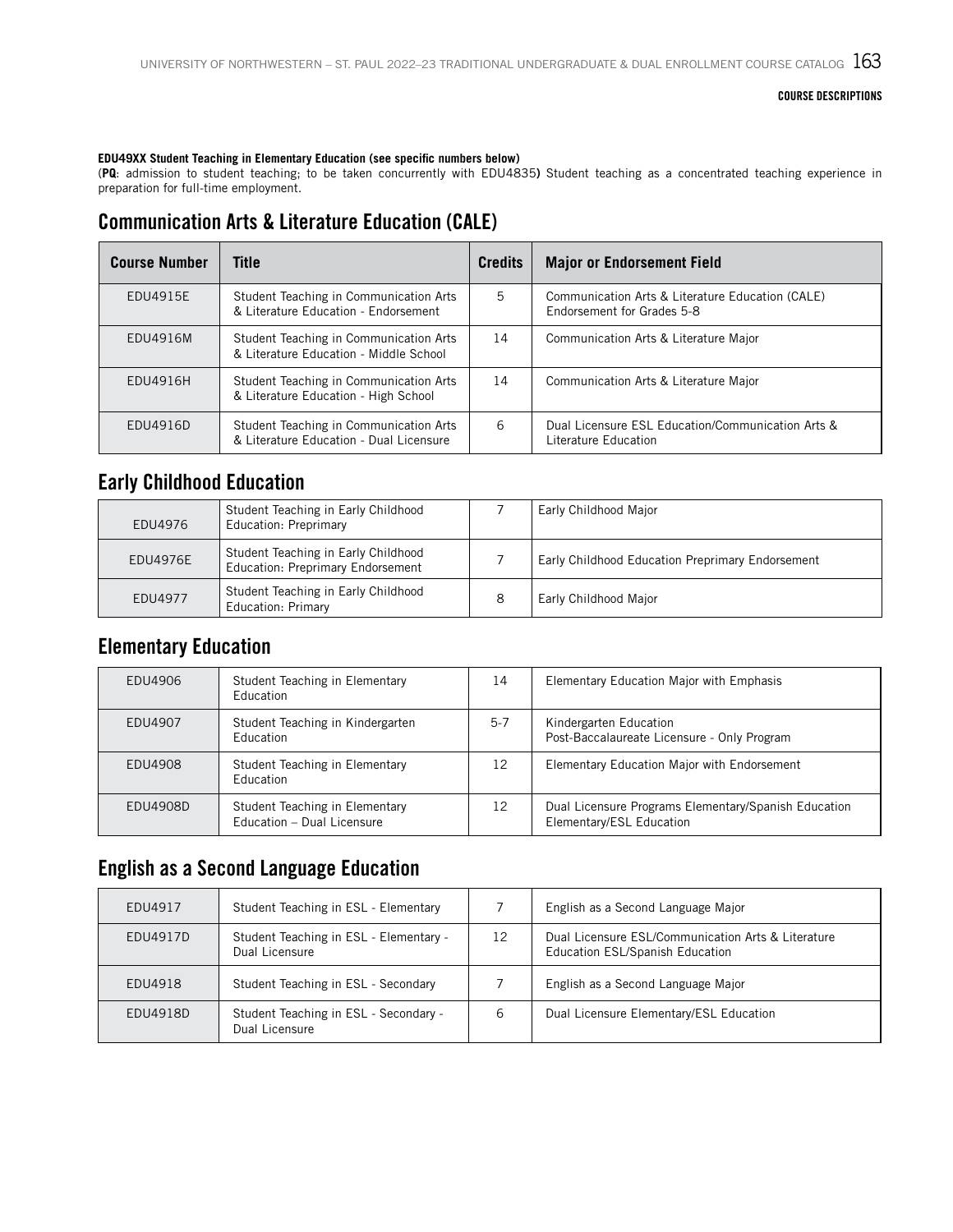# Mathematics Education

| <b>EDU4925E</b> | Student Teaching in Mathematics Education - Endorsement   | 'n | <b>Mathematics Education</b><br>Endorsement for Grades 5-8 |
|-----------------|-----------------------------------------------------------|----|------------------------------------------------------------|
| EDU4926M        | Student Teaching in Mathematics Education - Middle School | 14 | Mathematics Education Major                                |
| EDU4926H        | Student Teaching in Mathematics Education - High School   | 14 | Mathematics Education Major                                |

# Music Education

| EDU4935 | Student Teaching in Music Education - Elementary -<br>Vocal & Classroom        | Music Education Major - Vocal & Classroom           |
|---------|--------------------------------------------------------------------------------|-----------------------------------------------------|
| EDU4936 | Student Teaching in Music Education - Secondary -<br>Vocal & Classroom         | Music Education Major - Vocal & Classroom           |
| EDU4937 | Student Teaching in Music Education - Elementary -<br>Instrumental & Classroom | Music Education Major - Instrumental &<br>Classroom |
| EDU4938 | Student Teaching in Music Education - Secondary -<br>Instrumental & Classroom  | Music Education Major - Instrumental &<br>Classroom |

# Physical Education & Health Education

| EDU4945 | Student Teaching in Physical Education - Elementary |   | <b>Physical Education &amp; Health Major</b> |
|---------|-----------------------------------------------------|---|----------------------------------------------|
| EDU4946 | Student Teaching in Physical Education - Secondary  | b | <b>Physical Education &amp; Health Major</b> |
| EDU4947 | Student Teaching in Secondary Health Education      |   | <b>Physical Education &amp; Health Major</b> |

# Social Studies Education

| <b>EDU4955E</b> | Student Teaching in Social Studies Education - Endorsement   |    | Social Studies Education<br>Endorsement for Grades 5-8 |
|-----------------|--------------------------------------------------------------|----|--------------------------------------------------------|
| EDU4956M        | Student Teaching in Social Studies Education - Middle School | 14 | Social Studies Education Major                         |
| EDU4956H        | Student Teaching in Social Studies Education - High School   | 14 | Social Studies Education Major                         |

# Visual Arts Education

| EDU4965 | Student Teaching in Visual Arts Education Elementary | Visual Arts Education Major |
|---------|------------------------------------------------------|-----------------------------|
| EDU4966 | Student Teaching in Visual Arts Education Secondary  | Visual Arts Education Maior |

# World Languages & Cultures

| EDU4986  | Student Teaching in World Languages and Cultures:<br>Spanish Education - Elementary               |   | Spanish Education Major                                              |
|----------|---------------------------------------------------------------------------------------------------|---|----------------------------------------------------------------------|
| EDU4987  | Student Teaching in World Languages and Cultures:<br>Spanish Education - Secondary                |   | Spanish Education Major                                              |
| EDU4987D | Student Teaching in World Languages and Cultures:<br>Spanish Education Secondary - Dual Licensure | b | Dual Licensure ESL/Spanish Education<br>Elementary/Spanish Education |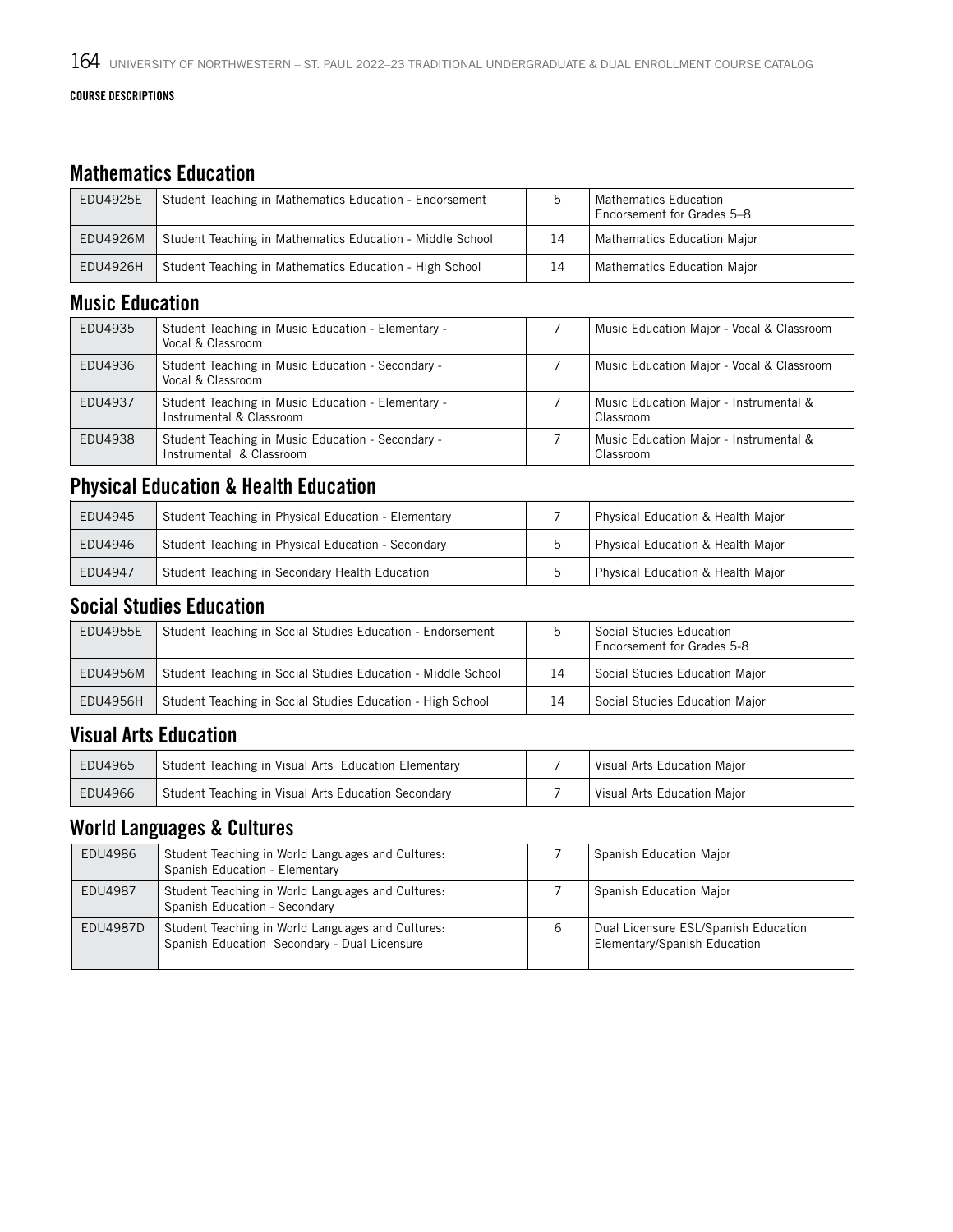# Education – Communication Arts/Literature

Note: PQ for the following upper-level (3000–4999) education courses include admission to a teacher education program.

#### **EDE3306 Communication Arts and Literature Education: Content and**

**Standards\*. . 2 cr** (**PQ**: Admission to a teacher education program) A study of content and strategies regarding relationships among the elements of the communication process; effects of the various types of print and digital media on the communication process; competent participation with information literacy. Content and strategies related to debate, theatre, journalism and professional mentoring of extra-curricular activities will be explored.

### **EDE4100M Teaching Secondary Reading and Literature Lab -**

**Middle School. . 0 cr** (**PQ**: EDU3235, SPE1075 or SPE1825 and admission to communication arts/literature education [grades 5–12] teacher education program. Must be taken concurrently with EDE4366 and EDE4367.) Observation and teaching in a grade 5–8 language arts classroom.

#### **EDE4200H Teaching Secondary Reading and Literature Lab -**

**High School. . 0 cr** (**PQ**: EDU3235, SPE1075 or SPE1825 and admission to communication arts/literature education [grades 5–12] teacher education program. Must be taken concurrently with EDE4366 and EDE4367.) Observation and teaching in a grade 9–12 language arts classroom.

**EDE4356 Teaching Language and Communication in Grades 5–8. . 2 cr** (**PQ**: EDU3235, SPE1075 or SPE1825 and admission to the communication arts/literature [grades 5–8] endorsement program. Must be taken concurrently with EDE4356L.) A study of the

purposes, methods, instructional materials and evaluation techniques for teaching middle school communication and language usage. Prestudent teaching required.

**EDE4356E Teaching Language and Communication Grades 5-8 Lab... O cr** (**PQ**: EDU3235; SPE1075 or SPE1825; and admission to communication arts/literature [grades 5–8] endorsement teacher education program. Must be taken concurrently with EDE4356.) Observation and teaching in a middle school languages arts classroom.

EDE4366 Teaching Language and Communication in Grades 5-12<sup>oce</sup>.. 4 cr (**PQ**: EDU3235; SPE1075 or SPE1825; and admission to the communication arts/literature [grades 5–12] teacher education program. Must be taken concurrently with EDE4367, EDE4100M and EDE4200H.) A study of the purposes, methods, instructional materials and evaluation techniques for teaching communication and language usage in grades 5–12. Pre-student teaching required.

**EDE4367 Teaching Secondary Reading and Literature Methods<sup>oce</sup>..4 cr** (**PQ**: EDU3235; SPE1075 or SPE1825; and admission to the communication arts/literature [grades 5–12] teacher education program. Must be taken concurrently with EDE4366, EDE4100M and EDE4200H.) A study of the purposes, methods, instructional materials and evaluation techniques in the teaching of secondary reading and literature. The course provides theory, modeling and application of instructional strategies for enhancing students' ability to read various texts and for analyzing literature within middle school and high school classrooms. Pre-student teaching required.

### Education – Early Childhood

Note: PQ for the following upper-level (3000–4999) Education courses include admission to a teacher education program.

Students enrolling in Early Childhood Education courses requiring field experiences must have clearence from the Minnesota State Department of Human Services Background Study.

**ECE2216 Foundations of Early Childhood Education. . . . . . . . . . . . 2 cr** (**PQ**: sophomore standing. Must be taken concurrently with ECE2216L.) The first course in the early childhood program sequence. Students study the rationale of the early childhood education teacher education program and explore developmentally appropriate practice (DAP) and its implications for early childhood programs. An introduction to play theory as the center of DAP in early childhood curriculum is also included. Pre-student teaching required.

**ECE2216L Foundations of Early Childhood Education Lab. . . .0 cr** (**PQ**: must be taken concurrently with ECE2216) Observation in an early childhood setting for a minimum of 20 hours.

**ECE3306 Infant/Toddler Methods. . 4 cr** (**PQ**: admission to the early childhood education teacher education program; or consent of the School of Education, PSY2108, EDU3235, and CFD3205. Must be taken concurrently with ECE4835, ECE3306L and ECE3307L) A study of developmentally appropriate practice for nurturing the growth and development of infants through toddlers, including the interrelatedness of learning environments, materials and behavior guidance techniques. Pre-student teaching required.

**ECE3306L Infant Methods Lab. . 0 cr** (**PQ**: admission to the early childhood education teacher education program; or consent of the School of Education. PSY2108, EDU3235,

and CFD3205. Must be taken concurrently with ECE3306) Observation and teaching in infant classroom.

**ECE3307L Toddler Methods Lab. . 0 cr** (**PQ**: admission to the early childhood education teacher education program; or consent of the School of Education. PSY2108, EDU3235, and CFD3205. Must be taken concurrently with ECE3306) Observation and teaching in toddler classroom.

**ECE4215 Early Childhood Visual Arts Methods and Strategies .....2 cr** (**PQ**: admission to the early childhood education teacher education program; or consent of the School of Education) A study of the purposes, methods, instructional materials, and evaluation techniques for guiding children's visual arts development in class settings from birth through grade 3. Students will develop skills in visual arts production (drawing, painting, clay & dough sculpture, manipulation of art materials & processes), planning and leading lessons, integrating visual arts and other academic subjects, evaluating children's visual arts development, and demonstration of visual arts teaching techniques through peer group exchange overseen by the course instructor. Pre-student teaching required.

**ECE4217 Early Childhood Music Methods and Strategies......... 2 cr** (**PQ**: admission to the early childhood education teacher education program; or consent of the School of Education) A study of the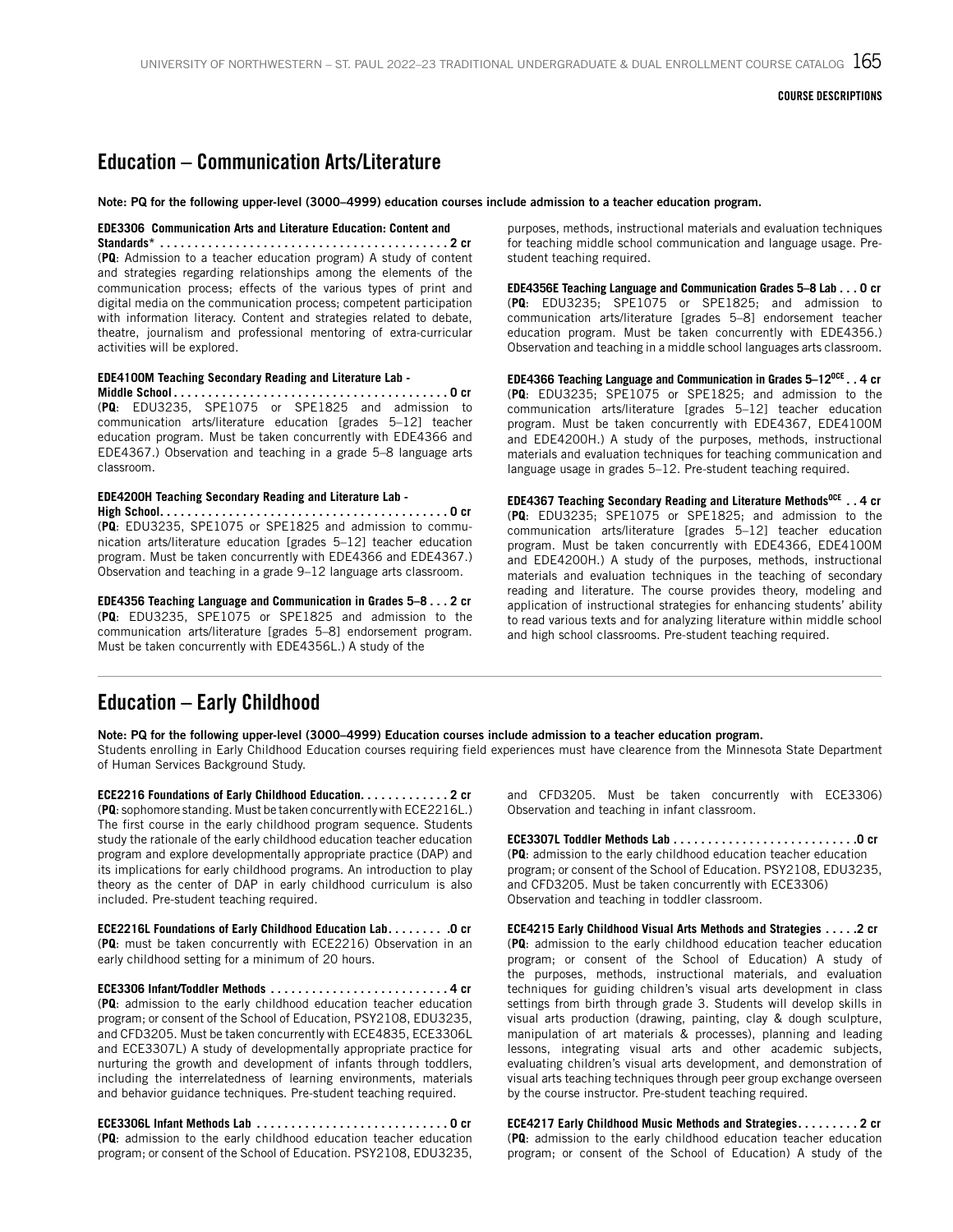purposes, methods, instructional materials, and evaluation techniques for guiding children's music development in class settings from birth through grade 3. Students will develop skills in music performance (singing, chanting, moving, playing instruments), planning and leading lessons, integrating music with other academic subjects, and evaluating children's music development. Pre-student teaching required.

**ECE4316 Pre-primary Methods.................................. 4 cr** (**PQ**: admission to the early childhood or elementary education teacher education program; or consent of the School of Education, PSY2108, EDU3235; and CFD3205, CFD3205L. Must be taken concurrently with ECE4316L, ECE4835 or ECE4836) A study of the interrelatedness of developmentally appropriate practice, learning environments, materials and behavior guidance techniques. The study of current curriculum models and how curriculum can be used to enhance play.

**ECE4316L Pre-primary Methods Lab–ECE ..................... O cr** (**PQ**: admission to the early childhood teacher education program; or consent of the School of Education. PSY2108 and EDU3235. Must be taken concurrently with ECE4316) Observation and teaching in a pre-primary (ages 3–5) classroom.

**ECE4317E Pre-primary Methods Lab–Endorsement . . . . . . . . . . . . . . 0 cr** (**PQ**: admission to the pre-primary teacher education endorsement program; or consent of the School of Education. PSY2108 and

EDU3235. Must be taken concurrently with ECE4316) Observation and teaching in a pre-primary (ages 3–5) classroom.

**ECE4835 Early Childhood Seminar I. . . 0–1 cr** (**PQ**: admission to the early childhood education teacher education program and concurrently enrolled in ECE4316 or ECE3306) This course is an opportunity to relate theory to practice; deal with issues arising from field placement experiences, discuss topics applicable to all curricular areas, discuss professionalism in the field of early childhood education, work on professional portfolio development, discuss issues and current trends in early childhood education and prepare for the Teacher Performance Assessment Early Childhood Education. To be taken concurrently with the enrollment in early childhood core courses and field experiences.

**ECE4836 Early Childhood Seminar II. . . 0–1 cr** (**PQ**: admission to the early childhood education teacher education program and concurrently enrolled in ECE4316 or ECE3306) This course is an opportunity to relate theory to practice; deal with issues arising from field placement experiences, discuss topics applicable to all curricular areas, discuss professionalism in the field of early childhood education, work on professional portfolio development, discuss issues and current trends in early childhood education and prepare for the Teacher Performance Assessment Early Childhood Education. To be taken concurrently with the enrollment in early childhood core courses and field experiences.

### Education – Elementary

**Note**: (**PQ for the following upper-level** (**3000–4999**) **Education courses include admission to a teacher education program.**

**EEL4307 Language Arts and Literature in the Elementary School. . 4 cr** (**PQ**: PSY2108, EDU3235 and admission to the early childhood education teacher education program) This course presents language arts and children's literature as an integrated part of an educational program. Extensive reading of children's literature, development of instructional techniques that utilize good quality literature throughout the elementary curriculum and criteria for the selection of literature for the classroom are included. Understanding the language arts to include reading, writing, listening, speaking, viewing and visually representing, pre-service teachers will become familiar with comprehensive, scientifically based reading instruction programs, practices and methods as they apply to reading and writing instruction within the language arts. Pre-service teachers will understand how language arts and children's literature are used to assist children in reading for both efferent and aesthetic purposes in communication

arts, as well as in the content areas through selection of quality literature and knowledge of literary text structures, genres and perspectives. Pre-service teachers will understand the role of oral language, spelling and writing in supporting the literacy development of all student including English language learners, in the elementary classroom.

**EEL4317 Mathematics Methods and Strategies (K-3) ........... 2 cr** (**PQ**: Admission to the early childhood education teacher education program; or consent of the School of Education, PSY2108 and EDU3235. Minimum grade of C in MAT1006. Must be taken concurrently with EEL4307, EEL4318, EEL4319, EEL4835 and EEL4837L.) A study of the purposes, methods, instructional materials and evaluation techniques in the teaching of mathematics at the K–3 level. The course provides theory, modeling and application of instructional strategies for developing mathematical literacy using developmentally appropriate practice with children in grades K–3. The development of instructional skills to support mathematical reasoning, communication and problem solving across the curriculum is emphasized**.** Pre-student teaching required.

**EEL4318 Science and Social Studies Methods and Strategies (K–3) 2 cr** (**PQ**: Admission to the early childhood education teacher education program; or consent of the School of Education, PSY2108 and EDU3235. Must be taken concurrently with EEL4307, EEL4317, EEL4319, EEL4835 and EEL4837L.) A study of the purposes, methods, instructional materials and evaluation techniques in the teaching of physical, life and environmental sciences and social sciences using developmentally appropriate practices with children in grades K–3**.** Pre-student teaching is required.

#### **EEL4319 Physical Education and Health Methods and**

**Strategies (K–3). . 2 cr** (**PQ**: Admission to the early childhood education teacher education program; or consent of the School of Education, PSY2108 and EDU3235. Must be taken concurrently with EEL4307, EEL4317, EEL4318 and EEL4835 and EEL4837L.) A study of the purposes, methods, instructional materials and evaluation techniques in the teaching of physical education and health using developmentally appropriate practices with children in grades K–3. Pre-student teaching required.

**EEL4327 Kindergarten Methods and the Primary Learner......... 2 cr** (**PQ**: Admission to the early childhood or elementary education teacher education program; or consent of the School of Education, PSY2108, EDU3301, EDU3235. Must be concurrently enrolled in EEL4327L and Elementary Methods Block.) A study of developmentally appropriate practice for nurturing the growth and development of children ages five through nine years including the interrelatedness of learning environments, classroom community, classroom structure, family-school partnerships and assessment. Strategies for the instruction of different curricular areas are included. Attention is given to the physical, social, emotional, cognitive and spiritual development of children. Field experience in conducting observations and making assessments of children ages five through nine years is an integral part of the course. Pre-student teaching is required.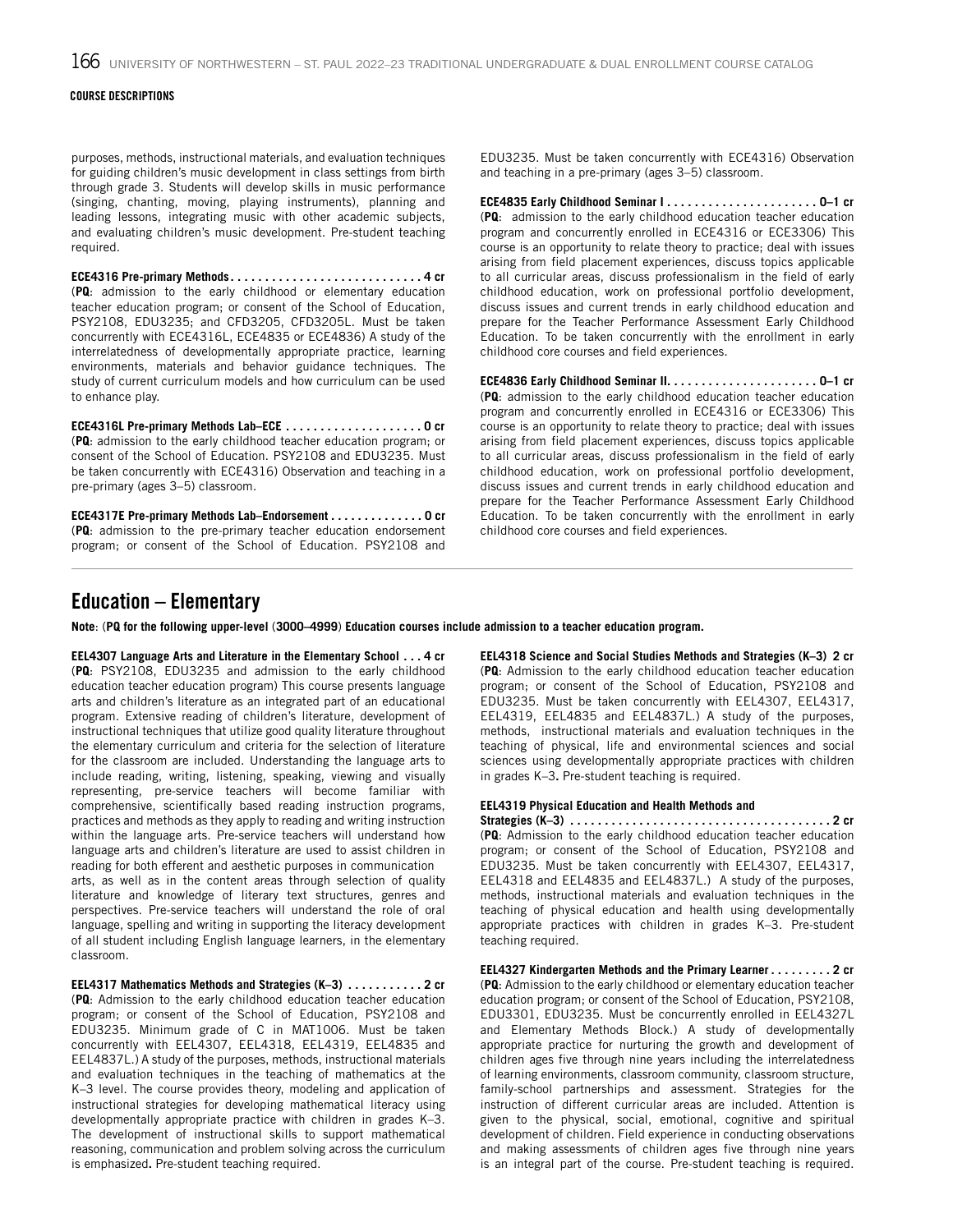**EEL4327L Kindergarten Methods and the Primary Learner Lab..... O cr** (**PQ**: Admission to the early childhood or elementary education teacher education program; or consent of the School of Education, PSY2108, EDU3301, EDU3235. Must be concurrently enrolled in EEL4327.) Observation and teaching in a kindergarten classroom required.

**EEL4335 Mathematics Methods for Elementary Teachers K-6 .....3 cr** (**PQ**: PSY2108, EDU3235; admission to a teacher education program; and a minimum grade of C in MAT1006. Must be taken concurrently with EEL4336, EEL4337, EEL4338 and EEL4835/4835L or EEL4836/4836L.) A study of the purposes, methods, instructional materials and evaluation techniques in the teaching of elementary mathematics. The course provides theory, modeling and application of instructional strategies for developing mathematical literacy with elementary learners. The development of instructional skills to support mathematical reasoning, communication and problem solving across the mathematics curriculum is emphasized. Pre-student teaching required.

#### **EEL4336 Physical Education and Health Methods for Elementary**

**Teachers K–6. . 2 cr** (**PQ**: PSY2108; EDU3235; and admission to the elementary education teacher education program. Must be taken concurrently with EEL4335, EEL4337, EEL4338 and EEL4835/4835L or EEL4836/4836L.) A study of the purposes, methods, instructional materials and evaluation techniques in the teaching of elementary physical education and health in grades K–6. The course provides theory, modeling and application of instructional strategies to support the healthful living and physical development of elementary students. Content related to basic movement education, games, rhythms, sport skills and decision-making for health are included. Pre-student teaching required.

**EEL4337 Social Studies Methods for Elementary Teachers K-6 .... 2 cr** (**PQ**: PSY2108; EDU3235; and admission to a teacher education program. Must be taken concurrently with EEL4335, EEL4336, EEL4338 and EEL4835/4835L or EEL4836/4836L.) Study of the purposes, methods, instructional materials and evaluation techniques in the teaching of social studies in the elementary school. The course provides theory, modeling and application of instructional strategies to support social studies teaching and learning at the elementary level. The course emphasizes the process skills of gathering, organizing, reporting and interpreting social studies data. Pre-student teaching required.

**EEL4338 Science Methods for Elementary Teachers K-6.........3 cr** (**PQ**: PSY2108; EDU3235; and admission to the elementary education teacher education program. Must be taken concurrently with EEL4335, EEL4336, EEL4337 and EEL4835/4835L or EEL4836/4836L.) Study of purposes, methods, instructional materials and evaluation techniques in teaching physical, life and environmental sciences at the elementary level. Emphasis on process skills. Pre-student teaching required.

**EEL4345 Language Arts Content and Teaching Strategies K-6..... 4 cr** (**PQ**: PSY2108; EDU3235; and admission to the elementary education teacher education program. Must be taken concurrently with EEL4346, EEL4347, MUE4345, EAR4345 and EEL4835/4835L or EEL4836/4836L.) A course designed to help students understand how and why the elementary language arts (listening, speaking, reading, writing, thinking, acting, etc.) should be naturally integrated into all aspects of the school curriculum. The focus is on language

as a tool for communicating, for sharing, for exploring knowledge and ideas and for self-expression. The course is structured to demonstrate the purposes, methods, instructional resources and evaluation strategies for teaching the language arts in the elementary classroom. Pre-student teaching required.

**EEL4346 Reading Methods and Strategies K-6................4 cr** (**PQ**: PSY2108; EDU3235; and admission to the early childhood or elementary education teacher education program. Must be taken concurrently with EEL4345, EEL4347, MUE4345, EAR4345 and EEL4835/4835L or EEL4836/4836L.) A course which focuses on the components essential to establishing reading programs that foster a love of reading in students and assist them in acquiring the skills essential to becoming lifelong readers. The course will provide theory, modeling and application for K–6 teachers essential for developing and implementing successful reading instruction. Strategies for monitoring and assessing student performance and application of alternative classroom instructional methods are included. Pre-student teaching required.

**EEL4347 Children's Literature K–6. . 2 cr** (**PQ**: PSY2108; EDU3235; and admission to the early childhood or elementary education teacher education program. Must be taken concurrently with EEL4345, EEL4346, MUE4345, EAR4345 and EEL4835/4835L or EEL4836/4836L.) A course which presents children's literature as an integrated part of an educational program. Extensive reading of children's literature, development of instructional techniques to utilize good quality literature throughout the elementary curriculum and criteria for the selection of literature for the classroom are included. Emphasis is placed on encouraging students to appreciate literature and the contributions it can make to the culture. Pre-student teaching required.

**EEL4835 Elementary Methods Seminar I. . . 0–1 cr** (**PQ**: Must be taken concurrently with EEL4835L, EEL4837L, and the first semester of enrollment in elementary methods courses and the first 160 hours of pre-student teaching.) Opportunity to relate theory to practice, deal with issues arising from field placement experiences, discuss topics applicable to all curricular areas and work on professional portfolio development.

**EEL4835L Elementary Methods Lab I. . 0 cr** (**PQ**: Must be taken concurrently with EEL4835 and first methods block) Observation and teaching in an elementary classroom.

**EEL4836 Elementary Methods Seminar II. . . 0–1 cr** (**PQ**: EEL4835. Must be taken concurrently with EEL4836L and the second semester of enrollment in elementary methods courses and the second 160 hours of pre-student teaching. Opportunity to relate theory to practice, deal with issues arising from field placement experiences, discuss topics applicable to all curricular areas and work on professional portfolio development.

**EEL4836L Elementary Methods Lab II......................... O cr** (**PQ**: EEL4835L. Must be taken concurrently with EEL4836 and second elementary methods block) Observation and teaching in an elementary classroom.

**EEL4837L Elementary Methods Lab for ECE..................... O cr** Observation and teaching in a primary (Grades K–3) classroom. **Note**: This course is designated as repeatable and may be repeated one time after the original taking of the course.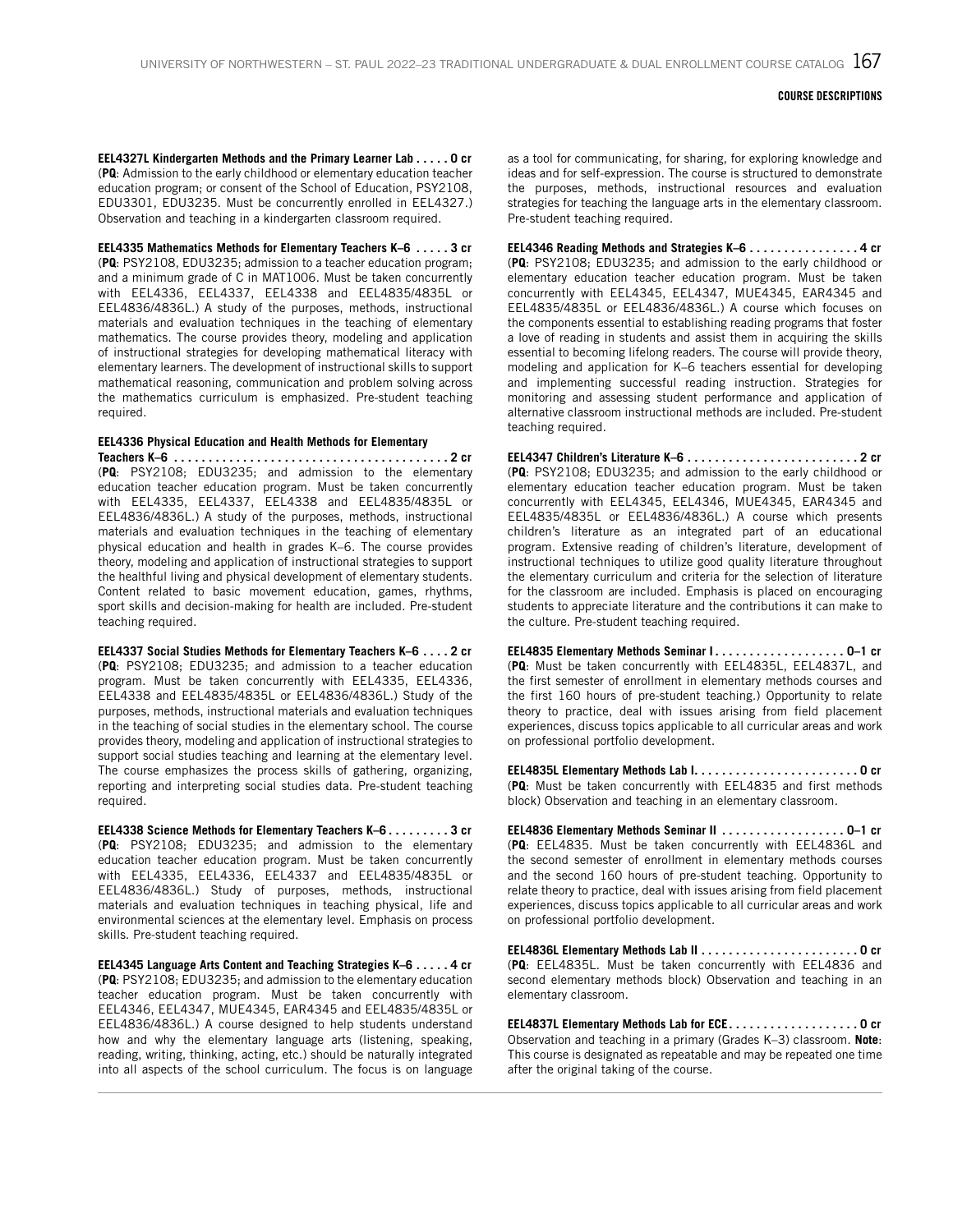### Education – English as a Second Language (ESL)

Note: PQ for the following upper-level (3000–4999) Education courses include admission to a teacher education program.

**EDL4325 Teaching Grammar for ESL............................... 2 cr** (**PQ**: ENG3125, LIN2226, and admission to the ESL teacher education program. Must be taken concurrently with EDL4461, EDL4461L, EDL4462 and EDL4462L.) Study of English grammar with emphasis on how to effectively present English grammatical points to ESL students in K–12 school settings.

**EDL4326 ESL Curriculum and Assessment. . 2 cr** (**PQ**: ENG3125, LIN2226 and admission to the ESL teacher education program. Must be taken concurrently with EDL4461, EDL4461L, EDL4462 and EDL4462L.) Study and practice of language curriculum development. Study and practice of formal and informal second language assessment techniques to determine appropriate placement and to evaluate the progress of ESL students in K–12 school settings.

**EDL4461 ESL K–12 Methods and Materials I. . . . . . . . . . . . . . . . . 4 cr** (**PQ**: ENG3125, ESL3315, LIN2226, admission to the ESL education teacher education program and senior status. Must be taken concurrently with EDL4325, EDL4326 and EDL4461L.) A study of the purposes, methods, instructional materials and evaluation techniques in the teaching of English as a second language in grades K–12. The course provides theory, modeling and application of instructional strategies for developing English language skills in listening, speaking and pronunciation. An introduction to ESL curriculum resources for teaching listening, speaking and pronunciation is also included. Prestudent teaching required.

**EDL4461L ESL K–12 Methods Lab I. . 0 cr**  (**PQ**: admission to the ESL education teacher education program or consent of the School of Education and senior status. Must be taken concurrently with EDL4461) Observation and teaching in a secondary ESL classroom.

**EDL4462 ESL K-12 Methods and Materials II . . . . . . . . . . . . . . . . 4 cr** (**PQ**: ENG3125, ESL3315, LIN2226, admission to the ESL education teacher education program and senior status. Must be taken concurrently with EDL4325, EDL4326 and EDL4462L.) A study of the purposes, methods, instructional materials and evaluation techniques in the teaching of English as a second language in grades K–12. The course provides theory, modeling and application of instructional strategies for developing English language skills in reading and writing. An introduction to ESL curriculum resources for teaching reading and writing is also included. Pre-student teaching required.

**EDL4462L ESL K–12 Methods Lab II. . . .0 cr**  (**PQ**: admission to the ESL teacher education program or consent of the School of Education and senior status. Must be taken concurrently with EDL4462) Observation and teaching in an elementary ESL classroom.

### Education – Mathematics

Note: PQ for the following upper-level (3000–4999) Education courses include admission to a teacher education program.

**MAE4100M Math Methods Lab ll (Grades 5–12) – Middle School. . 0 cr** (**PQ**: admission to the mathematics education [grades 5–12] teacher education program or consent of the School of Education. Must be taken concurrently with MAE4467) Observation and teaching in a middle school math classroom.

**MAE4200H Math Methods Lab II (Grades 5-12) - High School ... O cr** (**PQ**: admission to the mathematics education [grades 5–12] teacher education program or consent of the School of Education. Must be taken concurrently with MAE4467) Observation and teaching in a high school math classroom.

#### **MAE4456 Methods of Teaching Mathematics in the**

**Middle School (Grades 5–8). . 2 cr** (**PQ**: EDU3235, MAT3255, and admission to the elementary or mathematics education teacher education program. Must be taken concurrently with MAE4456E, MAE4100M or MAE4200H.) A study of the principles, methods, instructional materials and assessment techniques in the teaching of middle school mathematics. The course provides theory, modeling and application in instructional strategies for developing mathematical literacy with middle school learners.

An introduction to mathematics resources, including technology appropriate for grades 5–8, is included. Pre-student teaching required.

**MAE4456E Math Methods Lab (Grades 5-8) . . . . . . . . . . . . . . . . . 0 cr** (**PQ**: admission to the mathematics teacher education endorsement program or consent of the School of Education. Must be taken concurrently with MAE4456) Observation and teaching in a middle school math classroom.

#### **MAE4467 Methods of Teaching Mathematics in the**

**High School (Grades 9–12). . 2 cr** (**PQ**: EDU3235, MAT3265, and admission to the mathematics education teacher education program. Must be taken concurrently with MAE4100M or MAE4200H.) A study of the principles, methods, instructional materials and assessment techniques in the teaching of high school mathematics. The course provides theory, modeling and application of instructional strategies for developing mathematical literacy with learners in grades 9–12. An introduction to mathematics resources, including technology appropriate for grades 9–12, is included. Pre-student teaching required.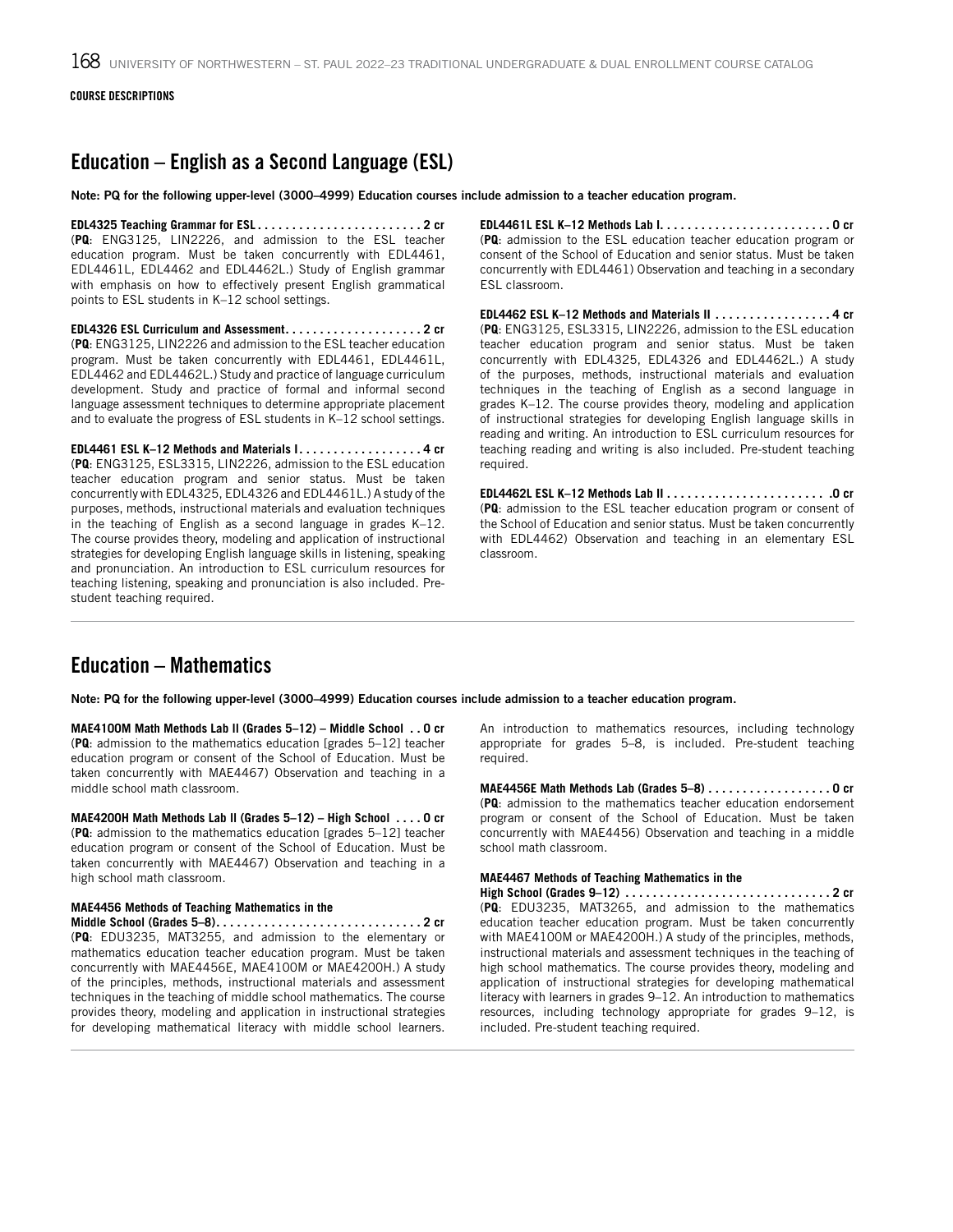### Education – Music

Note: PQ for the following upper-level (3000–4999) Education courses include admission to a teacher education program.

**MUE3270** Instrumental Methods Overview<sup>\*</sup> . . . . . . . . . . . . . . . . 1 cr (**PQ**: sophomore standing) The course presents essential basic principles and practices of instrumental performance. Emphasis will be more on pedagogy than performance. Students will select one instrument for proficiency performance and have hands-on experience with instruments in each family group.

**MUE3601I Music Education Field Experience - Elementary Instrumental. . . 0 cr**  (**PQ**: admission to the music teacher education program and completion of or concurrent enrollment in MUE4355 or permission of the School of Education) Supervised school-based field experience in preparation for student teaching.

**MUE3601V Music Education Field Experience - Elementary Vocal. . 0 cr** (**PQ**: admission to the music teacher education program and completion of or concurrent enrollment in MUE4355 or permission of the School of Education) Supervised school-based field experience in preparation for student teaching.

**MUE3602I Music Education Field Experience - Secondary Instrumental. . 0 cr**  (**PQ**: admission to the music teacher education program and completion of or concurrent enrollment in MUE4365 or MUE4379, or permission of the School of Education) Supervised school-based field experience in preparation for student teaching.

**MUE3602V Music Education Field Experience - Secondary Vocal. . . 0 cr** (**PQ**: admission to the music teacher education program and completion of or concurrent enrollment in MUE4365 or MUE4379, or permission of the School of Education**)** Supervised school-based field experience in preparation for student teaching.

**MUE4345 Music Methods for Elementary Teachers (Grades K–6). . 2 cr** (**PQ**: MUS1075 and EDU3235 and admission to the elementary education teacher education program. Must be taken concurrently with EEL4345, EEL4346, EEL4347, EAR4345 and EEL4835/4835L or EEL4836/4836L.) A study of the purposes, methods, instructional materials and evaluation techniques in the teaching of elementary music. The course is designed to provide basic skills for teaching classroom music. Instructional methods for teaching individuals and classes are included, as well as skills and strategies for listening, singing and participation in rhythmic movement. Emphasis is placed on how to play and utilize classroom instruments. Pre-student teaching required.

### **MUE4355 Elementary and Middle School**

**Music Methods (Grades K–8)\* ................................... 4 cr** (**PQ**: admission to the music education program and concurrent registration in MUE3601**)** A practical exposure to elementary and junior high/middle school music through study, observation and participation. Students become involved as aides and instructors in the classroom. Emphasis is placed on the application of these

teaching skills to vocal and general music teaching situations. Prestudent teaching required.

**MUE4365 Secondary Choral and General Music Methods\* .......3 cr** (**PQ**: admission to the music education program, MUS3277 and concurrent registration in MUE3602 and successful completion of the music department Music Major Progress Interview) A course designed to acquaint students with the role of choral/vocal music in secondary education and to provide a foundation for teaching secondary choral music classes. An overview of teaching general music, music theory and the adolescent changing voice are included.

**MUE4375 Woodwind Methods\*. . 1 cr** (**PQ**: admission to the music education program or consent of instructor**)** A course designed to assist the student in the development of pedagogical skills and proficiency on woodwind instruments. Application of foundational principles to teaching materials and performance situations is included. Meets two hours per week.

**MUE4376 Brass Methods\*. . 1 cr** (**PQ**: admission to the music education program or consent of instructor**)** A course designed to assist the student in the development of pedagogical skills and proficiency on brass instruments. Application of foundational principles to teaching materials and performance situations is included. Meets two hours per week.

**MUE4377 Percussion Methods\*. . 1 cr** (**PQ**: admission to the music education program or consent of instructor) A course designed to assist the student in the development of pedagogical skills and proficiency on percussion instruments. Application of foundational principles to teaching materials and performance situations is included. Meets two hours per week.

**MUE4378 String Methods\*. . 1 cr** (**PQ**: admission to the music education program or consent of instructor**)** A course designed to assist the student in the development of pedagogical skills and proficiency on stringed instruments. Application of foundational principles to teaching materials and performance situations is included. Meets two hours per week.

**MUE4379 Band/Orchestra and General Music Methods\*** . . . . . . . . . 3 cr (**PQ**: admission to the music education program, MUS3277 and concurrent registration in MUE3602I**)** A study of the purposes, methods, instructional materials and evaluation techniques in the teaching of instrumental and general classroom music in grades K–12. The course provides a study of essential musical and extramusical aspects of administering the instrumental music program at all levels. Methods and repertoire for bands and orchestras are included.

# Education – Physical

Note: PQ for the following upper-level (3000–4999) Education courses include admission to a teacher education program.

**EPH4345 Methods of Teaching Elementary Physical Education. . 2 cr** (**PQ**: EDU3235 and admission to the physical education teacher education program. Must be taken concurrently with EPH4345L.) A course designed to cover the organization, content and teaching techniques of physical education programs in the elementary school. Pre-student teaching required.

**EPH4345L Methods of Elementary Physical Education Lab........ O cr** (**PQ**: EDU3235 and admission to the physical education teacher education program. Must be taken concurrently with EPH4345.) Observation and teaching in an elementary physical education classroom.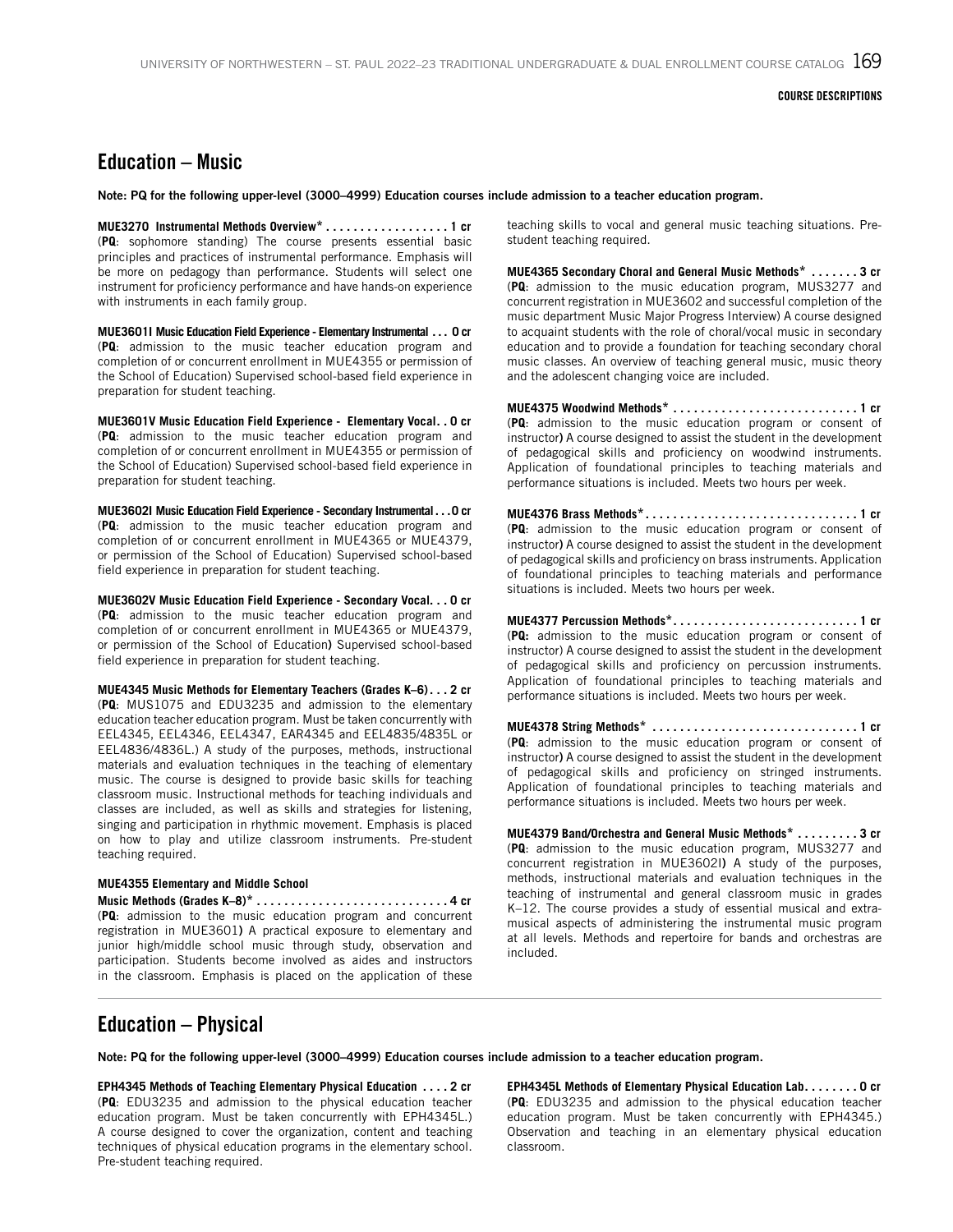**EPH4355 School Health Education Methods .................... 2 cr** (**PQ**: EDU3235, HPE3305, and admission to the physical education teacher education program. Must be taken concurrently with EPH4355L.) A study of the organization and administration of the complete school health program, including healthful school living, health services and health science instruction. Health problems and their implications for instructional methods and materials for teaching health. Pre-student teaching required.

**EPH4355L School Health Methods Lab....................... O cr** (**PQ**: EDU3235, HPE3305, and admission to the physical education teacher education program. Must be taken concurrently with EPH4355.) Observation and teaching in a secondary health education classroom.

**EPH4365 Methods of Teaching Secondary Physical Education.....2 cr** (**PQ**: EDU3235 and admission to the physical education teacher education program. Must be taken concurrently with EPH4365L.) A course designed to cover advanced teaching techniques of physical education at the secondary (6–12) school level. Includes methods of presentation and state curriculum requirements for secondary physical education. Pre-student teaching required.

**EPH4365L Methods of Secondary Physical Education Lab......... O cr** (**PQ**: EDU3235 and admission to the physical education teacher education program. Must be taken concurrently with EPH4365.) Observation and teaching in a secondary physical education classroom.

**EPH4375 Adapted Physical Education (Grades K-12) ........... 2 cr** (**PQ**: Must be taken concurrently with EPH4375L.) Principles and techniques involved in teaching developmental/adapted physical education in school settings. Pre-student teaching required.

**EPH4375L Adapted Physical Education Lab. . . . . . . . . . . . . . . . . 0 cr** (**PQ**: Must be taken concurrently with EPH4375.) Observation and teaching in an adapted physical education setting.

### Education – Social Studies

Note: PQ for the following upper-level (3000–4999) Education courses include admission to a teacher education program.

**SSE3255 National Government for Middle School Teachers....... 2 cr** (**PQ:** admission to the teacher education program in elementary education with a middle school social studies endorsement or consent of the School of Education) An overview of the philosophy and structure of differing types of government with a focus on the United States government. Topics related to understanding the United States government include development of the constitution, the bill of rights and the amendment process, different levels of government (national, state and local), the three branches of the National Government specifically focusing on the duties of each branch and the checks and balance system that exists to guarantee the shared nature of power. Connections are made to how many state governments mirror the national government. In addition, the course explores political parties and the election process (including the electoral college system) and the importance of civic involvement to the democratic process. Applications to middle school social studies instruction are embedded throughout the course.

**SSE4100M Methods of Teaching Social Studies II Lab - Middle School... . 0 cr** (**PQ:** EDU3235 and admission to the social studies education [grades 5–12] teacher education program or consent of the School of Education. Must be taken concurrently with SSE4458) Observation and teaching in a middle school social studies classroom.

**SSE4200H Methods of Teaching Social Studies II Lab - High School. . . 0 cr**  (**PQ**: EDU3235 and admission to the social studies education [grades 5–12] teacher education program or consent of the School of Education. Must be taken concurrently with SSE4468) Observation and teaching in a high school social studies classroom.

**SSE4358 Social Studies Content and Standards................ 2 cr** (**PQ:** EDU3235 and admission to the School of Education) An introduction to the content and instructional strategies used in social studies education. The content focuses on American Indian & Dakota communities, the role of social class in society, primary and secondary sources, laws and the legal system, citizenship, and community organization. Teaching strategies that support social studies instruction around these issues are embedded into the course.

SSE4458 Methods of Teaching Social Studies I (Grades 5-8) . . . . . 4 cr (**PQ**: EDU3235 and admission to the elementary education or social studies teacher education program. Must be taken concurrently with SSE4100M or SSE4458E.) A study of the purposes and practices of middle school social studies with an emphasis on adapting curriculum to the specific needs of middle school learners. The course investigates the following topics: the ten themes of social studies and how to incorporate them into instruction; instructional planning and assessment; the theory and practice of classroom management; instructional techniques within the social studies including constructivist theory, questioning, effective reading skills, leading discussions, inquiry, teaching to a diverse group of learners and cooperative learning; learning styles; creating portfolios; and selfreflection as a means of improving pedagogy. The course also explores the social science disciplines and the content and curriculum pertinent to middle school classrooms. Pre-student teaching required.

**SSE4458E Methods of Teaching Social Studies I Lab–Endorsement. 0 cr** (**PQ**: EDU3235 and admission to the social studies teacher education endorsement program or consent of the School of Education. Must be taken concurrently with SSE4458) Observation and teaching in a middle school social studies classroom.

SSE4468 Methods of Teaching Social Studies II (Grades 9-12). . . . 4 cr (**PQ**: EDU3235 and admission to the social studies education [grades 5–12] teacher education program. Must be taken concurrently with SSE4200H.) A study of the purposes and practices of high school social studies with an emphasis on adapting curriculum to the specific needs of high school learners. The course investigates the following topics: content and curricula of high school social studies areas; the integration of social studies with other subjects; current issues and research in the social studies; the use of technology in the classroom; development of teaching effective reading skills in high school social studies; classroom management; current trends in brain research and the implications for pedagogy; instructional planning; instructing students with special needs; multiple intelligences; leading class and small group discussions; instructional techniques like role playing and simulations; becoming a reflective teacher; and creating portfolio entries. Pre-student teaching required.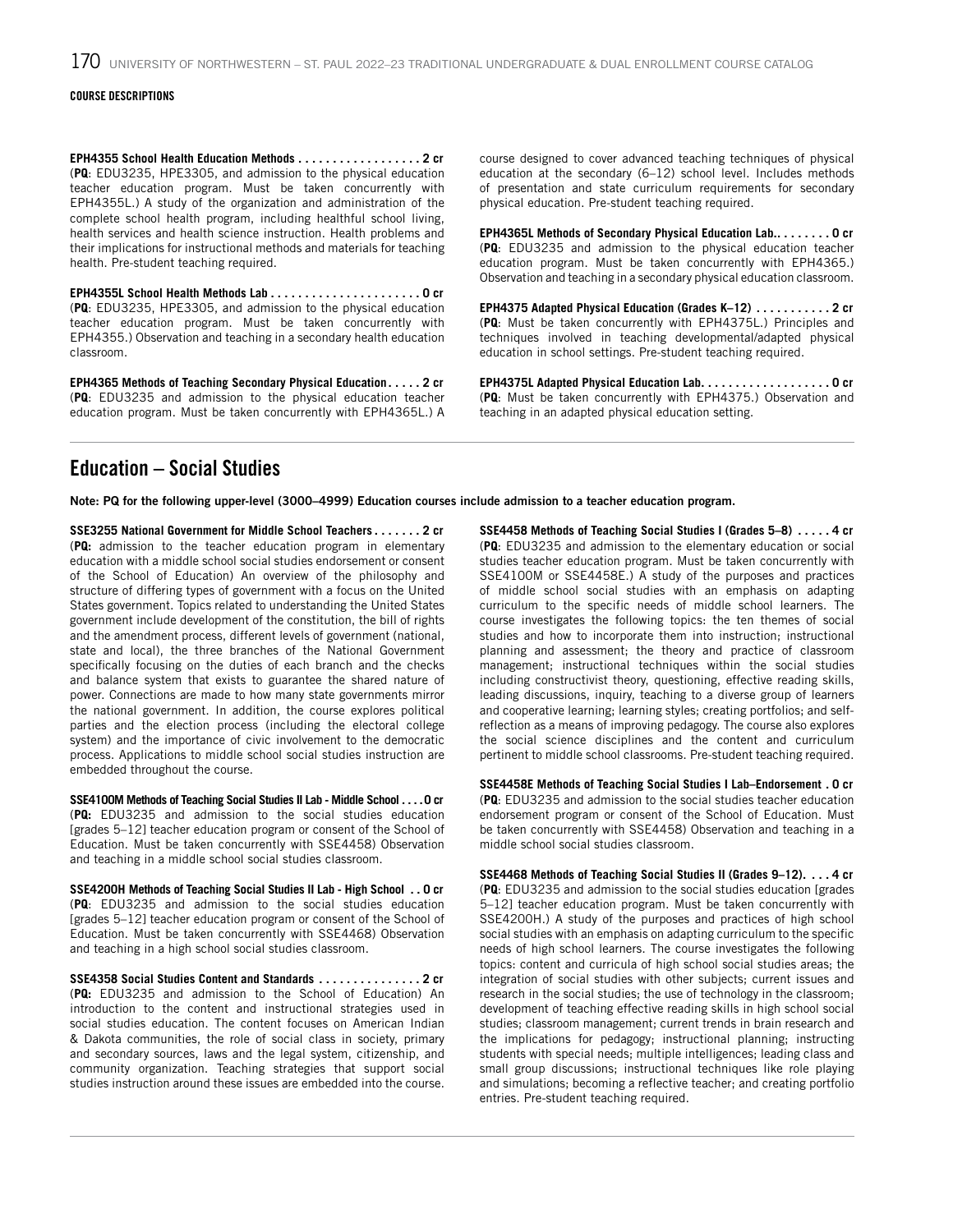# Education – Special

Note: PQ for the following upper-level (3000–4999) Education courses include admission to a teacher education program.

**SPD2215 Introduction to Special Education ..................... 2 cr** (**PQ**: sophomore standing and concurrent enrollment in SPD2215L.) An overview of the history of special education in America with a focus on how special education is supported by federal, state and local governance. An in-depth look will be given to the cascade of PK–12 educational programs designed to meet the needs of students labeled with special needs. The need for support services within the educational system will be reviewed in relationship to how such services impact the total educational programming for students, families, schools and society. A ten hour field observation placement in special education is required.

**SPD2215L Introduction to Special Education Lab............... O cr** (**PQ**: sophomore standing and concurrent enrollment in SPD2215.) Pre-student teaching field experience consisting of 10 hours in a special education classroom.

**SPD3215 Children and Families with Special Needs\*..........3 cr** (**PQ**: admission to a teacher education program or consent of the School of Education, junior standing and completion of or concurrent registration in SPD2215/2215L) A foundational course for understanding collaborative strategies that teachers can use to support the educational needs of students and families involved with special education services provided under the guidelines of IDEA. Emphasis is on learning how to identify and access multiple levels of resources (family, school and community) in order to facilitate the educational process in a manner that will benefit the student labeled with special needs.

**SPD3218 Special Education: Due Process, Trends and Problems\*. . 2 cr** (**PQ**: admission to a teacher education program or consent of the School of Education) An examination of the legal responsibilities of schools as prescribed by federal and state mandates. Specific issues related to due process for special education under IDEA are addressed. A review of current best practices and policies that impact due process through the use of case studies is presented and students work directly with the IEP process.

**SPD4315 Measurement and Assessment in Special Education\*....3 cr** (**PQ**: admission to a teacher education program or consent of the School of Education) A survey of basic concepts and principles of measurement in special education, including factors influencing validity and reliability. Students become acquainted with the administration and interpretation of educational tests used in the special education field.

#### **SPD4415 Behavioral Analysis: Classroom Methods/Interventions**

**for Students Labeled EBD and LD. . 6 cr** (**PQ**: admission to a teacher education program or consent of the School of Education; SPD2215/2215L, SPD3218, SPD4315, concurrent registration in SPD4415L) Multi-frameworks for classroom interventions are used as the foundation for the course. Learners interact with specific models that address classroom interventions specific to meeting the needs of populations receiving support services under the labels of SLD and EBD. Hands-on application will be used to help learners use the interventions effectively. Concurrent registration in SPD4415L is required.

**SPD4415L Special Education Field Experience ................ O cr** (**PQ**: admission to a teacher education program or consent of the School of Education; SPD2215/2215L, SPD3218, SPD4315 and concurrent registration in SPD4415) Students participate in a twenty hour field experience focused on working with students receiving special education services in the areas of EBD and SLD.

### **SPD4425 Behavioral Analysis: Methods and**

**Interventions (non-classroom). . 6 cr** (**PQ**: admission to special education minor or consent of the School of Education; SPD2215/2215L, SPD3218, SPD4315 and concurrently enrolled in SPD4425L) Multi-frameworks for classroom interventions are used as the foundation for the course. Learners interact with specific models that address classroom interventions specific to meeting the needs of populations receiving support services under the labels of special education (traditional and non-traditional). Handson application will be used to help learners use the interventions effectively in a setting appropriate to their chosen field.

### **SPD4425L Special Education Field Experience (non-classroom) . . . 0 cr**

(**PQ**: admission to special education minor or consent of the School of Education; SPD2215/2215L, SPD3218, SPD4315 and concurrently enrolled in SPD4425) Students participate in a minimum of 30 hours of field experience focused on working with students receiving special education services in the area of special education (e.g., LD, EBD and other categories).

### Education – Visual Arts

Note: PQ for the following upper-level (3000–4999) Education courses include admission to a teacher education program.

**EAR4345 Art Methods for Elementary Teachers................. 2 cr** (**PQ**: ART1005 or ART1825, EDU3235 and admission to the elementary or visual arts education teacher education program. Elementary education majors must be concurrently enrolled in EEL4345, EEL4346, EEL4347, MUE4345 and EEL4835/4835L or EEL4836/4836L. Visual Arts majors must be concurrently enrolled in EAR4345L.) A basic course in art education with emphasis on a comprehensive approach to practices and appreciation of art experiences for elementary school children. Pre-student teaching required.

**EAR4345L Art Methods for Elementary Teachers Lab............ O cr** (**PQ**: ART1005 or ART1825, EDU3235 and admission to visual arts education teacher education program. Must be taken concurrently with EAR4345.) Observation and teaching in an elementary visual arts classroom.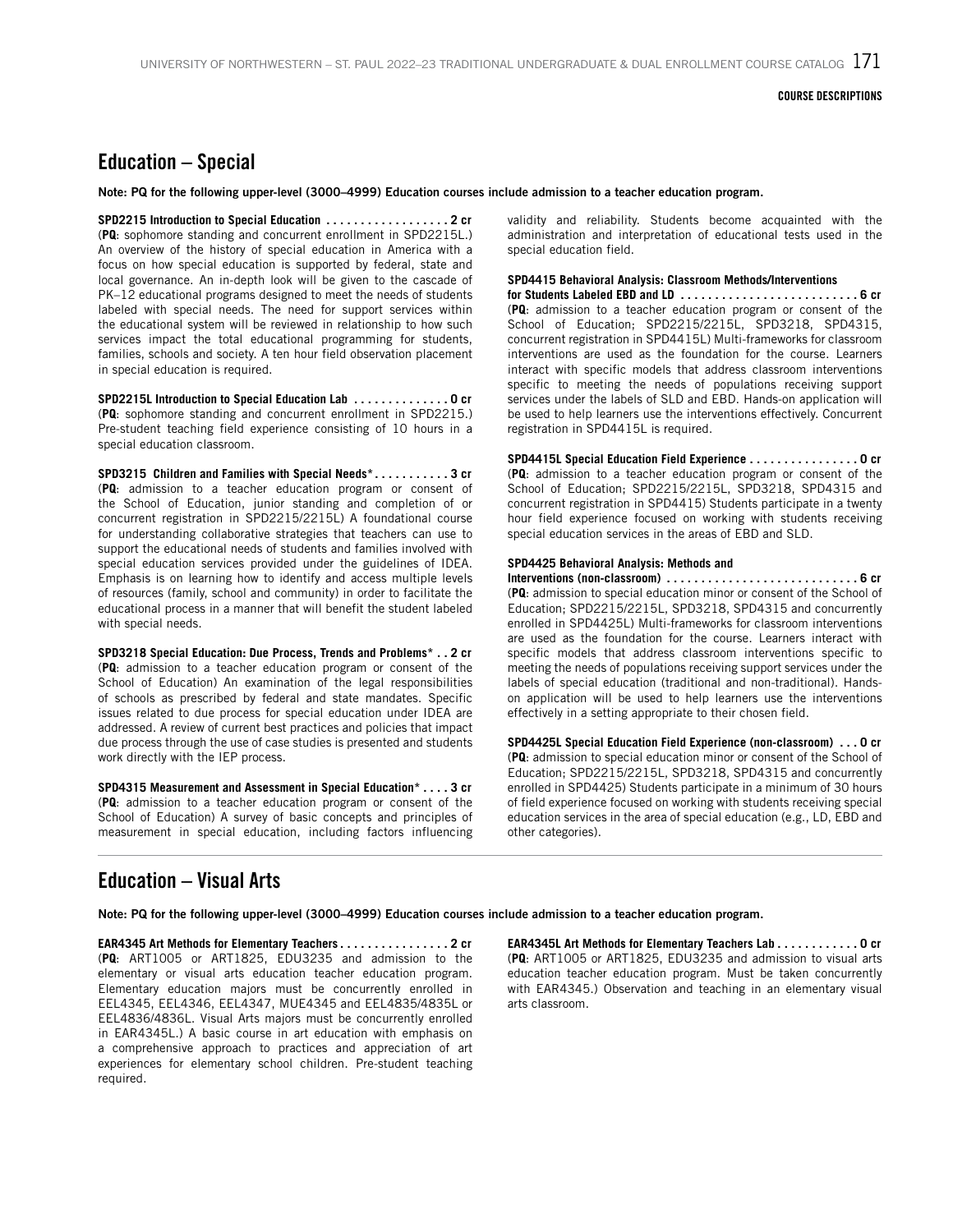**EAR4465 Art Methods for Secondary Art Teachers............... 2 cr (PQ**: senior status, EAR4345/4345L and admission to the visual arts education teacher education program. Must be taken concurrently with EAR4465L.) An advanced course in theories and practice for art instruction with emphasis on curriculum development for middle school and high school art students. The course underscores the inclusion of 3-D Fiber arts through the study of fibers/yarns, surface design and structural design within the secondary art curriculum. Prestudent teaching required.

**EAR4465L Art Methods for Secondary Art Teachers Lab.......... O cr (PQ**: senior status,EAR4345/4345L and admission to the visual arts education teacher education program. Must be taken concurrently with EAR4465.) Observation and teaching in a secondary visual arts classroom.

### Education – World Language

**WLE4415 Methods and Materials for Language Teaching......... 4 cr** (**PQ**: LIN2226 or 2227, SPA3201, 3202, senior standing and admission to the Spanish education program. Must be taken concurrently with WLE4415L. Spanish Education majors must also be concurrently enrolled in WLE4417L.) A study of the purposes, methods, instructional materials and evaluation techniques in the teaching of world languages. The course provides theory, modeling and application of instructional strategies for developing language skills.

WLE4415L Methods Lab - Spanish Elementary . . . . . . . . . . . . . . . 0 cr (**PQ**: senior standing and admission to the Spanish education program. Must be taken concurrently with WLE4415.) Observation and teaching in an elementary Spanish classroom.

WLE4416 Methods and Materials for ESL/World Language........ 1 cr (**PQ**: senior standing and admission to teacher education programs in ESL Education and World Language Education. Must be taken concurrently with EDL4461, EDL4461L and EDL4462.) A study of the purposes, methods, instructional materials and evaluation techniques in the teaching of world languages that is designed for the teacher candidate completing dual licensure preparation in ESL and world language teaching. the course provides theory, modeling and application of instructional strategies specific to the world language.

WLE4417L Methods Lab - Spanish Secondary.................0 cr (**PQ**: senior standing and admission to the Spanish education program. Must be taken concurrently with WLE4415.) Observation and teaching in a secondary Spanish classroom.

### Engineering

EGR1005 Introduction to Engineering<sup>\$</sup> .......................4 cr (**PQ**: MAT2121 or concurrently enrolled) An introduction to engineering practice and profession through problem description, analysis, innovative solutions, design, and implementation. Computer aided design (CAD) is introduced and used in the completion of team‐ based projects. Results are presented orally and reported. A \$200 course fee required.

**EGR2105 Statics and Dynamics\$ . 4 cr** (**PQ**: C- or better in PHY1201) Force and moment vectors; resultants. Principles of statics. Applications to simple trusses, frames and machines. Distributed loads. Properties of areas. Laws of friction. Review of particle dynamics. Mechanical systems and rigid-body dynamics. Kinematics and dynamics of plane systems. Energy and momentum of 2-D bodies and systems. A \$200 course fee required.

**EGR2107 Introduction to Electronics and Electrical Circuits.......3 cr** (**PQ**: C- or better in PHY1202 and successfully passed or concurrently enrolled in EGR2107L) Introduction to modeling, analysis, and design of linear circuits using lumped models for various sources and passive elements. Topics include the application of Ohm's and Kirchhoff's laws, transient and steady state analyses of reactive circuits, and use of ideal diode, BJT, FET, and operational amplifier models in the design of practical applications.

**EGR2107L Electronics and Electrical Circuits Laboratory<sup>\$</sup> .......1 cr** (**PQ**: C- or better in PHY1202 and successfully passed or concurrently enrolled in EGR2107) Laboratory experiences spanning the use of standard electrical test and measurement equipment in the design of various first and second order linear circuits. Student team members support one another on documentation of findings. A \$200 course fee required.

**EGR2125L Design and Manufacturing Laboratory\$ . 2 cr** (**PQ**: C- or better in EGR1005) Application of manufacturing processes with consideration of manufacturability at the design phase and realization of the design through safe operation of basic machining equipment. A \$200 course fee required.

**EGR2145L Surveying Fundamentals\$ . 2 cr** (**PQ**: EGR1005) The fundamentals of surveying measurements are introduced to provide a broad overview of instrumentation, procedures, corrections and reductions, datums, and computations to produce a topographical map or a site plan for engineering and design projects. A \$200 course fee required.

**EGR2205 Mechanics of Materials\$ . 4 cr** (**PQ**: C- or better in EGR2105) Basic classical concepts of structural analysis, including external reactions, internal forces and deformations of two- and three-dimensional statically determinate and indeterminate structures. A \$200 course fee required.

**EGR2206 MATLAB\$. . 2 cr** (**PQ**: C- or better in MAT2121 or concurrently enrolled) An introduction to the numerical computing, programming capabilities, and graphics environment of MATLAB with application to engineering solutions. Specifically, students gain practical skills through the completion of problem-based assignments and projects. A \$200 course fee required.

**EGR2207 Thermodynamics\$ . 4 cr** (**PQ**: CHE1021, MAT2122 and PHY1201 [C- or better required in all]) A study of the first and second laws of thermodynamics; basic energy concepts; the properties of liquids and vapors including enthalpy and entropy. Analysis of power and refrigeration cycles. Introduction to gas mixtures, chemical reactions and chemical and phase equilibrium. A \$200 course fee required.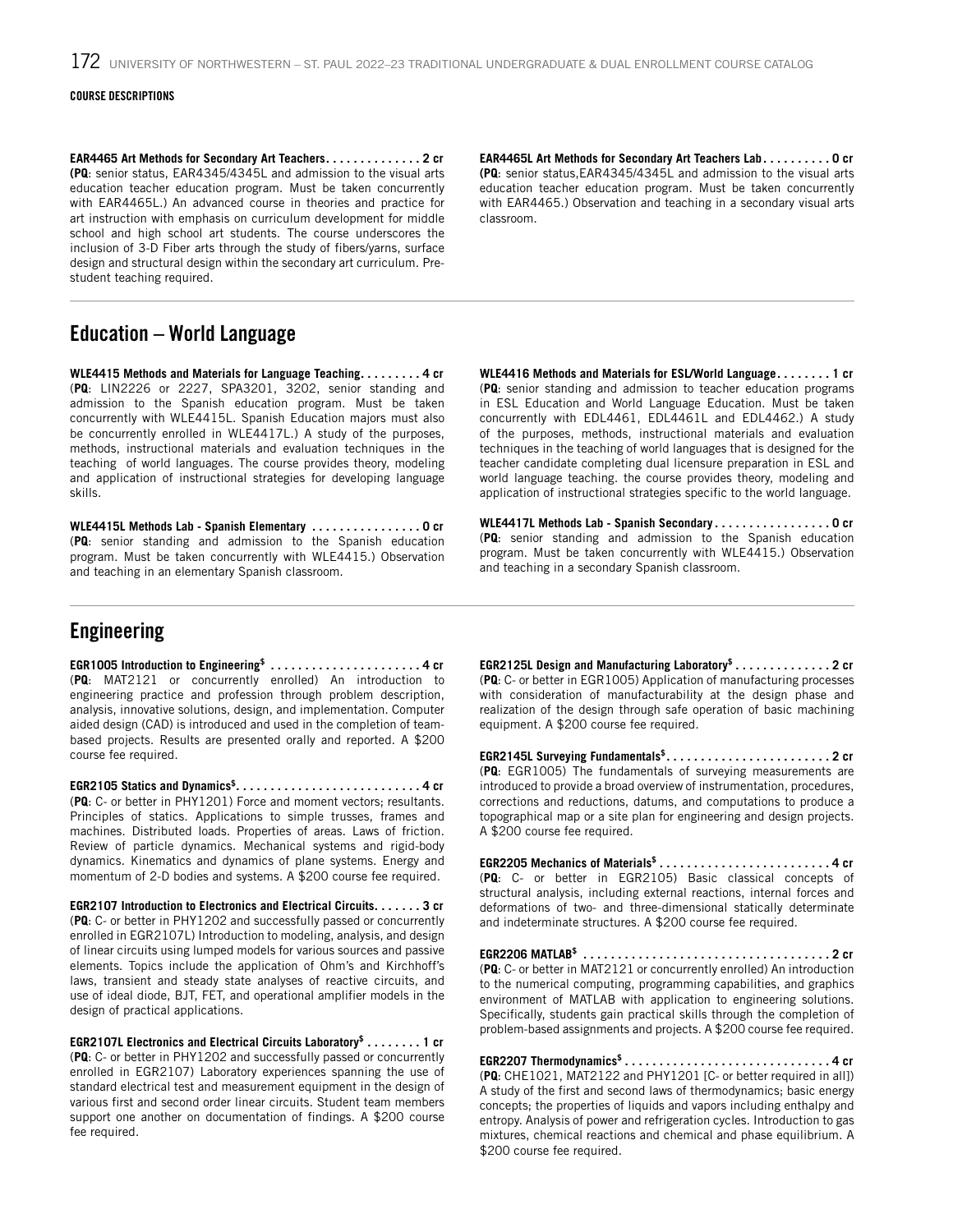**EGR3115 Materials Science\$ . 4 cr** (**PQ**: CHE1021 and PHY1201) Students learn the structures and physical properties of engineering materials, including metals, ceramics, polymers, semiconductors and composites, by applying knowledge of electronic structure of atoms and chemical bonding theories (molecular, ionic and metallic). Mechanisms and characteristics of strengthening and deformation are explored. A \$200 course fee required.

**EGR3215 Control Systems\$ . 4 cr** (**PQ**: MAT3335) Introduction to control system design, including time domain analysis and frequency domain analysis of control systems. Characteristics, modeling and performance of feedback control systems are analyzed and discussed. A \$200 course fee required.

**EGR3225 Fluid Mechanics\$. . 4 cr**  (**PQ**: EGR2105; C or better in EGR2207; and MAT3335 or concurrently enrolled) Introduction and fundamentals of fluid properties, fluid statics, control volume and differential analysis for continuity, momentum and energy equations. Bernoulli equation and potential flow. Laminar and turbulent internal and external flows. Dimensional analysis and similitude. Boundary layers, lift and drag. A \$200 course fee required.

**EGR3235 Electronic Devices\$ . 4 cr** (**PQ**: EGR2107) The construction and operation of various semiconductor devices are described and presented in common applications. Small signal analysis is used to determine the input resistance, output resistance, amplification, and frequency response of single and multi-stage amplifiers. The properties of A, B, AB, and C power amplifiers are explored. Operational amplifiers are presented in the design of instrumentation, active filter, and oscillator systems. Simulation is utilized to reinforce concepts. A \$200 course fee required.

**EGR3236L Digital Electronics Laboratory\$ . 2 cr** (**PQ**: MAT3226) The fundamentals of digital systems are introduced and applied in a laboratory setting. Topics include the use of a hardware descriptive language for the design of combinational and sequential logic circuits. Various programmable devices, including programmable logic devices (PLD), field-programmable gate arrays (FGPA), and microcontroller implementations are investigated. Learned skills culminate in a design project. A \$200 course fee required.

**EGR3237L Electromagnetic Fields and Waves Laboratory\$ . 2 cr** (**PQ**: EGR2107) Properties of transmission lines, electrostatics, magnetostatics, and electromagnetic waves in unbounded space are modelled by Maxell's equations and illustrated in a laboratory setting. Topics include wave guides, cavities, radiation theory, and antennas. A \$200 course fee required.

**EGR3245 Structural Analysis\$. . 4 cr** (**PQ**: EGR2105) Topics include design loads per structural and building codes; Support reactions; Structural stability and determinacy; Determinate structure including trusses, beam and frame, cable and arch; Deflections of beams and frames; Work-Energy Methods for deflection calculation; indeterminate structures: Force Method, Displacement Method, and Moment Distribution Method. A \$200 course fee required.

**EGR3246L Materials Laboratory for Civil Engineering\$ . 2 cr** (**PQ**: EGR2205) Behavior mechanisms for materials such as concrete, metals, plastics, wood and asphalt. Specification standards for material properties. Testing techniques for materials. A \$200 course fee required.

**EGR3326L Materials Laboratory for Mechanical Engineering<sup>\$</sup> .....2 cr** (**PQ**: EGR2205) Testing of mechanical properties of engineering materials (modulus of elasticity, tensile strength, strength in compression, impact strength, creep, necking, fracture). A \$200 course fee required.

**EGR3327 Heat and Mass Transfer\$ . 4 cr** (**PQ**: EGR3225, MAT3335, and concurrently enrolled in EGR3328L) Fundamental principles of steady and unsteady heat transfer by conduction, radiation and convection are examined. Concepts of mass transfer are introduced. Contains design of fins, phase change heat transfer and heat exchanger design. Finite difference techniques are developed and examined. A \$200 course fee required.

**EGR3328L Thermal-Fluids Laboratory\$. . 2 cr** (**PQ**: EGR3225 and concurrently enrolled in EGR3327) Experimental methods in fluids; boundary layer flows; radiative and convective heat transfer experiments; compressible flows. A \$200 course fee required.

**EGR3337 Signals and Systems<sup>\$</sup> ..............................4 cr** (**PQ**: MAT3335) An introduction to time and frequency domain representation of fundamental, continuous and discrete time signals and systems. Topics include fundamental signals and operations, system properties, and representation of linear time-invariant systems with application of appropriate Fourier and Laplace analysis. MATLAB is used to simulate, implement, and analyze the effects of various FIR and IIR filters. A \$200 course fee required.

**EGR3338L Communications Systems Laboratory\$ . 2 cr** (**PQ**: EGR2107L) The fundamentals of analog and digital communication systems are introduced in a laboratory setting. Various modulation and demodulation methods are explored by practically transmitting and receiving signals, respectively. Signal to noise ratio, quantization error, and other parameters are evaluated in order to discuss system performance. A \$200 course fee required.

**EGR3347 Geotechnical Engineering<sup>\$</sup> .......................4 cr** (**PQ**: EGR3246L and concurrently enrolled in EGR3348L) Concepts include geological origin of soil; Grain size of soil; Weight-volume relationships; Plasticity and structure of soil; Classification of soils; Soil compaction; Permeability and Seepage; Stresses in soil; Compressibility of soil; Shear strength of soil; Lateral earth pressure; Slope stability; Bearing capacity of soil; Shallow foundations; Subsoil exploration. A \$200 course fee required.

**EGR3348L Soils and Concrete Laboratory<sup>\$</sup> ........................... 2 cr** (**PQ**: EGR3246L and concurrently enrolled in EGR3347) Students investigate testing techniques for soils and concrete; Specification standards for soil and concrete testing; Behavior mechanisms for soils and concrete; Determination of moisture content, specific gravity, and Atterberg limits of soils; Sieve analysis; Hydrometer analysis; Soil classification; Proctor compaction test; Permeability of soils; Shear strength of soil; Consolidation testing of soil; Triaxial testing of soil; Concrete mixture design; Setting time of concrete; Compression strength of concrete; Slump test of concrete. A \$200 course fee required.

**EGR4235 Embedded System Design\*\* \$ ......................4 cr** (**PQ**: EGR2206 and EGR3236L) The specification, design, development, simulation, and testing of real-time, embedded microcontroller systems are discussed and practically implemented. Various architectures, real-time programming, and interface of common peripheral devices are introduced and used in applications. A programmable logic controller (PLC) device is introduced and used in typical industrial applications. A \$200 course fee required.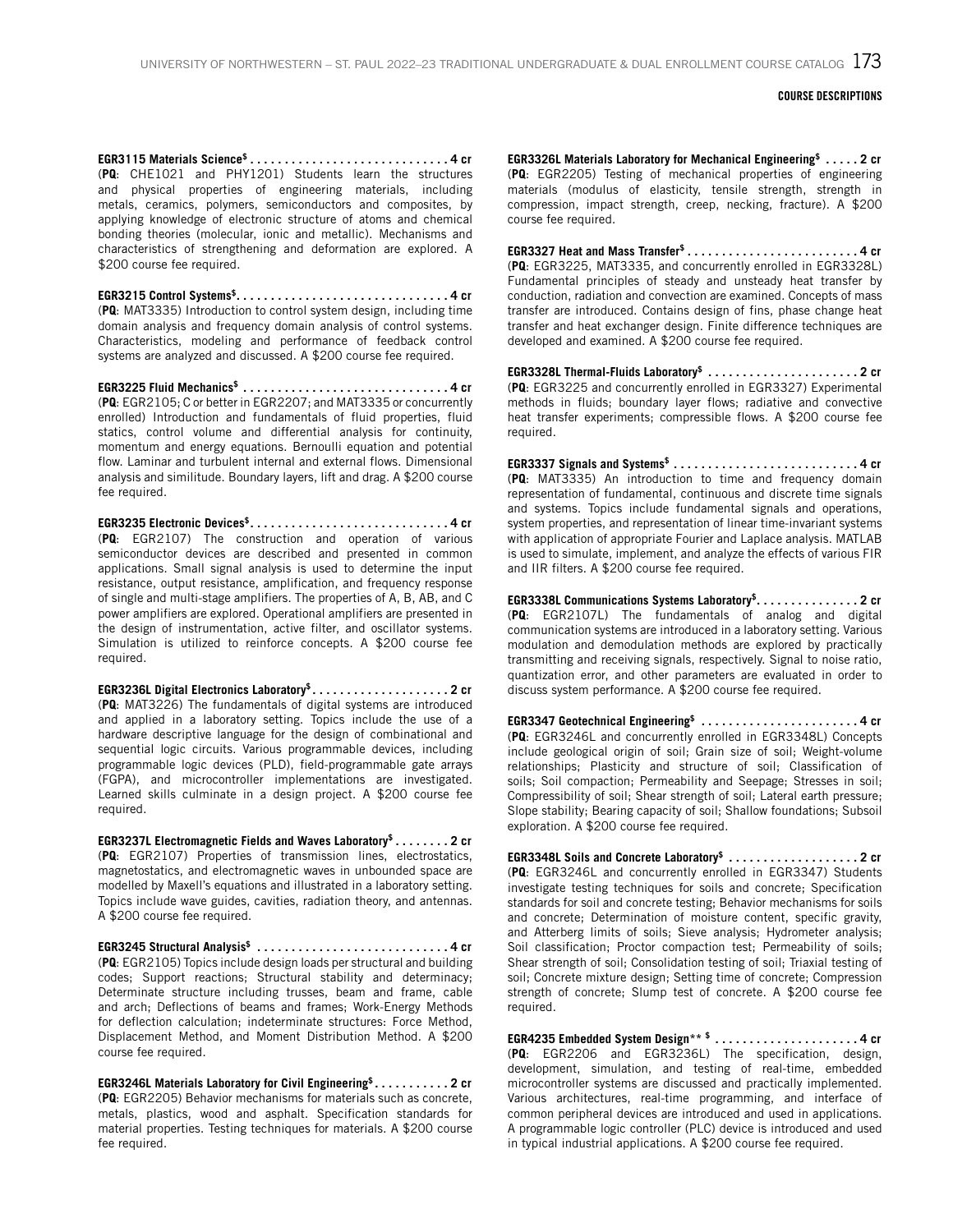**EGR4237 Machines and Power Systems**\*\* \$ . . . . . . . . . . . . . . . . 4 cr (**PQ**: EGR2107) The fundamentals of transformers and rotating machines are analyzed with typical industrial applications. Power system generation, transmission, and distribution are modeled using equivalent three-phase and single-phase circuits in order to assess stability and dynamic performance. Power flow is simulated with consideration of faults and protection. A \$200 course fee required.

**EGR4245 Design of Reinforced Concrete\*\* \$ . 4 cr** (**PQ**: EGR2105) Properties of concrete-making materials; Proportioning of concrete mixtures; Design loads; Behavior of plain and reinforced concrete subjected to flexural and compressive stresses; Strength reduction factor for concrete structures; Failure theories, nominal and design strength of plain and reinforced concrete structural components; Bond, development lengths and splices; Design of beams, slabs, columns and continuous components of reinforced concrete; Design of reinforced concrete structures including footings, retaining walls and shear walls; Design for shear, torsion and serviceability of reinforced concrete. A \$200 course fee required.

**EGR4247 Transportation Engineering\*\* \$. . 4 cr** (**PQ**: MAT2122) Introduction to the profession of transportation engineering; transportation systems and organizations; principles of traffic operations including characteristics of drivers, pedestrians, vehicles and roads, highway safety, theories of traffic flow, intersection design and control, and highway capacity and intersection capacity; process of transportation planning including forecasting travel demand and evaluation of transportation alternatives; design of highway infrastructure including geometrical design of highway facilities and design of highway drainage; pavement materials and pavement design including soil engineering, bituminous materials, and design of flexible and rigid pavements; pavement management. A \$200 course fee required.

#### EGR4311 Engineering Design I<sup>\$ WCE</sup>...........................4 cr

(**PQ**: ENG2205 or ENG2825, and 34 credits from EGR-prefix courses; SCI1010, COS2201, and MAT3326 may be included in the 34 credits) Systematic project design with consideration of client need and specification is implemented by a student team. In particular, the team researches and proposes a solution with analysis of components, materials, man-power, cost estimate, and possible health, safety, environmental, ethical, and social impact. An approved project is then scheduled to identify and define major activities in each project phase, minimize resource conflicts, describe team member responsibilities, and ensure cost effective budgeting, control, and reporting in order to audit, assess, and mitigate project risk. A \$200 course fee required.

**EGR4312 Engineering Design II<sup>\$ OCE</sup>..........................4 cr** (**PQ**: EGR4311; and SPE1075 or SPE1825) Based upon Engineering Design I, a student team implements an established project plan and evaluates the solution with consideration of the design criteria and impact on health, safety and environment. Assessment is based on member ability to support team success in project organization, documentation, presentation and achievement. A \$200 course fee required.

**EGR4315 Computer Simulation and Analysis\*\* \$ . 4 cr** (**PQ**: EGR2206, EGR2205 or EGR3225, MAT3335; C- or better in all prerequisites) Geometric and solid modeling for computational analysis, system optimization and rapid prototyping. Focus is on designing a system, representing that system on the computer using appropriate meshing techniques, and analyzing it using finite volume or finite element techniques. Emphasis is on the use of computerbased tools for system design. Students are required to develop models that capture the necessary physics, are computationally efficient, and are validated where possible. A \$200 course fee required.

**EGR4339 Numerical Analysis\*\* \$ ............................. 4 cr** (**PQ**: C- or better in EGR2206 and MAT2122) Topics studied include solution of equations by interpolation and approximation, differentiation and integration, matrices and systems of equations and solution of differential equations. A \$200 course fee required.

**EGR4355 Biomedical Instrumentation and Devices\*\* \$ ......... 4 cr** (**PQ**: EGR2107) The fundamental devices, circuitry, and techniques used to acquire and process biomedical quantities and signals are discussed, analyzed, and practically implemented in a laboratory setting. In particular, physiological signals, related transducers, signal conditioning methods, and extracted features are used in the design of biomedical acquisition systems. Furthermore, the safe design of biomedical devices, clinical laboratory instruments, and medical imaging systems is discussed and analyzed. A \$200 course fee required.

**EGR4357 Engineering Biomechanics\*\* \$ . 4 cr** (**PQ**: EGR2205 and MAT3335) This course introduces the complex mechanical behaviors of biological tissues and human movement. It is intended to provide a sound basis for students interested in pursuing careers in biotechnology, medicine, or biomedical research. The course includes anisotropy, viscoelasticity, active force generation and pressure vessels as applied concepts of statics, dynamics, and mechanics of materials to biological systems. Changes in mechanics due to injury or disease are also discussed. Relevant aspects of anatomy and physiology are covered as appropriate. A \$200 course fee required.

**EGR4841 Research\$ . . 0–2 cr** (**PQ**: consent of instructor) Students identify a problem, conduct a literature search, write a proposal outlining the research to be conducted and then carry out the research project. Students prepare a written report and/or an oral summary of their work. **Note:** This course is designated as repeatable for a maximum of 4 credits. A \$200 course fee required.

**EGR4995 Engineering Internship. . . 1–2 cr** (**PQ**: junior standing, consent of instructor, and internship registration form)Students gain industry experience through an internship position that provides an opportunity for the application of problem-solving skills with consideration of engineering ethics and practice. **Note**: This course is designated as repeatable for a maximum of 4 credits. See page 25 for note regarding internships.

**English** Directed studies are available. See pages 26–27.

**ENG0109 Education Writing Lab.................................. 2 cr** (Required of Education majors who need to demonstrate English proficiency for admittance to a teacher education program; others may take course with consent of instructor) A supplement to college-level writing, usage and punctuation skills, including an emphasis on focused writing and organizational strategies. Credits do not apply to degree requirements.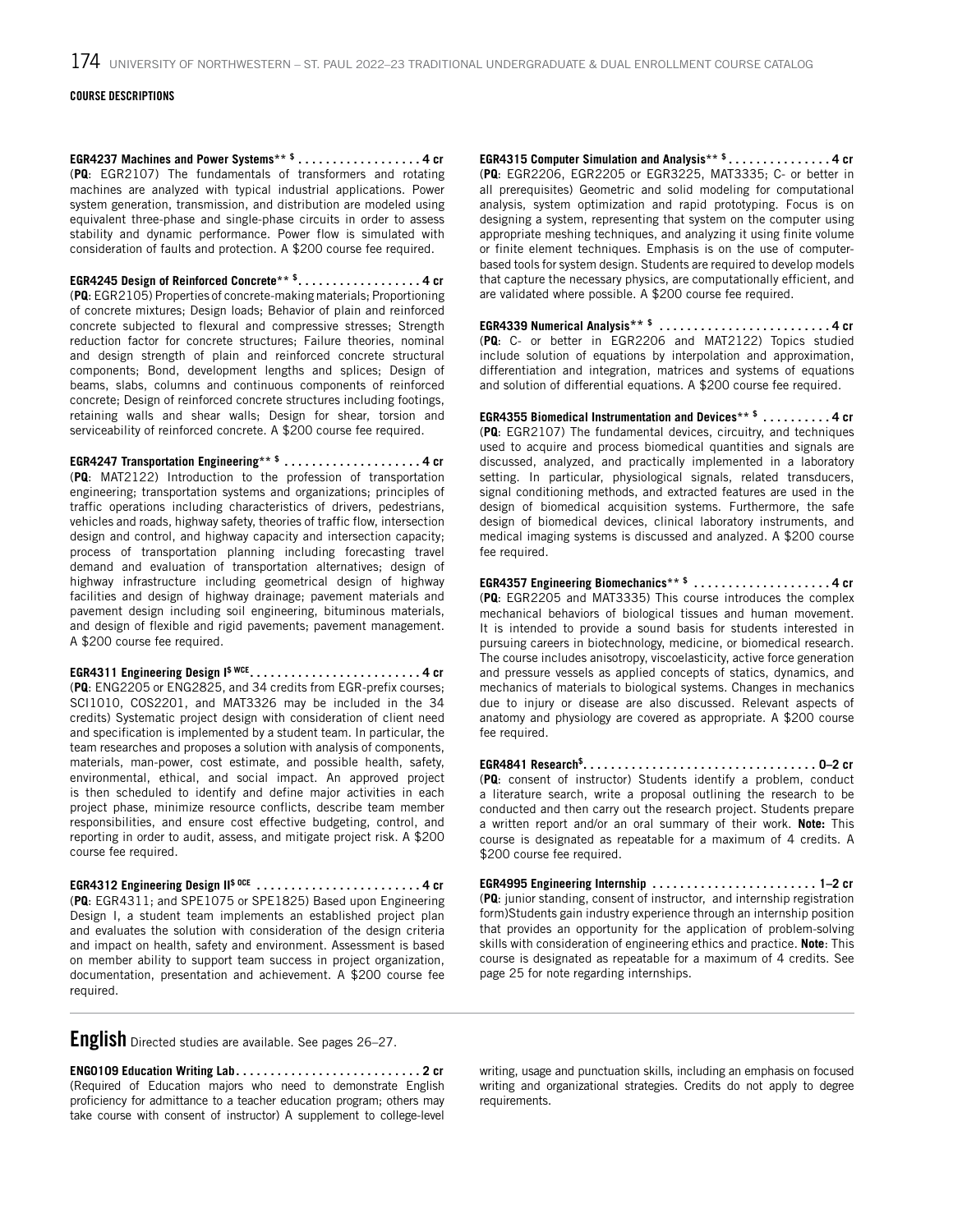**ENG1005 Education Lab. . 2 cr** (Required of students with ACT English or ACT English/Writing score of 18 or below [SAT Writing and Language score of 25 or below; CLT Grammar/Writing score of 20 or below] and if the student's high school GPA is 2.66 or below.) An introduction to college-level writing, usage and punctuation skills, including an emphasis on focused writing and organizational strategies. This course prepares students for ENG1105 Composition.

**ENG1105 Composition#. . 4 cr** (**PQ**: ACT English or ACT English/Writing score of 19 or above [SAT Writing and Language score of 26 or above]; CLT Grammar/Writing score of 21 or above, high school GPA of 2.67 or higher, or ENG1005 passed) A writing course designed to prepare students for collegelevel thinking and writing. Emphasis will be placed on the writing process, including editing skills. Equivalent to ENG1109 (see College of Graduate, Online & Adult Learning catalog).

**ENG1825 Honors Composition ................................4 cr** (**PQ**: ACT English or ACT English/Writing score of 27 or above [SAT Writing and Language score of 33 or above, or CLT score of 85 or above], or high school GPA of 3.8 or higher, or consent of instructor; taken in place of ENG1105**)** A writing course for students who have demonstrated special proficiency in language use and reading skills. Through individual and collaborative assignments, students will practice their critical reading and thinking skills, study rhetoric by analyzing argumentation and write essays in multiple genres. ENG1825 is a repeat of ENG1105.

**ENG2146 Writing for Organizations. . 2 cr** (**PQ**: ENG1105 or ENG1825, or consent of instructor) Principles and forms of professional writing within organizations, including procedures, policies, reports, proposals, electronic media, project management timeline, and professional presentations.

**ENG2205 Critical Thinking and Writing# . 2 cr** (**PQ**: ENG1105 or ENG1825) A writing course designed to improve students' skills in source analysis, critical thinking and argumentation as they create a research paper. Students will develop skills in research by using reference materials, journals and databases related to their disciplines. Should be taken before completion of 60 graduation credits. Equivalent to ENG2209 (see College of Graduate, Online & Adult Learning catalog).

**ENG2215 Writer's Style#. . 2 cr** (**PQ**: ENG1105 or ENG1825, or consent of instructor) A writing course that explores a variety of writing nuances, genres and techniques. Students write several non-fiction texts.

**ENG2216 Writing of Poetry. . 2 cr** (**PQ**: ENG1105 or ENG1825, and sophomore standing) A study of prosody, the techniques of poetry writing and contemporary poets with an emphasis on creating original poetry in a workshop format.

**ENG2217 Writing of Fiction. . 2 cr** (**PQ**: ENG1105 or ENG1825, and sophomore standing) A study of the techniques of fiction writing and contemporary fiction writers with an emphasis on creating original short stories in a workshop format.

**ENG2235 Editing and Proofreading................................ 2 cr** (**PQ**: ENG1105 or ENG1825) An introduction to all levels of the editing process—acquisition and development editing, substantive and line editing, copyediting and proofreading. Students will read and reference relevant texts on editing and will practice their editorial skills on a variety of sample manuscripts.

**ENG2825 Honors Critical Thinking and Writing..................... 2 cr** (**PQ**: ENG1105 or ENG1825, and ACT English or ACT English/Writing score of 27 or above [SAT Writing and Language score of 33 or above, or CLT score of 85 or above], or high school GPA of 3.8 or higher, or consent of instructor; taken in place of ENG2205) A writing course for students who have demonstrated special proficiency in language use and reading skills. The course is designed to improve students' skills in source analysis, critical thinking, and argumentation as they create a research paper. Through individual and collaborative assignments, students will develop skills in research by using reference materials, journals, and databases related to their disciplines**.** This course should be taken before a student completes 60 graduation credits. ENG2825 is a repeat of ENG2205.

**ENG3125 Structure of English Grammar** .......................4 cr (**PQ**: ENG1105 or ENG1825) A course in analyzing the structures of English sentences in all their various forms. The course includes theories of grammar and applications of syntactical analysis to writing, reading and teaching.

**ENG3165 Instructional Design for Professional Writing\*.........2 cr** (**PQ**: ENG1105 or ENG1825) Students study learning theory and design models to write and develop training or educational materials for online platforms.

**ENG3210 Christianity and Writing\*...............................2 cr** (**PQ**: ENG2215, ENG2216 or ENG2217, or consent of instructor) A writing course designed to give students practical and theoretical insight into how writing and the arts integrate with Christian faith. Students will produce creative, faith-oriented texts and read faithbased literature by established writers.

ENG3219 Autobiographical Writing\*...............................2 cr (**PQ**: ENG2215 or ENG2217, or consent of instructor) Development of students' writing skills centered on personal histories. Emphasis will be placed on writing technique and critique, heightened selfawareness and the importance of memoir in literature and life.

**ENG3240 Writing of Place\*. . 2 cr** (**PQ**: ENG2215, ENG2216, or ENG2217 or consent of instructor) A writing course designed to give students practical and theoretical insight into how landscape integrates into writing. Students will read work by professional authors and produce creative text that prominently features a sense of place.

**ENG3247 Technical Writing\*. . 2 cr** (**PQ**: ENG1105 or ENG1825) Principles and forms of technical writing, including writing technical instructions, technical descriptions and technical reports.

**ENG3248 Grant Writing WCE. . . . . . . . . . . . . . . . . . . . . . . . . . . . . . . 2 cr** (**PQ**: ENG2205 or ENG2825, or consent of instructor) A course designed to give students practical and technical experience in creating grant proposals on behalf of nonprofit organizations. Students will work with an organization of their choice to gather information that will lead to the development of key components of a grant proposal. With additional instruction in how to tailor a proposal to a specific funding audience, students will adapt their existing text to meet the focus areas of a selected funder.

**ENG3249 Social Media Marketing\*. . 2 cr (PQ**: ENG1105 or ENG1825, or consent of instructor) A writing course exploring use of social media to tell stories of a brand's products and services. Topics include identifying target audiences for ministry, nonprofit and for-profit applications and identifying techniques and strategies for audience engagement across multiple social media platforms.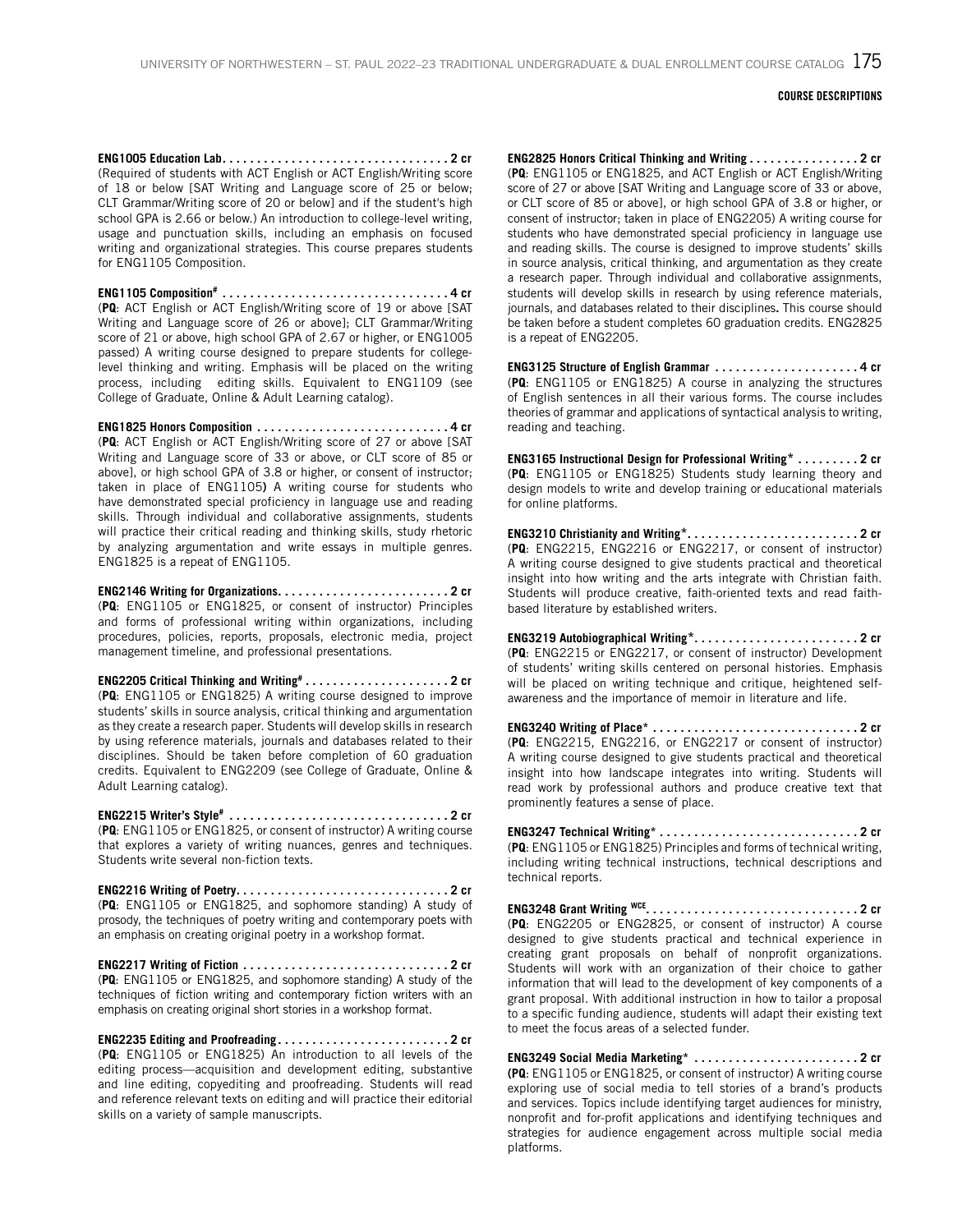**ENG3256 Advanced Writing of Poetry**\*................................ 2 cr (**PQ**: ENG2216) A course in which students continue to develop their writing skills in poetry through the reading of contemporary poetry, the study of poetic technique and the practice of writing poetry. Emphasis will be placed on deepening students' understanding of the poetic craft, engaging in a workshop format and examining the spiritual aspect of poetry.

**ENG3257 Advanced Writing of Fiction\*............................ 2 cr** (**PQ**: ENG2217) A course in which students continue to develop their writing skills in fiction through the creation of original short stories. Emphasis will be placed on deepening students' use of the tools of fiction, good writing technique, critique and learning from established fiction writers.

**ENG3316 Freelance Content Writing\*. . 2 cr** (**PQ**: ENG1105 or ENG1825) A writing course designed to give students practical knowledge and writing skills in content marketing and freelancing which will enable them to do independent, freelance writing for clients.

ENG3625 Advanced Writer's Workshop\* . . . . . . . . . . . . . . . . . . 2 cr (**PQ**: two of the following: ENG2215, ENG2216, or ENG2217, or consent of instructor) A continued development of students' skills in reading and writing poetry and prose. Course provides an intensive writing experience in which students produce sophisticated texts in a chosen genre.

**ENG4435 Writing Theory and Ethics<sup>WCE \*</sup> ......................... 2 cr** (**PQ**: ENG2205 or ENG2825, and junior or senior standing, or consent of instructor) A survey of Western and non-Western writing theories from classical to contemporary with an emphasis on the relationship of theory to Christianity and ethics, encompassing the overlapping studies of literacy, rhetoric/composition, professional/technical

writing and creative writing, as well as drawing on language studies and philosophy.

**ENG4615 Literary Editing. . . 0–1 cr** (**PQ**: ENG2216, ENG2217 and consent of literary magazine advisor) Practical experience in editing *Inkstone*, the university literary magazine, including publicity, selection of creative pieces and work with printing houses. **Note:** This course is designated as repeatable and may be repeated three times for credit after the original taking of the course.

ENG4855 Senior Capstone: Creative Writing<sup>oce</sup> . . . . . . . . . . . . . . 2 cr (**PQ**: ENG2205 or ENG2825; ENG2215; ENG2216; ENG2217; ENG4435; SPE1075 or SPE1825; and 4 credits from ENG3210, ENG3219, ENG3256, ENG3257, ENG3625 and approved topics; senior standing; English major with a writing or literature and writing concentration; and consent of instructor) An individualized course in which students write creative texts in poetry, personal essay and/or short fiction.

**ENG4858 Senior Capstone: Professional Writing<sup>oce</sup>.............2 cr** (**PQ**: ENG2205 or ENG2825; SPE1075 or SPE1825; ENG2146; ENG4435; 4 credits from ENG2235, ENG3165, ENG3247, ENG3248, ENG3249, ENG3316 and approved topics; senior standing; English major with a writing or literature and writing concentration; consent of faculty supervisor and internship registration form) An individualized course for which students write within the field of professional writing and produce a portfolio.

**ENG4995 Writing Internship. . . 1–4 cr** (**PQ**: consent of faculty supervisor and internship registration form) Supervised work experience in writing, publishing, or other Englishrelated employment. **Note:** See page 25 for note regarding internships (professional experiences).

### English for Non-Native Speakers

**LAN1005 English Lab. . 2 cr** (Required of non-native speakers of English with ACT English or ACT English/Writing score of 18 or below [SAT Writing and Language score of 25 or below; CLT Grammar/Writing score of 20 or below], TOEFL score of 70 or below, or with no ACT or SAT score**)** The content of ENG1005 adapted for students whose first language is not English. Taken in place of ENG1005.

### English as a Second Language (TESOL)

**ESL3210 Introduction to Sociolinguistics.......................... 2 cr** (**PQ:** sophomore standing) This course will focus on examining language and linguistic behavior as influenced by social and cultural factors. Topics include language and learning development, function of language and the social, intellectual and political impact of communication. Drawing from research on social contexts of language use, we will consider the pedagogical implications of teaching and learning English in K–12 school contexts

**ESL3215 Language, School and Society. . 4 cr**  (**PQ**: sophomore standing) Examination of the role of language in human interaction and how it reflects socioeconomic status, power, ethnicity, geographical origin, political and religious identity and gender. Implications for teaching and learning English as a second language.

**LAN1105 Composition\*\*. . 4 cr** (**PQ**: ACT English or ACT English/Writing score of 19 or above [SAT Writing and Language score of 26 or above; CLT Grammar/Writing score of 21 or above], TOEFL score of 71 or higher, or LAN1005 passed) The content of ENG1105 adapted for students whose first language is not English. Taken in place of ENG1105.

**ESL3315 Theory of Second Language Acquisition ............... 4 cr** (**PQ**: LIN2226) Study of current research and theories in second language acquisition. Examination of second language learning process and variables that affect second language acquisition.

**ESL4325 Teaching Grammar for ESL - TESOL..................... 2 cr** (**PQ**: ENG3125, LIN2226 and enrollment in TESOL minor) Study of English grammar with emphasis on how to effectively present English grammatical points to ESL students in diverse settings.

**ESL4326 ESL Curriculum and Assessment - TESOL ............. 2 cr** (**PQ**: ENG3125 and LIN2226 and enrollment in TESOL minor) Study and practice of language curriculum development. Study and practice of formal and informal second language assessment techniques to determine appropriate placement and to evaluate the progress of ESL students in diverse settings.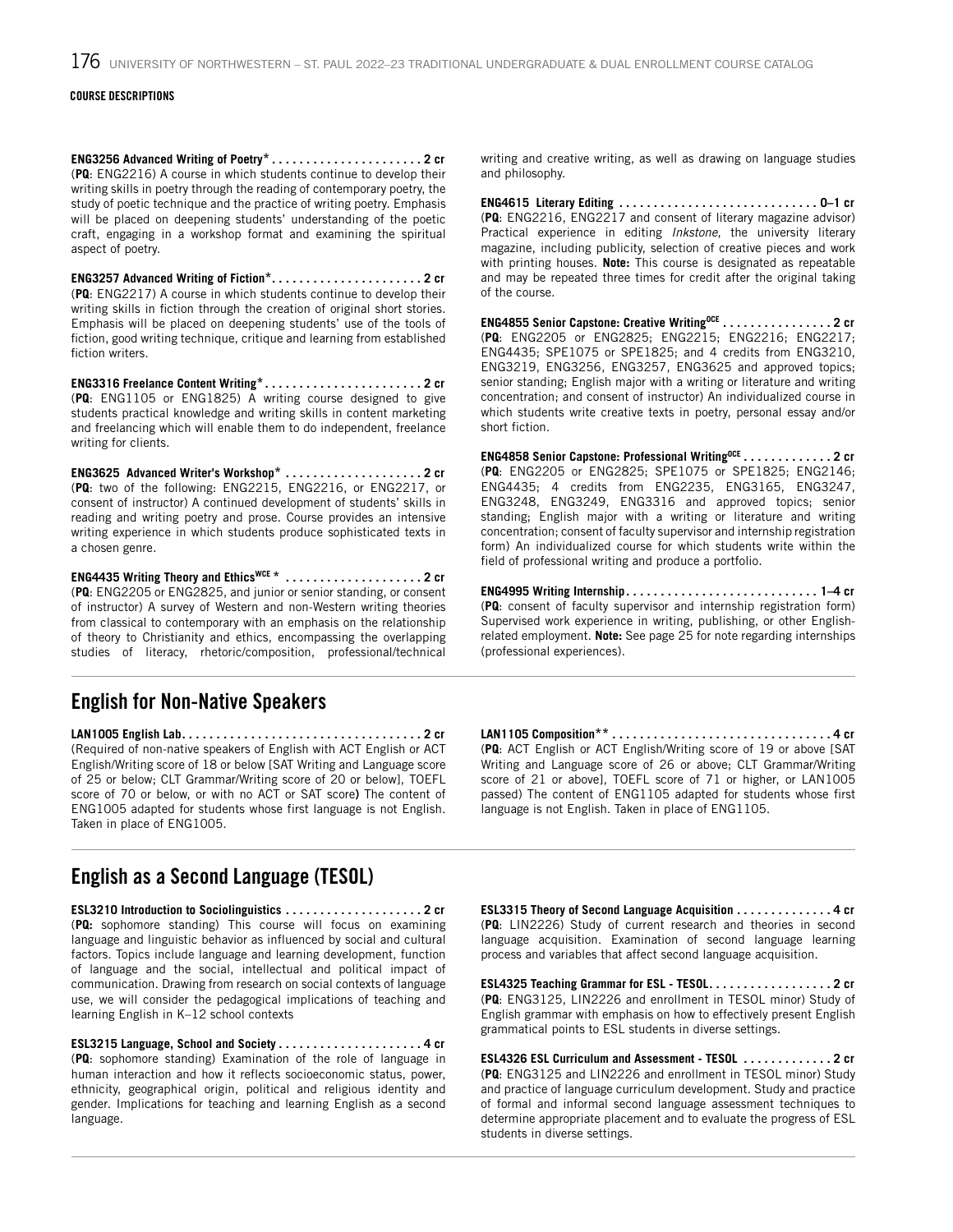### Finance

**FIN2025 Personal Money Management. . 2 cr** A survey of the principles of financial management from the viewpoint of the consumer. Topics include personal budgeting, consumer buying, credit, real estate, investments, personal income tax, insurance, risk analysis, trusts, wills and estates. (Open to business and nonbusiness majors.)

**FIN2221 Finance I. . 2 cr** (**PQ**: C or better in ACC2101 and ACC2102, or concurrently enrolled in ACC2102) Introduction to financial concepts and issues within the context of the corporation. Topics include analysis of financial statements, budgeting, leverage and working capital management.

**FIN3222 Finance II. . 2 cr** (**PQ**: FIN2221 or ACC3201 or concurrently enrolled in ACC3201) A continuation of FIN2221. Further examination of financial issues within the corporation. Topics include time value of money, risk/return relationships and application to capital budgeting.

**FIN3225 Investments. . 4 cr** (**PQ**: C or better in FIN3222**)** Discussion of decision criteria and procedures used in investment selection. Risk as a concept is explored. Relationships between risk and return are developed and used with analytical techniques developed to study marketable securities. Portfolio management, including international aspects, is developed in the context of dynamic financial markets.

**FIN3226 Money and Banking. . 4 cr** (**PQ**: C or better in FIN3222; and C or better in ECO2201 or ECO2211) A history of commercial banking, functions of the Federal Reserve System, creation of money, open market operations and fiscal and monetary controls.

**FIN3227 Trusts, Wills and Estates. . 2 cr** (**PQ:** C or better in BUS3331) An advanced analysis of the various tools of estate planning, including trusts and wills.

**FIN4325 Wealth Management ...............................4 cr** (**PQ:** C or better in FIN3222) This course addresses issues in financial planning from an individual perspective, covering portfolio management, performance analysis, diversification and risk, retirement planning, asset protection, insurance, and real estate.

**FIN4855 Portfolio Research. . 2 cr** (**PQ**: C or better in FIN3222, FIN3225; finance major or consent of instructor) Instructor-guided design of a balanced fund portfolio for use in FIN4856. Focus on research and justification of proposed portfolio design aligned with fund goals and UNW's mission and values.

**FIN4856 Portfolio Management. . 2 cr** (**PQ**: C or better in FIN4855; finance major or consent of instructor) Instructor-guided, hands-on experience managing investment holdings in accordance with the portfolio designed in FIN4855. Emphasis on managing for a competitive risk-adjusted rate and alignment with established fund priorities and Christian ethics.

**FIN4995 Finance Internship. . 1 cr** (**PQ**: BUS3835, consent of faculty supervisor, and internship registration form) Supervised work experience related to student's major. Students may enroll for this course at various times as their schedules permit. **Note:** This course is designated as repeatable and may be repeated three times after the original taking of the course. See page 25 for note regarding internships.

### General Studies

GST1015 Basic Computer Applications<sup>##</sup>.......................1 cr This class teaches basic computer literacy and introduces students to common desktop applications such as word processing, spreadsheets, Internet and multimedia. Software specific to the course includes Microsoft Word, Excel, Internet Explorer and PowerPoint. Skills gained in the course will provide a foundation for using these applications in other Northwestern courses. Only offered through Dual Enrollment.

GST1025 Culture, Language, and Transition into College<sup>#</sup> . . . . . . . . 1 cr This course will use experiential techniques to expose students to a variety of learning paradigms that address best practices that align with a successful college life in the U.S. The course will focus on the adjustments students make upon entering college campuses in the U.S. and the strategies that support college success. The course will use a wrap-around approach to offer personalized interventions leading to a successful college experience. Students are expected to use this information to develop and at the end of the course, present a personalized portfolio outlining strategies for continued success in meeting the academic rigor of college life. This course is a requirement for all incoming students on an F-1 visa. **Note:** This course is designated as repeatable for continued support.

GST1035 Discovering Majors<sup>##</sup>...............................1 cr This experientially based course is recommended for students who are undecided about an academic major and who are motivated to explore options. Students will explore both the concept of a college major and the content within the major to understand how majors relate to careers. Students will learn about major/career decision making strategies, research and evaluate majors they are considering and rank their major choices based on what they have learned. Finally, students will critically reflect on their decision making process and create an action plan for further exploration. Only offered through Dual Enrollment.

**GST4095 Intent to Register for an Academic Internship. . . 1–14 cr** (**PQ**: Faculty advisor approval) This course indicates a student's intent to register for an academic internship. It is to be used for students that intend to secure an academic internship, but will not have secured the internship prior to the deadlines required for financial aid and/or athletic eligibility.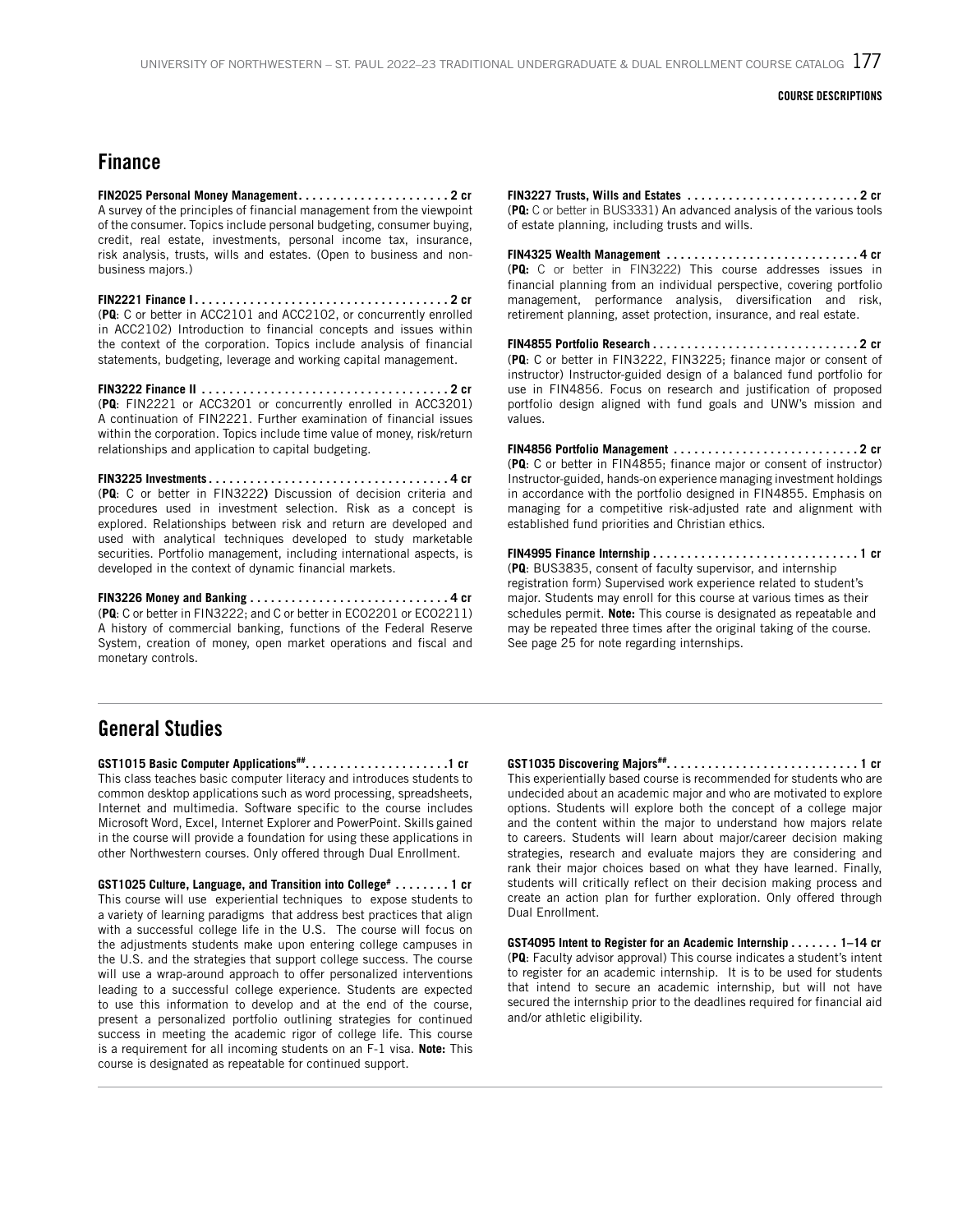### Geography

**GEO1005 Introduction to Geography. . 2 cr** An introduction to the study of the interrelation of human and physical geography. Attention is directed to geographical concepts, maps, physical geography, population geography, cultural geography, political geography, agriculture and economic geography.

**GEO1007 Principles of Geography##. . 3 cr** An introduction to the study of the interrelation of human and physical geography. Attention is directed to geographical concepts, maps, physical geography, population geography, cultural geography, political geography, agricultural and economic geography. May be taken to satisfy the Scientific & Quantitative Literacy social science requirement in the core curriculum. Equivalent to GEO1005. Only offered through Dual Enrollment.

**GEO1015 World Geography. . 2 cr** An analysis of the global perspective of peoples and places in a political and economic geographical context. Topics include the study of the various geographical regions of the world with attention paid to the particular aspects of each region's peoples, cultures and economic development.

GEO1017 Principles of World Geography<sup>##</sup> . . . . . . . . . . . . . . . . . 3 cr An analysis of the global perspective of peoples and places in a political and economic geographical context. Topics include the study of the various geographical regions of the world with attention paid to the particular aspects of each region's peoples, cultures and economic development. May be taken to satisfy the Scientific & Quantitative Literacy social science requirement in the core curriculum. Equivalent to GEO1015. Only offered through Dual Enrollment.

### Health & Physical Education

Full details are given under School of Education programs for the Physical Education/Health licensure areas. See pages 109–113 and 123.

**HPE1005 Foundations of Physical Education and Health ......... 2 cr** For freshmen and sophomores majoring or minoring in physical education or kinesiology Survey of trends in the field of physical education. History, present philosophy and objectives are examined. Professional publications in the field are analyzed.

**HPE2005 First Aid and Personal Safety. . 1 cr** Skills and knowledge necessary to give aid to victims of trauma or sudden illness. Red Cross first aid and CPR certifications available.

**HPE2006 Sexuality Education. . 2 cr** This course will explore the current knowledge, attitudes and contemporary issues in family, social and sexuality education and prepare future professionals for family life and sexuality education at the K–12 level. The course is intended to help students increase their knowledge of sexuality, relationship principles and the ability to educate and promote sexual and family health. There will be an emphasis on knowledge mastery, curriculum design, educational materials and implementation methods.

**HPE2007 Methods of Teaching Group Exercise ................... 2 cr** This course is an introduction to teaching group exercise. A foundation of information about fitness and principles of exercise necessary to teach group exercise will be explored. In addition, the students will have an opportunity to practice techniques and skills needed to teach a variety of formats of group exercise.

**HPE2015 Techniques of Team Sports ........................3 cr** The theory and practice of skill analysis and instructional strategies in the teaching of soccer, flag football, team handball, lacrosse, basketball, softball and badminton.

**HPE2016 Techniques of Individual and Lifetime Sports .......... 4 cr** The theory and practice of skill analysis and instructional strategies in the teaching of soccer, flag football, team handball, dance rhythms, lacrosse, basketball, softball, badminton, and group exercise.

**HPE2175 Anatomy of Human Movement. . 4 cr** The course examines the anatomical structures of human movement. Though basic knowledge of respiratory, endocrine, digestive, integument and urinary systems will be covered, emphasis is placed on understanding the functional anatomy. A majority of the study will be of the circulatory, neuromuscular, skeletal and articular systems and their relationship to human movement, exercise and sport. The course is designed as a complementary course to the mechanics of human movement known as Biomechanics.

**HPE3005 Personal and Community Health ..................... 2 cr** A study of personal and community problems in selected physical, emotional, social, spiritual and mental areas.

**HPE3006 Human Nutrition. . 4 cr** Nutrition needs throughout the life cycle; the relationship between the quality of diet and diseases; an understanding of the present knowledge of nutrient requirements, functions and availability for optimum health and fitness.

**HPE3007 Coaching Theory\*. . 2 cr** Theoretical and practical foundations of coaching. Topics include coaching philosophies, leadership techniques, skill analysis, practice design, motivational approaches and administrative issues.

**HPE3008 Health Behavior: Theory and Program Planning........2 cr** A study of the determinants of health behavior, factors influencing health behavior, health behavior theories and application methodology will be outlined. Contemporary models to plan health education programs will also be discussed.

**HPE3009 Officiating Athletics\*\*. . . . . . . . . . . . . . . . . . . . . . . . . . . 2 cr** Techniques, rules, problems and procedures in officiating high school basketball, volleyball and baseball.

**HPE3015 Adapted Fitness and Activity ......................... 2 cr** A study of exceptional physical and mental conditions that affect body movement and motor development. Course material will also cover techniques and principles directed to a teacher or trainer of fitness and sport for special populations and/or students with physical disabilities.

**HPE3025 Health and Sport Management. . 4 cr** This course covers the basic knowledge and skill sets of a sport and health manager to current trends and issues in the management industry. This course provides the principle and theory for students as they study and prepare for a variety of sport and health management careers. The major themes within this course include principles of management, marketing, financial and economic, legal, ethical,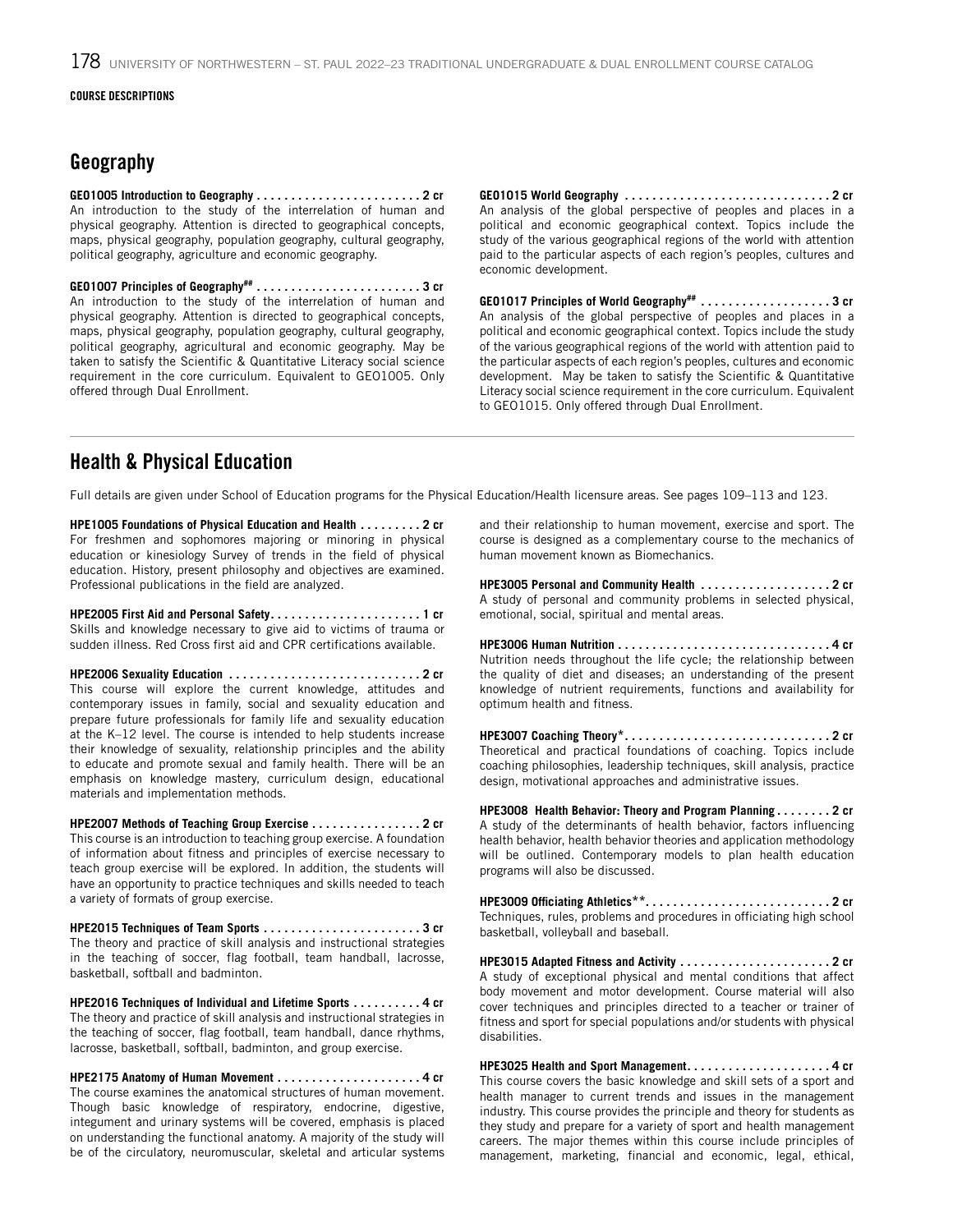sales, facility, event and career preparation. Best practices and principles applied to the organization and administration of for-profit and nonprofit sport and health programs.

**HPE3075 Assessment and Measurement in Physical Education. . 2 cr** A study of existing methods of evaluation for physical education programs with consideration given to techniques of test administration and the organization and interpretation of test data.

**HPE3205 Advanced First Aid\*\*. . 1 cr** (**PQ**: HPE2005**)** Advanced first aid training techniques.

**HPE3275 Care and Prevention of Injuries. . 2 cr** (**PQ**: HPE2005 or concurrently enrolled) Theory and practice of taping and rehabilitation techniques. The role of coaches in care of injuries will be studied.

**HPE3305 Health Education Curriculum and Instruction . . . . . . . . . 3 cr** (**PQ**: EDU2215; for K–12 Physical Education & Health majors only) This course provides teachers with the competencies and knowledge needed to teach school health education. An examination of the school health program, national health education curricula, national health education standards and pedagogy and teaching resources in health education will form the focus of the course.

### Healthcare Management

**HCM4080 Strategic Management in Healthcare<sup>◊◊</sup> . . . . . . . . . . . . . 4 cr** This course builds foundational understanding of the use of management systems in healthcare deliveries. Students will determine what management systems best align with an organization's mission. Application studies on both Lean and TQM management styles will be completed. This course also requires students to explore how managers build teams in highly regulated environments and ensure the processes for completing work are practical, compliant, and efficient. Only offered through Adult Undergraduate (see College of Graduate, Online & Adult Learning catalog).

**HCM4085 Healthcare Leadership**◊◊**. 4 cr** Students will learn strategies for building high-quality, high context teams centered on quality healthcare delivery. An assessment of how existing organizations integrate vision and values in to their care menu and delivery modalities will be required. This course is designed to help students formulate and articulate their own healthcare leadership principles, in both the stewardship of resources and the management of staff. Information interviews will create a platform for experiential and market-place relevant learning in this course. Only offered through Adult Undergraduate (see College of Graduate, Online & Adult Learning catalog).

**HPE3376 Exercise Physiology\*** ...............................4 cr (**PQ**: BIO1009 or BIO1011) A study of the physiological effects which muscular activity and exercise have upon the human body. Laboratory experiments, diagnostic techniques and methods will be integrated with principles and theory.

**HPE3377 Biomechanics\*. . 4 cr** (**PQ**: BIO3157 or HPE2175) Mechanics of body movement, principles of leverage, application of muscular forces and the analysis of physical skills.

**HPE4075 Administration of Physical Education and Sport\*** . . . . . . . 2 cr Current practices and principles applied to problems of organization and administration of curricular and extracurricular programs in physical education and sport.

**HPE4305 Health and Fitness Evaluation and Diagnosis\*** . . . . . . . . . 2 cr (**PQ**: HPE3376) The professional preparation in the fitness field as well as the theory and practice of evaluating physical fitness for the purpose of prescribing cardiovascular, flexibility and strength training exercise to all age groups, both healthy persons and those with medical concerns.

**HCM4087 Healthcare Law and Ethics**◊◊**. 2 cr** This course is designed to give students an understanding of the common legal and ethical issues in healthcare delivery. Students will evaluate cases to better their understanding of informed consent, as it relates to existing conditions, risks, and cost. Students will learn and assess various risk mitigation techniques for human resource, technology, and malpractice liabilities. The positive and negative aspects of corporate governance, community, state, and federal accountability systems in healthcare will be explored. Only offered through Adult Undergraduate (see College of Graduate, Online & Adult Learning catalog).

**HCM4089 Finance Systems in Healthcare<sup>◊◊</sup> . . . . . . . . . . . . . . . . 4 cr** This course will explore the unique and complex systems of healthcare reimbursement. Students will gain an understanding of how insurance reimbursement systems intersect with delivery and how providers use analytics to determine cost, cost sharing, and pricing. Students will also learn how hospital systems operate financially and how those systems comply with corporate governance and operational requirements. Students will use information interviews to build context for class content. Only offered through Adult Undergraduate (see College of Graduate, Online & Adult Learning catalog).

### Health Sciences

.

HSC4835 Senior Seminar for the Health Sciences<sup>oce WCE</sup>.........2 cr (**PQ**: ENG2205 or ENG2825, SPE1075 or SPE1825, and at least junior standing as a health sciences major) A capstone course designed to provide an integration of concepts in the biological sciences, biochemistry and the health professions with a discussion of the ethics of applied biology and the health sciences as they pertain to a global and culturally diverse society.

**HSC4995 Health Sciences Internship. . . 1–4 cr** (**PQ**: consent of faculty supervisor and internship registration form) Supervised work experience in the health professions. **Note:** See page 25 for note regarding internships.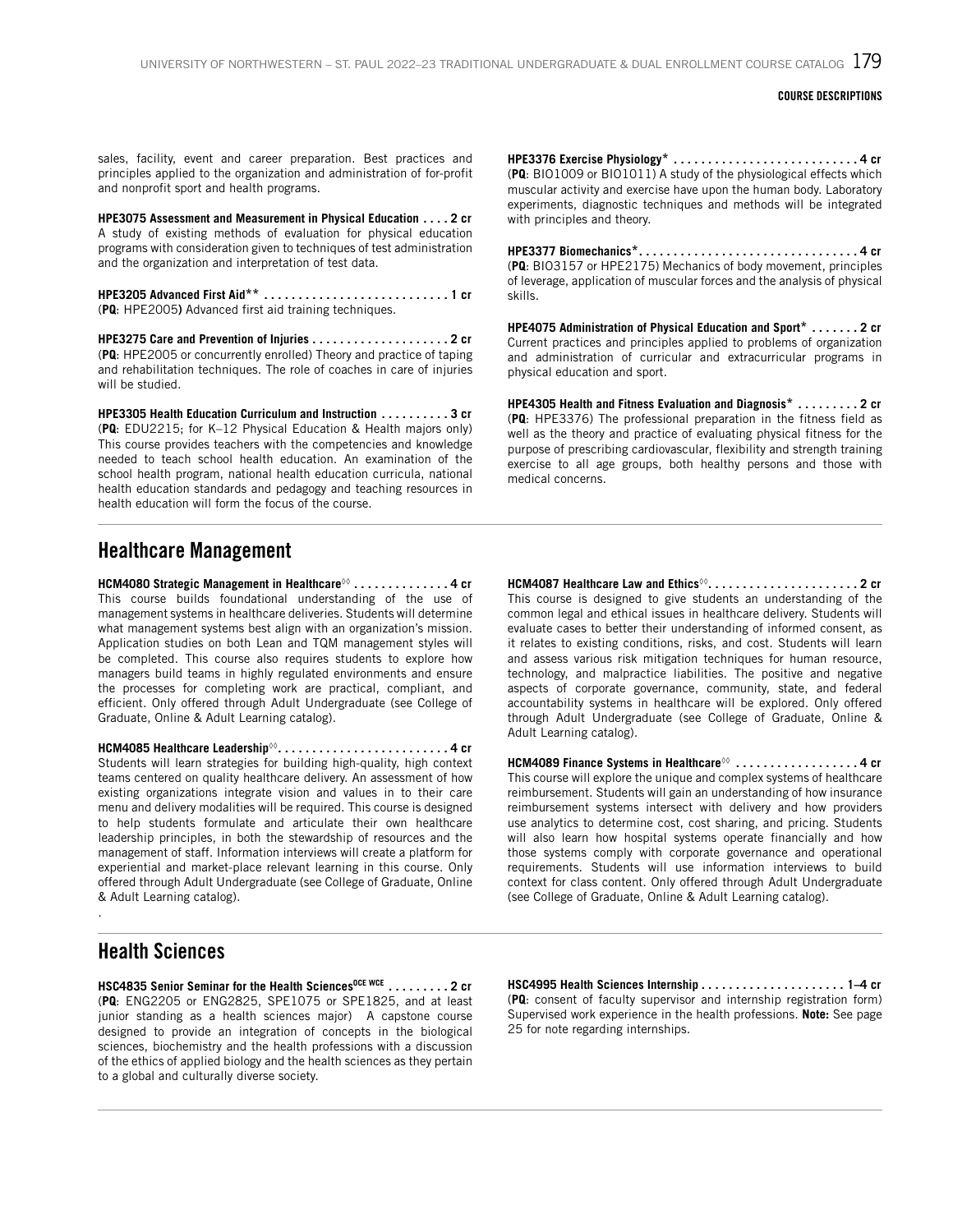### **History**

**HIS1005 Historical Perspectives on Culture, Belief, and Civilization# . 4 cr** Students will examine how world cultures and belief systems have interacted with each other since ancient times. They will explore a variety of ideas, traditions, and movements, discuss key literary and cultural texts, and develop a thoughtful view on the roots and influence of Judaism, Christianity, and Islam. Reflecting upon this complex historical heritage will inform discussion of today's global issues. Equivalent to HIS1009 (see College of Graduate, Online & Adult Learning catalog).

**HIS1007 Survey of American History##. . 4 cr** This course is designed to provide an introductory survey of significant themes in American History. It will consider how the United States formed and developed and will pay attention to important topics in American politics, society, economics, culture and religious belief. Only offered through Dual Enrollment.

**HIS1825 Honors Historical Perspectives on Culture, Belief, and Civilization. 4 cr** (**PQ**: ACT Composite score of 27 or above [SAT score of 1280 or above or CLT score of 85 or above], or high school GPA of 3.8 or higher, or consent of instructor) Students will examine a variety of ideas and movements to understand how world cultures and belief systems (especially Judaism, Christianity, and Islam) have interacted since ancient times and inform today's global issues. Special emphasis is placed on the use of documents to create historical interpretations. The course stresses the practice of rhetoric in all its forms: writing, discussion, presentation, and debate. HIS1825 is a repeat of HIS1005.

**HIS2001 U.S. History to 1877. . 4 cr** A survey of the social, economic, political, religious and diplomatic history of the United States from the age of exploration and colonization through the Reconstruction period. Topics include exploration and colonization, the American Revolution, the new nation, Jacksonian Democracy, slavery, reform, manifest destiny, sectionalism, economic development, the Civil War and Reconstruction.

**HIS2002 U.S. History since 1877. . 4 cr** A survey of the social, economic, political, religious and diplomatic history of the United States since Reconstruction. Topics include the Gilded Age, the Progressive Era, World War I, the Twenties, the Great Depression, World War II, the Cold War and recent America.

HIS2005 Introduction to Historical Studies . . . . . . . . . . . . . . . . . . 2 cr Meant for all History majors and minors, this course will equip students with the concepts and skills necessary for completing upperlevel history courses. Topics include locating historical resources, bibliographies, citation, historical argumentation, historiography and the integration of Christianity and historical study.

HIS3105 History of the Ancient Near East\*......................4 cr (**PQ**: HIS1005 or HIS1825 or concurrently enrolled, or consent of instructor) A study of the history and culture of the civilizations of Mesopotamia, Syria-Palestine, Asia Minor and Iran from earliest times to 500 B.C. Special attention will be given to the history and culture of the Monarchy period in Israel.

HIS3106 History and Archaeology of Ancient Egypt.............4 cr (**PQ**: HIS1005 or HIS1825 or concurrently enrolled, or consent of instructor) A study of the history and culture of the civilization of ancient Egypt from earliest times to 500 B.C. Special attention will be given to contacts with Israel and to the methods and discoveries of archaeology in the Nile Valley.

**HIS3115 Old Testament Archaeology\* #. . 2 cr** (**PQ**: For traditional undergraduates only: HIS1005 or HIS1825 or concurrently enrolled, or consent of instructor**)** A survey of the methods and results of archaeology as applied to sites and topics of Old Testament significance. Special emphasis is placed upon the interpretative and apologetic uses of archaeology.

**HIS3116 New Testament Archaeology\* #. . 2 cr** (**PQ**: For traditional undergraduates only: HIS1005 or HIS1825 or concurrently enrolled, or consent of instructor) A survey of the methods and results of archaeology as applied to sites and topics of New Testament significance. Special emphasis is placed upon the interpretative and apologetic uses of archaeology.

HIS3125 History of the Christian Church from Apostolic Times to the Present<sup>#</sup> . . . 4 cr (**PQ**: HIS1005 or HIS1825 or concurrently enrolled, or consent of instructor) A study of the Christian church from apostolic times to the present. Emphasis is on the development of institutions, traditions, doctrine, ideas, expansion, the relationship of church and state, denominationalism and sectarianism and the interactions of the church with secular and intellectual movements.

**HIS3128 History of the Greek World\*.........................4 cr** (**PQ**: HIS1005 or HIS1825 or concurrently enrolled, or consent of instructor) A study of the history and culture of the ancient Greek world from earliest times to 30 B.C., with special emphasis on literature, religion and the impact of Greek civilization on Christianity.

**HIS3129 History of the Roman World\*. . 4 cr** (**PQ**: HIS1005 or HIS1825 or concurrently enrolled, or consent of instructor) A study of the history and culture of the ancient Roman world from the Republic through the fall of the Western empire in 476 A.D., with special attention to contacts with early Christianity, Roman literature and Roman religion.

HIS3135 Renaissance and Reformation<sup>\*</sup> .....................4 cr (**PQ**: HIS1005 or HIS1825 or concurrently enrolled, or consent of instructor) A study of European history from 1300 to 1650. Topics include the development of nation-states, capitalism, humanism, exploration and colonization, science and technology, the fine arts, religious reform and warfare.

HIS3136 History of Europe in the 18th and 19th Centuries\*. . . . . . . 4 cr (**PQ**: HIS1005 or HIS1825 or concurrently enrolled, or consent of instructor) A survey of European political history and socio-cultural developments between 1700 and the outbreak of World War I.

HIS3145 History of Twentieth Century Europe<sup>\*</sup>................4 cr (**PQ**: HIS1005 or HIS1825 or concurrently enrolled, or consent of instructor) A study of European developments from World War I to the present. Emphasis is on political and economic systems and the place of Europe in world affairs. Other topics include fine arts, religion, demography and social systems.

**HIS3155 History of East Asia\*. . 4 cr** (**PQ**: HIS1005 or HIS1825 or concurrently enrolled, or consent of instructor) An examination of the political, social, economic and cultural backgrounds of modern China, Japan and Southeast Asia. A survey of current political, economic and cultural conditions will be included.

HIS3156 History of Russia from Earliest Times to the Present<sup>\*</sup> . . . . 4 cr (**PQ**: HIS1005 or HIS1825 or concurrently enrolled, or consent of instructor) A study of the history and development of Russia from the ancient world to the present with special emphasis on the 19th and 20th centuries. Topics to be studied will include Russian political, social, cultural and religious history.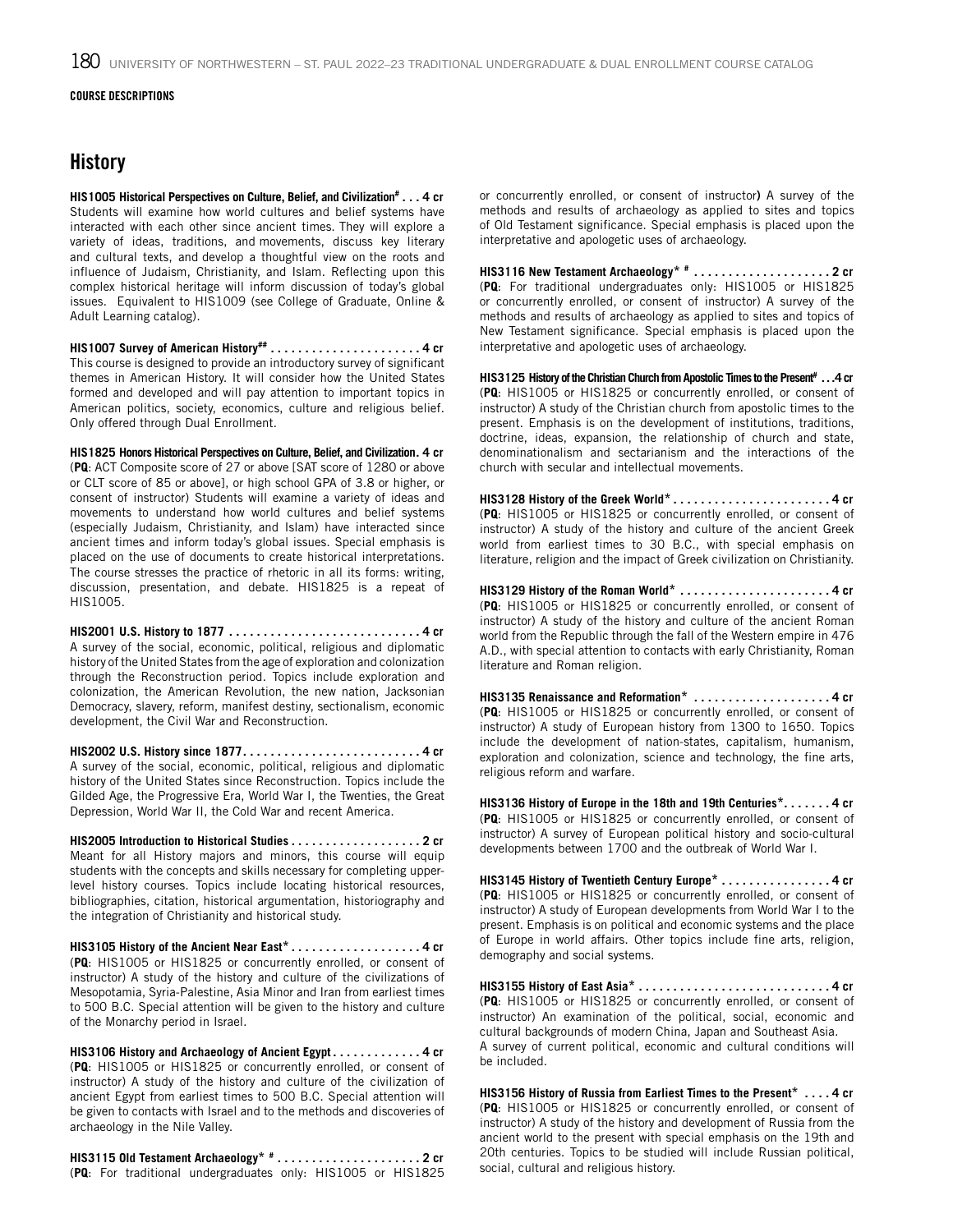**HIS3165 American Revolution and Early Republic...............4 cr** (**PQ**: HIS1005 or HIS1825 or concurrently enrolled, or consent of instructor) A study of the creation of the American Republic in the period 1763–1815. Primacy is given to the political changes which led to Independence and the creation of a Constitutional government, but the cultural, social, economic and religious changes of the period also receive consideration.

HIS3166 History of the Modern Middle East . . . . . . . . . . . . . . . . . 4 cr (**PQ**: HIS1005 or HIS1825 or concurrently enrolled, or consent of instructor) A survey of Middle Eastern civilization from the time of Mohammad to the Present, including the development of social and cultural institutions. Particular attention will be given to the political, economic, and diplomatic developments in this region since 1914, including the Israeli-Palestinian struggle, Iraq, and U.S. Middle East Policies.

**HIS3167 Civil War and Reconstruction. . 4 cr** (**PQ**: HIS1005 or HIS1825 or concurrently enrolled, or consent of instructor) In the period 1848–1877, the United States was torn asunder through the conflict of the Civil War and Reconstruction. This course traces the issues and events involved in these great matters. Focusing on political and military matters, the course also considers the widespread upheaval of the period and the ways the Civil War remains an important historical touchstone today.

**HIS3175 American Religious History. . 4 cr** (**PQ**: HIS1005 or HIS1825 or concurrently enrolled, or consent of instructor) A study of religion in American history from the first

### Honors Courses

ART1825 Honors Topics: Art Appreciation . . . . . . . . . . . . . . . . . 2 cr (**PQ**: ACT Composite score of 27 or above [SAT score of 1280 or above or CLT score of 85 or above], or high school GPA of 3.8 or higher, or consent of instructor) An in-depth study of a particular artist, historical period, or geographic location of visual art. Focus of the course is on descriptive, interpretive and evaluative analysis of art. ART1825 is a repeat of ART1005 and ART1007.

BIA1826 Honors Christian Thinking & Living. . . . . . . . . . . . . . . . . 2 cr (**PQ**: ACT Composite score of 27 or above [SAT score of 1280 or above or CLT score of 85 or above], or high school GPA of 3.8 or higher, or consent of instructor) A study of basic Christian beliefs and values in the cultivation of a Christian mindset and character. This includes principles for spiritual growth and moral decision-making. BIA1826 is a repeat of BIA1007.

**BIA1827 Honors Interpreting Scripture. . 2 cr** (**PQ**: ACT Composite score of 27 or above [SAT score of 1280 or above or CLT score of 85 or above], or high school GPA of 3.8 or higher, or consent of instructor) A study of the Bible as the Word of God and of the proper methods of interpretation for spiritual transformation. BIA1827 is a repeat of BIA1015.

BIB2826 Honors Survey of the New Testament . . . . . . . . . . . . . . . 2 cr (**PQ**: ACT Composite score of 27 or above [SAT score of 1280 or above or CLT score of 85 or above], or high school GPA of 3.8 or higher, or consent of instructor) A study of the socio-historical setting, literary genres and theological message of the New Testament. Students study the process by which the New Testament was established, the relationship of the Old Testament to the New Testament and critical methods of New Testament scholarship. BIB2826 is a repeat of BIB2008.

**BIB2827 Honors Survey of the Old Testament . . . . . . . . . . . . . . . . 4 cr** (**PQ**: ACT Composite score of 27 or above [SAT score of 1280 or above or CLT score of 85 or above], or high school GPA of 3.8 or higher, or

European settlements to the present. Special attention is given to Protestant evangelicalism, but other Christian and non-Christian groups are considered.

**HIS3206 History of Recent America, World War II to the Present\*. . 4 cr** (**PQ**: HIS2001 or HIS2002 or consent of instructor) An examination of the political, social and economic forces, events, ideas and trends which have shaped the United States, including the impact of World War II, the Cold War era, the Korean War, the Vietnam War and the domestic and foreign affairs of the 1980s and 1990s.

**HIS4835 Senior Seminar<sup>oce WCE</sup>.............................4 cr** (**PQ**: history or politics, history, and economics major; senior standing, ENG2205 or ENG2825, and SPE1075 or SPE1825; or consent of instructor) A senior seminar class dealing with the methodology of research and with historical bibliography.

**HIS4995 History Internship. . . 1–8 cr** (**PQ**: consent of faculty supervisor and internship registration form) Supervised work experience in history. **Note**: See page 25 for note regarding internships.

**HIS5019U History of Christianity\$ . 4 cr** (**PQ**: acceptance into an accelerated graduate program) In this course, students will survey the history of the church from its birth in the 1st century AD to its current manifestations in the 21st century. Attention will be given to the people and events that contributed to the growth and development of Christianity. A \$95 graduate course fee required.

consent of instructor) A survey of the 39 books of the Old Testament with emphasis on historical setting and literary features. BIB2827 is a repeat of BIB2005.

**BIB3825 Honors Topics in Old Testament Exposition\*\*. . . 2–4 cr** (**PQ**: BIA1015 or BIA1827, or concurrently enrolled; ACT Composite score of 27 or above [SAT score of 1280 or above or CLT score of 85 or above], or 3.6 cum GPA or higher, or consent of instructor) Each of the offerings of this course focuses on an Old Testament book or grouping of books; specifically addressing its more specialized, technical and problematic issues; students interact with the work of scholars who have made special contributions to the field of study.

**BIB3826 Honors Topics in New Testament Exposition\*\*. . . 2–4 cr**  (**PQ**: BIA1015 or BIA1827, or concurrently enrolled; ACT Composite score of 27 or above [SAT score of 1280 or above or CLT score of 85 or above], or 3.6 cum GPA or higher, or consent of instructor) Each of the offerings of this course focuses on a New Testament book or grouping of books; specifically addressing its more specialized, technical and problematic issues; students interact with the work of scholars who have made special contributions to the field of study.

**BIB3827 Honors Topics in Old/New Testament Exposition\*\*. . . 2–4 cr** (**PQ**: BIA1015 or BIA1827, or concurrently enrolled; ACT Composite score of 27 or above [SAT score of 1280 or above or CLT score of 85 or above], or 3.6 cum GPA or higher, or consent of instructor) Each of the offerings of this course focuses on Old and New Testament books or grouping of books as specified in the class schedule. Each course offering moves quickly through the basic content of the biblical book(s) to focus on more specialized, technical and problematic issues. Some of the issues that are examined critically include introductory matters (authorship, date, provenance, purpose and literary background), structure, theology and use in the Old or New Testament. Emphasis is given to interaction with the work of Old or New Testament scholars who have made special contributions to the book(s) studied.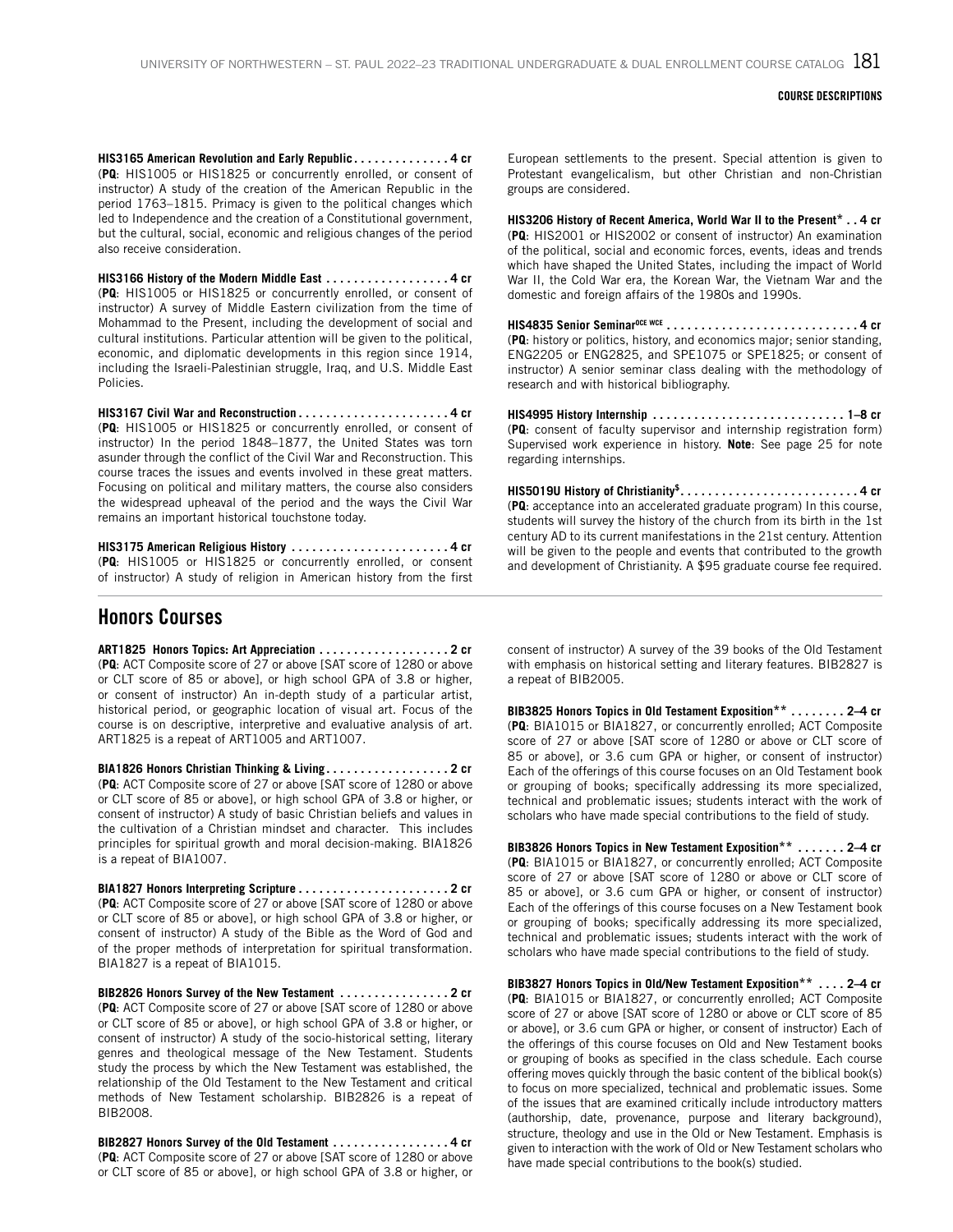**BIB4825 Honors Systematic Theology\*. . 4 cr** (**PQ**: ACT Composite score of 27 or above [SAT score of 1280 or above or CLT score of 85 or above], 3.6 cum GPA or higher, or consent of instructor**)** The study of Evangelical Christian beliefs and their relationship to other belief systems as well as their relevance to contemporary discussions both inside and outside of the church. BIB4825 is a repeat of BIB4360.

**BIO2825/2825L Honors Topics in Biology\* \$ . . 2 or 4 cr** (**PQ**: ACT Composite score of 27 or above [SAT score of 1280 or above or CLT score of 85 or above], or high school GPA of 3.8 or higher, or consent of instructor) A study of a specialized aspect of biology curriculum that includes contemplation of the natural world. The laboratory component may consist of an intensive field trip to a specialized ecosystem or habitat. For 4 credit course only: \$200 laboratory fee required; concurrent registration required in lecture and lab.

**ENG1825 Honors Composition ................................4 cr** (**PQ**: ACT English or ACT English/Writing score of 27 or above [SAT Writing and Language score of 33 or above or CLT score of 85 or above], or high school GPA of 3.8 or higher, or consent of instructor; taken in place of ENG1105) A writing course for students who have demonstrated special proficiency in language use and reading skills. Through individual and collaborative assignments, students will practice their critical reading and thinking skills, study rhetoric by analyzing argumentation and write essays in multiple genres. ENG1825 is a repeat of ENG1105.

**ENG2825 Honors Critical Thinking and Writing ................. 2 cr** (**PQ**: ENG1105 or ENG1825, and ACT English or ACT English/Writing score of 27 or above [SAT Writing and Language score of 33 or above or CLT score of 85 or above], or high school GPA of 3.8 or higher, or consent of instructor; taken in place of ENG2205) A writing course for students who have demonstrated special proficiency in language use and reading skills. The course is designed to improve students' skills in source analysis, critical thinking, and argumentation as they create a research paper. Through individual and collaborative assignments, students will develop skills in research by using reference materials, journals, and databases related to their disciplines**.** This course should be taken before a student completes 60 graduation credits. ENG2825 is a repeat of ENG2205.

**HIS1825 Honors Historical Perspectives on Culture, Belief, and Civilization. 4 cr** (**PQ**: ACT Composite score of 27 or above [SAT score of 1280 or above or CLT score of 85 or above], or high school GPA of 3.8 or higher, or consent of instructor) Students will examine a variety of ideas and movements to understand how world cultures and belief systems (especially Judaism, Christianity, and Islam) have interacted since ancient times and inform today's global issues. Special emphasis is placed on the use of documents to create historical interpretations. The course stresses the practice of rhetoric in all its forms: writing, discussion, presentation, and debate. HIS1825 is a repeat of HIS1005.

**IDS2825 Honors Seminar. . 0 cr** A required meeting time for members of the Eagle Scholars Honors Program. **Note:** This course is designated as repeatable.

**IDS3825 Honors Colloquium\*\*. . . . . . . . . . . . . . . . . . . . . . . . . .0–4 cr** (**PQ**: ACT Composite score of 27 or above [SAT score of 1280 or above or CLT score of 85 or above], 3.6 cum GPA or higher and consent of instructor) An honors topics class in which students from a variety of disciplines do individualized study centered within a common crosscultural geographic location. Students then meet in a colloquium setting of sharing and discussing with each other the results of their study and participate in a study tour of the designated location. **Note:** This course is designated as repeatable and may be repeated for up to a maximum of 4 credits.

**IDS3826 Honors Project. . 0 cr** (**PQ**: Eagle Scholars Honors Program member; consent of instructor) Supervised venue for Eagle Scholar to complete an individualized project supplementing his or her course of study and approved by a cooperating faculty member. Twenty to twenty-five hours of study is required. **Note**: This course is designated as repeatable.

**IDS4825 Honors Seminar. . 0 cr** (**PQ**: minimum of sophomore standing) A required meeting time for members of the Eagle Scholars Honors Program. **Note:** This course is designated as repeatable.

LDR1825 Honors Leadership for Transformation<sup>\$</sup>................ 4 cr (**PQ**: ACT Composite score of 27 or above [SAT score of 1280 or above or CLT score of 85 or above], or high school GPA of 3.8 or higher, or consent of instructor) A holistic exploration of the role of spiritual formation, intercultural awareness, and vocational clarity as they relate to one's personal and professional leadership development. Students engage in a diverse and vulnerable learning community to grow in self-awareness and develop a plan for on-going growth and development. Honors students will develop a preliminary philosophy of faith and learning integration for their intended area of study. A \$50 course fee required. LDR1825 is a repeat of LDR1015.

**LDR4825 Honors Leading with Courage and Calling\$ . 2 cr** (**PQ**: LDR1015, LDR1825, or LDR4415, and 3.6 cum GPA or higher) A synthesis of one's personal and professional readiness to lead in the home, church, community, and world. Theological perspectives on work and calling as well as practical skills in intercultural awareness further prepare students to act with courage and conviction in an increasingly diverse and globalized world. Honors students finalize a philosophy of faith and learning integration for their discipline or profession. A \$50 course fee required. LDR4825 is a repeat of LDR4425.

**LIT2825 Honors Topics in Literature. . . 2–4 cr** (**PQ**: ACT English or ACT English/Writing score of 27 or above [SAT Writing and Language score of 33 or above or CLT score of 85 or above], or high school GPA of 3.8 or higher, or consent of instructor) A study of literature in connection with a particular topic. Emphasis will be placed on independent work and critical thinking.

**PHI2825 Honors Topics in Philosophy. . . 2–4 cr** (**PQ:** ACT Composite score of 27 or above [SAT score of 1280 or above or CLT score of 85 or above], or high school GPA of 3.8 or higher, or consent of instructor) An investigation of a selected topic in philosophy for honors students. Emphasis will be placed on independent work and critical thinking.

SPE1825 Honors Public Speaking ............................3 cr (**PQ**: ACT Composite score of 27 or above [SAT score of 1280 or above or CLT score of 85 or above], or high school GPA of 3.8 or higher, or consent of instructor) An introductory study and analysis of basic principles of effective communication with emphasis on public address, interpersonal and group communication. Emphasis will be placed on research and critical thinking skills. Attention will also be given to rhetorical analysis of contemporary speeches and to comparing Christian rhetoric and secular rhetoric. SPE1825 is a repeat of SPE1075.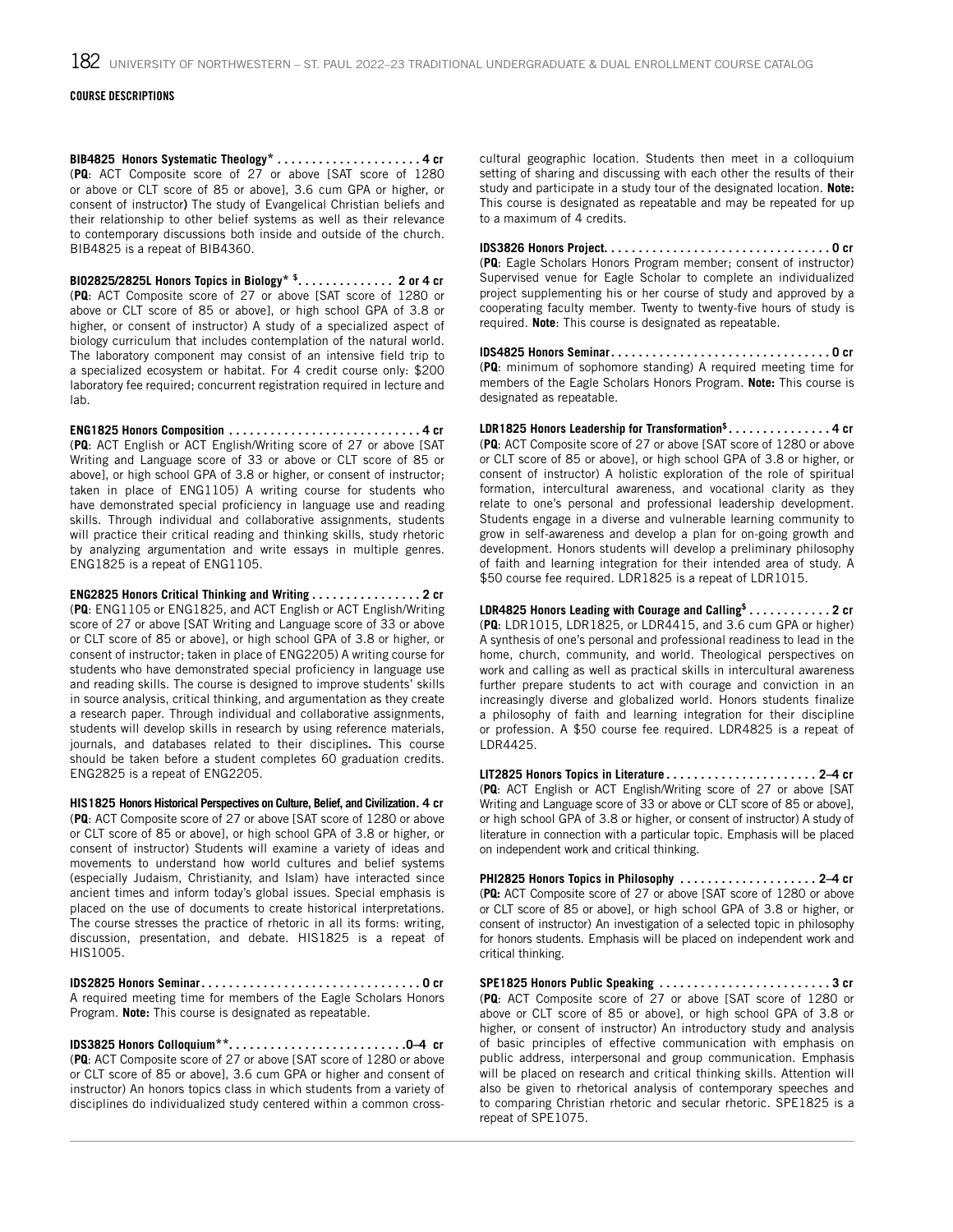### Intercultural Studies

**ICS1008 Introduction to Missions. . 2 cr** An introduction to biblical and philosophical principles for world missions with a view to discovering best practices for engaging in cross-cultural ministry. This course includes an emphasis on historical and contemporary issues in missions.

**ICS1045 Introduction to Anthropology........................4 cr** A survey of the four branches of anthropology: physical—human origins and the creation/evolution debate; historical—archaeology, the study of past civilizations; linguistic—communication systems; cultural—man's key to survival.

**ICS2005 Evangelism and Discipleship ........................... 2 cr** A study of the biblical foundation, spiritual preparation, and methods of personal evangelism and discipleship. Special topics related to outreach in a global and pluralistic society will be considered.

**ICS2015 World Religions#. . 4 cr** A survey of the beliefs and practices of the major religions of the world, including Animism, Buddhism, Confucianism, Hinduism, Judaism and Islam.

**ICS2045 Cultural Anthropology# . 4 cr** An exploration of the field of cultural anthropology with a special emphasis on understanding culture and its impact on all aspects of society. This class guides learners to reflect on their own cultural background and to develop attitudes and skills that equip them to investigate and respond to cultural similarities and differences. The application of cultural anthropology to various contexts and fields of study is also explored. Equivalent to ANT2049 (see College of Graduate, Online & Adult Learning catalog).

**ICS3005 Human Global Migration. . 2 cr** This course investigates the causes and consequences of human migration around the world. It examines various views and responses to migration from cultural, religious, and political perspectives, and provides practical ways to engage migrant communities in the United States and around the world. Special attention is given to refugees, asylum seekers, and communities impacted by forced migration.

**ICS3015 Race and Ethnicity in America# . 4 cr** This course explores developmental, sociological, and philosophical questions of race, ethnicity, and citizenship, with special attention to the experiences of African Americans, Asian Americans, Latino Americans, and indigenous peoples of the United States. Practical implications for social justice, reconciliation, and personal well-being will also be explored.

**ICS3016 Understanding Islam ................................... 2 cr** An overview of the Muslim faith as it is practiced today. Emphasis will be on areas of conflict and agreement with Evangelical Christianity and current issues in Christian witness to Muslims

**ICS3027 Global Peoples and Culture. . . 2–3 cr** (**PQ**: consent of ICS faculty) A study of peoples and cultures in global contexts with an emphasis on a particular national context. This course is normally completed in an intercultural context as part of an off-campus study experience.

**ICS3060 Foundations of Nonprofit Leadership . . . . . . . . . . . . . . . . 2 cr** This course provides foundational understanding of the role of nonprofits in civic and global societies with special emphasis on their unique missions, ethical responsibilities, and organizational structures. Emerging trends and innovations shaping the future of nonprofit organizations are also discussed.

**ICS3065 Introduction to Teaching English as a Foreign Language\* \$ . 2–3 cr** An introduction to the language and teaching skills that are necessary for teaching English as a foreign language. Essential skills for entrylevel work as an English teacher in a foreign country or domestic nonprofit are covered in this course. A \$275 course fee required.

**ICS3066 Short-term Missions. . 2 cr** An exploration of the philosophical and practical strengths and weaknesses of the short-term missions movement. Students will plan a hypothetical or actual short-term missions trip as a component of this course.

**ICS3067 Social Justice. . 2 cr** An interdisciplinary examination of social evil and social righteousness with the goal of constructing transformational responses to contemporary issues in social justice. Special topics will include ideology, power, sexism, religion, public policy, education, consumerism, and media.

**ICS3068 Relief and Development\*. . . 2–3 cr** A practical and philosophical exploration of issues in domestic and international relief and development. This course explores topics such as the nature of poverty, asset-based community development, and holistic development.

**ICS3069 Business as MissionOCE. . 2 cr** (**PQ**: SPE1075 or SPE1825) A practical and philosophical exploration of issues in business as mission as they relate to for-profit, nonprofit, and mission contexts. Special topics such as kingdom entrepreneurship, faith and economics, and tent-making will be explored.

**ICS3107 Biblical Theology of Mission WCE...................... 2 cr** (**PQ**: BIB2005 or BIB2827; BIB2008 or BIB2826; and ENG2205 or ENG2825) A biblically based study of the plan of God to be glorified among the nations, stretching from Genesis to Revelation, plus skill development in biblical theological method.

**ICS3206 Intercultural Teamwork\*** .................................2 cr An examination of the interpersonal and intrapersonal dynamics of working in international and cross-cultural environments. Special attention is given to cross-cultural conflict and leveraging the benefits of multicultural teams.

**ICS3209 Urban Community Development\$\$ . 2 cr** This course prepares students to analyze rapidly changing urban contexts so that they learn how to partner with local leaders for transformational community development. Special attention is given principles of asset based community development and transformational leadership. A \$75 course fee required.

**ICS3215 Contemporary Religious Movements#** . . . . . . . . . . . . . . 2 cr A study of major contemporary religious movements (19th–21st centuries), examining and evaluating their beliefs through a biblical grid.

**ICS3835 Preparation Workshop. . . 0–2 cr** (**PQ**: consent of instructor) Prior to the Overseas Intercultural Studies Internship, attention will be given to team building; developing ministry skills in music, testimony, messages, skits and other ministry methods; plus learning the religious and cultural backgrounds of the countries to be visited.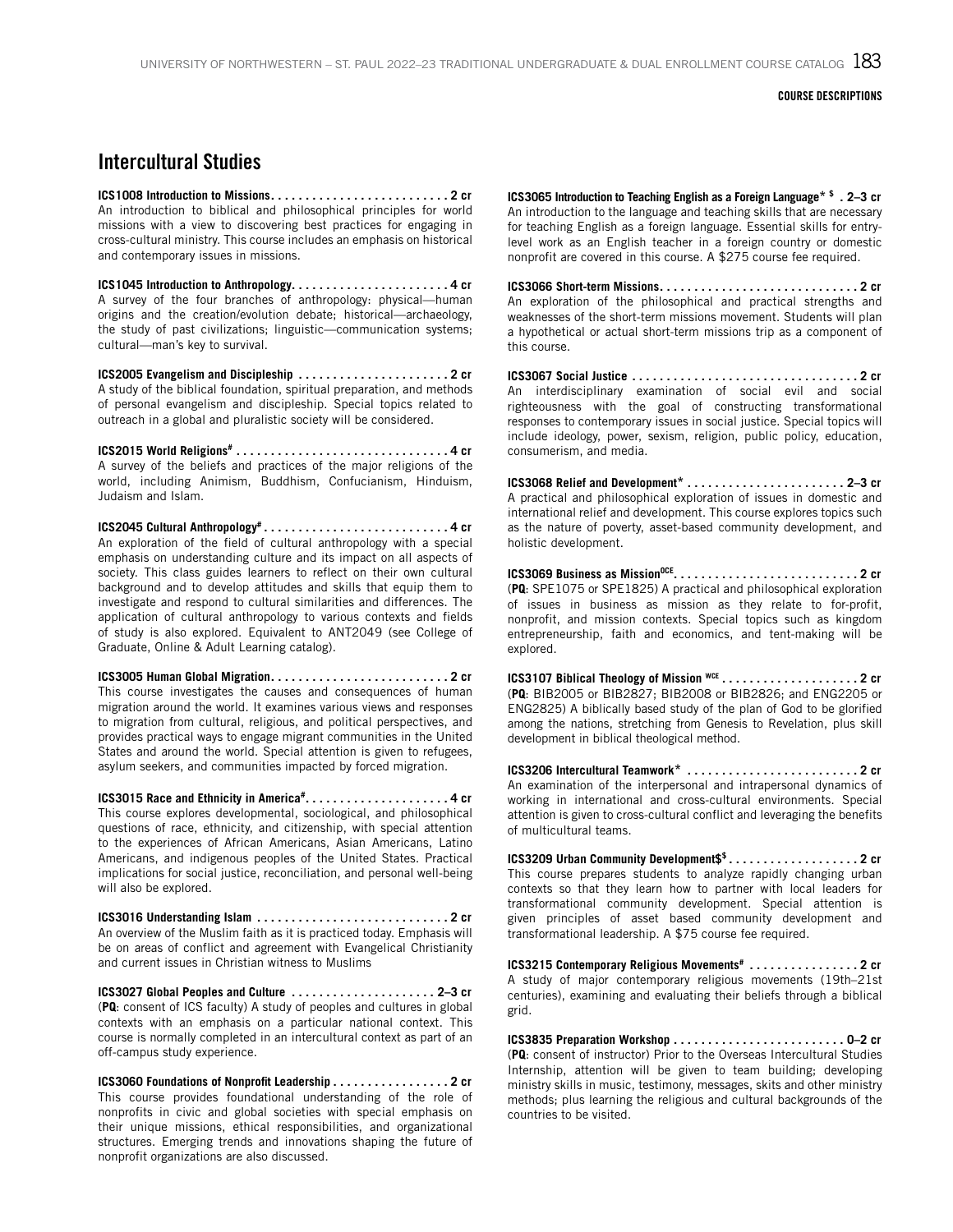**ICS4025 Culture, Change, and Worldview**\* OCE .................. 2 cr (**PQ**: SPE1075 or SPE1825) An examination of intercultural theories with a view to understanding similarities and differences across cultures. An emphasis on cultural change and the relationship between culture and worldview transformation is also included.

**ICS4225 Intercultural Studies Research Methods .............. 2 cr** (**PQ**: ICS1008, and ENG2205 or ENG2825) An overview and practical application of intercultural studies research methodologies including demography and ethnography. Special attention is given to urban and overseas contexts.

**ICS4490 ICS Internship Orientation. . . 0–1 cr** An orientation to the ICS internship including guided preparation for the administrative, spiritual, and ministry requirements of one's field experience. **Note**: This course is designated as repeatable.

**ICS4495 ICS Internship Debriefing ...............................1 cr** (**PQ**: ICS4991, ICS4992, ICS4993, or ICS4994) A structured debriefing normally completed during the semester following an ICS internship experience. **Note**: This course is designated as repeatable.

**ICS4990 Overseas Intercultural Studies Internship.............. 8 cr** (**PQ**: for students going on the fall missions trip. To be taken concurrently with ICS3835. Consent of faculty supervisor and internship registration form) Application of classroom learning in cross-cultural ministry contexts. Itinerary varies annually. **Note:** See page 25 for note regarding internships.

#### **ICS4991, 4992, 4993, 4994**

Intercultural Studies Internship I, II, III, IV. . . . . . . . . . . . . . . . 2 cr each (**PQ**: consent of faculty supervisor and internship registration form) Supervised ministry experience which includes crossing of significant cultural and/or language barriers. **Note:** See page 25 for note regarding internships.

**ICS5225U Culture and Worldview Transformation\$ . . . . . . . . . . . . . . 2 cr** (**PQ**: acceptance into an accelerated graduate program) An evaluation of cultural theories as they relate to personal and organizational change. The nature, process, and challenges associated with cultural change and worldview transformation is also explored. A \$95 graduate course fee required.

### Interdisciplinary Studies

**IDS2825 Honors Seminar. . 0 cr** A required meeting time for members of the Eagle Scholars Honors Program. **Note:** This course is designated as repeatable.

**IDS3825 Honors Colloquium\*\*. . . 0–4 cr** (**PQ**: ACT Composite score of 27 or above [SAT score of 1280 or above or CLT score of 85 or above], 3.6 cum GPA or higher and consent of instructor) An honors topics class in which students from a variety of disciplines do individualized study centered within a common crosscultural geographic location. Students then meet in a colloquium setting of sharing and discussing with each other the results of their study and participate in a study tour of the designated location. **Note:** This course is designated as repeatable and may be repeated for up to a maximum of 4 credits.

**IDS3826 Honors Project. . 0 cr** (**PQ**: Eagle Scholars Honors Program member; consent of instructor) Supervised venue for Eagle Scholar to complete an individualized project supplementing his or her course of study and approved by a cooperating faculty member. Twenty to twenty-five hours of study is required. **Note**: This course is designated as repeatable.

**IDS3865 Professional Competency Assessment WCE ............. 1 cr** (**PQ**: For approved Interdisciplinary Studies majors only; ENG2205 or ENG2825. Must be taken concurrently with IDS4845.) Development of a collection of work demonstrating that major outcomes have been met.

**IDS4825 Honors Seminar. . 0 cr** (**PQ**: minimum of sophomore standing) A required meeting time for members of the Eagle Scholars Honors Program. **Note:** This course is designated as repeatable.

**IDS4845 Capstone Project<sup>oce</sup>................................4 cr** (**PQ**: SPE1075 or SPE1825, and senior standing. For approved Interdisciplinary Studies majors only. Must be taken concurrently with IDS3865.) Individualized projects designed to incorporate elements of all disciplines included in the Interdisciplinary Studies major.

**IDS4995 Interdisciplinary Internship. . . 1–4 cr** (**PQ**: consent of faculty supervisor and internship registration form) Supervised work experience in an interdisciplinary field. **Note**: See page 25 for note regarding internships.

Journalism Directed studies are available. See page 26-27.

**Note: JOU2625–2627 and JOU4625–4627are designated as repeatable.**

**JOU2625 Journalism Workshop. . . 0–1 cr** Practical experience in planning and producing *The Examiner*, University of Northwestern's student newspaper.

**JOU3269 Publication Production\*\*** .................................2 cr This course explores the skills needed to produce a printed publication. Students will also learn publication production, including typography, layout and design, desktop publishing and printing.

**JOU4625 Journalism Workshop. . . 0–1 cr** (**PQ**: consent of instructor) Advanced practical experience in planning and producing *The Examiner*, University of Northwestern's student newspaper.

**JOU4995 Journalism Internship. . . 1–4 cr** (**PQ**: consent of faculty supervisor and internship registration form) Supervised work experience in off-campus journalism. **Note:** See page 25 for note regarding internships.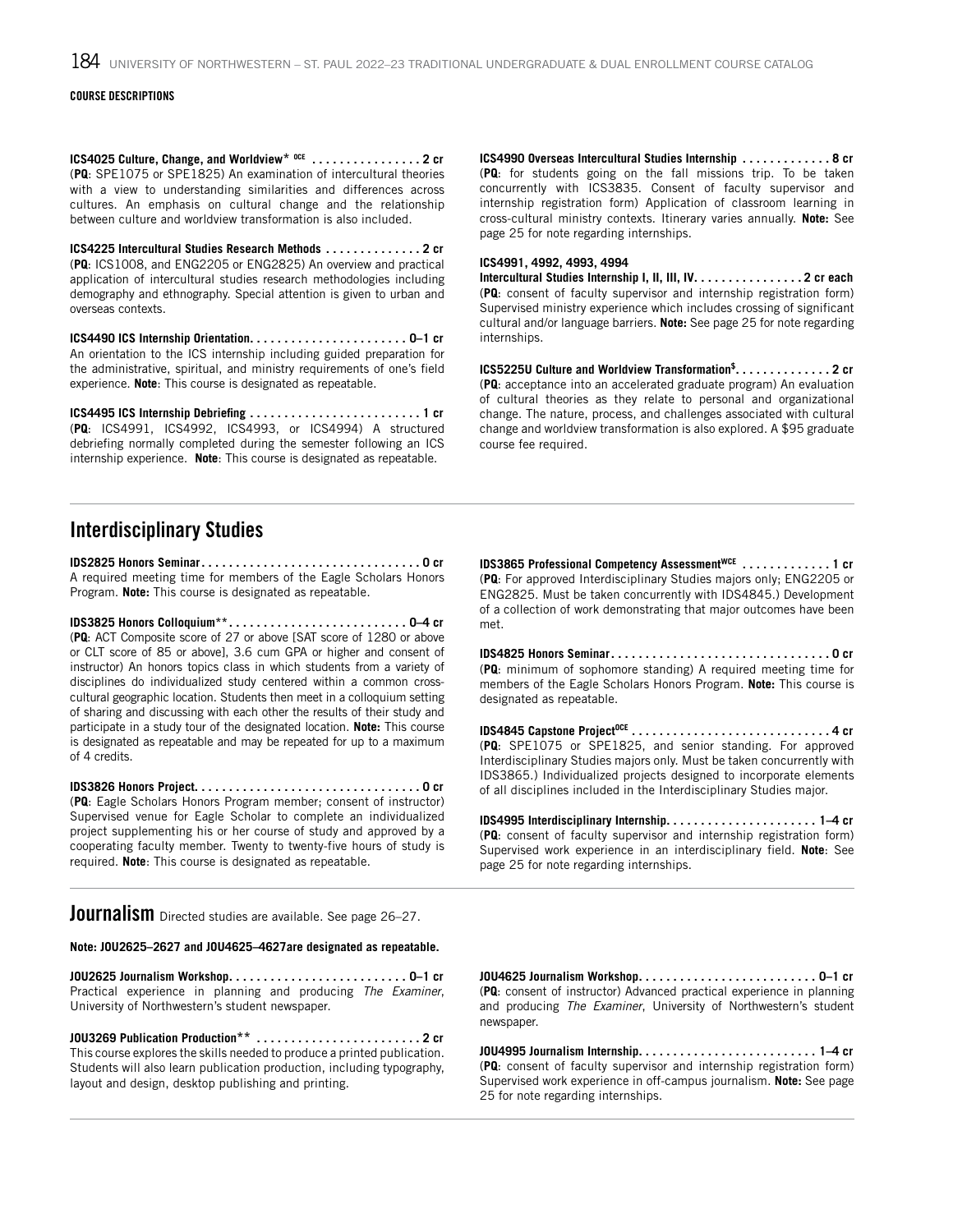# Kinesiology

**KIN1005 Sport in American Society. . 2 cr** Introductory course in sports studies dealing with sport and physical activity as a psychological and sociological phenomenon. Emphasis on career opportunities in fields related to sport in American society.

KIN1065 Principles of Sports Management...................2 cr This course is designed to provide students with an overview of the field of Sports Management. The course will examine the fundamental components of sports management, including personnel issues, the development of the industry, current state, and future trends in the discipline. Students will be introduced the basic tenets and principles of sports management. Through guest speakers and site visits students will have the opportunity to see theory in practice at various events, venues, and businesses.

**KIN2025 Issues and Trends in Sports. . 2 cr** Issues of society are reflected in sport, no matter how insulated or isolated sport may appear to be. The contemporary issues of society, an understanding of their reflection in, their relationship to, and their influence upon sport, whether it be amateur or professional, will be examined. A special emphasis will be placed upon how issues in sport today are examined through our societal passion for social media, and how these behaviors influence consumers, fans, and sponsors.

**KIN3035 Sports Marketing. . 4 cr** The relevant areas of marketing are applied to sport applications for spectator and participative sport organizations. Special emphasis is placed on strategic planning, product analysis, and the development and presentation of marketing packages. It is important that sport management students understand the vital role of marketing within the sport industry. Marketing may take several forms in sport businesses. Students must be able to differentiate between use of marketing to sell sport products and/or services (marketing of sport) from the use of sport and sport personality marketing to sell general or sport-related products or services (marketing through sport).

**KIN3045 Sports Ethics. . 2 cr** This course is designed to provide students with opportunities to develop moral, ethical, biblical, and philosophical values and skills in the area of sports ethics. Through reasoning and case studies, students will explore and clarify their career goals and sharpen their critical thinking skills for analyzing ethical issues and generating possible solutions to those issues in sports management.

**KIN3075 Sports Leadership. . 2 cr** (**PQ**: department chair approval) This course is designed to provide students with opportunities to develop moral and ethical values, and philosophical skills, in the area of Sports Leadership. Sports

Management issues and organizational behavior are examined and students are presented with opportunities to develop and understand key leadership and management skills. Students will analyze management decisions and their impact as well as the process of how decisions are made. The course's association with a local professional coach or front office executive will provide a unique perspective into topics relating to leadership and management in the sports industry.

**KIN3305 Upper Body Evaluation\*................................ 2 cr** (**PQ**: BIO3157 or HPE2175; and HPE3275) Evaluation and diagnosis of injuries to the chest, spine, shoulder, elbow, wrist and hand.

KIN3306 Lower Body Evaluation\*...............................2 cr (**PQ**: BIO3157 or HPE2175; and HPE3275) Evaluation and diagnosis of injuries to the pelvis, knee, quadriceps, hamstring, gastrocnemius, ankle and foot.

KIN3307 Advanced Care and Prevention of Injuries\*............2 cr (**PQ**: HPE3275) Methods of assessing the severity of athletic injuries and the understanding of rehabilitation programs of injured athletes. Course is also designed to acquaint the student with elements of administering an athletic training department/program.

**KIN3615 Kinesiology Practicum. . 2 cr** (**PQ**: consent of instructor; kinesiology majors only) Supervised practical experience in a student's study of emphasis.

KIN4055 Sports Facility and Game Management . . . . . . . . . . . . . . 4 cr This course is designed to provide students with opportunities to develop an understanding of planning, funding, and operating sporting events and the operation of the facilities in which the events take place. Topics that will be discussed include building a facility, financing a facility, operation of a facility, producing events, dayto-day operations of a facility, concessions, maintenance, franchise interaction, game night production, and the career paths to become a successful sports event and/or facility manager.

KIN4835 Kinesiology Seminar<sup>oce WCE</sup>.........................1 cr (**PQ**: ENG2205 or ENG2825; SPE1075 or SPE1825; and senior standing) Issues, problems and career opportunities in kinesiology today.

**KIN4995 Kinesiology Internship. . . 10–14 cr** (**PQ**: senior standing and internship registration form) Supervised in-depth experience in a setting appropriate to the student's specialization in kinesiology. **Note:** See page 25 for note regarding internships.

### Leadership

LDR1015 Leadership for Transformation<sup>\$</sup> ....................4 cr A holistic exploration of the role of spiritual formation, intercultural awareness, and vocational clarity as they relate to one's personal and professional leadership development. Students engage in a diverse and vulnerable learning community to grow in self-awareness and develop a plan for on-going growth and development. A \$50 course fee required.

LDR1825 Honors Leadership for Transformation<sup>\$</sup>...............4 cr (**PQ**: ACT Composite score of 27 or above [SAT score of 1280 or above or CLT score of 85 or above], or high school GPA of 3.8 or higher, or consent of instructor) A holistic exploration of the role of spiritual formation, intercultural awareness, and vocational clarity as they

relate to one's personal and professional leadership development. Students engage in a diverse and vulnerable learning community to grow in self-awareness and develop a plan for on-going growth and development. Honors students will develop a preliminary philosophy of faith and learning integration for their intended area of study. A \$50 course fee required. LDR1825 is a repeat of LDR1015.

**LDR2625 Workshop in Leadership Development. . . 0–2 cr** This interactive course provides an opportunity for students to explore,understand, and apply biblical leadership concepts. Emphasis will be given to the connection between spiritual formation and leadership, identifying and understanding personal leadership gifts and challenges, along with practice in applying concepts to commonly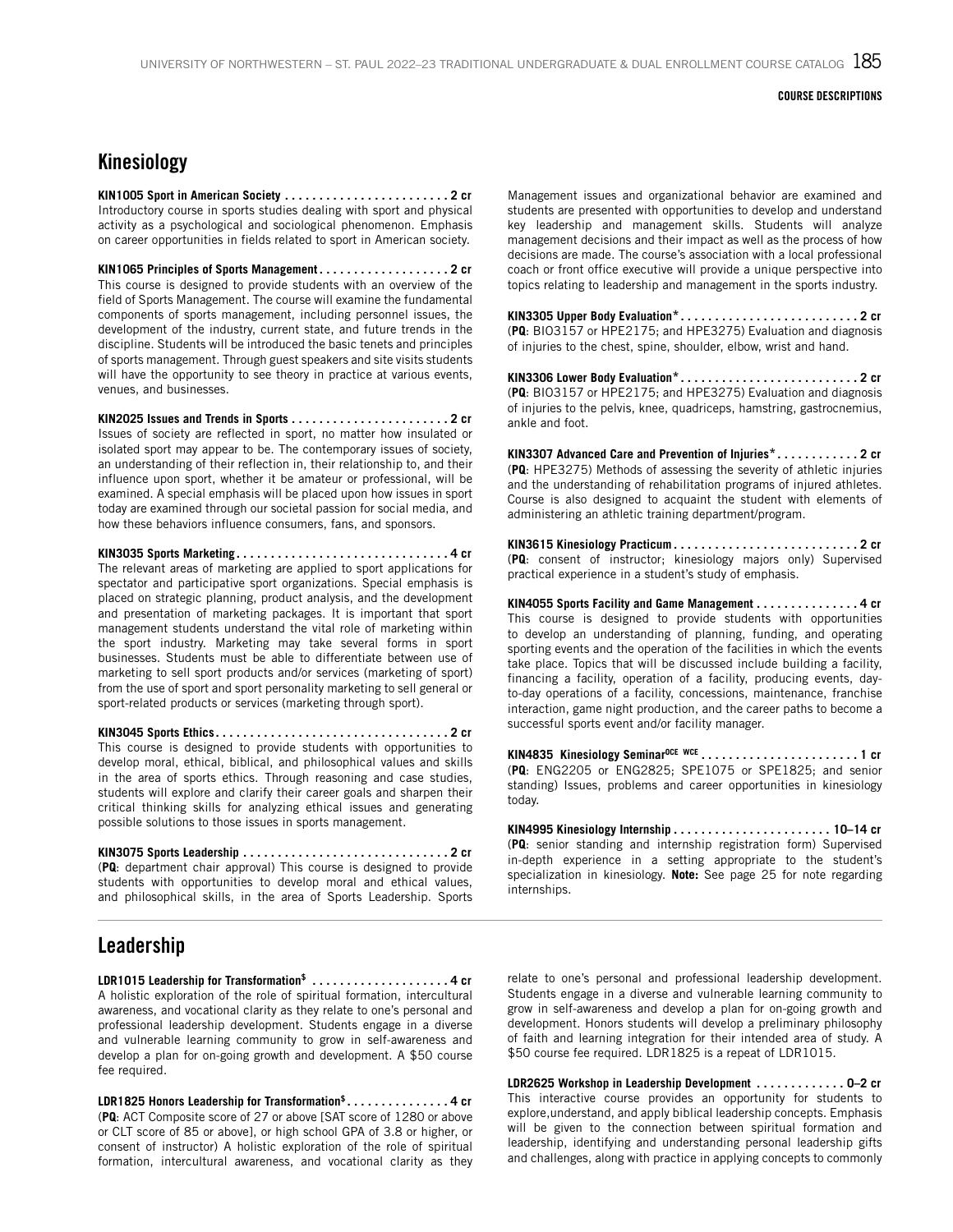experienced leadership scenarios. **Note:** This course is intended for students who have been accepted into the Leadership Development Program (LDP), but all students are welcome.

**LDR3135 Peer Mentoring for Leadership Growth. . . 0–1 cr** (**PQ**: Peer Mentor Application) Students work with a lead faculty to develop plans for serving as peer mentors for a group of 8-12 students in LDR1015. This course prepares students to lead weekly small group mentoring sessions in a section of LDR1015. **Note**: This course is designated as repeatable.

**LDR4415 The Self-aware Leader\$ . . 0–1 cr** (**PQ**: Senior transfer standing) A holistic reflection on the role of spiritual formation, intercultural awareness, and vocational clarity as they relate to one's personal and professional leadership development. Senior transfer students take this course during their first semester in place of LDR1015 and in preparation for LDR4425. A \$50 course fee required.

### **Linguistics**

**LIN2226 Introduction to Linguistics. . 4 cr** (**PQ**: ENG1105 or ENG1825) A study of the basic concepts of language and the history of English. Includes phonetics, phonology, morphology, semantics and syntax.

**LIN3841 Research. . . 1–2 cr** (**PQ**: ENG1105 or ENG1825 and consent of instructor) With the goal of presentation or publication, students work closely with a faculty member to participate in primary research on language.

**LIN4425 Linguistic Research Methods. . 2 cr** (**PQ**:ENG2205 or ENG2825, SPE1075 or SPE1825, senior standing, English major with a linguistics concentration and consent of department chairperson) A course which introduces students to methods of linguistic research to describe language both spoken and written. Students will elicit data with a variety of methods and analyze language while working with a research participant from an unfamiliar language and will conduct linguistic analyses of text. To prepare

**LDR4425 Leading with Courage and Calling\$ . 2 cr** (**PQ**: LDR1015, LDR1825, or LDR4415; and senior standing) A synthesis of one's personal and professional readiness to lead in the home, church, community, and world. Theological perspectives on work and calling as well as practical skills in intercultural awareness further prepare students to act with courage and conviction in an increasingly diverse and globalized world. A \$50 course fee required.

**LDR4825 Honors Leading with Courage and Calling\$ . 2 cr** (**PQ**: LDR1015, LDR1825, or LDR4415; senior standing; and 3.6 cum GPA or higher) A synthesis of one's personal and professional readiness to lead in the home, church, community, and world. Theological perspectives on work and calling as well as practical skills in intercultural awareness further prepare students to act with courage and conviction in an increasingly diverse and globalized world. Honors students finalize a philosophy of faith and learning integration for their discipline or profession. A \$50 course fee required. LDR4825 is a repeat of LDR4425.

for their own individualized research, students will also conduct background research and locate a community or research participant for fieldwork or, for written language, a text to analyze.

LIN4856 Senior Capstone: Linguistics<sup>oce wce</sup> . . . . . . . . . . . . . . . . . 2 cr (**PQ**: ENG2205 or ENG2825; LIN4425; CanIL-TWU transfer course courses LING310 and LING360 or equivalent; SPE1075 or SPE1825; senior standing; English major with a linguistics concentration; and consent of instructor) An individualized course in which students research, analyze and describe the language of a linguistic community or linguistic informant. Students will prepare a paper and a presentation on a topic such as a feature of a specific language, dialect, or accent.

**LIN4996 Linguistics Internship. . . 1–4 cr** (**PQ**: consent of faculty supervisor and internship registration form) Supervised work experience in linguistics. **Note:** See page 25 for note regarding internships (professional experiences).

### Literature

**LIT1037 Introduction to Shakespeare##. . 4 cr**  A general education course designed to provide an introduction to the works of Shakespeare, his times and his culture. The course will provide a study of a selection of Shakespeare's plays and an introduction to reading and interpreting the plays. Only offered through Dual Enrollment.

**LIT1100 Introduction to Literature##. . 4 cr** A study of the literary genres of fiction, poetry, drama and the novel. Emphasis is placed on literary conventions and textual analysis. Equivalent to LIT1109 (see College of Graduate, Online & Adult Learning catalog). Only offered through Dual Enrollment.

**LIT1106 Popular Literature\*. . 2 cr** A study of genres such as fantasy, mystery, science fiction, adventure and other best-selling fiction. Particular focus of course to be published prior to registration. **Note:** This course is designated as repeatable as long as topic covered is not duplicated.

LIT1107 Comparative Study of Major Authors\* . . . . . . . . . . . . . . . 2 cr A course in which selected authors, such as C.S. Lewis and J.R.R. Tolkien, are compared and contrasted. Particular focus of course to be published prior to registration. **Note:** This course is designated as repeatable as long as topic covered is not duplicated.

**LIT2045 Epic Literature. . 2 cr** A study of selected epics that have influenced western art and literature, such as Homer's Odyssey and Iliad and Dante Alighieri's Divine Comedy (Inferno, Purgatorio, and Paradiso).

**LIT2105 Literary Studies. . 4 cr** (**PQ**: ENG1105 or ENG1825, or concurrently enrolled. This course is designed for English majors: literature, writing, and literature and writing concentrations; CALE majors; literature minors; and other students interested in an intensive study of literature) A course designed for English majors which provides training and practice in the analysis of various literary forms and in the use of argument, evidence and documentation in literary essays. The course introduces literary theory while emphasizing the integration of faith, reading and writing.

**LIT2117 Historically Based Literature\*. . . 2–4 cr** A study of literature produced during or concerning particular periods of time, such as the American Civil War, World War I, and the Holocaust. Particular focus of course to be published prior to registration. **Note:** This course is designated as repeatable as long as topic covered is not duplicated.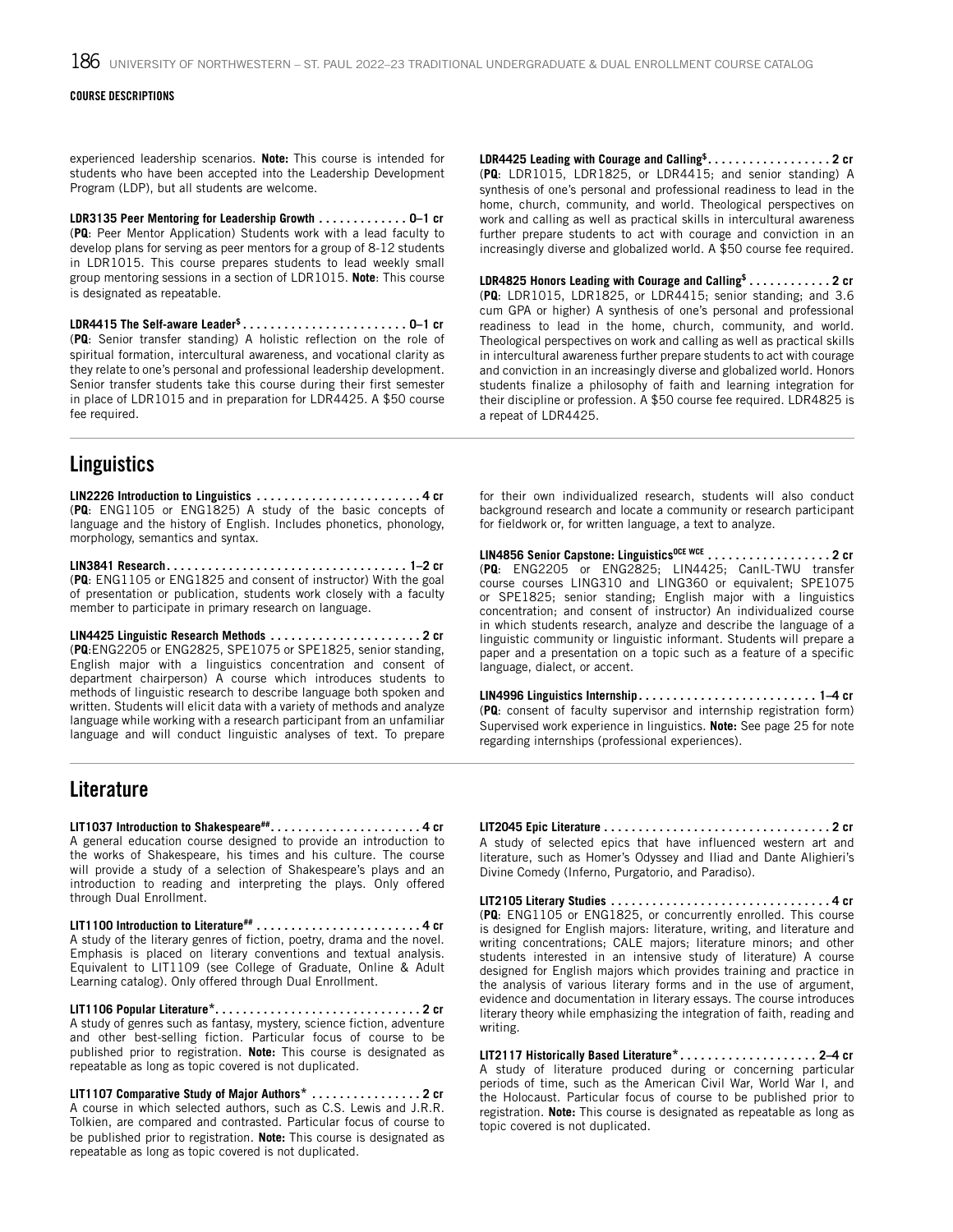**LIT2118 Multiethnic American Literature##. . 4 cr** A study of literature from various cultures in America, such as African American, Native American, Hispanic, Asian and others. Only offered through Dual Enrollment.

**LIT2119 Drama\*. . 2 cr** A study of literary and theatrical aspects of a variety of plays, classical through contemporary.

**LIT2135 Shakespeare and Film ................................4 cr** Shakespeare and Film is a study of a selection of Shakespeare's plays and of films based on or inspired by Shakespeare. The course will include recent and classic film versions and film adaptations of the plays. It will provide an introduction to reading and interpreting the plays and viewing and interpreting the films.

**LIT2156 Contemporary Poetry\*. . 2 cr** This course will sample poetry from the 1980s to the present by authors from a broad range of racial, ethnic, and cultural backgrounds, with emphasis on understanding recent poetic movements, techniques, and approaches.

**LIT2157 Contemporary Fiction\*. . 2 cr** This course will sample fiction from the 1990s to the present by authors from a broad range of racial, ethnic, and cultural backgrounds, with emphasis on the distinctive literary techniques and approaches these authors employ.

**LIT2825 Honors Topics in Literature. . . 2–4 cr** (**PQ**: ACT English or ACT English/Writing score of 27 or above [SAT Writing and Language score of 33 or above or CLT score of 85 or above], or high school GPA of 3.8 or higher, or consent of instructor) A study of literature in connection with a particular topic. Emphasis will be placed on independent work and critical thinking.

**LIT3136 Shakespeare. . 2 cr** (**PQ**: ENG2205 or ENG2825, or concurrently enrolled) Reading, analysis and discussion of selected Shakespearean plays.

**LIT3145 Contemporary World Literature. . 2 cr** (**PQ**: ENG2205 or ENG2825, or concurrently enrolled) An investigation of selected works of contemporary non-Western authors, specifically non-American and non-British authors.

**LIT3215 Studies in the Novel\*.................................4 cr** (**PQ**: ENG2205 or ENG2825, or concurrently enrolled) Reading and analysis of selected novels. Course content may revolve around a theme, a literary period, literature of a selected region, etc. Topic of course will be announced prior to registration.

**LIT3221 American Literature I\*. . 4 cr** (**PQ**: ENG2205 or ENG2825, or concurrently enrolled) Reading, analysis, and discussion of selected American prose and poetry, by authors of diverse background and experience, from the colonial era to 1865.

### Management

**MGT2271 Management. . 4 cr** An introductory course covering the basic theory and practice of management, including planning, organizing, controlling, motivating and leading. Case analyses and presentations are required.

LIT3222 American Literature II\*..............................4 cr (**PQ**: ENG2205 or ENG2825, or concurrently enrolled) Reading, analysis, and discussion of selected American prose and poetry, by authors of diverse background and experience, from 1865 to the present.

**LIT3231 British Literature I\*. . 4 cr** (**PQ**: ENG2205 or ENG2825, or concurrently enrolled) Reading, analysis and discussion of selected British prose and poetry through the eighteenth century.

**LIT3232 British Literature II\*. . 4 cr** (**PQ**: ENG2205 or ENG2825, or concurrently enrolled) Reading, analysis and discussion of selected British prose and poetry from the nineteenth and twentieth centuries.

**LIT3255 Young Adult Literature. . 2 cr** (**PQ**: ENG2205 or ENG2825, or concurrently enrolled) This course provides an introduction to contemporary literature for young adults. Extensive reading of young adult literature and critical analysis of its diverse themes are included.

LIT4835 Seminar in Literature Topics<sup>\*\*</sup>....................4 cr (**PQ**: ENG2205 or ENG2825, or concurrently enrolled) Intensive study in one or more literary genres, periods, authors, countries, or issues.

**LIT4841 Research. . . 1–2 cr** (**PQ**: consent of instructor) Students interact professionally with previously written texts, textual sources, and/or historical artifacts while working with a faculty member.

LIT4859 Senior Capstone: Literature<sup>oce</sup>............................2 cr (**PQ**: ENG2205 or ENG2825; LTH4155; SPE1075 or SPE1825; senior standing; English major with a literature or literature and writing concentration; and consent of instructor) An individualized course in which students research and write about a literary topic of their choice and prepare for postgraduate options.

**LIT4995 Literature Internship. . . 1–2 cr** (**PQ**: consent of faculty supervisor and internship registration form) An internship in which students interact professionally with previously written texts, textual sources, and/or historical artifacts. **Note**: See page 25 for note regarding internships.

**LTH4155 Literary Theory\* WCE. . 2 cr** (**PQ**: ENG2205 or ENG2825, and junior or senior standing, or consent of instructor) This course is an introduction to literary theory and criticism. It offers students an opportunity to study various critical approaches to literature.

**MGT3075 Entrepreneurship. . 2 cr** An introductory study of how to start a small business. Students examine their readiness to start a business, survey the legal issues facing a start-up and examine the various approaches to business formation. Students apply the topics of marketing research and marketing mix, finance, and operations to the formulation of a comprehensive business plan, market and finance assessment.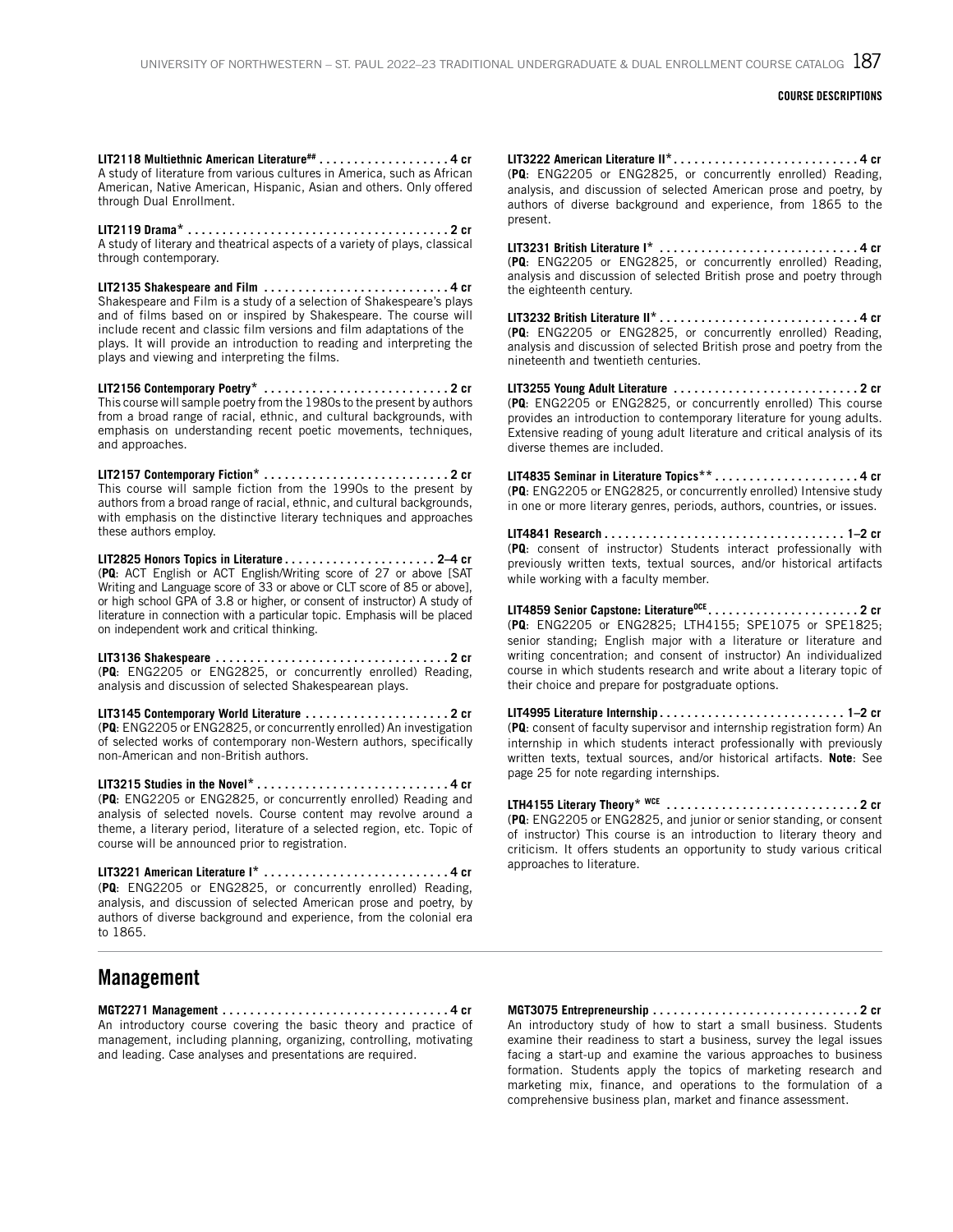**MGT3255 Human Resource Management ........................... 2 cr** An introduction to Human Resources (HR) as a vital function of an organization. Building to topics introduced in the Management course, students will investigate how the HR function can assist managers in enhancing the performance of their functional areas. Major topics include the changing nature of HR management, HR planning, organizational development, employee recruitment selection & retention, legal issues, employee training, appraisal, pay & benefits, motivation and change implementation.

**MGT3272 Management II\*\*. . 4 cr** (**PQ**: C or better in MGT2271) An intermediate-level course which covers key management theories and practices in more depth and breadth than MGT2271; e.g., teaming, empowering, partnering, etc. Case analyses and presentations and a comprehensive research paper are required.

**MGT3275 Small Business Management .......................... 2 cr** (**PQ**: ACC2101, MGT2271, MKT1085, and FIN2221 [C or better required in all]) A study of specific managerial concerns in a small or start-up business. Students learn the value of small business in the U.S., the attributes of a successful manager in such organizations and the legal aspects of establishing & running a business. The functional areas of business, including marketing, operations, facilities, accounting and human resources are explored. The course requires students to develop operational systems in order to process data, providing critical information for problem-identification and solving. This is a hands-on, application class.

**MGT3276 Operations Management. . 2 cr** (**PQ**: ACC2101, FIN2221, and MGT2271 [C or better in all]) All businesses require some form of operations to deliver a product or service to a customer. For most companies, operations is a complex network of complex processes and systems. This course studies the key operations, including product design, environmental design, facility management, management systems, payroll, HR, finance and marketing. Students will build operational systems to manage a particular area of an operation, identify problems, and determine strategy for improved performance in the area of operation. This class is an application-based class that draws on content from management, finance, and accounting courses.

**MGT3375 Operations Continuous Improvement\*\*** . . . . . . . . . . . . . 2 cr (**PQ**: C or better in MGT3276) Continuous improvement in Operations is essential for a firm to remain competitive in a global economy.

### Management Information Systems

**MIS2062 Database Management I\*** ............................4 cr This course presents the fundamental concepts of databases and the general architectures used in modern databases. The ideas of database design are presented along with topics such as database access, indexing, reports and queries. The student will be exposed to one of the current database management systems. An actual database application using the programmability of the DBMS is created as part of this course.

**MIS3185 Server Administration\*. . 3 cr** (**PQ**: COS2112) This course provides the student with knowledge and exposure for managing network servers. Students will administrate file servers and web servers as well as build virtual machines (VMs).

**MIS3265 Systems Analysis and Design. . 4 cr** This course presents an overview of the systems-development life cycle with emphasis on the analysis and design phases of software development. The student learns to use one of the popular analysis

This course covers Lean Operations operations as exemplified by the Toyota Production System, Statistical Quality Control (including 6 Sigma) and quality improvement. Field trips to local companies are part of the course.

**MGT3376 Supply Chain Management. . 2 cr** This course provides basic definitions and concepts for planning and controlling the flow of materials into, through and out of an organization. It explains fundamental relationships among the activities that occur in the supply chain from suppliers to customers. In addition, the course addresses types of manufacturing systems, forecasting, master planning, material requirements planning, capacity management, production activity control, purchasing, inventory management, distribution, quality management and Justin-Time manufacturing.

**MGT4245 Business Strategy. . 2 cr** (**PQ**: ACC2102, BUS2011, and MGT2271 [C or better required in all]; and SPE1075 or SPE1825; and senior standing) This course introduces students to the Strategic Management Process and its application to business cases. Readings in contemporary publications understanding of the strategic challenges facing businesses. Teamwork and quantitative analysis are emphasized. Guest speakers and field trips reinforce the topics covered.

**MGT4267 Project Management. . 2 cr** An introductory course in project management that presents methods for planning and scheduling a project in use of tools such as task sequencing, GANTT chart, Critical Path Method (CPM), Program Evaluation and Review Technique (PERT) and software to monitor and control projects. Lecture also includes discussions of key elements of successful team, finance, and operations management. This class focuses on both lecture and practical application.

MGT4855 Corporate Strategies and Policies...................4 cr (**PQ**: ACC2102, BUS2011, and MGT2271 [C or better required in all]; and SPE1075 or SPE1825; and senior standing) This is the senior capstone course. Students gain knowledge of the Strategic Management Process through readings and case analysis. Greater business and strategic understanding is then developed with readings in contemporary publications and application to cases. Teamwork, quantitative analysis, current business news and strategic communication are emphasized. Guest speakers and field trips reinforce the topics covered.

and design methodologies and a software tool supporting the methodology.

**MIS3362 Database Management II\*\*............................ 2 cr** (**PQ**: MIS2062) This course focuses on database system structures, structured query language (SQL) and distributed databases. Topics include: Report Generation, Data Analysis Using Multiple Constraints, Data Recovery and Transfer, Maintenance of Data Consistency and Integrity and Database clusters.

**MIS3368 Applications Development Tools and Techniques\*\*** . . . . . 4 cr (**PQ**: MIS3265 and MIS2062, or consent of instructor) This course builds upon the analysis, design and programming skills previously mastered and utilizes a modern application development tool to introduce the student to the realm of applications development. Students learn the issues surrounding the applications development process and reinforce those concepts by creating a working application.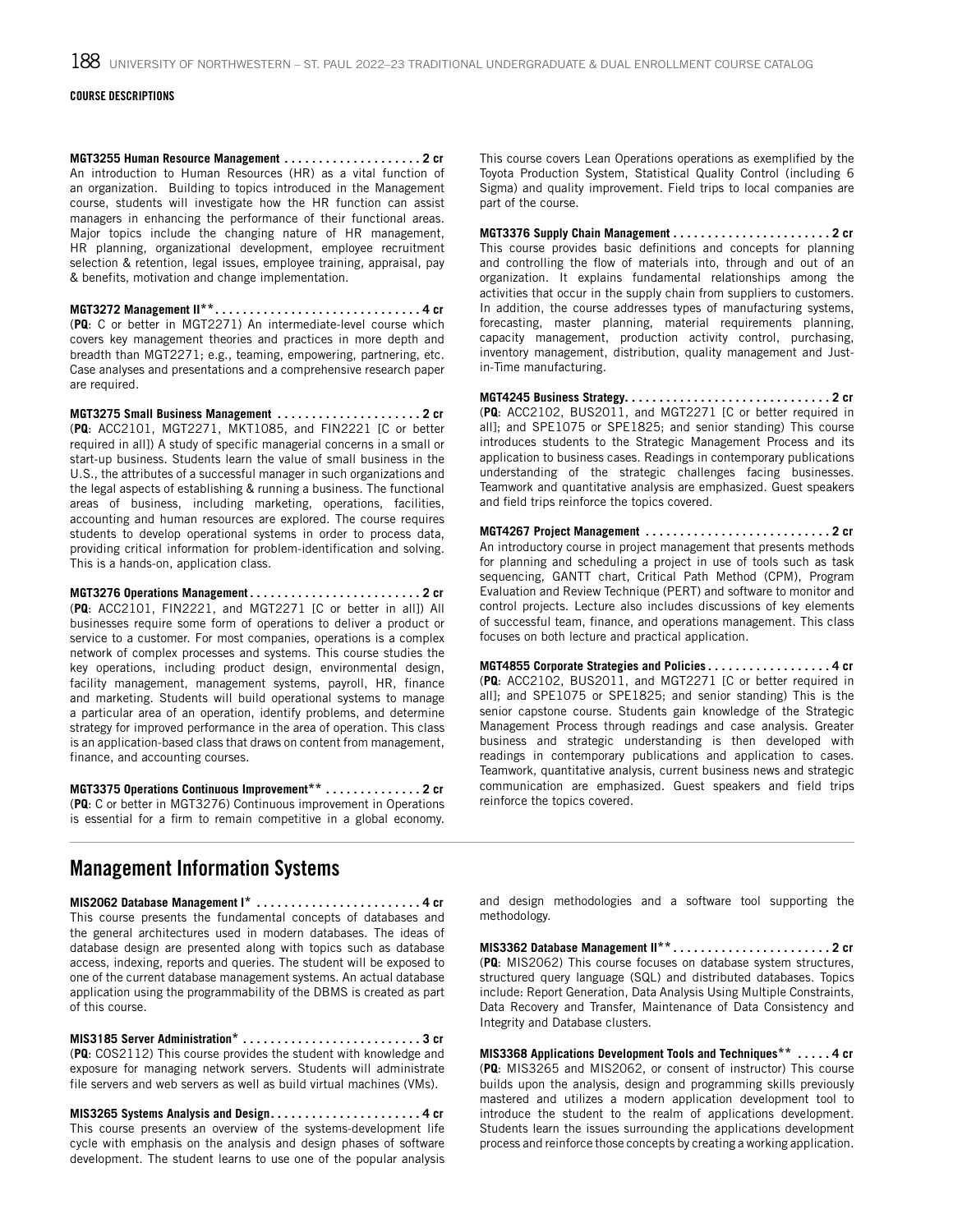**MIS3382 Data Communications II\*\*.............................. 2 cr** (**PQ**: COS2081) This course is designed to introduce students to local area network hardware switch and router installation and configuration. The course is designed around OSI 7-layer Reference model and introduces the student to layer-2 switching, VLANs, Access Control Lists, IGRP and routing protocols.

**MIS4245 Cybersecurity: Current Practices and Trends.......... 4 cr** (**PQ**: COS2269) This course examines three broad areas related to cybersecurity: tools, trends, and risk. Exploration of tools will include current tools for: Data Loss Prevention (DLP), Proxy/Decrypt, DNS security, Web Application Firewalls (WAF), Threat Intelligence, and Sandboxing. Trends discussion will look at how enterprises are shifting their investment in security tools, from on-premises gear, towards cloud-based solutions including OpenSource, SASE (Secure Access Service Edge), CASB (Cloud Access Security Broker), and SWG (Secure Web Gateway). Exploration of risk will include tools and methods around security program management, audit, and legal issues.

**MIS4369 Introduction to Cryptography. . 2 cr** (**PQ**: COS2269) Introduction to Cryptography focuses on the need to provide secure communications through an insecure medium, namely the Internet. Firms and individuals now see the need for anonymity, non-repudiation, traceability, and authenticity. Each of these needs rely on security mechanisms. This course provides the learner with tools and techniques to create a foundation of secure transmissions. Different levels of security, various security objectives, and a variety of cryptographic techniques will be introduced in this course.

**MIS4465 Computer Firewalls and Penetration Testing\*\*........2 cr** (**PQ**: COS2269) This course presents the basics of VPN security and network firewalls. Basic installation techniques are covered along with how to make an intelligent choice of firewall technology. Basic firewall troubleshooting is also presented. This course aligns with the CheckPoint CCSA Certification outline.

**MIS4466 Digital Forensics. . 2 cr** (**PQ**: COS2269) An introductory course that provides the student with methods for conducting a computer forensics investigation including procedures, tools, ethics and analysis. This course maps to the objectives of the International Association of Computer Investigative Specialists (IACIS) certification.

**MIS4855 Senior Capstone\* OCE WCE. . 2 cr** (**PQ**: C- or better in MGT2271, MIS3265 or DAL2235; ENG2205 or ENG2825; and SPE1075 or SPE1825) The presence of information systems has changed the manner in which business is conducted and affects the day-to-day activities of a majority of employees in the workplace. The management of those systems requires an understanding of issues that fall outside the standard realm of management. This course provides the student with an understanding of the key issues related to the management of information systems and those who design and implement them.

**MIS4995 Cybersecurity & Information Systems Internship. . . 0–4 cr** (**PQ**: consent of faculty supervisor, and internship registration form) Supervised work experience in information systems. Note: See page 25 for note regarding internships.

### **Marketing**

**MKT1085 Principles of Marketing# . 4 cr** The structure, function and behavior of marketing systems are discussed. Emphasis is placed on the impact of social and economics environment and on the process of the decision-making aspect of marketing.

**MKT3165 Digital Marketing..................................4 cr** This course focuses on the application of marketing principles to E-Commerce including B2B, B2C, the use of Social Media and how they provide business with a global outreach. Additional topics include: Internet Security, Social, Ethical and Political issues. It is a hands-on course. Students will work individually and in groups.

**MKT3186 Consumer Behavior and Research<sup>\$</sup> .................4 cr** (**PQ**: MKT1085 and BUS2011 [C or better required in both], and SPE1075 or SPE1825) This course acquaints the student with the basic dynamics of consumer behavior and analytical techniques used in marketing to study consumer behavior. Consumer behavior examines influences upon consumer decision-making while marketing research relates to methods used to explore, examine and evaluate existing market opportunities. A \$50 course fee required.

MKT3188 Advertising and Promotion ........................4 cr (**PQ**: C or better in MKT1085; and SPE1075 or SPE1825) Analysis of the role of advertising and sales promotion in marketing. Subject areas treated include advertising strategy, agencies, media and consumer motivation.

MKT3189 International Marketing\*\*...........................4 cr (**PQ**: C or better in MKT1085) Management problems, techniques and strategies necessary to incorporate the marketing concept into a world market place. Particular attention is paid to environmental and cultural variables as they affect marketing procedure.

**MKT4995 Marketing Internship.. . 1 cr** (**PQ**: BUS3835, consent of faculty supervisor, and internship registration form) Supervised work experience related to student's major. Students may enroll for this course at various times as their schedules permit. Note: This course is designated as repeatable and may be repeated three times after the original taking of the course. See page 25 for note regarding internships.

### **Mathematics**

**MAT0008 Introductory Liberal Arts Mathematics . . . . . . . . . . . . . . 1 cr** (Required of all new or transfer students with ACT Math score of 17 or below [SAT Math score of 470 or below or CLT Quantitative Reasoning score of 19 or below] with no other college-level math, or high school GPA of 2.66 or below. Can test out by successfully completing the

ALEKS placement exam.) Designed to increase proficiency in the mathematics a student will encounter throughout life. Topics include, but are not limited to, fractions, decimals, percents and ratio and proportion. Credit does not apply to degree requirements.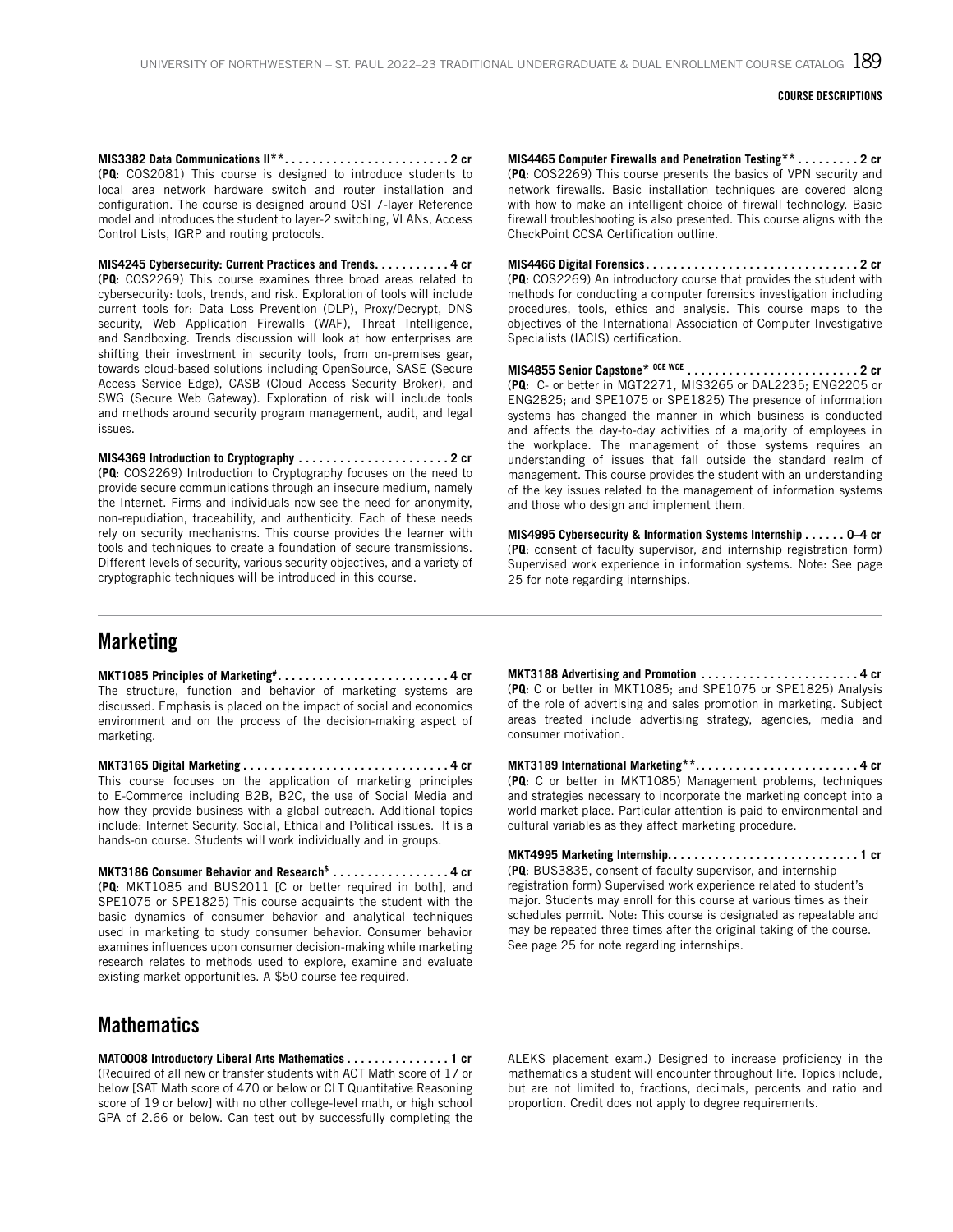#### **MAT1005 Mathematics for the Liberal Arts<sup>#</sup> ...................4 cr**

(**PQ**: minimum ACT Math score of 18 [SAT Math score of 470], high school GPA of 2.67 or higher, or successful completion of MAT0008) A course designed for non-mathematics majors to spark interest in everyday mathematics and develop the mathematics needed to thrive in society. Contemporary topics may be chosen from mathematical fields such as: voting theory, apportionment, fair division, graph theory, scheduling, sequences, geometry, growth models, personal finance, probability, statistics, fractals, and cryptography. Equivalent to MAT1009 (see College of Graduate, Online & Adult Learning catalog).

**MAT1006 Mathematics for Elementary School Teachers ......... 4 cr** (**PQ**: minimum ACT Math score of 18 [SAT Math score of 470], high school GPA of 2.67 or higher, or successful completion of MAT0008) A course designed for elementary education majors to expose students to the mathematics they will need in teaching elementary school mathematics. Topics include problem solving, number theory, real numbers, geometry, probability, statistics, algebra, sets and mathematics of finance, fractions, decimals and numeration systems.

**MAT1035 Business Mathematics# . 4 cr** This course will cover topics and skills essential for success in business, accounting, and finance courses. Mathematical topics will include developing mathematical models, general quantitative and proportional and statistical reasoning, interpreting operations with real numbers, solving equations and systems of equations, graphing, functions, and the mathematics of finance. Emphasis on applying mathematical concepts and appropriate technology related to realistic examples from the business world.

**MAT1085 Mathematics for Science Application ............... 4 cr** This course will cover topics and skills essential for success in biology, chemistry, algebra-based physics and nursing courses via practical applications encountered in university coursework in the sciences. Topics will include exponential and logarithmic functions (for exponential population growth and radioactive decay), general quantitative and proportional reasoning (for chemical stoichiometry and medical dosages), approximation techniques and elementary probability and statistics.

**MAT1126 Precalculus##. . 4 cr** (**PQ**: two years of high school algebra or ACT Math score of 24–27 [SAT Math score of 580–630]; see guidelines according to major on page 47) A preparatory course intended for students who will take MAT2121. Topics include limits, functions (exponential, logarithmic, trigonometric), conic sections, polar coordinates and other topics in analytical geometry. Only offered through Dual Enrollment.

**MAT2005 Problem Solving. . 2 cr** An introduction to mathematics and mathematics problem solving, including problem selection, problem solving strategies, the problem solving process and contemporary applications of mathematics. Some emphasis on the importance of good oral and written communication skills and teamwork.

MAT2025 Calculus with Applications<sup>\*\*</sup>......................4 cr (**PQ**: minimum ACT Math score of 24 [SAT Math score of 580]) A nontheoretical development of the limit, derivative and integral concepts. Multivariable calculus and vectors. Emphasis on applications to biology, business and other disciplines.

**MAT2035 Quantitative Analysis# . 4 cr** (**PQ**: C- or better in any college-level mathematics course or ACT Math score of 21 or above [SAT 530 or above]) An introductory course covering topics in mathematics necessary for success in the business world. Topics include the mathematics of finance, linear programming, Bayes's Theorem, expected value, matrices and game theory. Mathematical modeling is used to determine solutions for business problems.

**MAT2055 Statistics#. . 4 cr** (**PQ**: minimum ACT Math score of 18 [SAT Math score of 470], or Cor better in any college-level mathematics course, or high school GPA of 2.67 or higher, or successful completion of MAT0008, or achieve passing score on mathematics placement exam) Descriptive and inferential statistics include methods for describing data, binomial and normal probability distributions, tests of hypotheses, simple linear regression, analysis of variance, nonparametric techniques, two-sample testing and contingency tables.

**MAT2075 History of Mathematics............................... 2 cr** A course designed for mathematics teachers and others wanting to broaden their mathematical background; a brief synopsis of the history of mathematics from its earliest days to the present. Focus on topics related to elementary, middle and high school mathematics. An examination of key ideas, processes and topics in mathematics that share common historical roots, which may include: numeration systems, trigonometry, solving equations, geometric perspectives, statistics, logic and infinity.

**MAT2121 Calculus and Analytic Geometry I<sup>#</sup>...................4 cr** (**PQ**: B- or better in MAT1126, or ACT Math score of 28 or above [SAT Math score of 660 or above] or achieve passing score on mathematics placement exam) The study of functions, limits, derivatives and applications of derivatives such as maxima/minima and related rates.

**MAT2122 Calculus and Analytic Geometry II<sup>#</sup> .................4 cr** (**PQ**: C- or better in MAT2121) Continued study of calculus to include antiderivatives, integration techniques, applications of definite integrals such as volumes of revolution, polar coordinates, series, sequences and power series.

**MAT2221 Foundations of Mathematics I. . 2 cr** (**PQ**: C- or better in MAT2121) Introductory treatment of the foundations of the mathematics and the concepts that are basic to mathematical knowledge. Development of the logical structure of mathematics including propositions, predicates and truth tables and the rules of logic. A formal development of set theory including set operations, permutations, combinations, Pascal's triangle and partitions.

**MAT2222 Foundations of Mathematics II. . 2 cr** (**PQ**: MAT2221, or concurrently enrolled) Continued treatment of the foundations of the mathematics and the concepts that are basic to mathematical knowledge. In-depth analysis of axiomatic systems and proof techniques including: direct proof, proof by contradiction, existence proofs and mathematical induction. A formal development of relations including equivalence classes, partial orders and functions. A study of the concepts of infinity and countability.

MAT2255 Statistics for Data Analysis........................4 cr (**PQ**: C- or better in MAT2055 or MAT3252 or consent of instructor) A course designed to explore statistical methods for data analysis using contemporary data analysis tools. Topics include: planning statistical procedures for data analysis, statistical research design principles, planning data files for analysis, using computer software for data analysis, extended study of analysis of variance (ANOVA), completely randomized designs, factorial designs, randomized block designs, split-plot designs, crossover and repeated measure designs, and response surface designs.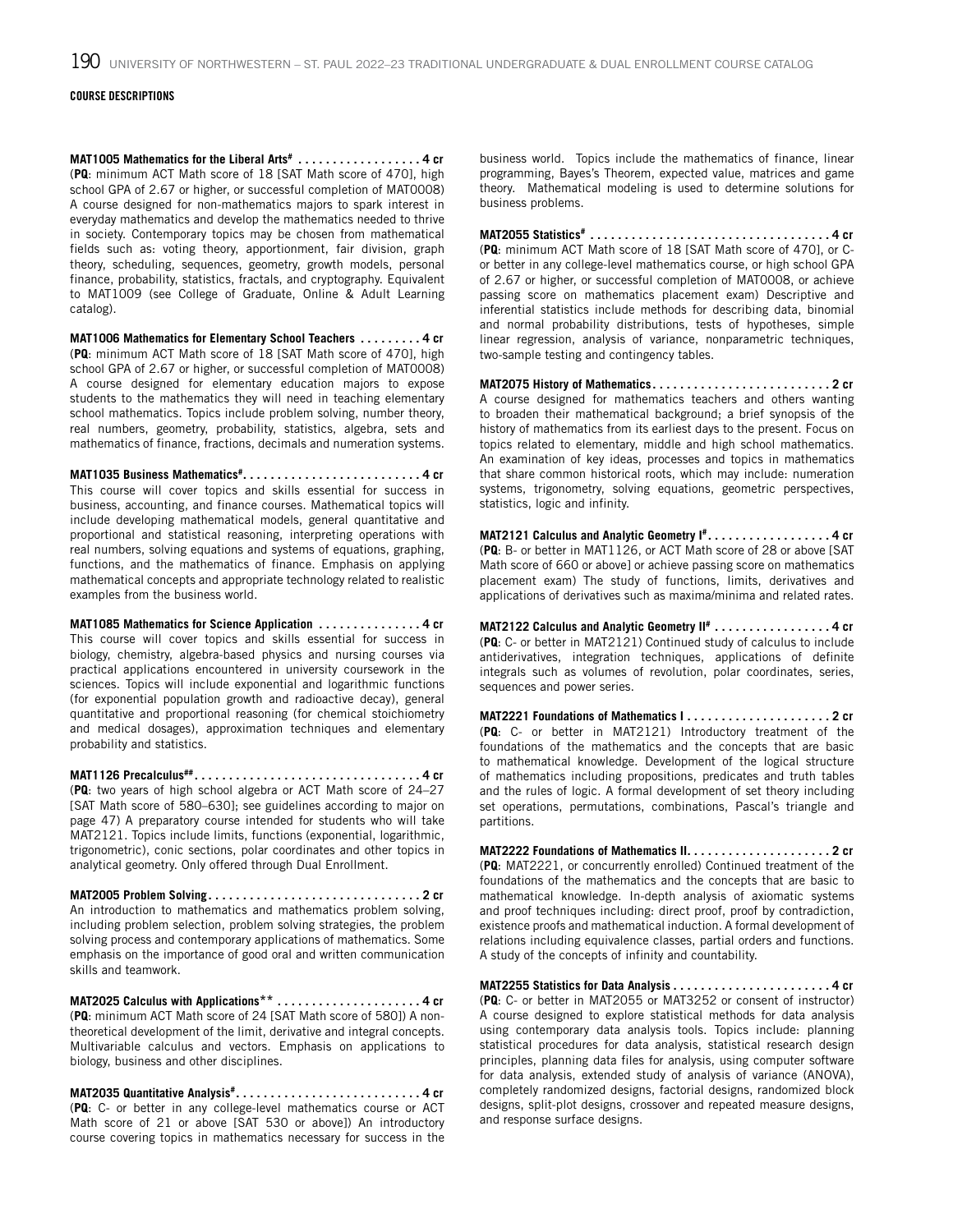**MAT3211 Linear and Abstract Algebra.............................4 cr** (**PQ**: C- or better in MAT2222) Fundamental concepts from linear algebra, including: systems of linear equations, the algebra of matrices, linear transformations, eigenvalues and determinants. Fundamental concepts from abstract algebra, including: group theory, ring theory, field theory, equivalence relations, isomorphisms and homomorphisms. Fundamental structures such as congruences, number systems, polynomials, permutations and symmetry groups.

**MAT3223 Calculus and Analytic Geometry III................... 4 cr** (**PQ**: C- or better in MAT2122) Multivariate Calculus, including vectors in the plane and in space, functions of 2 and 3 variables, partial differentiation, double and triple integration in Cartesian, cylindrical and spherical coordinates. An introduction to differential equations.

**MAT3225 Discrete Mathematics. . 2 cr** (**PQ**: C- or better in MAT2055 or MAT2121) An overview of the mathematics of discrete processes. Topics include graphs, trees, linear programming, recursion and algorithm analysis.

**MAT3226 Applications of Digital Logic. . 2 cr** An overview of the mathematics of the discrete processes of computers. Topics include the fundamentals of logic, Boolean algebra, formal grammars and automaton.

**MAT3245 Geometry. . 4 cr** (**PQ**: C- or better in MAT2121) The study of Euclidean and non-Euclidean geometry from axiomatic, synthetic, analytic and transformational approaches with emphases on modeling, inductive and deductive reasoning and proof techniques.

**MAT3252 Calculus-based Statistics. . 4 cr** (**PQ**: C- or better in MAT2122 or consent of instructor) Descriptive and inferential statistics with applications in business, science, engineering and the computing sciences. Topics include random sampling, estimation, hypothesis testing, linear regression, analysis of variance and the use of computer packages to aid in statistical analysis. Calculus is used.

#### **MAT3255 Advanced Concepts of Middle School**

**Mathematics (Grades 5–8). . 4 cr** (**PQ**: completion of at least 3 MAT courses at the 2000 level or above) An in-depth, college-level study of the foundational structure underlying the major mathematical concepts taught in the middle grades. Content strands include number and operations, patterns and algebra, geometry and measurement and data analysis and probability. Includes emphasis on key transitions in mathematical thinking and connection of middle level concepts to college math course content.

### **MAT3265 Advanced Concepts of High School**

**Mathematics (Grades 9–12)\*. . 4 cr** (**PQ**: completion of at least 5 MAT courses at the 2000 level or above) A study of foundational secondary level mathematics concepts from an advanced, college-level perspective. Content strands include number system structures, functions and equations, integers and polynomials, congruence and symmetry, area and volume, trigonometry, data analysis and probability and discrete math topics. Includes emphasis on extensions and generalizations, applications, problem solving and connection of secondary level concepts to college math course content.

**MAT3335 Differential Equations with Applied Linear Algebra...... 4 cr** (**PQ**: C- or better in MAT3211 or MAT3223) Techniques for solving systems of linear equations and first, second, and higher order ordinary differential equations, including the method of the Laplace transformation. The algebra of matrices, linear transformations, determinants, vector spaces, characteristic equations, eigenvalues, eigenvectors, and applications in the physical sciences and engineering are included.

MAT3835 Career Competencies Seminar ......................1 cr (**PQ**: minimum of junior standing) Orientation and preparation for an academic internship. To be completed the semester immediately prior to enrolling in the internship course offered by the academic department.

**MAT4337 Mathematical Models and Applications\*.............4 cr** (**PQ**: C- or better in MAT2055, MAT3225, or MAT3226) A survey course in choosing mathematical models and computer simulations to help explain and predict real-world phenomena. Mathematical models related to linear programming, integer programming, Markov chains, game theory, social choice theory, dynamic systems and chaos theory will be explored. Particular problems in the social, life, physical and management sciences are discussed, with models being developed as needed.

MAT4845 Senior Project<sup>oce WCE</sup>..................................2 cr (**PQ**: ENG2205 or ENG2825, SPE1075 or SPE1825, and senior standing) A capstone experience for mathematics majors in their senior year. This will provide an overview of all mathematics with attention to its history and philosophy. Each student does an indepth, guided project, culminating in both a written report and an oral presentation.

**MAT4995 Mathematics Internship. . . 1–4 cr** (**PQ**: MAT3835 and consent of faculty supervisor and internship registration form) Supervised work experience in mathematics. **Note:** See page 25 for note regarding internships.

Media Production Directed studies are available. See page 26-27.

Note: MEP2625–2627 and MEP4625–4627 are designated as repeatable.

**MEP1012 Audio Production. . 3 cr** This course introduces students to the world of Audio Production. Students will examine the history, theory and practice of audio production plus investigate the unique properties of the medium. In addition to providing extensive hands-on experience through production exercises and projects, the course places considerable emphasis on aesthetic analysis of audio products through a series of "critical listening" exercises. The concept of sound design for radio, TV, film and animation is applied to the various productions. Students will see how the power of sound can influence audiences and shape their mood and emotion.

**MEP1013 Video Production ...................................4 cr** This course introduces students to the world of video production. Students will examine the history, theory and practice of video production plus investigate the unique properties of the medium. In addition to providing extensive hands-on experience through production exercises and projects, the course places considerable emphasis on aesthetic analysis of video products through a series of "critical viewing" exercises.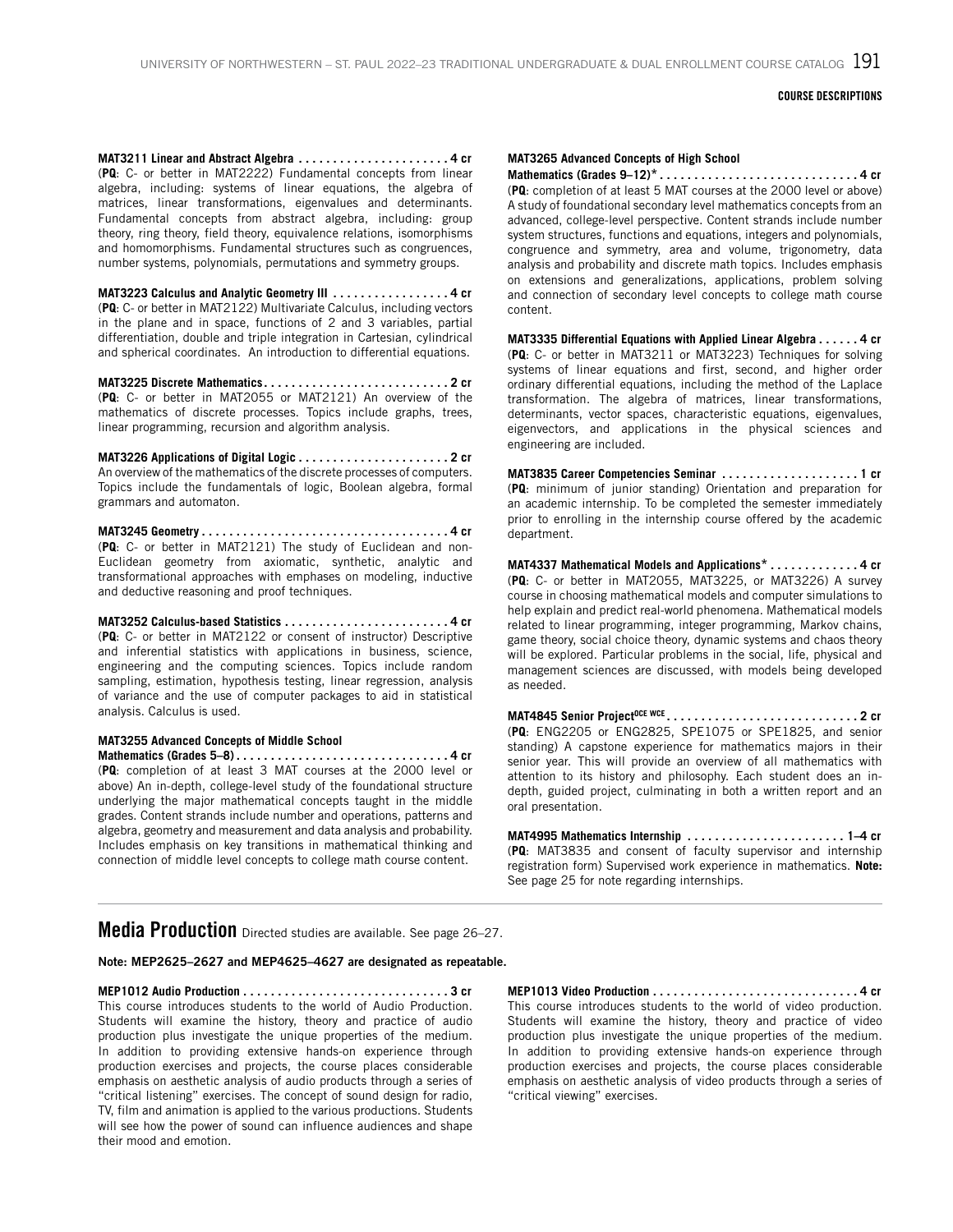**MEP1016 Story Structure. . 4 cr** An examination of communication in the electronic media through the analysis and development of script structure and narrative story elements. Subjects include storyboarding, acts, scenes, premises, plots, characters, action, motifs, etc. Students write critical analyses of professional scripts and productions and author their own treatments.

**MEP2016 On-Air Performance. . 2 cr** The principles of announcing, including pronunciation, reading and interpretation of continuity, are explored. Style development and practice are significant elements of this course.

**MEP2036 Multi-Camera Production\*** .........................3 cr An overview of multi-camera studio production techniques. Students learn how to produce, direct, run graphics, operate camera, supervise scripts, engineer audio and manage personnel in a studio production.

**MEP2055 Media History. . 2 cr** A study of significant historical contributions to radio, TV, film, or other media focusing on a particular aspect such as genre, influential leaders, content creators, historical era, or international movement. All works of media history will be examined for their form, intent, purpose, reflective nature, and production design. Specific focus of the course will be published prior to registration.

**MEP2115 Broadcast Tech. . 2 cr** (**PQ**: MEP1012, MEP1013, or consent of instructor) An introduction to the technical equipment used in television and radio broadcasting. Students will learn the basic electronic components of a television and radio facility, how to troubleshoot problems with equipment, set up a studio for broadcast, clean and maintain audio and video equipment and trace the signal flow through studio equipment.

**MEP2625 Radio Workshop. . . 0–1 cr** Laboratory experience in radio through the student radio station. Students choose from various radio departments, including programming, music, community outreach, technical support, news/ sports and production. **Note:** This course is designated as repeatable.

**MEP2626 Northwestern Productions. . . 0–1 cr** This course provides students with hands-on experience and training in writing, directing, producing and editing different types of video productions. Students will be working in crews (teams) in bringing a project from conception to completion. **Note:** This course is designated as repeatable.

**MEP2627 Northwestern Live (7). . . 0–1 cr** Laboratory experience in the production of television news. Northwestern Live (7) is a news program produced for distribution over the local cable television system. Students are involved in all aspects of the production. **Note:** This course is designated as repeatable.

**MEP3056 Web Content Strategy\*................................. 2 cr** This course examines the theory and practice of planning for effective web content creation, delivery and governance. Concepts explored include information architecture, usability, content project planning and management and search engine optimization.

**MEP3115 Scriptwriting. . 4 cr** (**PQ**: MEP1016) A study of the distinctive characteristics of scripts written for radio, television and film. Special attention will be given to the three-act structure, character delineation and motivation, conflict development and pacing, dialogue and subtext and unifying message. Students gain extensive experience through writing a treatment for a short film or television screenplay.

**MEP3117 Media Business. . 4 cr** An overview examination of the multi-faceted business aspects of the media industry with a particular focus on radio, TV, film, and the music industry. Students learn organizational structure, financial economic elements, audience measurement tools, marketing, promotions and advertising, and other programming and production concepts relating to the operation of electronic media.

**MEP3125 Advanced Audio Production ..........................4 cr** (**PQ**: MEP1012) This course will give advanced instruction and practice in the techniques of audio production. Students will complete handson assignments and develop a stronger working knowledge of what it means to produce excellent audio.

**MEP3126 Radio Production Strategies. . 3 cr** An examination of communication techniques used to create effective advertising, station imaging and other radio production elements. The course demonstrates specific production techniques unique to radio and provides practical experience in producing radio commercials, imaging/branding, content marketing and other production projects.

**MEP3135 Single Camera Production ...........................3 cr** (**PQ**: MEP1013) In this course you will receive advanced instruction and practice in the art and craft of single camera production and narrative storytelling. You will produce two exercises and one short film, bringing the projects through preproduction, production and postproduction.

**MEP3137 Post-Production. . 4 cr** (**PQ**: MEP1013 or consent of instructor) An intensive course in postproduction techniques applied in Adobe Premiere Pro. Editing theory and practice are integrated components of this course that broadly covers four areas: Editing aesthetics, Editing techniques, compositing and effects and finishing techniques.

**MEP3139 Cinematography and Lighting ........................ 2 cr** (**PQ**: MEP1013) This course explores the aesthetics of cinematography and the execution of these ideas and principles. Subjects include: composition, exposure, strategy, filters, lighting, camera movement, operation and power distribution. The class will be divided into lecture, screenings and on set and in-studio lighting and shooting (UNW studio and *Lights On* in Minneapolis).

**MEP3225 Radio News\*. . 2 cr** Instruction and experience in radio news production, including advanced reporting, researching, writing and interviewing techniques. Students produce, write and anchor news program for broadcast or student radio.

**MEP3235 Television News\*. . 2 cr** Instruction and experience in television news production, including advanced reporting, researching, writing and interviewing techniques.

**MEP3615 Media Production Practicum. . . 1–2 cr** (**PQ**: consent of faculty supervisor and internship registration form) Course allows students to gain hands-on experience in on-campus operations, based on student interest and career objectives in media production. In addition to the hands-on experience, students produce an 8- to 10-page portfolio which includes a description of the media production experience and skills they gained and an analysis of the day-to-day opportunities and problem-solving aspects of working in a professional environment. **Note:** This course is designated as repeatable for up to 4 total credits (of which only 2 credits can be applied to the selectives required in the major).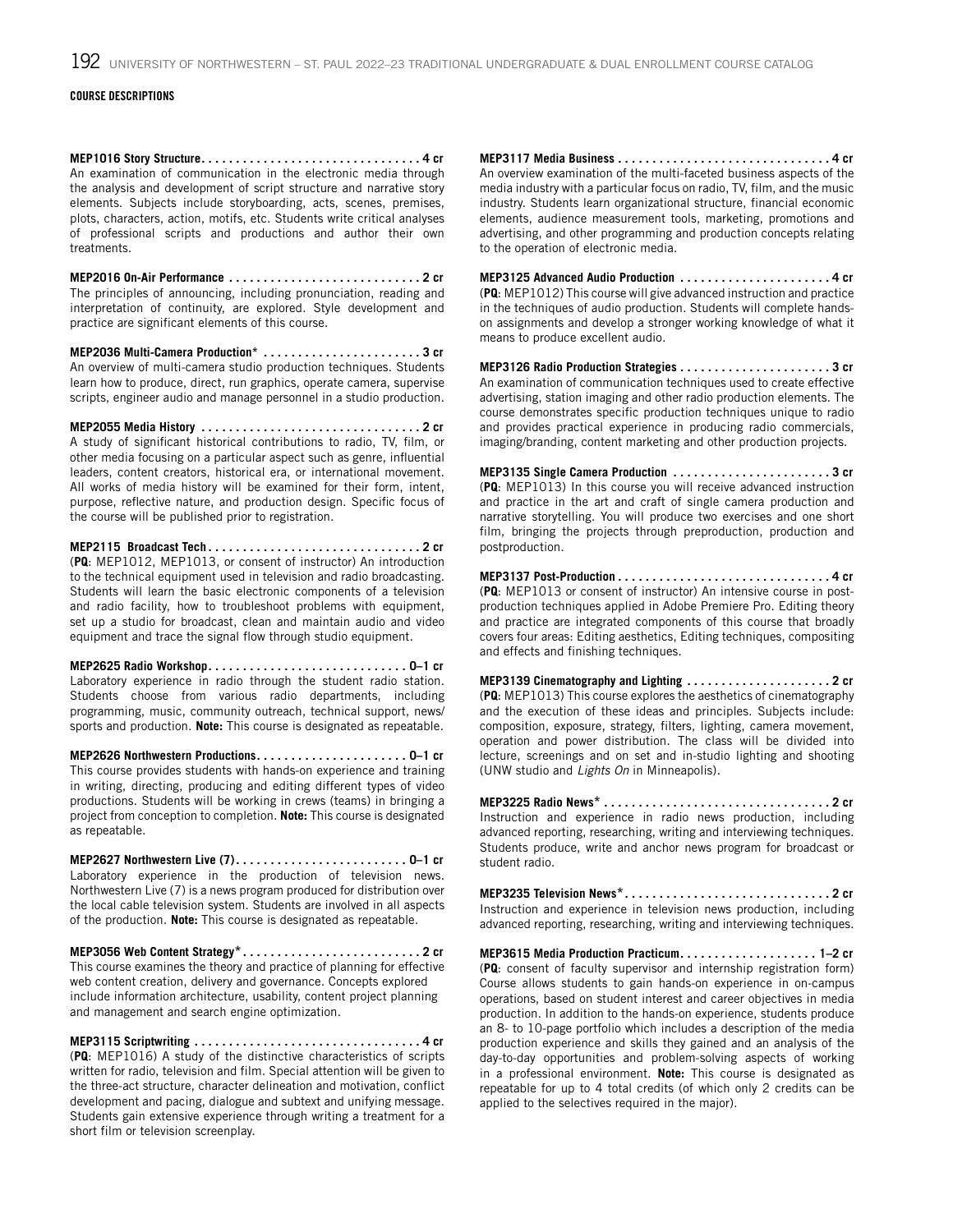**MEP4125 Sound Design. . 3 cr** (**PQ**: MEP1012) The art of sound conveys mood and emotion. It delivers ideas, sensations and story information. It can powerfully enhance the visual experience or completely destroy the aesthetic narrative with a misplaced sound effect or illogical music score. Students will build on their non-linear editing skills while focusing on their analytical and critical listening skills. Students will work with film, animation and audio productions to develop audio communication concepts, sonic environments and aural experiences.

**MEP4625 Radio Workshop. . . 0–1 cr** (**PQ**: MEP2625; open to seniors and station executive staff only) Advanced laboratory experience in radio station management through the student radio station. Students serve as executive staff. **Note:** This course is designated as repeatable.

**MEP4626 Northwestern Productions. . . 0–1 cr** (**PQ**: MEP2626) This course provides advanced students with handson experience and training in writing, directing, producing and editing different types of video productions. Students will be helping to lead

crews in bringing a project from conception to completion. **Note:** This course is designated as repeatable.

**MEP4627 Northwestern Live (7). . . 0–1 cr** (**PQ**: MEP2627) Advanced laboratory experience in the production of television news. The Northwestern Live (7) is a news program produced for distribution over the local cable television system. Students are involved in all aspects of the production. **Note:** This course is designated as repeatable.

**MEP4855 Senior Capstone.................................3 cr** (**PQ**: senior standing) A capstone experience for Media Production students in their senior year. An original, individual project is planned and completed during the semester.

**MEP4995 Media Production Internship. . . 1–4 cr** (**PQ**: consent of faculty supervisor and internship registration form) Supervised work experience within a company that offers media creation related tasks. N**ote:** See page 25 for note regarding internships.

### **Ministry**

**MIN1007 Ministry Foundations**<sup>8</sup>..................................4 cr This course addresses theological, philosophical, and historic foundations for Christian ministry. Students will be introduced to various fields of ministry, explore giftedness and call, discover the purpose of the church, and wrestle with cultural implications for ministry practice. The student will connect with a local ministry and begin to formulate a personal theology and philosophy of ministry during the context of this course.

**MIN1641, 1642, 1643, 1644 Christian Service I, II, III, IV . . .1 cr each** (**PQ**: consent of faculty supervisor and internship registration form) Practical experience in a local church or Christian organization. Designed to encourage student involvement in Christian service. Each credit requires ministry involvement totaling at least 50 hours per credit.

**MIN2016 Biblical Interpretation for Study**◊**. 2 cr** An introduction to biblical interpretation and application as a foundational tool for equipping students to grow spiritually, teach faithfully, and lead effectively in the Christian community. Special emphasis will be given to helping others learn how to study the Bible.

**MIN2045 Christian Formation for Ministry Practice<sup>◊</sup> . . . . . . . . . . . . 2 cr** (**PQ**: Christian Ministries majors and minors) This course explores Christian formation by examining the biblical text, historic Christian spiritual practices, theories of faith formation, and contemporary Christian formation texts. This course addresses balancing personal growth and ministry practice alongside discipleship, intellectual engagement, and practical application.

**MIN3045 Developmental Foundations for Ministry<sup>WCE</sup> ◊ . . . . . . . . . . 4 cr** (**PQ**: ENG2205 or ENG2825, and sophomore standing) This course provides an overview of theories related to educational psychology and human development across the lifespan. Specific application to ministry contexts in the local church and other ministry-based agencies is examined. Students complete research-based projects in their area of ministry interest.

**MIN3065 Digital Ministry. . 2 cr** This course explores the use of technology in diverse ministry settings including the local church, missions, and nonprofit organizations with the goal of helping students articulate thoughtful and practical perspectives on digital ministry. Special topics will be considered such as social media usage, podcasting, and live-streaming.

**MIN3075 Church Planting. . 2 cr** This course explores the biblical imperatives for church multiplication and equips students with practical skills to build a team and develop contextually appropriate strategies for planting new churches. Special topics will be considered such as multi-ethnic church planting, multisite churches, and church revitalization.

MIN3105 Leading in Pastoral Ministry<sup>\*</sup> ........................ 2 cr (**PQ**: MIN1007) This course examines a biblical foundation and a practical understanding of the shepherding and overseer roles of the pastor in local church ministries. Special attention is given to church governance, ministerial ethics, discipline, staff leadership, ceremonies, and the ordinances. Pastoral self-care including family well-being is also considered.

**MIN3107 Spiritual Lives of Children. . 2 cr** This course overviews the biblical, philosophical, theological, and theoretical foundations for ministry with children and families. Attention is given to both internal and external influences on children and the impact of their moral and spiritual formation. The importance of children learning and growing in the context of their family will be emphasized.

**MIN3205 Human Sexuality. . 4 cr** This course will examine biblical and theological foundations, as well as social science research, for human sexuality. A holistic view of human sexuality will be explored through the examination of sociological, biological, psychological and spiritual aspects of human nature and behavior. Biblical principles are discovered and applied to the development of individual sexual values and sexual discipline. The role of the church in supporting healthy sexuality will be considered.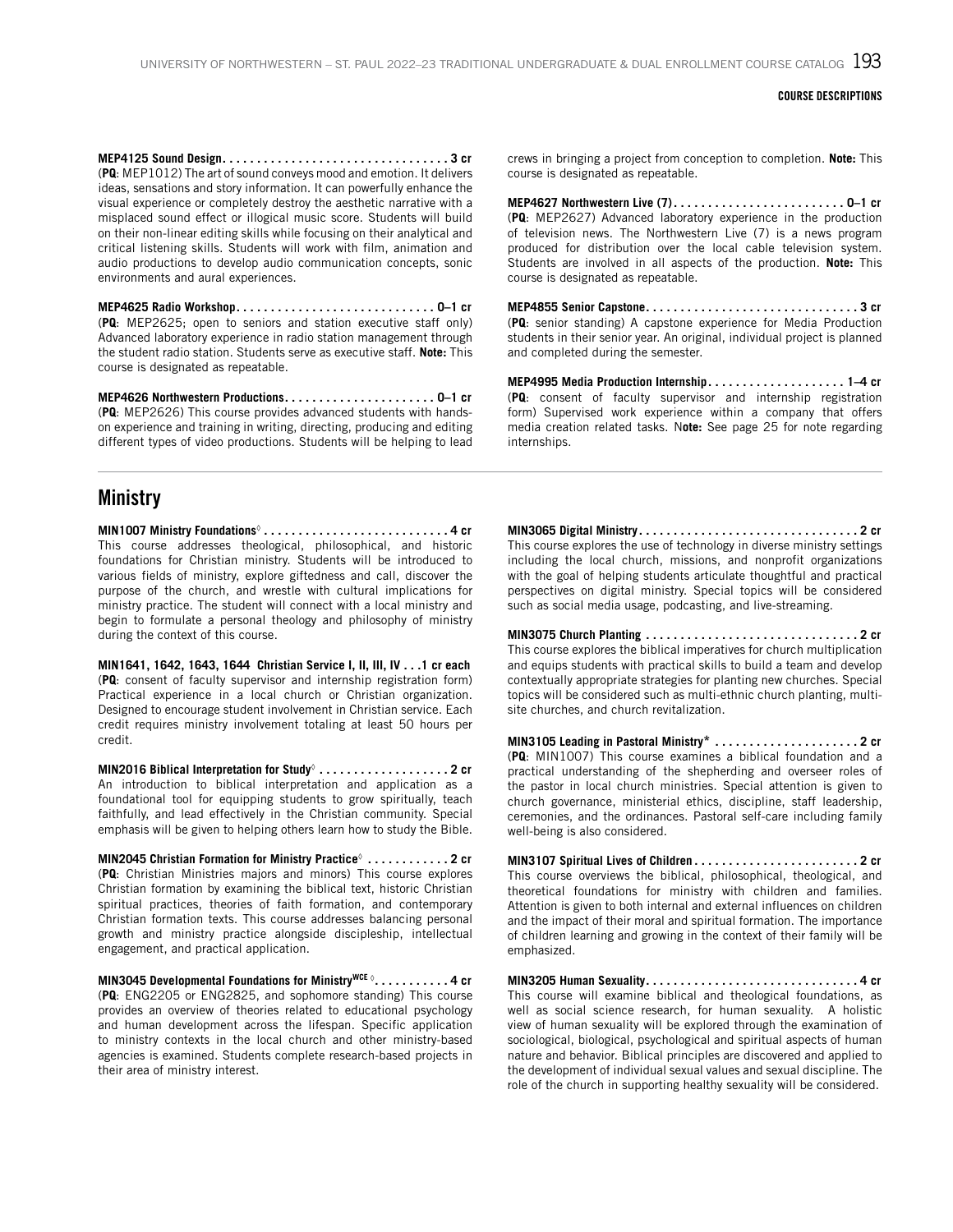**MIN3206 Relationships**◊**. 4 cr** (**PQ**: sophomore standing) This course will examine biblical and theological foundations, social science research and relationship models for healthy relationships. Focus will be given to the process of relationships: identity formation, friendship, dating, courtship, engagement and marriage. Additional issues including singleness, intimacy, forgiveness, gender issues, communication skills, conflict resolution, relational integrity, cultural awareness and financial planning will be addressed. Research projects and other assignments will include exegetical work in relevant scriptural passages.

**MIN3207 Ministry in a Globalized World**◊**. 2 cr** This course prepares students to understand the impact of globalization on present day ministry. Students will be equipped to investigate diverse social and cultural contexts and develop strategies to minister effectively in an era of cultural, religious, and ethical diversity.

**MIN3216 Leadership in Ministry<sup>\$ ◊</sup>............................4 cr** A study of the principles and practices of leadership in local church, nonprofit, and mission contexts. This course includes a study of biblical principles for leadership, leadership self-awareness, leadership styles, team dynamics, culture and leadership, and conflict management. Special attention is given to developing strategic initiatives informed by one's organizational mission and vision. A \$40 course fee required.

**MIN3218 Teaching Methods in Ministry<sup>0CE</sup> ◊ . . . . . . . . . . . . . . . . . 4 cr** (**PQ**: C- or better in MIN1007 and MIN2016; SPE1075 or SPE1825) A theoretical and practical approach to giving students experience in the development and practice- teaching of biblical lessons. The course will address contemporary methods, scope and sequence and curriculum analysis and evaluation, with special attention to the effect of gender and culture on the teaching/ learning process.

**MIN3226 Family Studies\*. . 2 cr** This course examines the family as a social/cultural unit with emphasis on parental interaction with the developing child. Family structure and dynamics from the perspective of theology and family science theory will be studied. Focus will be on multidisciplinary theories of the family dynamics across the life span. Consideration will be given to biblical and theological foundations, societal influences, parenting, family structure, family worship, family stress & coping and domestic violence. Strategies for establishing positive and collaborative relationships among families, teachers, care-givers, and education systems are addressed. Students write summaries of current professional articles using APA style.

**MIN3227 Retreats, Events, and Camps\*\$. . 2 cr** This course gives consideration to biblical, theological, philosophical, and historical foundations of retreats, events, and camps in light of Christian spiritual growth and formation. Principles related to organizational responsibilities and operational aspects of Christian ministry are also addressed. There is an emphasis on the role of retreats, events, and camps in ministry contexts. A \$95 course fee required.

**MIN3231 Care and Counseling in Ministry<sup>\$ ◊</sup>...................4 cr** This course provides a foundation and overview of counseling techniques, practices, and typical counseling situations which are faced in both church and parachurch ministry settings. Emphasis is placed on methods and techniques for effectively counseling people in crisis from all age groups. Guidance is given in the counseling of lay leadership, families in crisis, and the handling of abuse cases. Consideration is given to the legal, ethical, and practical implications of Christian counseling. A \$95 course fee required.

**MIN3232 Practice of Biblical Counseling.. . 2 cr** (**PQ:** MIN3231) This course is the lab experience of MIN3231. It is a case study approach to dealing with typical counseling situations encountered in ministering to children, youth and adults in churches and parachurch organizations. Principles and techniques of counseling are developed through role-playing, simulations and class discussions.

**MIN3308 Leading Children and Families......................... 2 cr** A study of the establishment, development and evaluation of children and family ministry. Emphasis will be on practical methods of ministry, leadership, recruitment and training. Learning experiences and curriculum development will focus on integrating spiritual, cognitive, social, emotional, physical and creative domains for the emerging development of the child. Emphasis will be placed on helping congregations become communities that support families and nurture faith of the families.

**MIN4306 Preaching and Worship\*.............................4 cr** (**PQ:** BIA1015 or BIA1827 or MIN2016) This course prepares students to faithfully preach the Word of God in partnership with the Holy Spirit. Special emphasis is given to the role of preaching in worship and to general principles for leading worship. Students will deliver two sermons in this course.

MIN4405 Contemporary Issues in Preaching\*................2 cr (**PQ**: MIN4306) An advanced preaching course designed to help students understand contemporary issues in preaching including the integration of technology. Students practice using contemporary methodologies.

**MIN4845 Research Seminar. . 2 cr** (**PQ**: senior standing and MIN3045 or MIN5045U, MIN3216 or MIN5210U, and MIN4991) This course includes both theological and empirical research aiming to introduce students to basic methods of Christian ministry and social science research. Use of observation, interview, and evaluation with an emphasis on the development of critical thinking skills and writing are included. The course is designed to help students gain a fuller understanding of church and parachurch ministries in their socio-cultural settings, enable them to develop more relevant and effective ministries, and prepare students for additional further study. A major research project and paper are included in the course.

**MIN4855 Capstone**◊**. 2 cr** (**PQ**: senior standing and MIN3045 or MIN5045U, MIN3216 or MIN5210U, and MIN4991) During the final semester, in conjunction with an internship or otherwise involved in a ministry setting, students will discuss and evaluate their ministry preparedness, areas of gifting, and calling. Students will revisit and revise the personal theology and philosophy of ministry created during the Ministry Foundations course and complete a ministry portfolio to prepare and guide them in future ministry.

**MIN4991, 4992 Ministry Internship I, II**◊**.. . 2 cr each** (**PQ**: senior standing, MIN3216 or MIN5210U, consent of faculty supervisor and internship registration form) Supervised experience in ministry locally or abroad which focuses upon leadership and counseling. Internship requires 50 hours of ministry per credit. **Note:**  See page 25 for note regarding internships.

**MIN5045U Human Development for Ministry<sup>\$</sup> .................4 cr** (**PQ**: acceptance into an accelerated graduate program) This course applies theories of human development and educational psychology to ministry contexts. In addition to completing a ministry research project, students develop a philosophy of formational ministry that applies relevant theory. A \$95 graduate course fee required.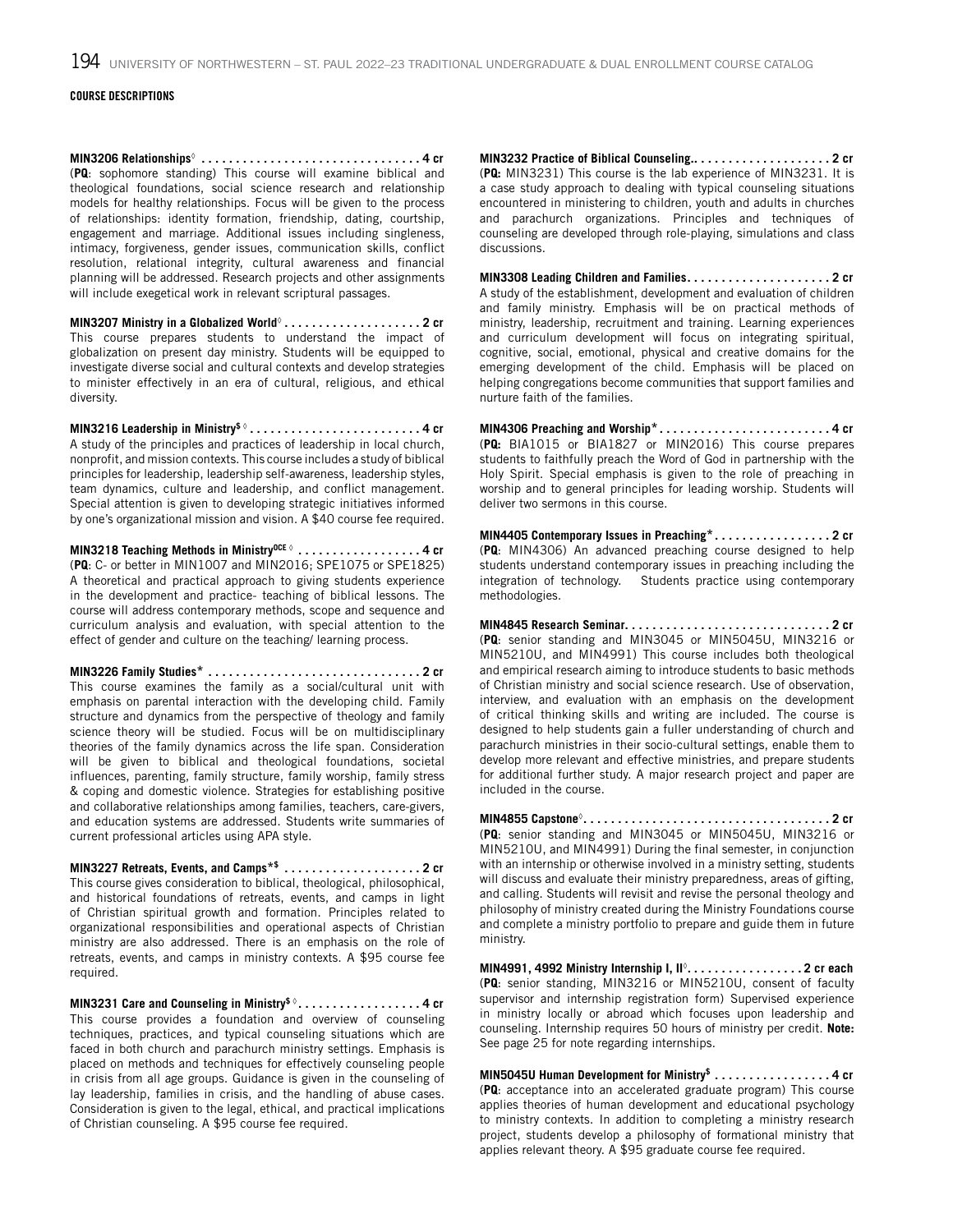**MIN5210U Leading and Organizing Ministry<sup>\$</sup> ..................4 cr** (**PQ**: ENG2205 or ENG2825, and acceptance into an accelerated graduate program) This course considers the leadership development of the whole person: knowledge, character, and skill. Practice of leadership and management for the church and for Christian nonprofit organizations will be studied. Students will examine God's vision for their lives, leading and organizing a ministry to accomplish a mission, and how to develop leaders who equip other leaders. A \$40 course fee and \$95 graduate course fee required.

**MIN5405U Advanced Preaching\* \$ . . . . . . . . . . . . . . . . . . . . . . . . . 2 cr** (**PQ**: MIN4306 or MIN5410, and acceptance into an accelerated graduate program) This course prepares students to evaluate contemporary approaches to preaching including overall sermonic structure and technological integration. Students identify and utilize advanced preaching strategies. A \$95 graduate course fee required.

**MIN5610U Ministering Culturally and Globally\$ . 2 cr** (**PQ**: acceptance into an accelerated graduate program) This course prepares students to investigate social and cultural contexts in order to communicate and minister effectively in a diverse and globalized society. This course also applies theological and philosophical

### Multi-Disciplinary Studies

**MDS1015 Big Ideas Through the Creative Lens . . . . . . . . . . . . . . . 2 cr** Through creative work in the arts—literature, visual arts, theatre, music, film, and dance—humans experience and communicate divergent perspectives, grapple with complex topics and emotions, and ultimately move toward a fuller understanding of what is real,

### Music – Applied

CLASS APPLIED

**MUP1001 Class Voice\*\*. . 1 cr** A study of basic solo vocal techniques, including breath control, proper tone production, diction and stage presence, as well as psychological aspects, taught in a class setting. Course may be repeated.

**MUP2013 Group Piano. . 1 cr** Instruction and practice in piano technique, repertoire, harmonization, transposition, accompanying, hymn playing, score reading, and sight principles related to the global and local mission of the Church. A \$95 graduate course fee required.

**MIN5993U Graduate Internship I\$ . 1 cr** (**PQ**: acceptance into an accelerated graduate program, consent of faculty supervisor, and internship registration form) Students complete at least fifty hours of ministry field experience during the course of one semester. Through a process of practice and reflection, students evaluate their learning goals, personal growth, and overall growth as a ministry leader. A primary goal of the course is to test your vocational calling through field experience. A \$95 graduate course fee required.

**MIN5994U Graduate Internship II<sup>\$</sup> ...............................1 cr** (**PQ**: MIN5993U, acceptance into an accelerated graduate program, consent of faculty supervisor, and internship registration form) Students complete at least fifty hours of ministry field experience during the course of one semester. Through a process of practice and reflection, students evaluate their learning goals, personal growth, and overall growth as a ministry leader. A primary goal of the course is to assess one's vocational calling in order to choose an emphasis track in the M.Div. program. A \$95 graduate course fee required.

what we can know, and how we should live. In this course we examine a single complex aspect of the human experience through hands-on creative experiences with the elements and processes of various art forms and the study of notable artists and works. This introductory course does not require prior artistic experience.

reading. Repeatable for credit until the student passes the piano proficiency level required for the degree.

**MUP3216 Keyboard Techniques\*\*. . 2 cr** (**PQ**: MTC2112 or consent of instructor) An overview of keyboard skills including score reading, transposition, improvisation, chart reading and figured bass realization.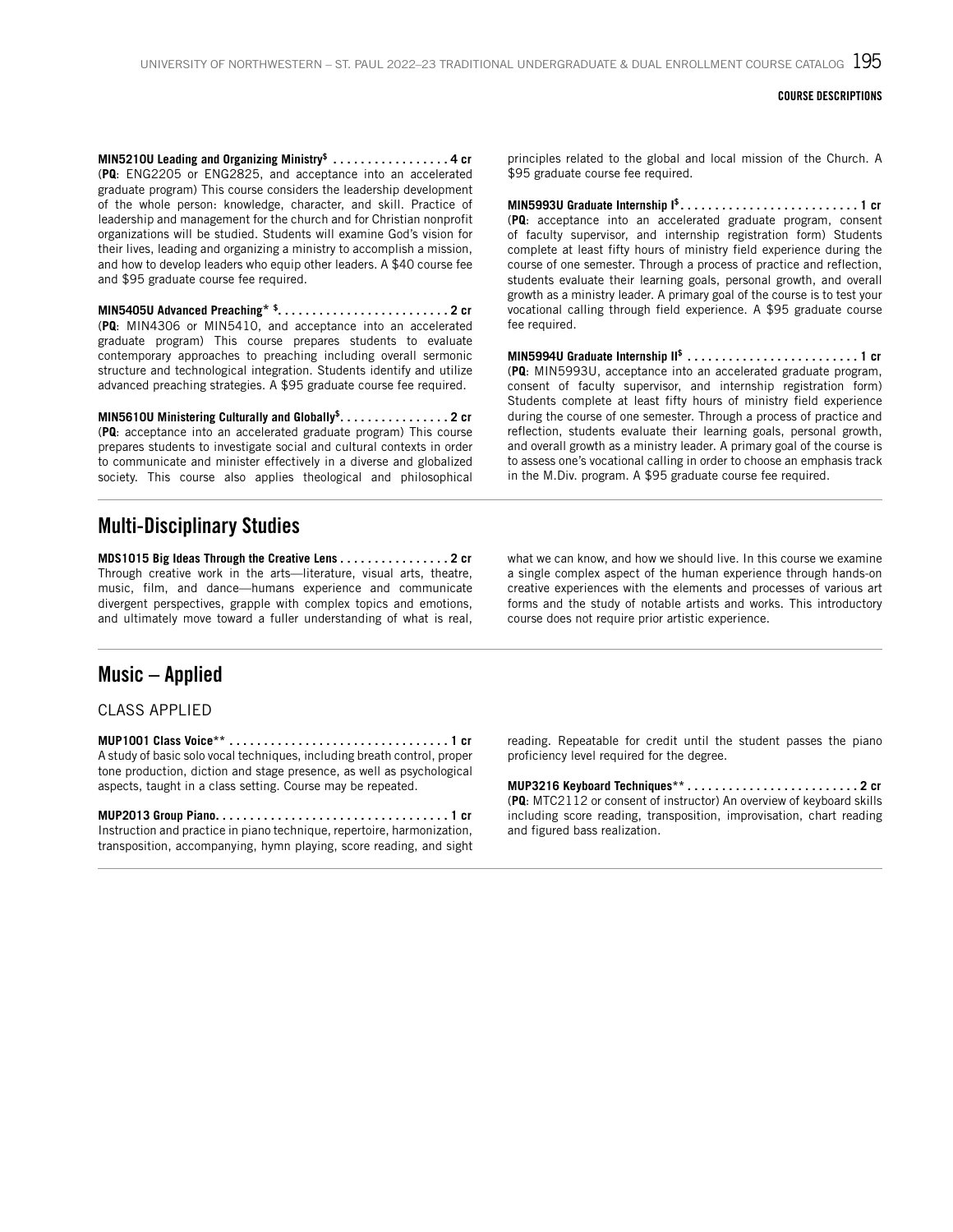### INDIVIDUAL APPLIED

A separate lesson fee (see page 15) will be assessed per credit. 1 credit (25- to 30-minute lesson); 2 credits (50- to 60-minute lesson). A private lesson registration form is required for permission to register in each semester of study.

#### **Note: MUP2100–MUP3160 and MUP4100–MUP4160 are designated as repeatable unless designated otherwise.**

#### **Applied numbers:**

- **2XXX:** All freshmen and sophomore music majors; all minor, secondary and elective lessons.
- **31XX:** Junior Performance majors, junior and senior Music (B.A./ B.S. including Music Ministry Emphasis) majors, and Music Education majors. (**PQ**: successful completion of the Music Major Progress Interview; additional prerequisites for vocal majors.)
- **41XX:** Senior Performance majors who have completed their junior recital.

**MUP2100 Private Voice - Major. . . 1–2 cr** (**PQ**: audition for first semester of study) Private, individual voice lessons at the lower division music major level for Vocal Performance (B.Mus.), Vocal Music Education (B.M.E), and Music (B.A./B.S. including Music Ministry Emphasis) majors. Required Vocal Lab class meets weekly with studio teacher.

**MUP3100 Private Voice - Major. . . 1–2 cr** (**PQ**: successful completion of the Music Major Progress Interview, passing of vocal proficiency requirements and completion of MUS3101 and MUS3102 with a grade of C- or above) Private, individual voice lessons at the upper division level of study required for Vocal Performance (B.Mus.) and Vocal Music Education (B.M.E.) majors. Optional study level for vocally proficient Music (B.A./B.S. including Music Ministry Emphasis) majors. Vocal study includes preparation toward a Junior (B.Mus.) or Senior (B.M.E.) Recital. Required Vocal Lab class meets weekly with studio teacher.

**MUP4100 Private Voice - Major. . . 1–2 cr** (**PQ**: completion of junior recital as a Vocal Performance [B.Mus.] major). Private, individual voice lessons at the upper division level of study required for Vocal Performance (B.Mus.) majors only. Vocal study includes preparation toward the Senior Recital. Required Vocal Lab class meets weekly with studio teacher.

**MUP2105 Private Voice - Minor. . . 1–2 cr** (**PQ**: audition for first semester of study) Private, individual voice lessons at the lower division level of study required for Music minors whose principal instrument is voice.

**MUP2106 Private Voice - Elective. . . 1–2 cr** (**PQ**: audition for first semester of study) Private, individual voice lessons as a non-music major elective student. Optional study level for vocal music majors past degree requirements.

**MUP2107 Private Voice - Secondary. . . 1–2 cr** (**PQ**: audition for first semester of study) Private, individual voice lessons as a secondary instrument for music majors, including piano majors pursuing a B.M.E. degree and licensure in vocal and classroom music. Weekly Vocal Lab class attendance is required for B.M.E. Piano majors with Vocal Licensure.

**MUP2110 Private Piano - Major. . . 1–2 cr** (**PQ**: audition for first semester of study) Private piano lessons at the lower division music major level for B.Mus., B.M.E. (piano as primary instrument), B.S. and B.A. music majors. Required piano lab class meets weekly with the studio teacher.

**MUP3110 Private Piano - Major. . . 1–2 cr** (**PQ**: successful completion of the Music Major Progress Interview and piano proficiency requirements) Private piano lessons at the upper division level of study for B.Mus. and B.M.E. (piano as primary instrument) majors. Optional for proficient B.A. and B.S. majors. Study includes preparation toward a junior (B.Mus.) or senior (B.M.E.) half recital. Required piano lab meets weekly with the studio teacher.

**MUP4110 Private Piano - Major. . . 1–2 cr** (**PQ**: completion of junior recital as a B.Mus. major) Private piano lessons at the upper division level of study for B.Mus. majors only. Study includes preparation toward a senior recital. Required piano lab meets weekly with the studio teacher.

**MUP2115 Private Piano - Minor. . . 1–2 cr** (**PQ**: audition for first semester of study) Private piano lessons at the lower division of study for Music minors whose principal instrument is piano. Attendance at six piano labs per semester is required.

**MUP2116 Private Piano - Elective. . . 1–2 cr** (**PQ**: audition for first semester of study) Private piano lessons as a non-music major elective student. Optional study for music majors, past degree requirements.

**MUP2117 Private Piano - Secondary. . . 1–2 cr** (**PQ**: audition for first semester of study) Private piano lessons as a secondary instrument for music majors wishing to further develop their piano skills and/or preparing to pass music major piano proficiency requirements.

| MUP2127 Private Organ - Secondary 1-2 cr                                 |  |
|--------------------------------------------------------------------------|--|
|                                                                          |  |
| MUP2140 Private Woodwind - Major 1-2 cr                                  |  |
|                                                                          |  |
|                                                                          |  |
| MUP2180 Private Percussion - Major1-2 cr                                 |  |
| MUP2190 Private Harp - Major 1-2 cr                                      |  |
| (PQ: acceptance by audition as a music major) Primarily lower            |  |
| division (2000 level, all degrees) repertoire and study materials at the |  |
| instructor's discretion. Wind/String Lab, GSR & Jury required.           |  |
|                                                                          |  |

| MUP3130 Private String - Major1-2 cr                                                                                                     |  |
|------------------------------------------------------------------------------------------------------------------------------------------|--|
| MUP3140 Private Woodwind - Major 1-2 cr                                                                                                  |  |
|                                                                                                                                          |  |
|                                                                                                                                          |  |
| MUP3180 Private Percussion - Major1-2 cr                                                                                                 |  |
| MUP3190 Private Harp - Major 1-2 cr                                                                                                      |  |
| (PQ: passing the Music Major Progress Interview jury with a grade of B                                                                   |  |
| [for B.A., B.S., B.M.E. degrees] or B+ [for B.Mus. degree]) Primarily                                                                    |  |
| upper division (3000/4000 level) repertoire and study materials at<br>the instructor's discretion. Wind/String Lab, GSR & Jury required. |  |
|                                                                                                                                          |  |

| MUP4140 Private Woodwind - Major 1-2 cr                              |  |
|----------------------------------------------------------------------|--|
|                                                                      |  |
|                                                                      |  |
| MUP4180 Private Percussion - Major1-2 cr                             |  |
| MUP4190 Private Harp - Major 1-2 cr                                  |  |
| (PQ: Successful completion of a junior recital [for B.M. degree])    |  |
| Study includes preparation for the full senior recital MUP4696. Wind |  |
| Lab required. GSR & jury required only if no recital that semester.  |  |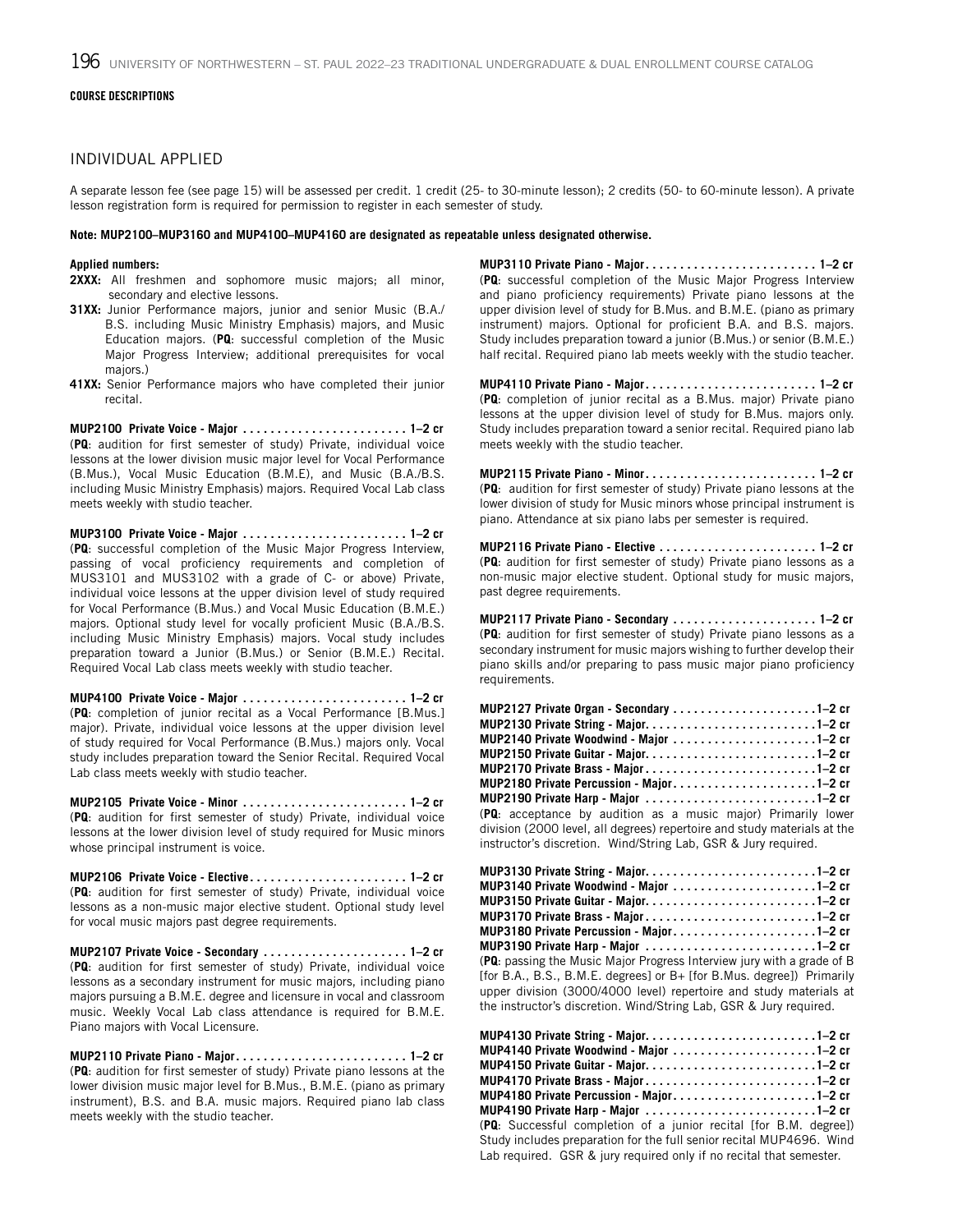| MUP2145 Private Woodwind - Minor 1-2 cr                            |  |
|--------------------------------------------------------------------|--|
|                                                                    |  |
| MUP2175 Private Brass - Minor1-2 cr                                |  |
| MUP2185 Private Percussion - Minor1-2 cr                           |  |
| MUP2195 Private Harp - Minor 1-2 cr                                |  |
| (PQ: audition with area coordinator) Primarily lower division. GSR |  |
| optional at instructor's discretion. Wind/String Lab optional.     |  |

| MUP2146 Private Woodwind - Elective1-2 cr                      |  |
|----------------------------------------------------------------|--|
|                                                                |  |
| MUP2176 Private Brass - Elective 1-2 cr                        |  |
| MUP2186 Private Percussion - Elective 1-2 cr                   |  |
|                                                                |  |
| (PQ: interview with area coordinator) For study by non-majors, |  |

primarily lower division (2000-level) repertoire and study materials at the instructor's discretion. GSR, Jury and Wind/String Lab optional.

| MUP2137 Private String - Secondary 1-2 cr                          |  |
|--------------------------------------------------------------------|--|
| MUP2147 Private Woodwind - Secondary1-2 cr                         |  |
|                                                                    |  |
| MUP2177 Private Brass - Secondary 1-2 cr                           |  |
| MUP2187 Private Percussion - Secondary 1-2 cr                      |  |
| MUP2197 Private Harp - Secondary 1-2 cr                            |  |
| (PQ: acceptance as a music major, interview with area Coordinator) |  |

For majors studying an instrument that is not the student's primary performance area; GSR & Jury optional at instructor's discretion, Wind/String Lab optional.

**MUP2160 Private Composition - Major. . . 1–2 cr** (**PQ**: B- or better in MTC1007, MTC2004 and MTC2112) Original work drawn from standard musical forms with a focus on melodic and motivic construction. Initial works will be written for one or two instruments. Additional semesters of study will include the use of more intricate forms and the composition of works for varied ensembles. Required Composition Lab meets weekly with the composition teacher.

**MUP2165 Private Composition - Minor. . . 1–2 cr** Original work drawn from standard musical forms with a focus on melodic and motivic construction. Required Composition Lab meets weekly with the composition teacher.

**MUP2166 Private Composition - Elective. . . 1–2 cr** Private, individual composition lessons for non-music majors and music majors with other proficiencies. Optional level of study for composition majors past degree requirements.

**MUP2365 Private Counterpoint - Minor. . . 1–2 cr** (**PQ**: C- or better in two or more semesters of private composition lessons) Study of 18th century counterpoint through composition and analysis of invention, canon, fugue and related contrapuntal forms. Required Composition Lab meets weekly with the composition teacher.

**MUP3160 Private Composition - Major. . . 1–2 cr** (**PQ**: C- or better in MUP2160 and successful completion of the Music Major Progress Interview). Original work drawn from standard musical forms with a focus on melodic and motivic construction. Initial works will be written for one or two instruments. Additional semesters of study will include the use of more intricate forms and the composition

of works for varied ensembles. Required Composition Lab meets weekly with the composition teacher.

**MUP4160 Private Composition - Major. . . 1–2 cr** (**PQ**: C- or better in MUP3160, MTC4207, successful completion of the Music Major Progress Interview, or consent of instructor). Original work drawn from standard musical forms with a focus on melodic and motivic construction. Initial works will be written for one or two instruments. Additional semesters of study will include the use of more intricate forms and the composition of works for varied ensembles. Required Composition Lab meets weekly with the composition teacher.

**MUP2225 Private Songwriting - Minor. . . 1–2 cr** Learn, analyze, and apply the foundational and structural elements of songwriting through this collaborative, growth-oriented, experience designed for both aspiring and experienced songwriters.

**MUP2226 Private Songwriting - Elective. . . 1–2 cr** Learn, analyze, and apply the foundational and structural elements of songwriting through this collaborative, growth-oriented, experience designed for both aspiring and experienced songwriters.

**MUP2256 Private Commercial Guitar - Elective. . . 1–2 cr** (**PQ**: permission of instructor with audition for first semester of study) Private commercial guitar lessons as a non-music major elective student.

**MUP2257 Private Commercial Guitar - Secondary. . . 1–2 cr** (**PQ**: permission of instructor with audition for first semester of study) Private commercial guitar lessons as a secondary instrument for music majors wishing to further develop their commercial guitar skills.

**MUP2286 Private Drum Set - Elective. . . 1–2 cr** (**PQ**: audition for first semester of study) Private drum set lessons as a non-music major elective student.

**MUP2287 Private Drum Set - Secondary. . . 1–2 cr** (**PQ**: audition for first semester of study) Private drum set lessons as a secondary instrument for music majors wishing to further develop their drum set skills.

**MUP2356 Private Electric Bass - Elective. . . 1–2 cr** (**PQ**: audition for first semester of study) Private electric bass lessons as a non-music major elective student.

**MUP2357 Private Electric Bass - Secondary. . . 1–2 cr** (**PQ**: audition for first semester of study) Private electric bass lessons as a secondary instrument for music majors wishing to further develop their electric bass skills.

**MUP3307 Private Conducting - Secondary. . . 1–2 cr** (**PQ**: MUS3277 or consent of instructor) A continuation of conducting study with emphasis on expressive elements, score study, and rehearsal techniques.

**MUP3360 Private Counterpoint - Major\*.......................... 2 cr** (**PQ**: C- or better in two or more semesters of private composition lessons and successful completion of the Music Major Progress Interview) Study of 18th-century counterpoint through composition and analysis of invention, canon, fugue and related contrapuntal forms.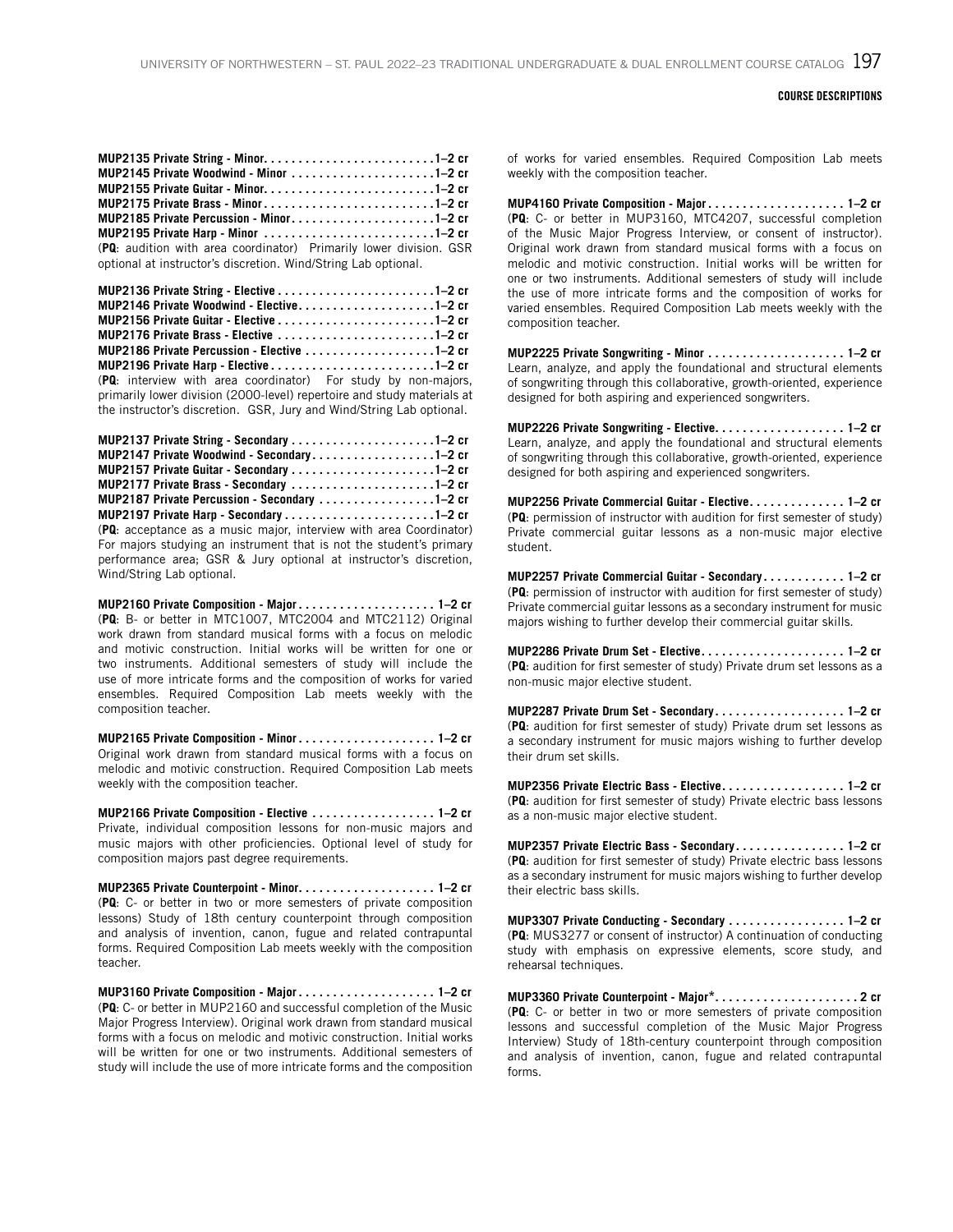198 UNIVERSITY OF NORTHWESTERN – ST. PAUL 2022–23 TRADITIONAL UNDERGRADUATE & DUAL ENROLLMENT COURSE CATALOG

#### COURSE DESCRIPTIONS

**MUP4360 Private Counterpoint - Major\*. . 2 cr**  (**PQ**: C- or better in two or more semesters of private composition lessons and successful completion of the Music Major Progress Interview) Study of 18th-century counterpoint through composition and analysis of invention, canon, fugue and related contrapuntal forms.

**MUP3695 Junior Recital - Half. . 0 cr** (**PQ**: successful completion of the Music Major Progress Interview, and approval of faculty; concurrent registration in private lessons on major instrument) Half recital for juniors in a Bachelor of Music Performance major.

**MUP4695 Senior Recital - Half ................................0 cr** (**PQ**: successful completion of the Music Major Progress Interview, completion of Piano Proficiency and approval of faculty; concurrent registration in private lessons on major instrument) Half recital for seniors in a Bachelor of Music Education major.

**MUP4696 Senior Recital - Full. . 1 cr** (**PQ**: successful completion of the Music Major Progress Interview, completion of Piano Proficiency and approval of faculty; concurrent registration in private lessons on major instrument) Full recital for seniors in a Bachelor of Music major.

### Music – Ensembles

**Note: A separate fee (\$) will be assessed (see page 15). Courses in this section are designated as repeatable.** 

| MEN3001 Northwestern Choir <sup>\$</sup> 0–2 cr                                                                                                                                     |  |
|-------------------------------------------------------------------------------------------------------------------------------------------------------------------------------------|--|
| MEN3002 Con Brio Men's Chorus <sup>\$</sup> 0–1 cr                                                                                                                                  |  |
| MEN3003 Amata Women's Chorale <sup>\$</sup> 0–1 cr                                                                                                                                  |  |
| MEN3004 Chamber Singers <sup>\$</sup> 0–1 cr                                                                                                                                        |  |
|                                                                                                                                                                                     |  |
| (PQ: consent of instructor) Introduction to basic concepts of singing                                                                                                               |  |
| on stage through exercises in visual expression, stage movement<br>and characterization. Preparation and performance of operatic arias,<br>choruses, scenes and/or complete operas. |  |

### **MEN3015 Worship Team. . . 0–1 cr** Ensemble participation. **MEN3030 Orchestra - Strings\$. . 0–2 cr MEN3031 Orchestra - Winds\$ . 0–2 cr MEN3040 Symphonic Band\$ . 0–2 cr MEN3041 Jazz Ensemble\$. . 0–1 cr MEN3042 Chamber Music. . 0–1 cr MEN3045 Drumline. . 0–1 cr**

### Music – General

**MUS1000 Music Hour. . . 0–1 cr** A weekly assembly of music majors and minors for the purpose of student performance or discussion of topics of significance to musicians. On campus and off-campus concert attendance is required. **Note:** This course is designated as repeatable.

**MUS1075 Introduction to Music\*\* ##. . 2 cr** A basic survey course designed to increase the interest in and understanding of music as an art form. Passing the department competency exam fulfills the course requirement, but does not earn credit. Only offered through Dual Enrollment.

**MUS2176 Fundamentals of Conducting\*......................... 2 cr** (**PQ**: MTC2112) Technique, practices and principles of conducting, including hand and baton technique, metric patterns, tempo, style, dynamics, terminology study and preparation of the score. Practical experience with performing organizations is stressed.

**MUS3101 Diction for Singers I\*................................. 1 cr** (**PQ**: two semesters of private voice lessons as a major or consent of instructor) One class and one lab per week. An introduction to the study and application of the International Phonetic Alphabet (IPA) and its guidelines for usage in singing Italian and English vocal literature. Practical application will occur in the lab class through individual and group coaching of singing and speaking.

**MUS3102 Diction for Singers II\*** ...............................1 cr (**PQ**: C- or better in MUS3101 or consent of instructor) One class and one lab per week. A continuation of the study and application of the International Phonetic Alphabet (IPA) and its guidelines for usage in singing German and French vocal literature. Practical application will occur in the lab class through individual and group coaching of singing and speaking.

**MUS3215 Piano Pedagogy\*. . 2 cr** (**PQ**: sophomore music major or consent of instructor) Procedures for teaching keyboard fundamentals and musicianship for private and class lessons, including a survey and analysis of current developmental psychologies, teaching methods and materials for beginning students. Includes practical experience in individual piano teaching.

**MUS3277 Advanced Conducting\*................................ 2 cr** (**PQ**: MUS2176) A continuation of conducting study with emphasis on expressive elements, score study and analysis, and rehearsal planning and techniques.

**MUS4401 Vocal Pedagogy I\*. . 2 cr** (**PQ**: MUP3100 and successful completion of the Music Major Progress Interview, or consent of instructor) A study of the basics of vocal production for singing and speaking: respiration, phonation, registration, resonation, articulation and coordination. Anatomy and physiology of the vocal mechanism. Mind-body integration concepts. Introductory information for healthy and efficient singing and speaking. Includes some out-of-class observations. Prerequisite for registration in MUS4401 for B.M.E. Piano Majors with Voice Emphasis is the completion of the minimum vocal proficiency requirements.

**MUS4402 Vocal Pedagogy II\*. . 2 cr** (**PQ**: MUS4401 or concurrently enrolled) Extended study of topics in Vocal Pedagogy I with special emphasis on practical applications for the teaching of singers. Diagnosis and correction of vocal problems. Philosophy and psychology of singing and teaching. Lifespan voice teaching including the child, changing and adolescent voices. Principles of vocal health in speaking and singing, including related vocal disorders and their treatment. Pedagogical principles, methods and resources for teaching singing. Includes supervised individual voice teaching. Practical information for setting up a private vocal studio. Includes out-of-class observations.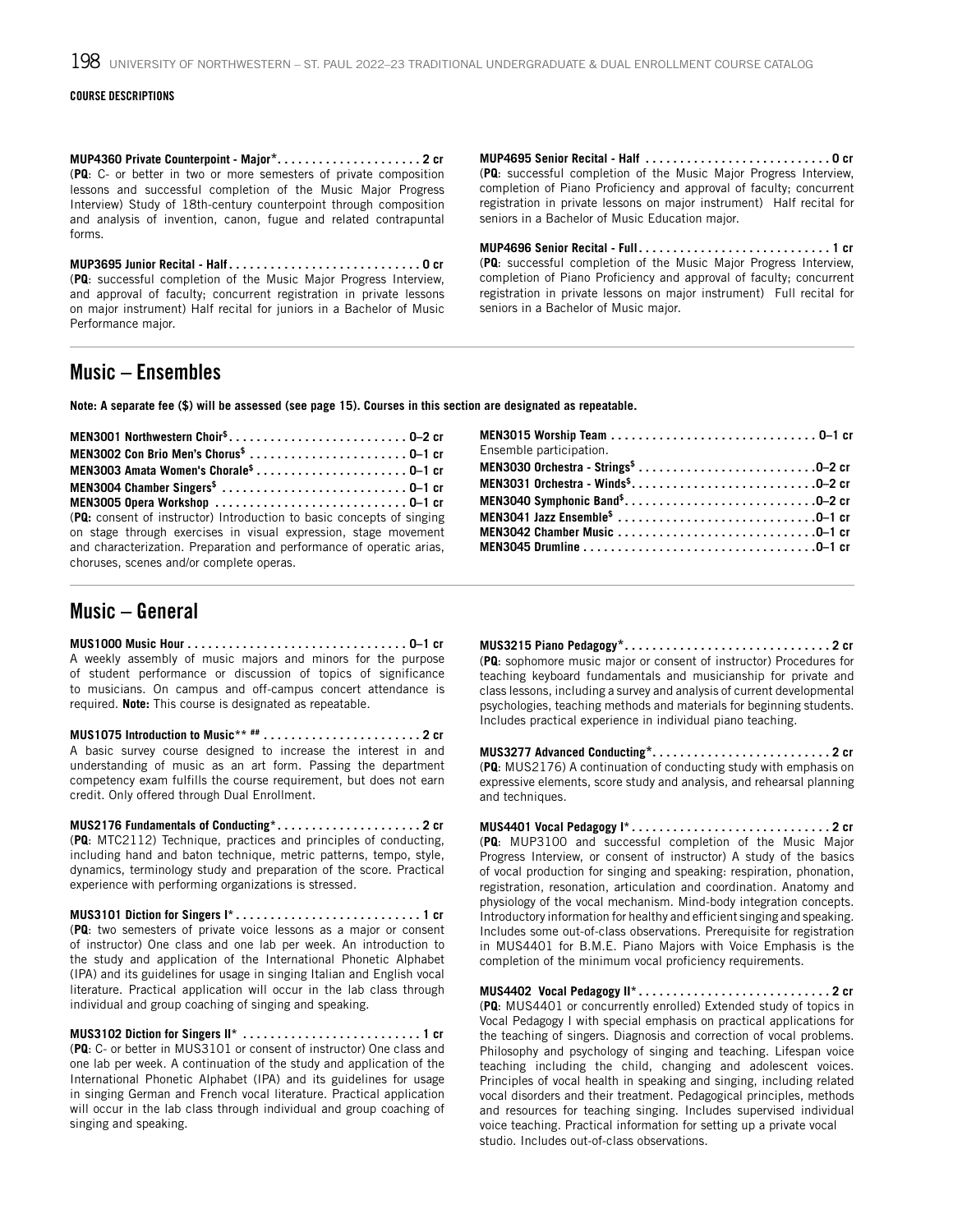**MUS4841 Senior Project. . . 1–2 cr (PQ**: successful completion of the Music Major Progress Interview and piano proficiency and consent of faculty supervisor, or declared minor in Music Composition and consent of faculty supervisor) A capstone experience for the B.A./B.S. Music degree. In cooperation with the faculty supervisor, the student will propose and complete a project demonstrating knowledge and skills acquired in their coursework and/ or looking ahead to potential career opportunities.

**MUS4995 Music Internship. . . 1–2 cr** (**PQ**: successful completion of the Music Major Progress Interview and piano proficiency and consent of faculty supervisor, and internship registration form) Supervised experience in a real-world setting requiring a variety of skills, including, but not limited to, organizational, administrative, technical and musical abilities. 40 hours of on-site work is required per credit. **Note:** See page 25 for note regarding internships.

### Music History

**MUH3101 Western Music History to 1750\* WCE. . . . . . . . . . . . . . . 4 cr** (**PQ**: MTC2112; ENG2205 or ENG2825; or consent of instructor) A study of the music of Western civilization traced from its primitive origins through the Renaissance to the Baroque period, ending with the music of J.S. Bach.

**MUH3102 Western Music History after 1750\* WCE..............4 cr** (**PQ**: MTC2112; ENG2205 or ENG2825; or consent of instructor) A study of the music of Western civilization from the Rococo period to the present day, with special attention given to the major musical forms in vocal and instrumental music as demonstrated in the works of the major composers.

**MUH3105 American Music. . 2 cr** A survey of the roots and development of American music from European, African and Native American sources. Both popular and art forms are studied.

**MUH3106 Music in World Cultures. . 2 cr** An introductory study of cultural traditions, belief systems and practices of world cultures as approached through the study and analysis of the music of ethnic groups. Various worldviews are examined through comparison with biblical and theological concepts.

Music in the Church Directed studies are available. See page 26–27.

**MCH3007 History of Music in the Church\*....................... 2 cr** An historical survey of church music from the Old Testament to the present, including Jewish temple music, Gregorian chant, hymns, Renaissance polyphony and music of the several Protestant traditions from the Reformation to the present. Through reading, discussion and research, questions of changing musical styles and the function of worship music in different historical and cultural settings are explored.

**MCH3125 Theology of Worship\*. . 2 cr** (**PQ**: MIN1007) An introduction to worship theology and worship arts with an overview of traditional, contemporary, and convergent worship forms and styles in the role of worship leading. Students will develop their own theology of worship statement.

**MCH3216 Technology in Worship\*.............................. 2 cr** The use of technology (lights, audio, video, electronic equipment) in worship. The course includes practicum experience in local churches.

**MCH4315 Leading Worship\*. . 2 cr**  (**PQ**: MTC1001, MTC1003, MCH3125) The theory, methods, and techniques of musical preparation and presentation for leading worship in ministry. Includes techniques for working with music ensembles and basic arranging and improvisation. Course includes practicum experience in local churches.

**MCH4995 Music Ministry Internship. . 2 cr**  (**PQ**: Successful completion of the Music Major Progress Interview and piano proficiency and consent of faculty supervisor, and internship registration form) Supervised experience in a local church music ministry setting that includes experience in worship planning/ leading as well as administrative and technical experiences. 80 hours of ministry work required. **Note:** See page 25 for note regarding internships.

### Music Literature

**MUL4301 Solo Vocal Literature\*. . 2 cr** (**PQ**: successful completion of the Music Major Progress Interview or consent of instructor) A survey of art song literature and selected vocal chamber music from the 17th century through the 21st century.

**MUL4315 Piano Literature\*. . 2 cr** (**PQ**: MUH3101, MUH3102 and successful completion of the Music Major Progress Interview, or consent of instructor) A study of the

literature for piano, surveying the repertoire of the late 17th century through the 21st century.

**MUL4345 Instrumental Literature - Major Instrument\*\*.........2 cr** (**PQ**: MUH3101, MUH3102 and successful completion of the Music Major Progress Interview, or consent of instructor) A study of available literature for a student's major instrument. The study includes literature from all grade levels and historical periods.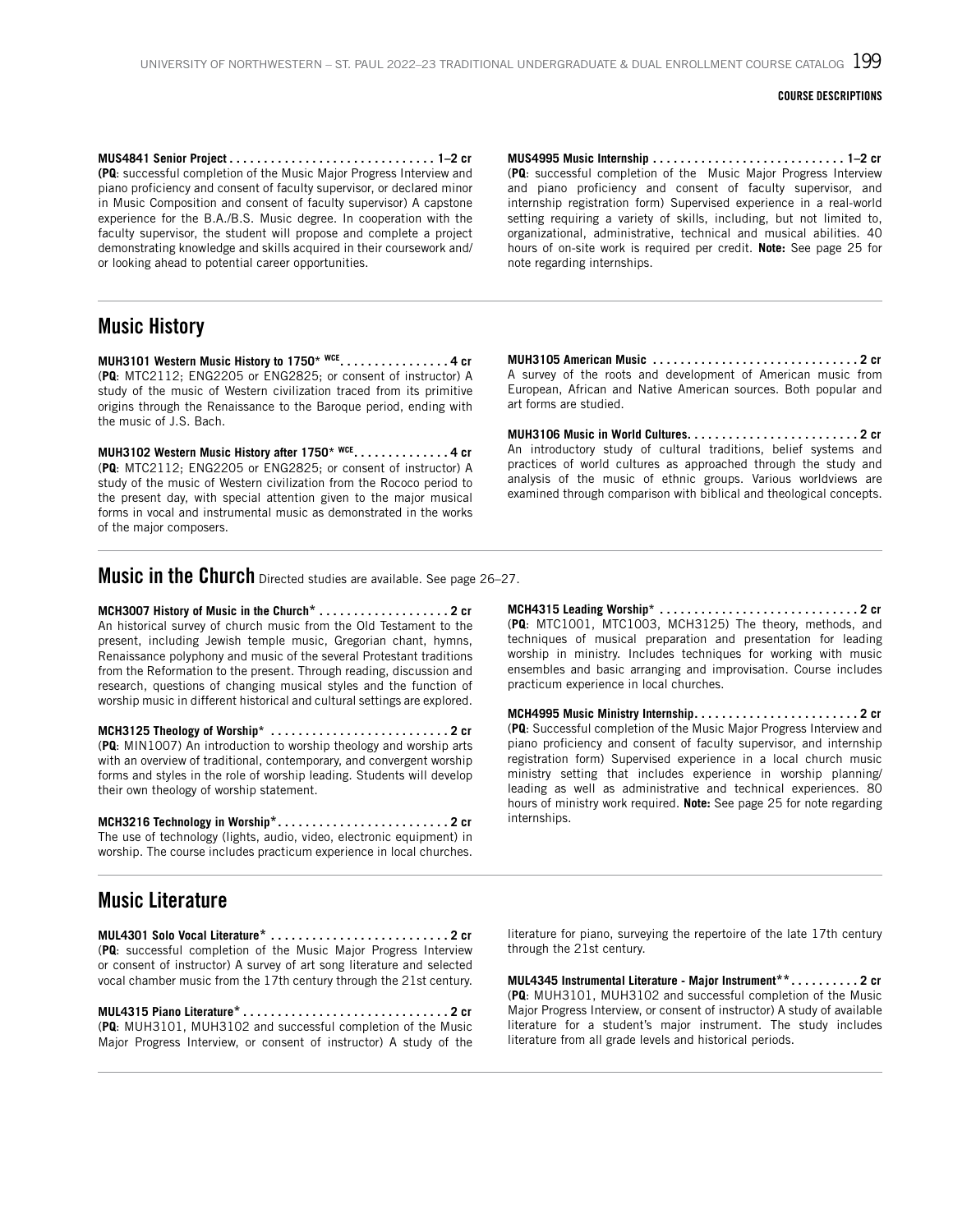### Music Theory & Composition

**MTC1007 Music Theory Foundations ......................... 4 cr** A study of the foundational concepts of music: pitch, rhythm, scales, modes, intervals, chords, and harmony with an introduction to notation software, piano, and singing.

**MTC2004 Sight Singing and Ear Training II. . 1 cr** (**PQ**: C- or better in MTC1003) This course parallels MTC2112 from an aural standpoint with the addition of two- and three-voice dictation and an introduction to chord progressions. Passing the department competency exam fulfills the course requirement, but does not earn credit.

**MTC2112 Music Theory II: Diatonic Practice ..................3 cr** (**PQ**: C- or better in MTC1001) A continuation of MTC1001 with a basic understanding of the orchestral score and its analysis, instrument transpositions, higher tertian chords, modulation and secondary functions, as well as more advanced analysis. Passing the department competency exam fulfills the course requirement, but does not earn credit.

**MTC3101 Music Theory III: Chromatic and Jazz-Pop Harmony<sup>OCE</sup>...3 cr** (**PQ**: SPE1075 or SPE1825 and C- or better in MTC2112.) A study of chromaticism: modal mixture; Neapolitan sixths; augmented 6th; 9th, 11th, 13th chords; altered dominant and chromatic mediant chords; sonata form; jazz and pop harmonies. Students write as well as analyze music. Passing the department competency exam fulfills the course requirement, but does not earn credit.

MTC3102 Music Theory IV: Practices after 1875 . . . . . . . . . . . . . 3 cr (**PQ**: C- or better in MTC3101; to be taken concurrently with MTC3104) A study of compositional practices of the late 19th century to the present. Students research, perform and present a paper on a work from the 20th/21st century. Also, students compose two pieces to be rehearsed and performed for the class. Passing the department competency exam fulfills the course requirement, but does not earn credit.

### Nursing

**NUR1005 Success in Nursing. . 1 cr** This course will examine ways in which students can be successful in the School of Nursing Program. Focus will be on assisting students in determining how they can learn and retain knowledge; gain critical thinking skills; combat ineffective study habits; and improve content retention. Emphasis is on providing students opportunities to examine and prioritize their goals and commitments while eliminating lowpriority goals and obstacles to obtaining academic success in School of Nursing.

**NUR2215 Professional Nursing: Called To Serve................ 2 cr** This course introduces the student to the concept of professional nursing as a Christ-centered calling. The mission and philosophy of University of Northwestern School of Nursing will be presented. The course investigates relationship building necessary for collaborative practice with interprofessional healthcare team members. Skills and abilities characteristic of a professional nurse generalist will be emphasized.

**NUR2216 Assessment and Communication Strategies for Service\$ . 4 cr** This course develops foundational health assessment and communication skills related to individuals within the home, church, community and world. Service to the well-adult population will be emphasized. A \$525 clinical fee required.

**MTC3103 Sight Singing and Ear Training III ................... 1 cr** (**PQ**: C- or better in MTC2004.) A laboratory class including solfège singing of chromatic music, rhythmic dictation, melodic and harmonic dictation with modulations, recognition of seventh chords, syncopation, modes and atonal sight singing. Passing the department competency exam fulfills the course requirement, but does not earn credit.

**MTC3104 Sight Singing and Ear Training IV ................... 1 cr** (**PQ**: C- or better in MTC3103) A laboratory class concentrating on atonal sight singing, changing meters and nonfunctional harmonic progressions, as well as continued work on speed in sight-reading music of all styles. Passing the department competency exam fulfills the course requirement, but does not earn credit.

**MTC4207 Orchestration\*. . 2 cr** (**PQ**: C- or better in MTC3101 and successful completion of the Music Major Progress Interview) Study of the characteristics and capabilities of orchestral instruments as applied to composing, orchestrating and arranging.

**MTC4209 Choral Arranging\*. . 2 cr** (**PQ**: C- or better in MTC3101 and successful completion of the Music Major Progress Interview) A study of the technique of arranging music for voices.

**MTC4305 Analytic Techniques** \*..............................3 cr (**PQ**: C- or better in MTC3102 and successful completion of the Music Major Progress Interview) A survey of standard analytical techniques applied to major forms from the Baroque through the Modern period. Includes an introduction to the analysis of 20th-century music: set theory, Schenkerian analysis and newer compositional techniques.

**NUR2217 Serving Through Interprofessional Collaboration\$ . 2 cr** This course introduces students to the defining characteristics of interprofessional practice, incorporating biblically based Christian values. It focuses on nursing as a member of the interprofessional collaborative team. Emphasis is on communication, networking and team building. A \$525 clinical fee required.

**NUR2218 Foundational Adult Care Services\$ . 6 cr** This course introduces the hands-on application of the biblically based Christian worldview to professional practice. Development of foundational nursing skills related to serving adult individuals and families across the continuum of healthcare environments will be emphasized. A \$525 clinical fee required.

**NUR3215 Pharmacology and Therapeutic Services . . . . . . . . . . . . 3 cr** This course will introduce pharmacology principles and therapeutic modalities into nursing ministry and services. It will emphasize pharmacological agents and their effects on body systems and medication administration.

**NUR3216 Advanced Adult Care Services\$ . 8 cr** Development of advanced nursing skills related to serving adult individuals and families across the continuum of healthcare environments will be emphasized within the biblically based Christian worldview. A \$525 clinical fee required.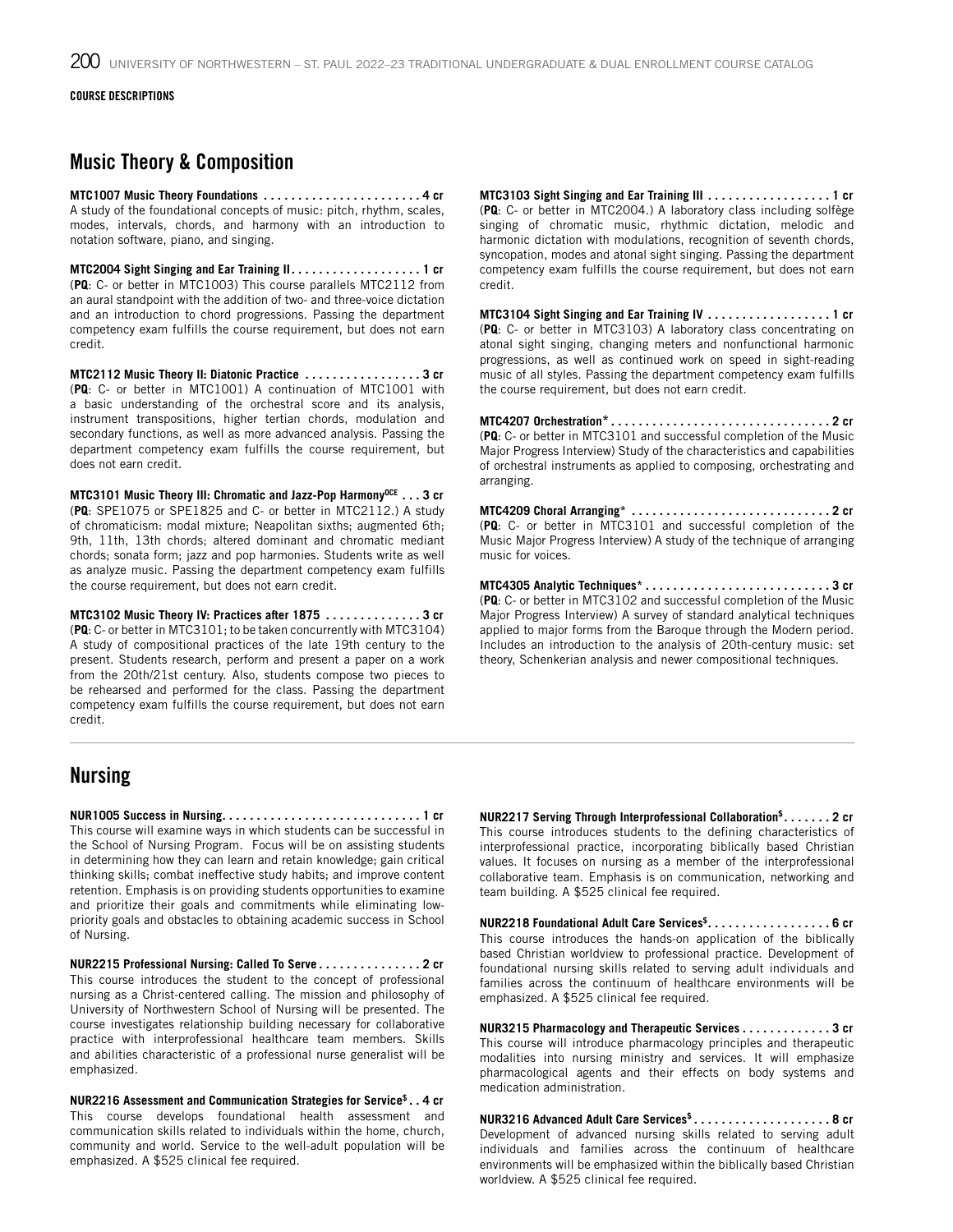<code>NUR3315</code> Infant, Child and Family Care Services $^{\$}$ .  $\ldots$   $\ldots$   $\ldots$   $\ldots$  . 6 cr This course incorporates Christ-centered, biblically based principles while focusing on nursing ministry and service to infants, children and families within the home, church, community and world. Development of skills required for promoting health, preventing disease and addressing unmet healthcare needs of infants, children and families will be emphasized. A \$525 clinical fee required.

**NUR3316 Psychiatric–Mental Health Care Services\$ . 3 cr** An overview is presented of psychiatric–mental health nursing throughout the lifespan to individuals, families, groups, communities and populations across the continuum of healthcare environments. Synthesis of knowledge from biblical truths, liberal arts, the sciences and evidence-based practice will be incorporated into ministry and services to clients with psychiatric–mental health care needs. A \$525 clinical fee required.

#### **NUR3317 Serving Transcultural Populations\$ 4 cr**

This course incorporates a cultural-assessment model to identify specific components in various populations to provide unique and quality nursing ministry and service. Emphasis is on providing students opportunities to examine their own Christian values and ethics in relationship to socio-cultural variables. It includes an immersion experience in a culture different from the student's culture. A \$525 clinical fee required.

**NUR4310 Business Finance for Healthcare Services............ 2 cr** This course will provide a foundation of concepts and skills in business finance in preparation of graduates for entry-level, beginning professional healthcare or nursing practice. Emphasis will be on resource management, cultural considerations, government influences and regulations which impact healthcare within the United States.

**NUR4315 Evidence-Based Services ...........................3 cr** This course provides an understanding of the research process

### Philosophy

**PHI2005 Introduction to Philosophy##.........................4 cr** A survey of Western philosophy: history, systems, problems, methods, ethics and leading figures. May be taken to count toward the Theological Philosophy requirement in the core curriculum. Equivalent to PHI2009 (see College of Graduate, Online & Adult Learning catalog). Only offered through Dual Enrollment.

**PHI2006 Fundamentals of Logic\*** ................................... 2 cr In this course students learn the basic principles of propositional and first-order logic. Emphasis is on developing understanding and skill in constructing valid deductive arguments and recognizing fallacious reasoning. Informal and inductive logic will also be introduced with a survey of common informal fallacies.

**PHI2016 Ethics# . 4 cr** A comparative introduction to normative social theory. An examination and critique of alternative grounds for claiming that an action, attitude, social rule, or social institution is morally right or wrong.

**PHI2055 Introduction to Theological Philosophy#** . . . . . . . . . . . . . 2 cr This course explores the implications of the biblical doctrines of creation, fall, redemption and providence for the study of philosophy. It stresses the Christ-centered nature of creation, the moral and theological nature of knowledge, and the dependence of the created order upon the providential activity of God. Particular attention will

that undergirds evidence-based services. It will explore underlying worldviews that have led to the development of research approaches. It will include basic elements of research design, sampling, data collection and analysis. Students will critique a research article, develop a research proposal and complete an evidence-based practice paper.

**NUR4316 Service Leadership and Management\$ . 2 cr** This course will provide a foundation of concepts and skills in service leadership and management in preparation of graduates for entry-level, beginning-professional nursing practice. Emphasis will be on managing resources, interpersonal and interprofessional communication skills and servant-leadership principles. A \$525 clinical fee required.

<code>NUR4317</code> Community and Population-Based Care Services<sup>\$</sup>. . . . . . . 4 cr Explore community- and population-based care with an emphasis on health promotion and disease prevention within a biblically based Christian worldview. Provide nursing ministry and services using in-person or virtual-delivery systems. This course incorporates a community-based clinical-immersion experience. A \$525 clinical fee required.

**NUR4318 Synthesis of Care Services<sup>\$</sup> .............................3 cr** This course will focus on synthesis of nursing ministry and services from a biblically based Christian worldview. It will include analysis of one's own abilities and skills to work as a competent nurse generalist. Emphasis will be on clinical immersion. A \$525 clinical fee required.

**NUR4319 NCLEX-RN Preparation for Service...................3 cr** This course assists students with preparation (emotional, physically, spiritually and academically) for taking the NCLEX-RN examination required for licensure as a registered nurse.

be given to topics such as the Creator/creature distinction, the effects of sin and regeneration on the mind, and the relationship between general and special revelation.

**PHI2825 Honors Topics in Philosophy. . . 2–4 cr** (**PQ**: ACT Composite score of 27 or above [SAT score of 1280 or above or CLT score of 85 or above], or high school GPA of 3.8 or higher, or consent of instructor) An investigation of a selected topic in philosophy for honors students. Emphasis will be placed on independent work and critical thinking.

**PHI3011 History of Philosophy: Ancient\*. . 2 cr** A survey of the history of philosophy from Thales to Augustine. The course focuses on major developments and figures in philosophic thought with particular attention to Plato, Aristotle, the early church fathers and Augustine. The course will explore the interaction between Greek and Roman philosophy and the development of early Christianity.

**PHI3012 History of Philosophy: Medieval\*.....................2 cr** A survey of the history of philosophy from Augustine up to Descartes. The course focuses on major developments and figures in philosophic thought with particular attention to Augustine, Boethius, Anselm, Aquinas, William of Ockham, Molina and Suarez. The course will explore the ways in which medieval Christian thinkers shaped and were shaped by philosophic and historical movements.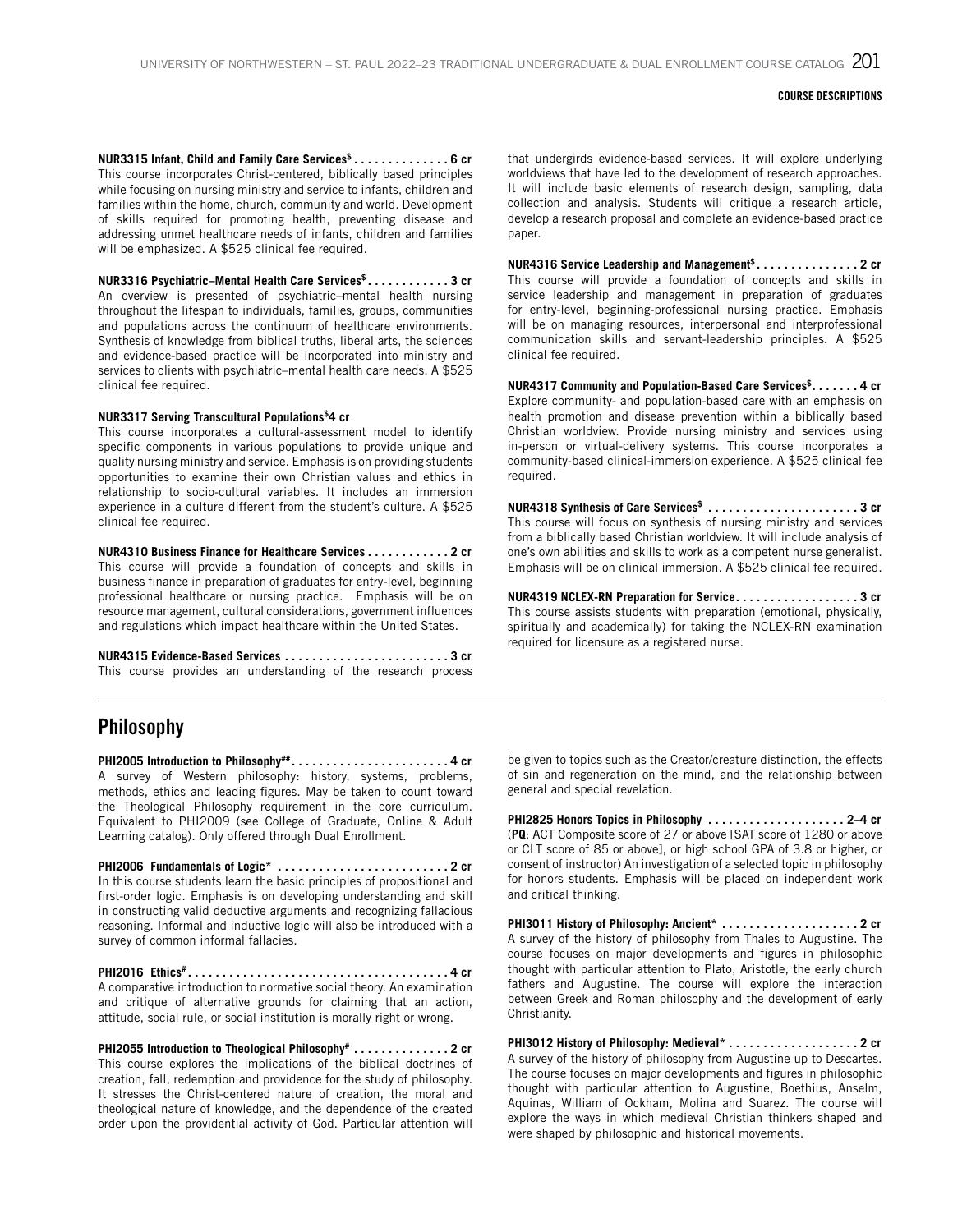PHI3013 History of Philosophy: Modern<sup>\*</sup> . . . . . . . . . . . . . . . . . . 2 cr A study of the major thinkers and topics in 17th- and 18th-century European philosophy. Key figures include Descartes, Leibniz, Hume, Berkeley and Kant. Central topics include skepticism and the limits of knowledge, the expansion of science and its relationship to Christianity, the mind-body problem, causation and theistic arguments. Since all of these themes are still of central significance, they will be related to present-day discussions.

**PHI3014 History of Philosophy: Contemporary\*................... 2 cr** An overview of 19th- and 20th-century philosophy in Europe and America. Anglo-American philosophers will be studied, including Russell, Moore, Wittgenstein and Plantinga. Special attention will be paid to "analytic" trends in philosophy of language and philosophy of science, including the 20th-century renaissance in Christian philosophy. Continental philosophers such as Kierkegaard, Nietzsche, Sartre and Derrida will be examined, with an emphasis on existentialism, postmodernism and ethical and epistemic relativism.

PHI3025 Philosophy of Religion<sup>WCE</sup>..........................4 cr

(**PQ**: ENG2205 or ENG2825) This course is a critical examination of historical and contemporary views on several philosophical problems addressed by Christians and those in other monotheistic religions for centuries. These include such questions as the following: Does God know the future? How could God be absolutely sovereign and people be free? Since there is evil, what sense can be made of the claim that "God is good"?

**PHI3028 The Problem of Suffering. . 2 cr** This course examines the various solutions to the problem of suffering. In particular, if God is all-good and all-powerful, then why do people still suffer?

**PHI3035 Metaphysics. . 2 cr** This course surveys metaphysics as the study of the nature of reality and is concerned with identifying and understanding the fundamentally distinct sorts of things that exist such as properties, relations, time, causality, freedom, mind, numbers, sets and possible worlds. The course attempts to relate these things to the doctrine of creation and to the dynamics of God's acting according to his plan for his purposes in Christ. This is a course in worldview integration for those majoring in physical and social science, mathematics, or in any of the humanities.

**PHI3036 Jonathan Edwards Seminar\*\*.......................4 cr** This course examines the Christian philosophy and theology of Jonathan Edwards (1703–1758) in its early modern setting. It critically evaluates his theses, argumentation and practical implications regarding God's motive and purpose in creation as it is expressed in his *Dissertation of the End for which God Created the World.* (The first half of the course explores Edwards' philosophical argument as expressed in the introduction and Chapter One. The second half examines his biblical and theological argument as expressed in Chapter Two.) This work is the centerpiece of his lifelong interest in understanding how science, metaphysics, history, ethics and especially religious experience are rooted in his view of the dynamics and purpose of God's acting.

**PHI3037 Science and Theology. . . . . . . . . . . . . . . . . . . . . . . . . . . 4 cr** Course also listed as SCI3037. In this course, students will explore the interdisciplinary dialogue between scientists and theologians on critical, moral, ethical, scientific and theological issues. The course will read and discuss current literature in Science and Theology and explore major issues in context of the historical and contemporary framework of both disciplines.

**PHI3057 Christian Apologetics# . 2 cr**  This course explains and argues for Christian beliefs about such topics as the existence of God, the reliability of Scripture, miracles, the problem of evil, science and the Bible, and other religions. Students will be introduced to different approaches to apologetics and investigate the relationship between apologetics and saving faith.

PHI3145 The Nature of Knowledge<sup>OCE</sup>...........................2 cr (**PQ**: SPE1075 or SPE1825) This course examines the question, When does a belief count as knowledge? It addresses the relevance of the knower in knowing, the role of proof and evidence, and the major historical and contemporary theories of epistemology such as skepticism, relativism, and empiricism.

**PHI3165 Political Thought. . 4 cr**  (**PQ**: ENG1105 or ENG1825, and HIS1005 or HIS1825) Course also listed as POS3165. This course considers how individuals have thought and written about politics from a philosophical perspective. It seeks to understand both Ancient and Modern perspectives, and it will emphasize Christian political thought. It will also consider normative considerations about justice and the nature of political rights.

### Physical Education Activity Courses

NOTE: SOME PHE COURSES MAY REQUIRE A FEE.

| PHE1007 Volleyball1 cr       |
|------------------------------|
| PHE1015 Aerobics 1 cr        |
| PHE1016 Fitness**1 cr        |
|                              |
| PHE1019 Weight Training 1 cr |
|                              |

PHE1025 Badminton\*..............................1 cr PHE1026 Racquetball\*. . 1 cr PHE1031 Beginning Swimming\*\*..................1 cr PHE1035 Canoeing\*\*. . 1 cr PHE1056 Bowling\*\*. . 1 cr PHE1057 Golf**\$** . 1 cr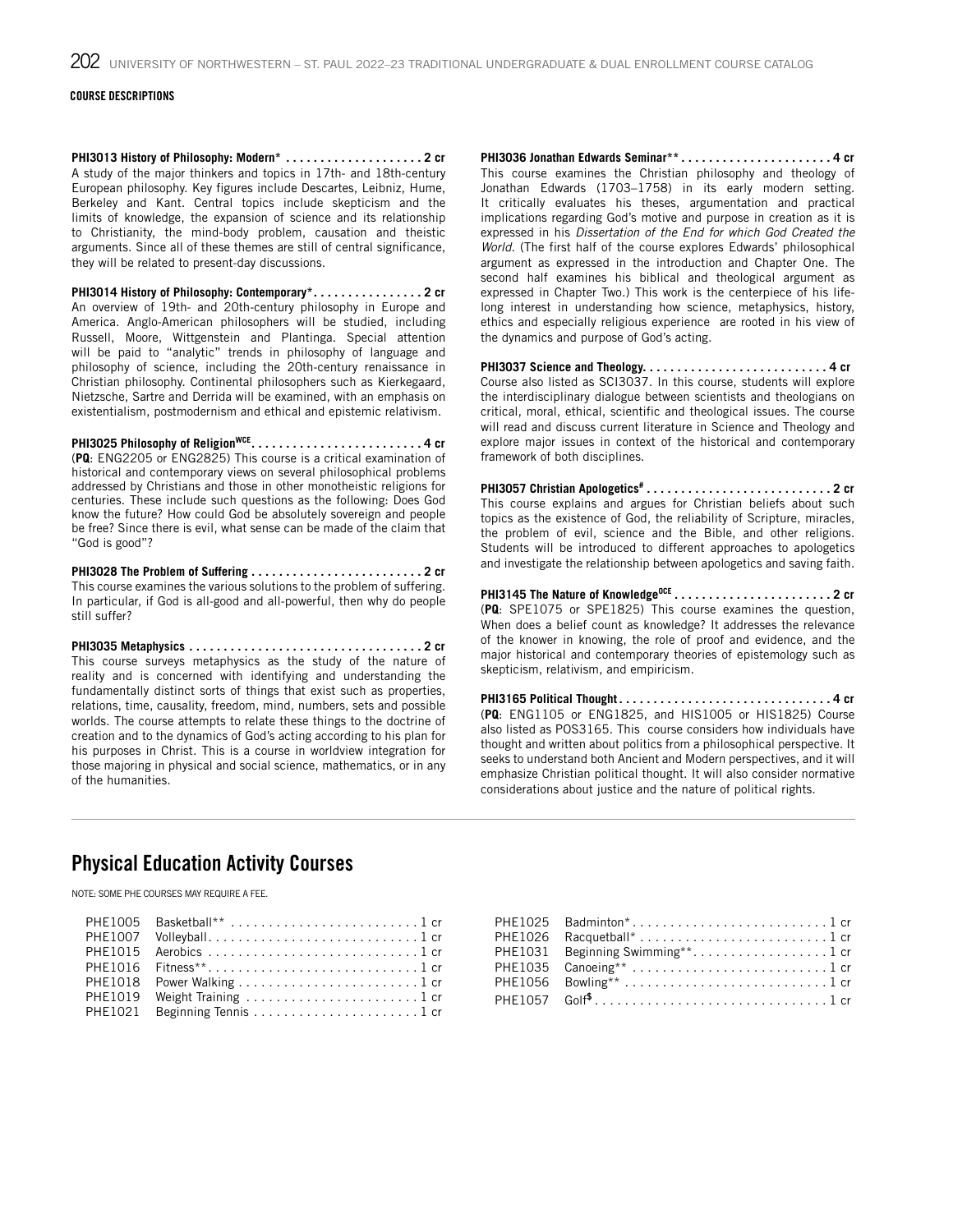PHE1065 Lifetime Fitness and Wellness<sup>#</sup> ......................1 cr This course is an introduction to fitness and health principles with an emphasis on physical activity, nutrition, weight management and health related fitness concepts. Students will have the opportunity to assess their current levels of physical fitness, nutrition and activity patterns in order to develop a personalized health and fitness program. Students will be required to participate in a variety of physical fitness activities as well as the study of pertinent principles governing fitness.

**PHE1066 Fitness and Health for Life##. . 2 cr** This course is designed to motivate and enable students to improve their knowledge and application of lifelong and optimal fitness and health. Students will learn how to assess themselves in the fitness areas of cardiovascular, body composition, muscular strength and endurance and flexibility within the FITT formula. This course will also cover topics such as body image, weight control, nutrition, emotional health, sleep habits and personal relationships as they affect the vigor and vitality that is needed to function physically, psychologically and socially. Only offered through Dual Enrollment.

PHE2075 Athletic Performance Development\* . . . . . . . . . . . . . . . 1 cr This course is designed specifically for the athlete or the coach of athletes who want a better understanding of the unique underlying principles of athletic conditioning, fitness and improvement of athletic performance.

PHE2085 Theory of Coaching Baseball\*......................1 cr Students will learn the strategies and techniques to teach the game of baseball. Students will develop drills and philosophies to assist the student in their development as a baseball coach.

**PHE2086 Theory of Coaching Basketball\*** .................... 1 cr The student who successfully completes this course will be able to use coaching theories and techniques in coaching middle age and high school basketball.

PHE2087 Theory of Coaching Football<sup>\*\*</sup> ...................... 1 cr Students will learn fundamental strategies and techniques to teach the game of football. Students will develop drills and philosophies to assist the student in their development as football coach.

PHE2088 Theory of Coaching Volleyball<sup>\*</sup>....................1 cr Students will learn the strategies and techniques to teach the game of volleyball. Students will develop drills and philosophies to assist the student in their development as a volleyball coach.

PHE2089 Theory of Coaching Youth Sports<sup>\*\*</sup>................1 cr To develop hands on knowledge on the basics to coach youth sports. This course acquaints students with necessary skills to coach youth sports.

### **Physics**

Note: For all natural science courses, the student must earn a "C-" or better in all prerequisite courses.

**PHY1005/1005L Concepts of Physics\*\* \$ ...................... 3 cr** (NOT available to students who have received a grade of C or better in any PHY course) A topical study of physics at the introductory level with some applications to contemporary society. Concepts covered are selected from: history, methods, motion, energy, electricity and magnetism, light, the atom, the nucleus and some current areas of research in physics. Three lectures and one two-hour lab per week. A \$200 laboratory fee required. Concurrent registration required in lecture and lab.

**PHY1101/1101L Fundamentals of Physics I<sup>\$</sup>....................4 cr** (**PQ**: C- or better in MAT1126 or ACT Math score of 24 or above [SAT-I Math score of 580 or above], or B- or higher in high school (or college-equivalent) pre-calculus, trigonometry, or advanced algebra with trigonometry) This course stresses the use of fundamental principles to solve quantitative problems. Mechanics, rotations and waves. Motion in one dimension, vectors, motion in two and three dimensions, force and Newton's laws, particle dynamics, work and energy, conservation of energy, rotational kinematics, rotational dynamics, angular momentum, fluids, oscillations, gravitation and other topics as time permits. Three lectures and one two-hour lab per week. A \$200 laboratory fee required. Concurrent registration required in lecture and lab.

**PHY1102/1102L Fundamentals of Physics II<sup>\$</sup> . . . . . . . . . . . . . . . . 4 cr** (**PQ**: C- or better required in PHY1101 or PHY1201) This courses stresses the use of fundamental principles to solve quantitative problems. Electricity and magnetism; optical phenomena; modern physics. Three lectures and one two-hour lab per week. A \$200 laboratory fee required. Concurrent registration required in lecture and lab.

**PHY1201/1201L Engineering Physics I\$ . 4 cr** (**PQ**: C- or better in MAT2121; MAT2122 recommended or may be taken concurrently; one year of high school physics or PHY1101 recommended) Calculus-level general physics course stressing the use of fundamental principles to solve quantitative problems. Mechanics, rotations and waves. Motion in one dimension, vectors, motion in two and three dimensions, force and Newton's laws, particle dynamics, work and energy, conservation of energy, rotational kinematics, rotational dynamics, angular momentum, oscillations, gravitation and fluid statics. Three lectures and one two-hour lab per week. A \$200 laboratory fee required. Concurrent registration required in lecture and lab.

**PHY1202/1202L Engineering Physics II<sup>\$</sup> ....................... 4 cr** (**PQ**: C- or better in MAT2122 and C- or better in PHY1201) Second semester of calculus-level general physics course stressing the use of fundamental principles to solve quantitative problems. Electric circuits, electricity and magnetism. Current and resistance, DC circuits, electric charge, Coulomb's Law, the electric field, Gauss' Law, electric potential, capacitors and dielectrics, the magnetic field, Ampere's Law, Faraday's Law, inductance, AC circuits, magnetic properties of matter and waves. Three lectures and one two-hour lab per week. A \$200 laboratory fee required. Concurrent registration required in lecture and lab.

**PHY2203/2203L Engineering Physics III\*\* \$ .................. 4 cr** (**PQ**: C- or better in PHY1202) Third semester of calculus-level general physics course stressing the use of fundamental principles to solve quantitative problems, optics and waves. Modern physics, including quantum mechanics, special relativity and the atomic structure of materials. Three lectures and one two-hour lab per week. A \$200 laboratory fee required. Concurrent registration required in lecture and lab.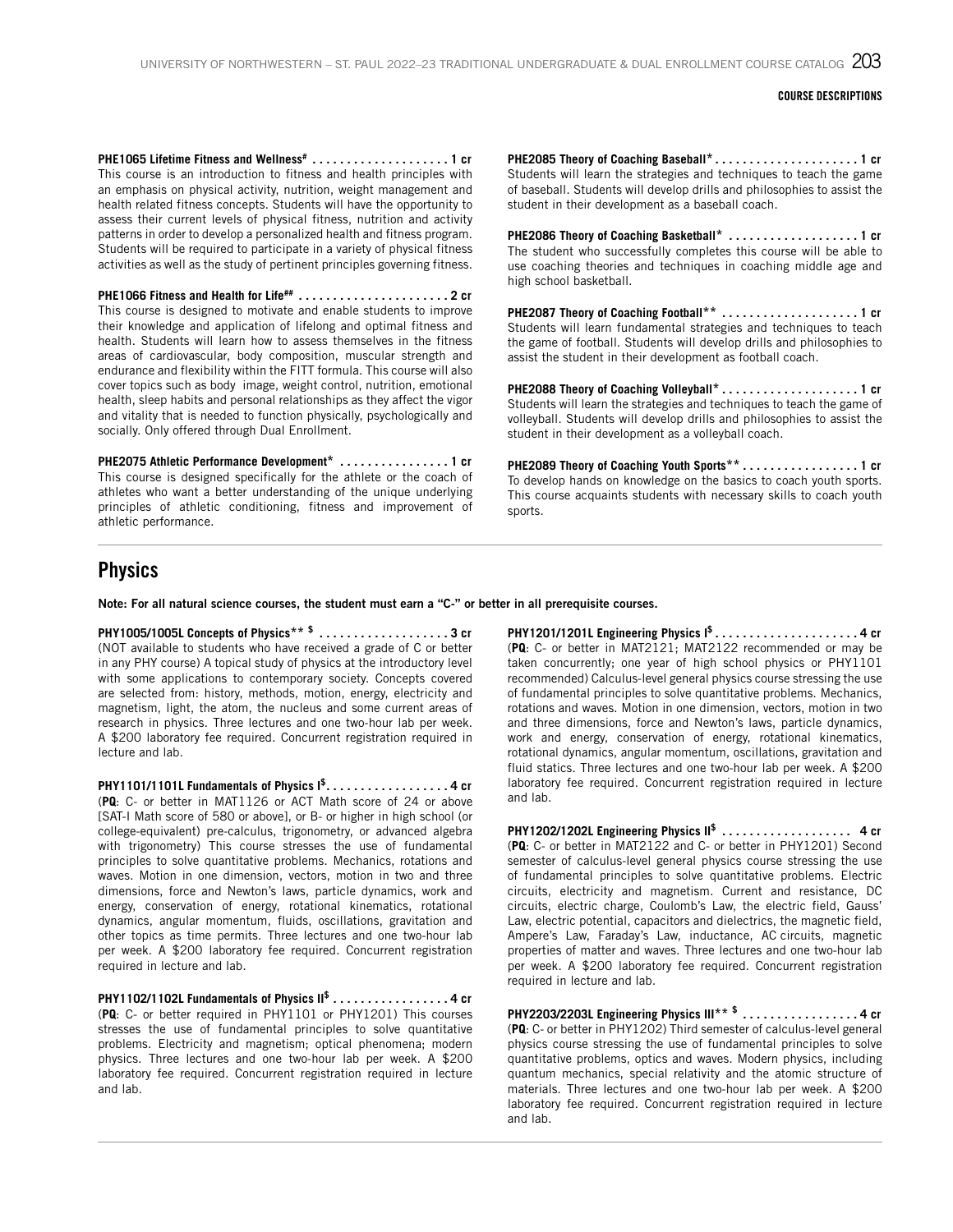### Political Science

POS1005 Introduction to Political Science . . . . . . . . . . . . . . . . . . 4 cr An introduction to the study of political power, political groups and parties and political ideologies. The modern state and its relationship to the individual and to political groups will be discussed. Constitutions, branches of government, bureaucracy and international politics will also be studied.

**POS2005 U.S. National Government#. . 4 cr** The study of the structure and processes of American national government and its political processes and institutions. Particular attention is paid to constitutionalism, federalism, the presidency, the Congress, the Judiciary, bureaucracy, interest groups and policy formation.

**POS2625 Workshop in Student Government. . . 0–1 cr** (**PQ**: consent of instructor) For student government members only. **Note:** This course is designated as repeatable and may be repeated five times after the original taking of the course.

**POS2695 Minnesota Legislative Internship. . . 1–8 cr** (**PQ**: POS1005 or POS2005 or consent of instructor; internship forms required) Supervised work experience in the Minnesota legislature. Designed to provide a variety of experiences in the legislative process, research and political activity. Requires application both to the internship program at the State Capitol and to the university for approval. Credits may not be used to satisfy core curriculum requirements. May not be repeated for credit.

# Psychology

**PSY1005 Introduction to Psychology# . 4 cr** A study of human behavior. Consideration is given to methodology and concepts in the areas of learning, motivation, emotions, perception, intelligence and personality. Equivalent to PSY1009 (see College of Graduate, Online & Adult Learning catalog).

**PSY1106 Applied Psychology\*\*. . . . . . . . . . . . . . . . . . . . . . . . . . . 2 cr** An examination of the personal, social and professional applications of psychological concepts. Emphasis is upon personal growth and maturity.

PSY2105 Social Psychology\*\* .................................4 cr (**PQ**: PSY1005) A study of behavior and cognition as a function of interpersonal relationships and group contexts. Topics include person perception, attitudes and attitude change and motivation of social behavior.

**PSY2108 Lifespan Psychology#. . 4 cr** A study of the nature and implications of development from conception through death. Emphasis is upon cognitive, moral, spiritual, emotional, interpersonal and self development. Topics to be addressed include: stages of development from birth through adolescence; maturation during the college years; critical periods of adulthood, marriage and parenting; ageism and physiological processes of aging; death and dying.

**PSY3135 Positive Psychology ................................4 cr** (**PQ**: PSY1005) Positive psychology encompasses the study of positive experiences, positive character strengths, positive relationships, and the institutions and practices that facilitate their development, (including spiritual institutions and practices). This course will **POS3165 Political Thought. . 4 cr** (**PQ**: HIS1005 or HIS1825) Course also listed as PHI3165. This course considers how individuals have thought and written about politics from a philosophical perspective. It seeks to understand both Ancient and Modern perspectives, and it will emphasize Christian political thought. It will also consider normative considerations about justice and the nature of political rights.

**POS3205 International Relations since World War II\*\*.........4 cr** A study of the international community since the end of World War II with attention focused on national security in geopolitical terms, interdependence and the international economic system. Attention is paid to the United States, Russia, Europe, the Middle East, Central America, the Persian Gulf, Japan, international law and the United Nations.

**POS4625 Workshop in Student Government. . . 0–1 cr** (**PQ**: consent of instructor) For student government members only. **Note:** This course is designated as repeatable and may be repeated five times after the original taking of the course.

**POS4995 Political Science Internship. . . 1–8 cr** (**PQ**: POS1005 or POS2005 and consent of faculty supervisor, and internship registration form) Supervised work experience in political science. **Note:** See page 25 for note regarding internships.

examine these positive domains that lead to human flourishing. Throughout the course students will engage in experiential learning and practical exercises to increase well-being, which will inform our theoretical and empirical understanding of important questions in positive psychology.

PSY3206 Psychology of Learning\*\*...............................2 cr (**PQ**: PSY2108) An examination of various learning theories. Attention is given to the behavioral, cognitive, social learning and information processing approaches to learning. Students are encouraged to apply their understanding of different learning theories to clinical situations.

PSY3207 Abnormal Psychology<sup><sup>8</sup></sup> ...............................4 cr An examination of the major modern theories of personality including classical psychoanalytic, object relations, trait, behavioral, cognitive, narrative and humanistic approaches. Students are encouraged to evaluate each theory constructively and develop a comprehensive theory of personality. A systematic consideration of the nature and causes of various forms of mental illness is included. Assessment and treatment approaches from the various theories of personality are also examined.

**PSY3208 Statistics for the Social Sciences**<sup>8</sup>...................4 cr (**PQ**: PSY2108 and ACT Math score of 18 or above [SAT Math score of 470 or above], C- or better in any college-level mathematics course, or a passing grade in MAT0008 [may be taken concurrently], or high school GPA of 2.67 or higher) A course designed to introduce students to descriptive and inferential statistics used in research in the social sciences. Students will gain conceptual and working knowledge of measures of central tendency, standard deviation, z-scores, t-scores, correlation and regression, hypothesis testing, chi-square and oneway analysis of variance.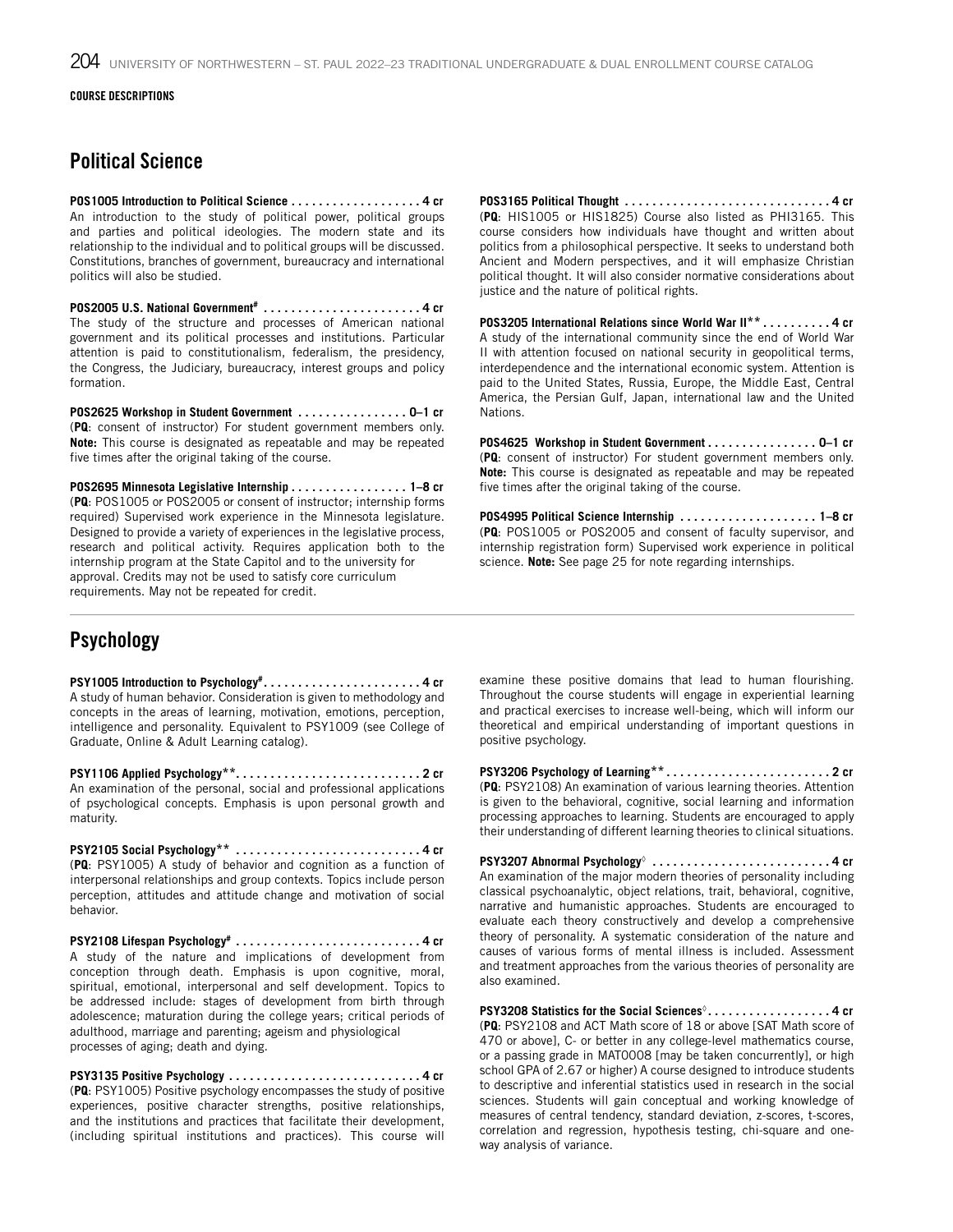**PSY3209 Physiological Psychology .............................4 cr** (**PQ**: PSY2108) An examination of how psychological functioning impacts and is impacted by physiological functioning. Areas studied include central and peripheral nervous systems, sensation and perception and neuropsychological functioning, with an emphasis on brain-behavior relationships.

PSY3215 Interpersonal Psychology ............................4 cr (**PQ**: PSY2108 or consent of instructor) A survey of the various dimensions of human intimacy. The impact of psychological, biological and theological factors on relationships is examined with emphasis given to sexual function and dysfunction.

**PSY3218 Psychology of Gender................................ 2 cr** (**PQ**: PSY2108) An examination of current approaches associated with the psychological and sociological study of gender. In this course we explore the ways in which men and women are different, study and critique theories that attempt to explain those differences and recognize how and when those differences are meaningful.

**PSY3305 Research Methods in Psychology**<sup>◊</sup> . . . . . . . . . . . . . . . . 4 cr (**PQ**: PSY3208) A course designed to acquaint students with the scientific method as it is applied to research in psychology. Application of research statistics is stressed. Students are taught to write their results according to A.P.A. guidelines.

**PSY3308 Principles of Counseling**◊**. 4 cr** A study of the clinical types of mental illness, the schools of psychotherapy and the theories and techniques of counseling. Emphasis is upon personality integration and the principles of mental health. Consideration is given to the legal, ethical and practical implications of counseling relationships. Reference is made to various personality tests.

**PSY3315 Counseling Children. . 4 cr** (**PQ**: PSY3308) Identification of childhood disorders and the development of appropriate treatment plans. Study of techniques of play therapy, art therapy and cognitive behavioral theory.

**PSY3317 Treatment of Special Populations. . . . . . . . . . . . . . . . . . 4 cr** (**PQ**: PSY3308) An examination of issues and dynamics associated with understanding and treating persons dealing with death, dying, bereavement, child abuse and substance abuse.

**PSY3326 Psychology of Stress Management\*\*.................4 cr** This course examines the physiological, psychological and spiritual dimensions of stress and its management. Students are trained in practical stress management techniques. The relationship between stress, illness and pain management are considered.

PSY3327 Psychology of Pain Management<sup>\*\*</sup>.................4 cr This course examines various theories of pain and the use of the biopsychosocial model in the treatment of pain. Physiological, psychological and social causes of pain are considered in the context of a Christian worldview. Attention is given to the role of personality characteristics and pain. Methods of treating pain are examined.

**PSY3329 Professional Issues in Psychology .................. 4 cr** (**PQ**: PSY3308) This course will consider the American Psychological Association's published Ethical Principles of Psychologists and the application of these principles in a clinical setting. This course will also address issues of cultural competence, limits of competence and topics in preparation for graduate school.

PSY3615 Health Psychology Practicum<sup>\*\*</sup> ....................... 2 cr (**PQ**: PSY3326, PSY3327 and PSY3328) Supervised observation and experience in applications of health psychology concepts.

**PSY3835 Career Competencies Seminar........................ O cr** (**PQ**: minimum of junior standing) Orientation and preparation for an academic internship. To be completed the semester prior to enrolling in the internship course offered by the academic department.

**PSY4025 Foundations of Health Psychology**<sup> $\lozenge$ </sup>.................4 cr An overview of the field of health psychology. Attention is given to the psychological factors related to the diagnosis, treatment, and prevention of disease and illness. The psychosocial factors that contribute to health and disease, health promotion, mind-body relationships, and various approaches to the prevention and treatment of physical illness will be examined. A Christian perspective on health and wellness is developed. Only offered through Adult Undergraduate (see College of Graduate, Online, & Adult Learning catalog).

**PSY4026 Stress Management Strategies**◊◊**. 4 cr** Practical stress management techniques are addressed along with the relationships among stress, lifestyle, and chronic illness. A Christian worldview is explored as a foundation for stress management. Only offered through Adult Undergraduate (see College of Graduate, Online, & Adult Learning catalog).

**PSY4027 Pain Management Strategies<sup>◊◊</sup> .....................4 cr** Pain theories and interventions are explored through the biopsychosocial model and a Christian worldview. Various causes of pain are examined in relation to personality characteristics as well physiological and psychological dimensions. Only offered through Adult Undergraduate (see College of Graduate, Online, & Adult Learning catalog).

PSY4305 Measurement and Assessment\*.....................4 cr (**PQ**: PSY3207 and PSY3208) Survey of basic concepts and principles of psychological measurement, including factors influencing validity and reliability. The student becomes acquainted with the administration and interpretation of tests which assess intellectual and personality functions.

**PSY4306 History and Philosophy of Psychology ...............4 cr** (**PQ**: PSY2108) An overview of the major schools of psychology and an examination of their philosophical, scientific and religious foundations. Students apply critical thinking skills to identify, compare, contrast and evaluate the underlying assumptions of the various schools of psychology and formulate their own philosophy of social science research.

**PSY4316 Marriage and Family Counseling**  $\circ$ **..................4 cr** (PQ: PSY3308 recommended or may be taken concurrently) Students examine theories and intervention techniques in marriage and family counseling. Methods of assessment are addressed. Specific issues facing couples and families are considered.

**PSY4318 Marriage and Family Dynamics**  $\circ$ **....................4 cr** (PQ: PSY3308 recommended or may be taken concurrently) This course examines the nature of marriage and family dynamics from a systems perspective. Sexuality and the role of marital quality upon the family unit are considered. Biblical principles for developing positive marriage and family dynamics are addressed.

**PSY4365 Family Communication and Relationships** ◊**. . . . . . . . . . . . 4 cr** (PQ: PSY3308 recommended or may be taken concurrently) This course focuses on the psychosocial and spiritual foundations for healthy communication and interpersonal relationships within families. Strategies for developing appropriate problem solving and communication patterns are discussed.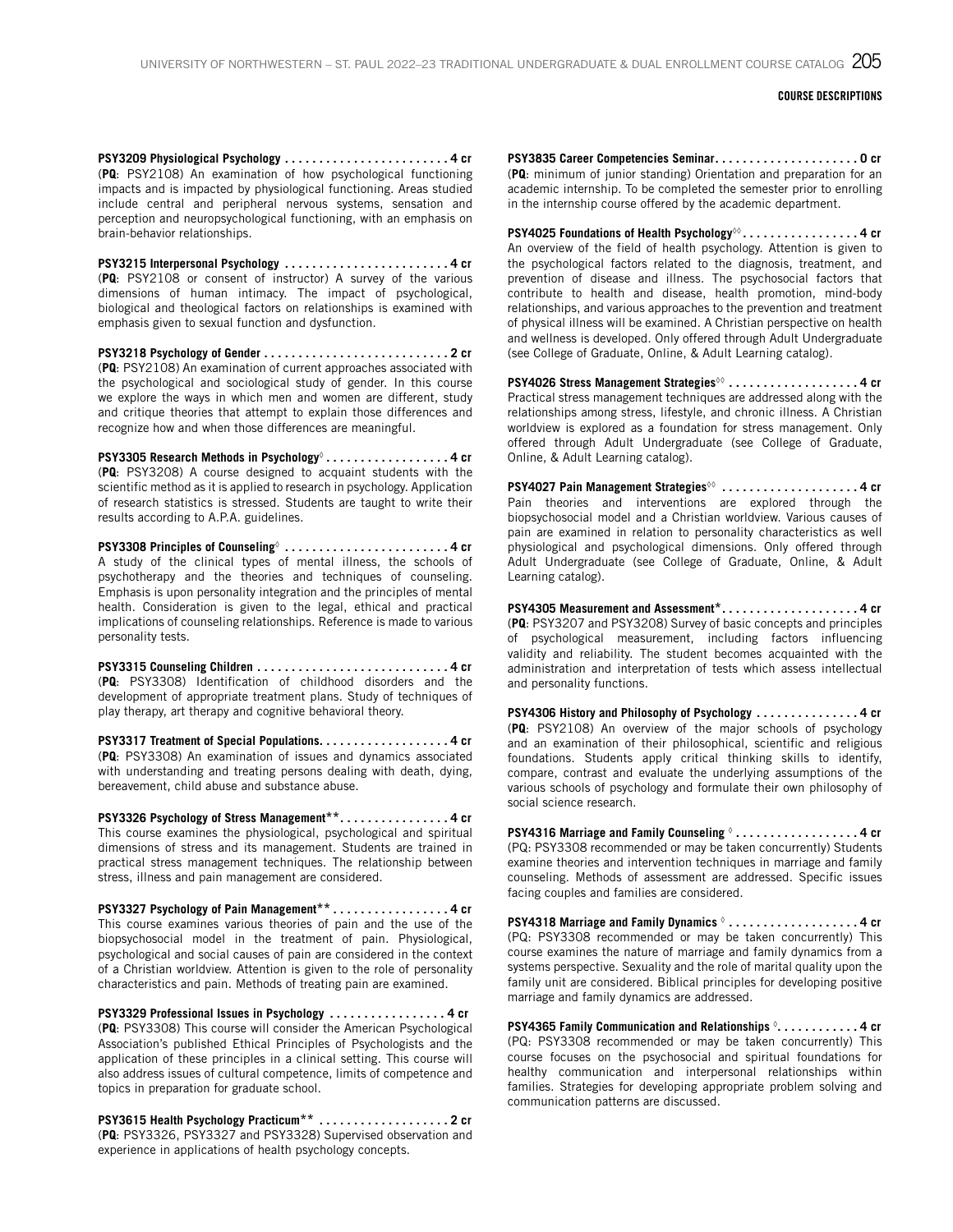**PSY4367 Intervention Strategies with Families**  $\delta$ **...............4 cr** (PQ: PSY3308 recommended or may be taken concurrently) This course is an examination of effective methods for addressing problems within families. Forms of neglect and abuse are examined and crisis intervention techniques are also considered. Case studies are used to apply interventions from a Christian worldview.

**PSY4407 Integration of Psychology and Theology**\*\*  $\degree$ ..........4 cr (**PQ**: PSY3207, ENG2205 or ENG2825, and junior standing) A study of the models, levels and areas in which integration of psychology and theology can occur. Particular attention is given to the biblical and psychological theories on motivation.

**PSY4425 Clinical Health Psychology\*\*** ◊◊**. 4 cr** (**PQ**: PSY4025) This course addresses the common health psychologyrelated medical conditions and biopsychosocial treatments within a primary care context. A Biblical perspective is applied and integrated with prevention and intervention recommendations. Only offered through Adult Undergraduate (see College of Graduate, Online & Adult Learning catalog).

PSY4835 Senior Seminar in Psychology<sup>OCE WCE</sup> ................4 cr (**PQ**: PSY3308; BIB4360 or BIB4825 or BIB4365 or BIB4460; ENG2205 or ENG2825; SPE1075 or SPE1825; senior standing) This seminar emphasizes the skills of critical thinking and oral and written communication at the senior level. Students investigate a variety of critical and controversial issues in psychology and conceptualize an integrative Christian response. Students are engaged in discussion groups, writing projects and a formal presentation to facilitate skill development.

**PSY4841 Directed Psychological Research I. . . 1–4 cr** (**PQ**: PSY3305 and consent of instructor) Students work in a laboratory setting to develop and conduct an empirical research project. Students conduct background literature reviews in their specific area of interest, design an appropriate research method, obtain IRB approval of research, recruit participants and begin testing participants. Students will also complete the first half of the psychological research report, which includes the literature review and the Method section. **Note:** This course is designated as repeatable and may be repeated for up to 4 total credits.

**PSY4842 Directed Psychological Research II. . . 1–4 cr** (**PQ**: PSY3305 and consent of instructor) Students complete testing of study participants, analyze testing data, complete the written report (Results and Discussions sections) and submit the report for professional publication/presentation. **Note:** This course is designated as repeatable and may be repeated for up to 4 total credits.

**PSY4995 Psychology Internship. . . 1–8 cr** (**PQ**: consent of faculty supervisor and internship registration form) Supervised work experience in psychology. Note: See page 25 for note regarding internships.

# Public Relations Directed studies are available. See pages 26-27.

**PRL2061 Multimedia Writing. . 4 cr** An introduction to journalistic writing for various media platforms, with an emphasis on print and web. Basic news and feature writing are done as students consider structure, organization, fact-gathering and other components of the journalistic story.

PRL2085 Public Relations and Social Media Strategies. . . . . . . . . . 4 cr The nature and role of public relations, activities of public relations professionals, major influences which affect organizational behavior and the ethics of public relations professionals. Examination and practice of skills and techniques used in the practice of public relations. Students begin developing a professional portfolio.

**PRL2625 Public Relations Workshop. . . 0–1 cr** This course provides a hands-on experience in the operation of an in-house public relations agency. The main client is promoting and publicizing the activities of the Department of Communication and partnering with the other student-led workshops including Radio, TV/Video, Journalism and Film. Students choose from various PR activities including web strategy and content, social media, publicity, news, and research.

**PRL3035 Nonprofit PR\*\*. . 2 cr** This course is structured to provide students with a thorough grounding in the principles and practice of two distinctive PR aspects of nonprofit organizations: fundraising (development) and volunteer relations. Students will consider development planning frameworks and a variety of conceptual tools before moving on to consider donor behavior (the underlying psychology and sociology) and each major form of fundraising in turn. The course will include an examination of the critical managerial and sectoral issues affecting the fundraising function, such as campaign integration and public trust and confidence. The course will then conclude with a discussion of best practices in volunteer recruitment, training, management, motivation, recognition, and relationship development.

**PRL3187 Sport Public Relations\*\*.............................. 2 cr** This course focuses on developing the essential capabilities needed to serve as a communications consultant or employee for in the sports industry. The course is designed to help students gain experience in researching, planning, staging, scripting and critiquing the types of communications used by sports public relations professionals. Students should develop a strong understanding of the importance of communications—especially ethical communications—in sport public relations.

**PRL3386 PR Events: Planning and Management\*** . . . . . . . . . . . . . 4 cr (**PQ**: consent of instructor) This course focuses on developing the essential capabilities needed to stage and execute a wide variety of events relevant to the public relations profession. The course is designed to help students gain experience in researching, planning, staging, scripting and executing an array of events used by public relations professionals. These include press conferences, speeches, ceremonies, media tours, professional conferences, events

sponsorship and coordination with partner organizations. Discussion of public relations tactics is integrated into the course. Students should develop a strong understanding of the public relations process.

**PRL3387 Political Communication\*. . 2 cr** This course focuses on developing the essential capabilities needed to serve as a communications consultant or employee on a political campaign or for a public affairs or public policy organization (special interest group). The course is designed to help students gain experience in researching, planning, staging, scripting and executing an array of communications used by public office seekers. Discussion of both political campaign principles and tactics is integrated into the course. Students should develop a strong understanding of the importance of communications in the political process.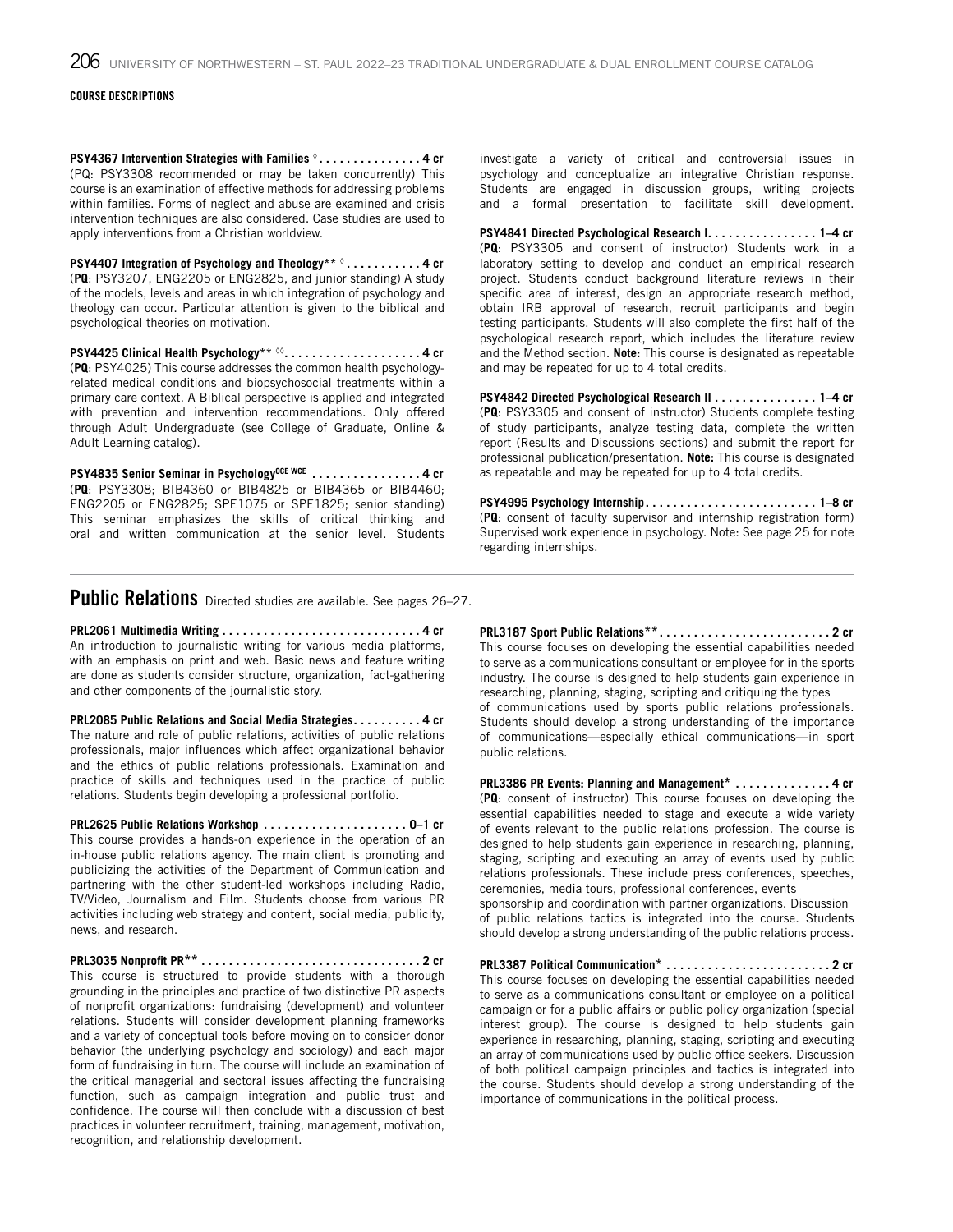**PRL4308 Public Relations Research Methods..................4 cr** (**PQ**: COM2107 and MAT2055 or PSY3208) Course also listed as COM4308. A survey and analysis of the most commonly used methods of social science inquiry relating to the public relations field. Both qualitative and quantitative methods are examined. Students produce and present original research projects.

**PRL4385 Public Relations Cases and Crisis Communication ...... 4 cr** This course focuses on the analysis of public relations case studies with a special emphasis on strategic communication and crisis communication. Students should develop a strong understanding of the strategic communication planning process, including research, SWOT analysis, objective development, strategy and tactic development, budgeting, calendaring and evaluation.

**PRL4625 Public Relations Workshop. . . 0–1 cr** (**PQ**: PRL2625 or consent of instructor) This course provides advanced hands-on leadership experience in the operation of an in-house public relations agency.

Reading Strategies

RDG0009 College Reading Strategies..........................1 cr (Required of all new or transfer students with ACT Reading score of 18 or below [SAT EBRW score of 480 or below, or CLT Verbal Reasoning score of 18 or below] and if the student's high school GPA is 2.66 or below. An exception is new transfer students who

### Science – General

**SCI1006 Creative Explorations of Earth Science................ 2 cr** An introduction to earth science, including comparison of the standard evolutionary-uniformitarian interpretation of earth features with the catastrophic-creation account. The claims of both philosophies are examined by the observations of science. Includes rock formation, fossils, critique of dating methods and the geologic time column.

SCI1008/1008L Introduction to Scientific Thought\*\* \$ . . . . . . . . . 4 cr (**PQ:** one year of high school algebra and one year of high school geometry**)** An examination of the history, development, philosophy and practice of the natural sciences in the Western world from prehistory to the present day. Laboratory sessions will focus on fundamental concepts in astronomy, biology, chemistry, geology and physics. Three lectures and one two-hour lab per week. A \$200 laboratory fee required. Concurrent registration required in lecture and lab.

**SCI1010/1010L Environmental Science**\$ .......................4 cr Principles of the interrelationships between organisms and their environment. Discussion of issues including air and water pollution, waste disposal, population growth, resource management, public policy, ethics, and environmental stewardship. Three lectures and one two-hour lab per week. A \$200 laboratory fee required. Credit from SCI1029 (see College of Graduate, Online & Adult Learning catalog) may not count toward/for SCI1010. Equivalent to SCI1015/1015L. Concurrent registration required in lecture and lab.

SCI1015/1015L Environmental Science and Sustainability<sup>##</sup> . . . . . . 5 cr A study of the principles of sustainability and the effect of human systems on the interrelationships between organisms and their environment. Discussion of issues including air and water pollution, climate change, waste disposal, population growth, resource management, public policy, and ethics. This course fulfills the core

**PRL4855 Senior Capstone. . 3 cr** (**PQ**: PRL4385 or concurrently enrolled) A capstone experience for Public Relations students in their senior year. An original, individual project is planned and completed during the semester.

**PRL4995 Public Relations Internship. . . 1–4 cr** (**PQ**: junior or senior standing, consent of faculty supervisor, and internship registration form) Supervised work experience in public relations. **Note:** See page 25 for note regarding internships.

**PRL4996 Event Planning Internship. . . 1–4 cr** (**PQ**: junior or senior standing, consent of faculty supervisor, and internship registration form) Students gain hands-on experience in off-campus businesses and organizations, based on student interest and career objectives in event planning and management. **Note**: See page 25 for note regarding internships.

have 30 or more cumulative earned college-level credits at the time of matriculation to Northwestern.) A course designed to foster the development of college-level reading skills. Credits do not apply to degree requirements.

curriculum Natural Science requirement within the Scientific & Quantitative Literacy section. Equivalent to SCI1010/1010L. Only offered through Dual Enrollment. Concurrent registration required in SCI1015 and SCI1015L.

**SCI1045/1045L Medicinal Chemistry and the Drug Discovery Process\$ . 4 cr** (**PQ**: One year of high school algebra recommended) Centered around a reading and discussion of *The Billion Dollar Molecule* by Barry Werth (a dramatic account of the race to develop a lifesaving immunosuppressant drug), this course offers a minimally technical treatment of the full sequence of events in the drug development pipeline from early discovery research through animal models, human clinical trials, regulatory approval, and postmarket analyses with accompanying dimensions of practical and subjective ethical significance. The scientific foundation includes introductory organic chemistry and exploration of how to quantify and control pharmacokinetic and pharmacodynamic properties such as absorption, distribution, metabolism, excretion, toxicity, and potency. The associated lab trains students in basic operations for the synthesis, purification, and characterization of chemical substances. A \$200 laboratory fee required. Concurrent registration required in lecture and lab.

**SCI2108/2108L Concepts of Astronomy##. . 5 cr** (**PQ**: ACT Math score of 18 or above [SAT Math score of 470 or above], or high school GPA of 2.67 or higher, or consent of instructor) Fundamental concepts in astronomy. Topics covered will be selected from: the solar system, stellar objects, stellar systems, constellations, galaxies and cosmology. There will be some exploration of how the study of the heavens has informed religious thought. Only offered through Dual Enrollment. Includes lab. Concurrent registration required in lecture and lab.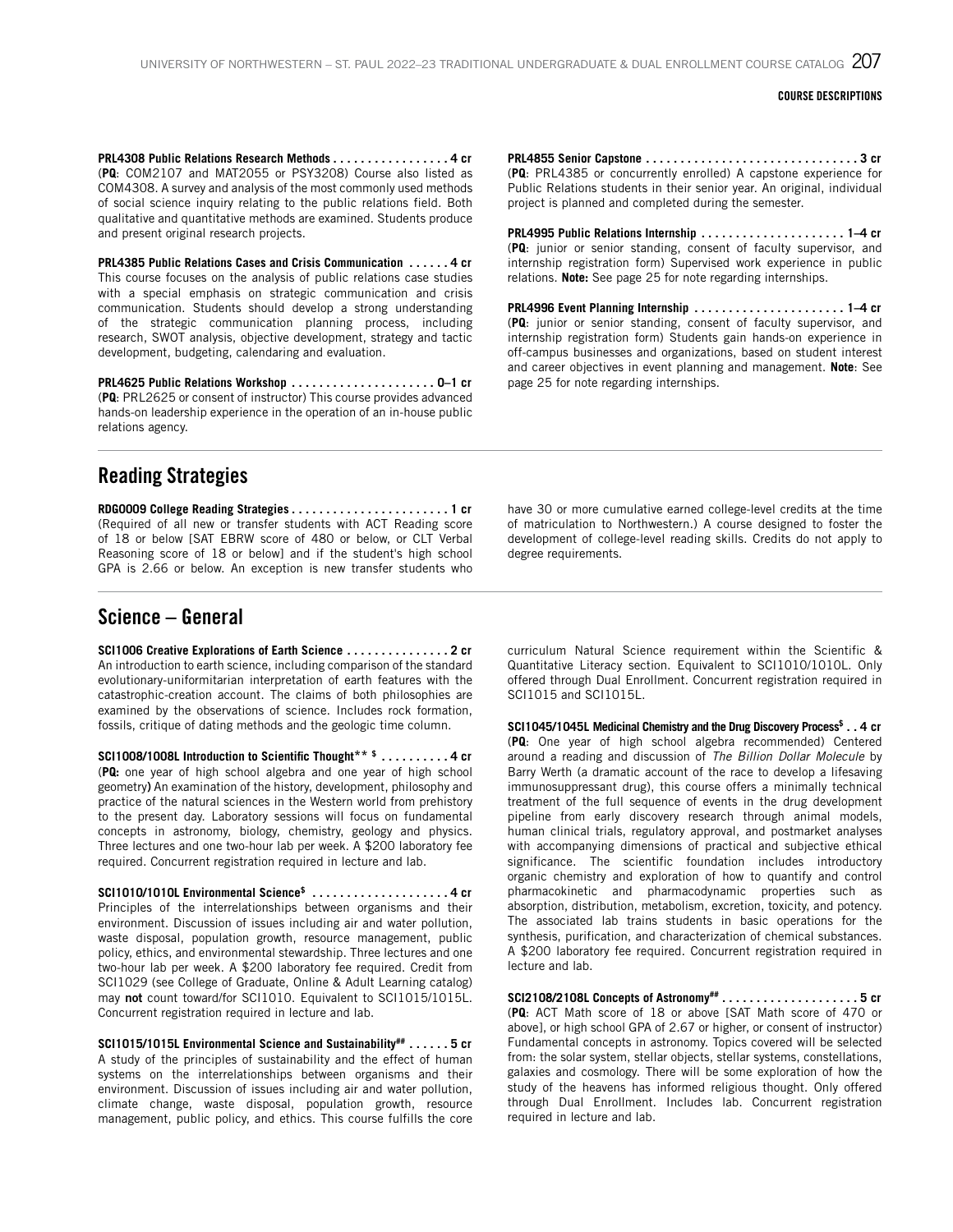**SCI3037 Science and Theology .................................4 cr** Course also listed as PHI3037. In this course, students will explore the interdisciplinary dialogue between scientists and theologians on critical, moral, ethical, scientific and theological issues. The course

### Sociology

**SOC1035 Introduction to Sociology# . 4 cr** A study of social organization, processes and control. Consideration is given to methodology and concepts in the areas of role and status, social and cultural change, deviancy and disorganization, urbanization and minority groups and primary groups and socialization. Equivalent to SOC1039 (see College of Graduate, Online & Adult Learning catalog).

SpanishDirected studies are available. See pages 26–27.

**SPA1001 Beginning Spanish I<sup>#+</sup>..............................4 cr** An introduction to the Spanish language, its sounds, structures and vocabulary and to the culture of the Hispanic world. Emphasis on the use of the present tense. Students make use of the online program MySpanishLab. SPA1001 is the first of a two-semester course sequence.

**SPA1002 Beginning Spanish II<sup>#+</sup> ............................4 cr** (**PQ**: SPA1001 or consent of instructor) An introduction to the Spanish language, its sounds, structures and vocabulary and to the culture of the Hispanic world. Emphasis on the use of the preterit and imperfect tenses and the distinction between the present indicative and subjunctive moods. Students make use of the online program MySpanishLab. SPA1002 is the second of a two-semester course sequence.

**SPA2101 Intermediate Spanish I...............................4 cr** (**PQ**: SPA1002 or completion of three years of Spanish during high school with minimum course grade average of B- or consent of instructor) This course reviews material and expands target language skills: reading, writing, listening, speaking. Authentic experiences, class discussions, and independent interests provide opportunities for individual oral and written expression. This course is virtually enhanced: approximately 20% of activity takes place in an online environment.

**SPA2102 Intermediate Spanish II. . 4 cr** (**PQ**: C or better in SPA2101 or consent of instructor) This course continues the development of target language communicative modes: presentational, interpretive, and interpersonal. A wide variety of topics provide opportunity for personalized oral and written expression. This course is virtually enhanced: approximately 20% of activity takes place in an online environment.

**SPA3201 Spanish Grammar. . 4 cr** (**PQ**: C or better in SPA2102 or waiver for SPA2102 by placement examination or consent of instructor.) The primary goal of this course

**Speech** Directed studies are available. See pages 26–27.

SPE1075 Public Speaking<sup>#</sup> ..................................3 cr An introductory study and analysis of basic principles of effective communication with emphasis on public address, interpersonal and group communication. Class activities provide opportunities to will read and discuss current literature in Science and Theology and explore major issues in context of the historical and contemporary framework of both disciplines.

**SOC2035 Social Problems. . 4 cr** A study of sociological and psychological concepts relating to social pathology, deviance, disorganization and control. Topics include problems such as chemical dependencies, suicide, family maladjustment, crime and juvenile delinquency and discrimination. Attention is given to the implications for various institutions.

is to solidify the students' linguistic foundation by refining and deepening their grammatical knowledge, integrating this syntactical and semantic framework into their language production, and increasing their understanding of languages as dynamic systems thereby improving their Spanish language abilities in each communicative mode ultimately resulting in a fuller understanding of the Spanish language and its speakers. Course provides ample opportunities for cultural exploration and vocabulary development.

**SPA3202 Spanish Conversation and Composition<sup>oce WCE</sup>.........4 cr** (**PQ**: ENG2205 or ENG2825; SPE1075 or SPE1825; C or better in SPA3201; or consent of instructor) Advanced practice in speaking and writing Spanish. Class discussions, compositions and individual presentations on cultural topics and contemporary issues in the Spanish-speaking world.

SPA3325 Latin American Short Stories........................4 cr (**PQ**: C or better in SPA3201) A study of the Spanish short story with particular emphasis on the works of Latin American authors. In-depth study of a full length literary work of the student's choosing.

**SPA3335 Spanish through Service. . . 1–5 cr** (**PQ**: consent of course instructor and internship registration form) Acquisition of knowledge of the Hispanic culture and application of Spanish communication skills in authentic contexts through service work in Spanish-speaking communities. Note: This course is designated as repeatable and may be repeated four times after the original taking of the course. See page 25 for note regarding internships.

**SPA4845 Senior Project. . 2 cr** (**PQ**: 20 credits of 2000-, 3000-, or 4000-level SPA-prefix courses and 8 credits of Semester in Spain [SIS] or Students International [SPN] courses) An individualized course in which the student researches an aspect of the language, culture, or people of the Spanish-speaking world. The student prepares a written report and gives a public presentation in the Spanish language.

develop skills in speech preparation and delivery, interpersonal and group communication. Students deliver self-introduction, informative, persuasive, group, and ceremonial speeches. Equivalent to SPE1079 (see College of Graduate, Online & Adult Learning catalog).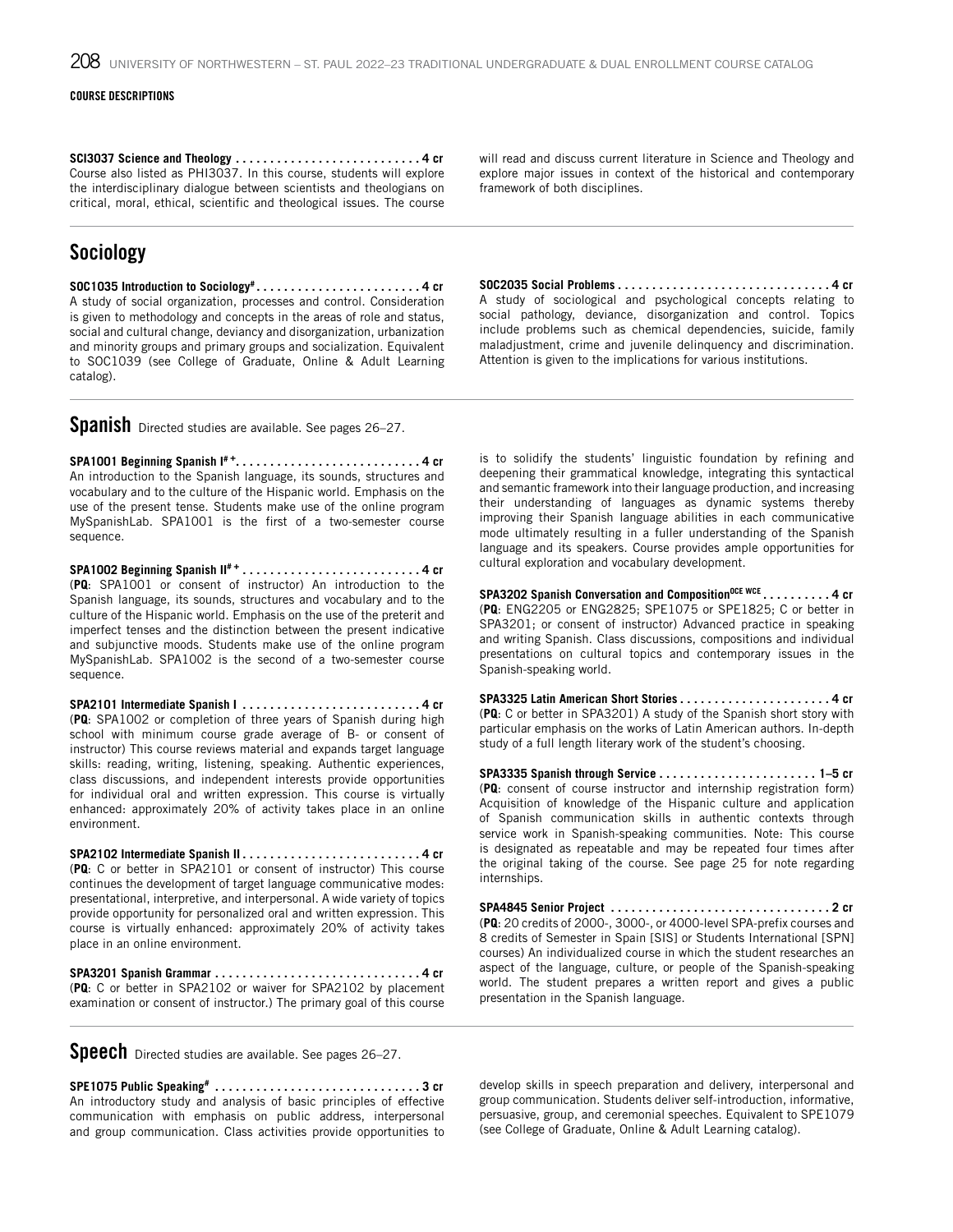### COURSE DESCRIPTIONS COURSE DESCRIPTIONS

**SPE1825 Honors Public Speaking .............................3 cr** (**PQ**: ACT Composite score of 27 or above [SAT score of 1280 or above or CLT score of 85 or above], or high school GPA of 3.8 or higher, or consent of instructor) An introductory study and analysis of basic principles of effective communication with emphasis on public address, interpersonal and group communication. Emphasis will be placed on research and critical thinking skills. Students deliver self-introduction, informative, persuasive, group, and ceremonial speeches. Attention will also be given to rhetorical analysis of contemporary speeches and to comparing Christian rhetoric and secular rhetoric. SPE1825 is a repeat of SPE1075.

**SPE2625 Speech Workshop\*\*. . 0–1 cr** Active participation in intercollegiate forensics competition as scheduled by the faculty. **Note:** This course is designated as repeatable.

**SPE3176 Advanced Public Speaking and Speech Writing ........ 4 cr** (**PQ**: SPE1075 or SPE1825) Students build upon fundamental principles of effective speech preparation and delivery, applying them to professional contexts. Students learn how to write speeches for others considering the speaker's personality, style and the expectations created by the specific topic, audience, and occasion. Students view a number of great speeches of this century, critically analyzing the speeches and speakers.

**SPE4625 Speech Workshop\*\*. . . 0–1 cr** Active participation in intercollegiate forensics competition as scheduled by the faculty. **Note:** This course is designated as repeatable.

### Study Strategies

**STS0009 Study Strategies. . 1 cr** (Successful completion of this course is required of new students admitted transitionally into the university. Transitionally admitted students who fail this course must repeat it in the subsequent semester. Required of all new or transfer students with ACT Composite

### score of 17 or below [SAT total of 940 or below], or high school GPA of 2.66 or below.) This course is designed to prepare students for college-level academic work and to improve study skills. Credits do not apply to degree requirements.

### **Theatre**

**THE1035 Introduction to Dance\$ . 2 cr**  This course is an introduction to dance designed to broaden student perspective on dance as an art form by examining dance from a critical perspective, surveying dance traditions from around the world and placing dance in a social, historical and cultural context. Students will also have the opportunity to explore movement through a basic introduction to theatre dance styles. A \$75 course fee required.

**THE1045 Theatre Production and Performance. . . 0–2 cr** An experiential learning course to provide the student with a practical application of theatrical theory. The student will develop skills and abilities for the theatre through supervised experience in a selected topic including: Performance, Stage Management, Costume Crew, Scene Crew, Lighting Crew, Sound Crew, Props Crew, Hair and Make-up Crew, or Stage Crew, etc. Student attends rehearsals and/ or designated crew hour in regards to their assigned area. **Note**: This course is designated as repeatable.

**THE1051 Acting I\$ . 4 cr** Creative methods of role development, styles of acting from major periods of the theatre and play analysis. A \$75 course fee required.

**THE1055 Introduction to Theatre\$ #. . 2 cr** The experience and nature of theatre art and functions of the audience, actor, director, designer and playwright in contemporary drama. A \$50 course fee required.

**THE1057 Improvisation\$. . 2 cr** This course is designed to introduce students to the art of improvisation. Students will learn to work creatively without a script. The focus of the class will be on theatre games and improvisational exercises. There will be some emphasis on character development and rehearsal techniques. Students will work extensively with acting partners and improvisational teams. This course is designed for students desiring to enhance their communication skills, acting skills and overall performance effectiveness. A \$75 course fee required.

**THE2035 Movement for the Actor\$. . 2 cr** (**PQ**: THE1051) An investigation into the fundamentals of human movement and issues of movement in performance. Exercises concentrate on the development of spatial and self-awareness, ensemble skills and group problem solving. A \$75 course fee required.

**THE2037 Tap Dance\$ . 2 cr**  This course is an introduction to the basic components of Broadway style tap dance technique with an emphasis on basic terminology, foot and leg coordination, rhythmic awareness and timing and standard tap dance combinations. Note: This course is designated as repeatable. A \$75 course fee required.

**THE2038 Ballet\$. . 2 cr**  This course is an introduction to ballet technique, based on the study of the fundamental principles, practices and vocabulary from the Russian school. Emphasis is placed on establishing proper alignment, rotation/turnout, increasing flexibility, building core strength and stamina and developing artistry. Note: This course is designated as repeatable. A \$75 course fee required.

**THE2039 Jazz Dance\$. . 2 cr**  This course introduces students to the movement style of the jazz vernacular. Dancers engage in classical jazz technique rooted in the combination of both European and African dance traditions embodying syncopated rhythms and musicality, body isolation and improvisation. **Note:** This course is designated as repeatable. A \$75 course fee required.

**THE2045 Children's Theatre\* \$. . 2 cr** The course focuses on the methods and materials of producing plays for children, including audience analysis, script analysis, design, rehearsal and performance. The goal is to produce a play or plays to perform at local schools and churches. A \$75 course fee required.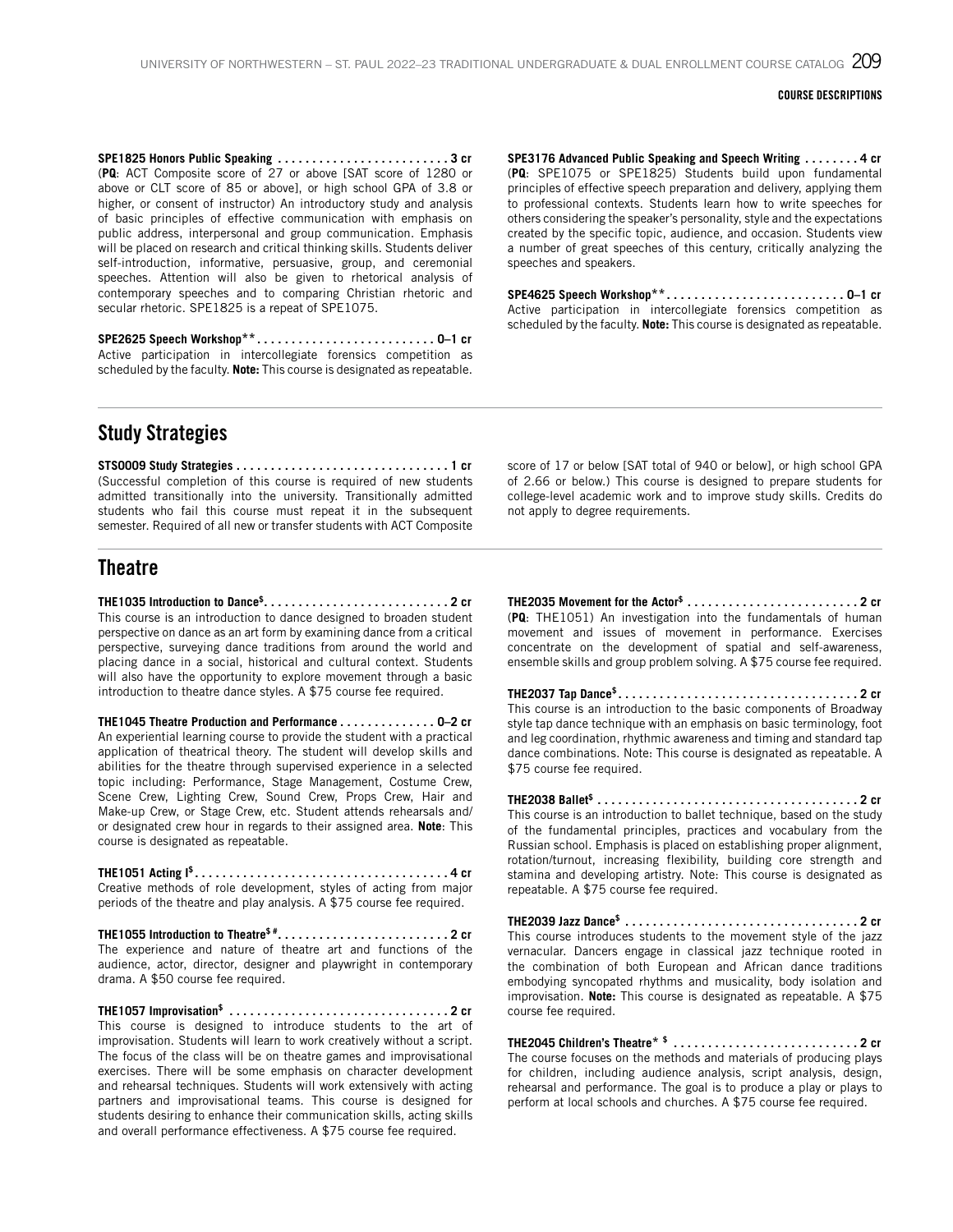**THE2055 Stage Combat\$. . 2 cr**  An introduction and exploration of technical and aesthetic aspects of stage combat. Goals include developing the ability to safely portray violence onstage within the context of a play with specificity and dramatic power, as well as to understand how stage combat fits into the practice of theater as a whole. Other aspects include the development of strength and flexibility, eye/hand coordination, understanding and applications of principles of safety in working with a partner and learning how to advance a character journey and develop ensemble work through each individual move in a fight sequence. A \$75 course fee required.

**THE2065 Stage Management. . 2 cr**  This course will explore the tools and techniques involved in stagemanaging a theatrical production. Subjects will include effective communication with directors, designers and actors; managing rehearsals, production meetings, keeping a prompt book and calling the cues for a production.

**THE2152 Acting II\$. . 4 cr** (**PQ**: THE1051) Students will build upon precepts from Acting I to explore various acting methods from Stanislavski to Grotowski, expand analysis skills through scene study and continue to develop skills through monologue work. Students will also learn how to use their bodies and voices to develop flexible and expressive instruments that serve the text. A \$75 course fee required.

**THE2165 Introduction to Stage Technologies\$ . 4 cr** This course introduces students to the methods of designing, planning, construction, painting, rigging and shifting stage scenery for the theatre. A \$75 course fee required.

**THE3011 Directing\$ . 4 cr**  Students will study the art of play analysis and directing live theatre for the stage through play analysis, leadership, interpretation, communication and staging. A \$75 course fee required.

**THE3037 Dance History and Perspectives....................4 cr** A survey of the history of dance beginning with its origins, through the evolution of dance as a theatre art form, including the history of European ballet traditions during the Renaissance through the 20th century, birth of modern dance, history of American jazz dance, American ballet traditions and Post Modern dance trends.

**THE3067 Playwriting\$. . 2 cr** The study and practice of playwriting fundamentals; emphasizes the one-act play. A \$75 course fee required.

**THE3075 Theatre Study Tour. . 2 cr** This course consists of touring a nationally or internationally prominent center of professional theatre activity. Participants will study theatre productions that have premiered in domestic and international markets. Participants will also meet current professionals in the field who apply their crafts in those markets. **Note:** This course is designated as repeatable.

**THE3125 Dance Theatre Ensemble. . . 0–1 cr** (**PQ**: audition required) Dance Theatre Ensemble serves as the official dance performance company of the Department of Music & Theatre. The ensemble includes the preparation and performance of varied styles of dance presented in a concert dance context culminating in a main stage performance. Students will perform the work of UNW dance faculty as well as guest artists. Interested students may also apply as a student choreographer to present original work through a mentorship process with faculty. **Note**: This course is designated as repeatable.

**THE3135 Modern Dance\$ . 2 cr**

This course is a basic introduction to modern dance technique and is designed to heighten the awareness of the body, build physical and aesthetic movement skills and stimulate creativity. Emphasis will be placed on the study of the fundamental principles, practices and vocabulary that comprise modern dance technique through movement investigations that explore the basic principles of space, time and energy. Note: This course is designated as repeatable. A \$75 course fee required.

**THE3145 Advanced Theatre Production and Performance. . . 0–2 cr** (**PQ**: THE1045) An advanced practical experience utilizing theatrical theory. Students will build high-impact skillsets through hands-on learning in production leadership roles in a specific area: Performance, Design, Stage Management, Costume Crew, Scene Crew, Lighting Crew, Sound Crew, Props Crew, Hair and Make-up Crew, or Stage Crew, showing proficiency in production-specific duties, rehearsals and meetings, and designated crew hour in their assigned area/role. **Note**: This course is designated as repeatable.

**THE3152 Advanced Acting Styles\$. . 4 cr** (**PQ**: THE1051 or consent of instructor; may be repeated for credit) Advanced training techniques in acting applied to a wide range of dramatic genres. Students must participate in a semester recital. **Note:** This course is designated as repeatable and may be repeated four times after the original taking of the course. A \$75 course fee required.

**THE3155 Acting for the Camera\$. . 2 cr** (**PQ**: THE1051) A study of specific theories, techniques and approaches to acting for the camera. The emphasis will be on scene study and reacting to the works of others as well as your own. A \$75 course fee required.

**THE3158 Design for the Theatre\* \$ . . . . . . . . . . . . . . . . . . . . . . . . . . 2 cr** (**PQ**: THE1055) Course will expand on design skills in the theatre by introducing students to the industry standard of Computer Aided Design (CAD), including how CAD operates and how theatrical design is accomplished. Students will use knowledge of theatrical lighting, scenic and props design, to draft and build designs within CAD. A \$75 course fee required.

**THE3166 Theatre Management\*. . 4 cr** (**PQ**: THE1055) The course provides a comprehensive picture of theatre management, including current technologies used in theatre, efficient use and maintenance of physical space and organization and budgeting for shows.

**THE3181 Theatre History to 1850<sup>oce</sup>..........................4 cr** (**PQ**: SPE1075 or SPE1825) The course focuses on the development of theatre history from Greeks until the 1850s. Dramatic literature, production methods and key contributors of each period will be discovered and studied through reading, viewing and/or producing plays.

THE3282 Theatre History after 1850<sup>WCE</sup> ......................4 cr (**PQ**: ENG2205 or ENG2825) The course focuses on the development of theatre history from the 1850s until today. Dramatic literature, production methods and key contributors of each period will be discovered and studied through reading, viewing and/or producing plays.

**THE3625 Music Theatre Workshop\$ . 4 cr**  Designed to provide the singer/actor/dancer training in singing, acting and performance techniques using musical theatre literature research and material, emphasizing the coordination of dialogue, melody, lyric,